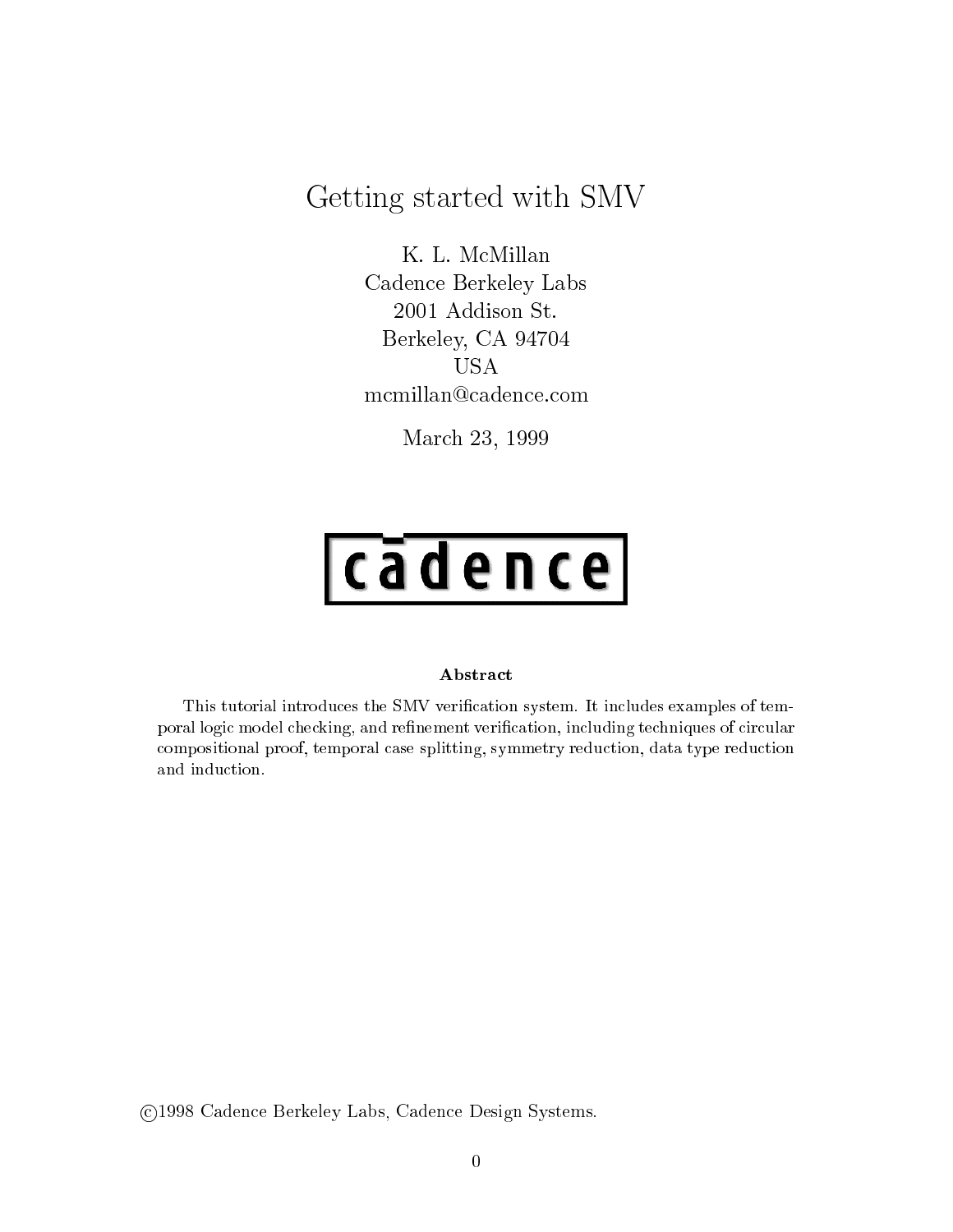## Introduction

This is a short tutorial introduction to SMV, a verication system for hardware designs. SMV is a formal verification tool, which means that when you write a specification for a given system, it verifies that every possible behavior of the system satisfies the specification. This is in contrast to a simulator, which can only verify the system's behavior for the particular stimulus that you provide.

A specification for SMV is a collection of properties. A property can be as simple as a statement that a particular pair of signals are never asserted at the same time, or it might state some complex relationship in the values or timing of the signals. Properties are specified in a notation called *temporal logic*. This allows concise specifications about temporal relationships between signals. Temporal logic specifications about finite state systems can be automatically formally verified by a technique called *model checking*.

SMV is quite effective in automatically verifying properties of combinational logic and interacting finite state machines. Sometimes, when checking properties of complex control logic, the verifier will produce a counterexample. This is a behavioral trace that violates the specified property. This makes SMV a very effective debugging tool, as well as a formal verification system.

Model checking by itself is limited to fairly small designs, because it must search every possible state that a system can reach. For large designs, especially those including substantial data path components, the user must break the correctness proof down into parts small enough for SMV to verify. This is known as *compositional* verification. SMV provides a number of tools to help the user reduce the verication of large, complex systems to small finite state problems. These techniques include *refinement verification*, symmetry reduction, temporal case splitting, data type reduction, and induction.

This tutorial will introduce all of the above techniques by example.

#### 2Modeling, specifying and verifying

We will start with some very simple examples, to illustrate the process of entering a model. specifying properties, and running SMV to verifying them. You can enter the examples yourself, using a text editor (and thus become acquainted with SMV's response to syntax errors). Or, if you are reading this tutorial on-line, you can follow the hyperlinks to the corresponding files.

Consider, for example, the following description of a very simple combinational circuit, with some assertions added. This example is written in SMV's native language. Use a text editor to enter the following program into a file called "prio.smv".

```
module main(req1,req2,ack1,ack2)
\mathcal{L}input req1,req2 : boolean;
  output ack1,ack2 : boolean;
  ack1 := \text{req1};ack2 := req2 & k \text{ 'req1;}
```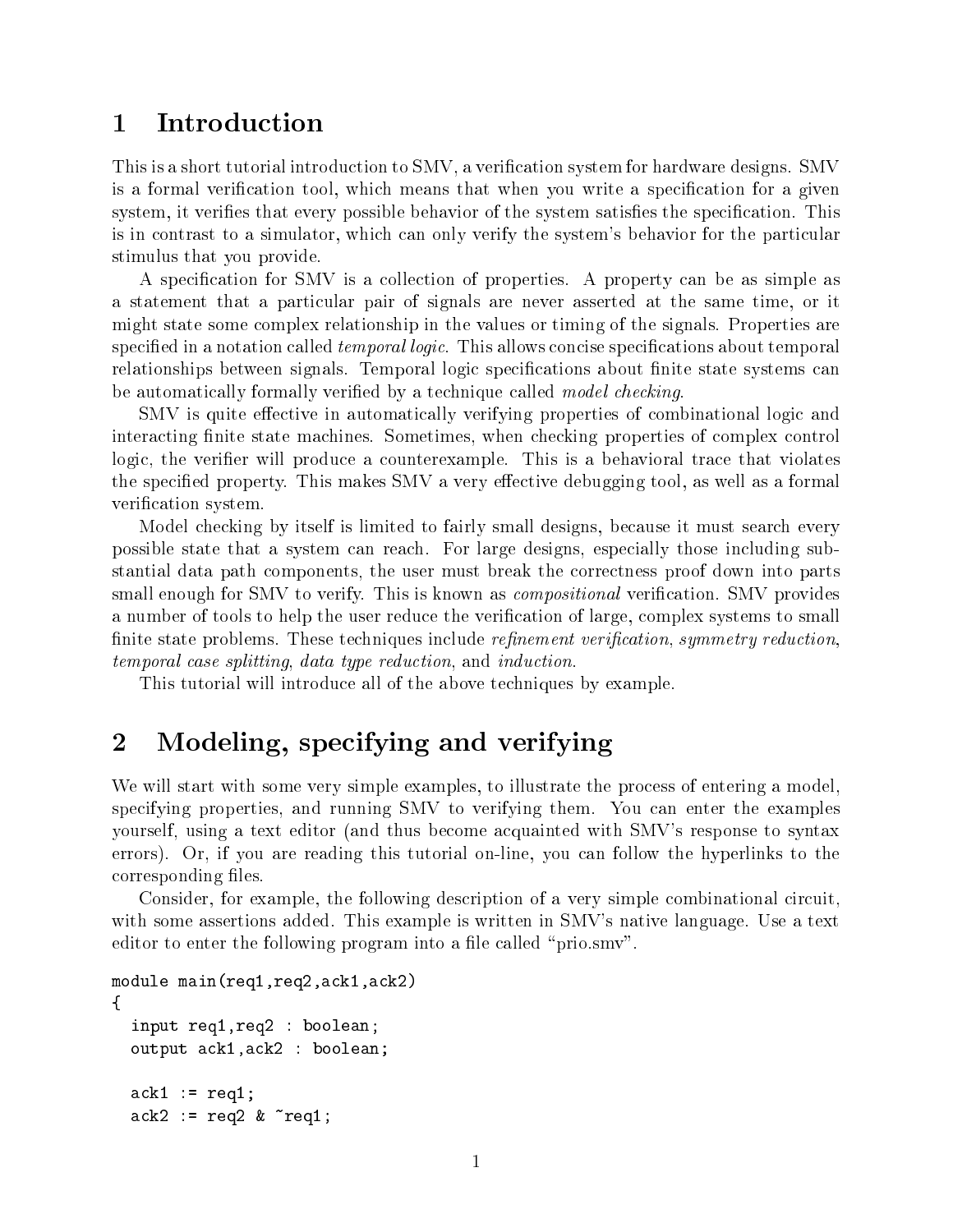```
mutex : assert \tilde{c} (ack1 & ack2);
  serve : assert (req1 | req2) \rightarrow (ack1 | ack2);
  waste1 : assert ack1 -> req1;
  waste2 : assert ack2 -> req2;
}
```
This example shows most of the basic elements of an SMV module. The module has four parameters, req1, req2, ack1 and ack2, of which the former two are inputs, and the latter two outputs. It contains:

- Type declarations. In this case the signals req1, req2, ack1 and ack2 are declared to be of type boolean.
- Signal assignments. These give logic functions for outputs ack1 and ack2 in terms of inputs req1 and req2.
- Assertions. These are properties to be proved.

The program models a (highly trivial) two bit priority-based arbiter, which could be implemented with a two-gate circuit. The assert statements specify a number of properties that we would like to prove about this circuit. For example, the property called mutex says that outputs ack1 and ack2 are not true at the same time. Note that & stands for logical "and" while  $\tilde{\phantom{a}}$  stands for logicol "not". The property serve says that if either input req1 or req2 is true, then one of the two outputs ack1 or ack2 is true. Note that | stands for logical "or", while  $\rightarrow$  stands for "implies". Logically, a  $\rightarrow$  b is equivalent to  $\tilde{a}$  | b, and can be read "a implies  $b$ " or "if a then  $b$ ".

We would like to verify these specifications formally, that is, for all possible input patterns (of which in this case there are only four). To do this under Unix, enter the following shell command:

#### vw prio.smv

On a PC under Windows, double-click the icon for the file "prio.smv". This will start the SMV viewer, called "vw", with the file "prio.smv". This interface has a number of tabbed pages, which can be accessed by clicking an the appropriate tab. When you start the interface, you see the browser, which is a tree representation of all the signals and assertions in your source file, and the source page, which shows the source file. If you made a syntax error in the source file, this error will be pointed out on the source page. Correct the error, and then choose "Reopen" from the "File" menu.

If you have no syntax errors, expand top level in the browser by double-clicking it, or by clicking the + icon. The + indicates that top level has children which are not currently visible. You should see under top level the names of all the signals and properties in your source file. Since none of these has children, they will not be marked with  $a +$ . Select one of these, and notice the highlight in the source page moves to the location in the program where that signal or property is declared. Select the signal  $ack2$ , and then in the source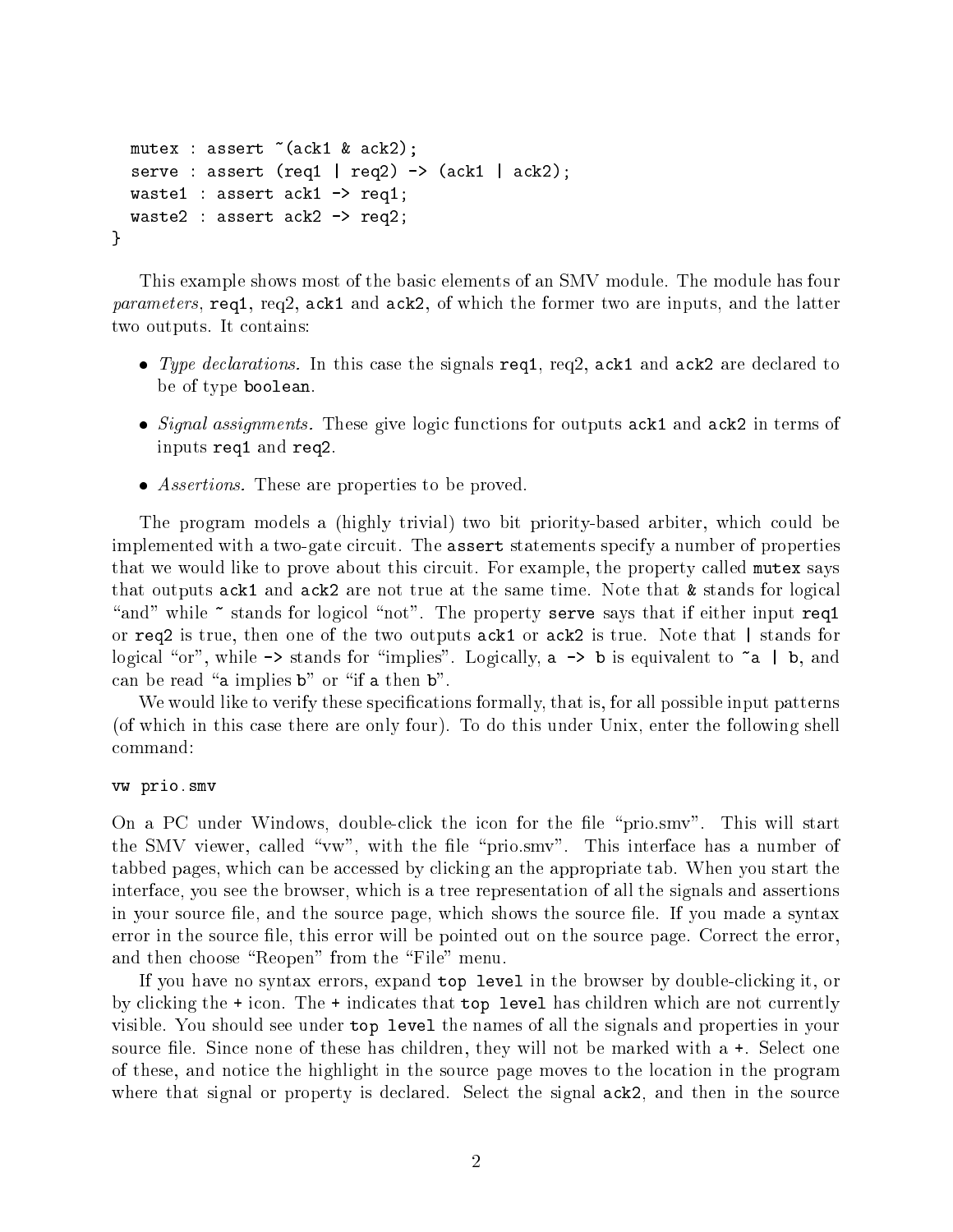page, select "Where assigned" in the "Show" menu. The souce line where  $ack2$  is assigned will now be highlighted.

Now select "Verify all" from the "Prop" menu. SMV verifies the four properties in our program. The results page now shows the results of this verication run. In this case, all the properties are true.

Now let's modify the design so that one of the specifications is false. For example, change the line

 $ack1 := req1;$ 

to

 $ack1 := \text{req1 } \& \text{ \texttt{req2}}$ ;

Save the modified text file and choose "Reopen" from the "File" menu (or, if you are on-line, just click here to save typing). Then select "Prop—Verify all" again. Notice that this time the property serve is false. Also note, not all of the properties appear in the results pane. This is because SMV stops when it reaches the first property that is false. Thus, not all the properties were checked.

When a property is false, SMV produces a counterexample that shows a case when it doesn't hold. To see the counterexample for serve, select it in the results page by clicking on it. The trace page will appear, showing a counterexample  $-$  a truth assignment to all the signals that shows that our property is false. The counterexample shows the case when both inputs are true and both outputs are false.

The verifier keeps track of which properties have been verified since the most recent source file change. You can see which properties have been verified thus far, by selecting the properties page. Currently only mutex is verified. To verify waste1, for example, click on it in the properties page, and then choose \Verify waste1" from the \Prop" menu. Notice that only the property you select is veried in this case. The name of the property that is currently selected appears at the bottom of the window.

## 2.1 Sequential circuits and temporal properties

To specify sequential circuits, we need to be able to make statements about how signals evolve over time. SMV uses a notation called *temporal logic* for this purpose. Temporal logic formulas are like formulas in ordinary boolean logic, except that truth value of a formula in temporal logic is a function of time. Some new operators are added to the traditional boolean operators "and", "or", "not" and "implies", in order to specify relationships in time.

For example, the F operator is used to express a condition that must hold true at some time in the future. The formula F p is true at a given time if p is true at some later time. On the other hand, G p means that p is true at all times in the future. Usually, we read F  $p$  as "eventually  $p$ " and  $G$   $p$  as "henceforth  $p$ ".

In addition, we have the "until" operator and the "next time" operator. The formula p U q, which is read "p until q" means that q is eventually true, and until then, p must always be true. The formula **X p** means that **p** is true at the next time.

Here are the exact definitions of the temporal logic operators, with example time lines showing the states when they hold true: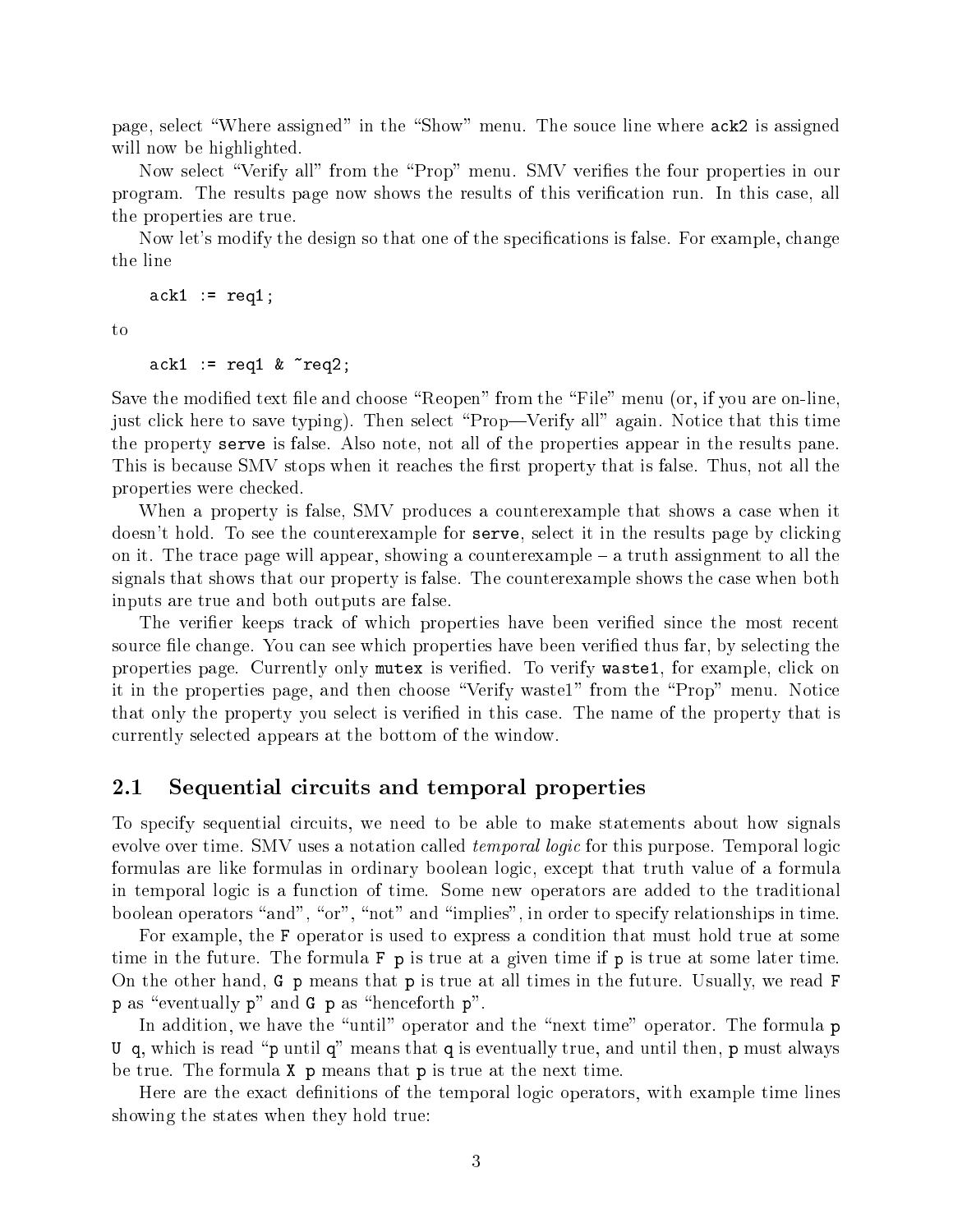**•** The globally operator: G p is true at time t if p is true at  $a u t t \geq t$ .

$$
\begin{array}{cccc}\n\uparrow & \uparrow & \uparrow & \uparrow & \uparrow & \uparrow & \uparrow & \uparrow & \uparrow & \uparrow & \uparrow & \uparrow & \uparrow & \uparrow & \uparrow & \uparrow & \uparrow & \uparrow & \uparrow & \uparrow & \uparrow & \uparrow & \uparrow & \uparrow & \uparrow & \uparrow & \uparrow & \uparrow & \uparrow & \uparrow & \uparrow & \uparrow & \uparrow & \uparrow & \uparrow & \uparrow & \uparrow & \uparrow & \uparrow & \uparrow & \uparrow & \uparrow & \uparrow & \uparrow & \uparrow & \uparrow & \uparrow & \uparrow & \uparrow & \uparrow & \uparrow & \uparrow & \uparrow & \uparrow & \uparrow & \uparrow & \uparrow & \uparrow & \uparrow & \uparrow & \uparrow & \uparrow & \uparrow & \uparrow & \uparrow & \uparrow & \uparrow & \uparrow & \uparrow & \uparrow & \uparrow & \uparrow & \uparrow & \uparrow & \uparrow & \uparrow & \uparrow & \uparrow & \uparrow & \uparrow & \uparrow & \uparrow & \uparrow & \uparrow & \uparrow & \uparrow & \uparrow & \uparrow & \uparrow & \uparrow & \uparrow & \uparrow & \uparrow & \uparrow & \uparrow & \uparrow & \uparrow & \uparrow & \uparrow & \uparrow & \uparrow & \uparrow & \uparrow & \uparrow & \uparrow & \uparrow & \uparrow & \uparrow & \uparrow & \uparrow & \uparrow & \uparrow & \uparrow & \uparrow & \uparrow & \uparrow & \uparrow & \uparrow & \uparrow & \uparrow & \uparrow & \uparrow & \uparrow & \uparrow & \uparrow & \up
$$

**•** The future operator: **F** p is true at time t if p is true at *some t*  $\geq t$ . p p p p Fp... ...Fp

- The \until" operator: p U q is true at time <sup>t</sup> i
	- $-$  q is true at *some t*  $\geq$  *t*, and
	- $-$  p is true in the range  $[t, t]$



The time time operators: X p is true at time to time to the p is true at time t  $+$ 

As an example, suppose we are designing a bus arbiter with two "grant" signals, ack1 and ack2. Among other things, we want to specify that the two grant signals are never asserted at the same time. In temporal logic, we would write G ~(ack1 & ack2). The G operator is used to say that our specification should hold true at all times. This is needed because SMV interprets "assert" statements to hold at the initial state of execution of the program. If we wrote only  $\tilde{\ }$  (ack1 & ack2), SMV would interpret this only to mean that both grants may not be asserted at time  $t = 0$ .

Return to our original example, and edit the four properties we specified so that they begin with the G operator. Make sure to undo the error we introduced in the previous section. You should have something like this:

```
module main(req1,req2,ack1,ack2)
{
  input req1,req2 : boolean;
  output ack1,ack2 : boolean;
  ack1 := \text{req1};ack2 := req2 & x \text{ } 'req1;mutex : assert G^{\sim} (ack1 & ack2);
  serve : assert G ((req1 | req2) \rightarrow (ack1 | ack2));waste1 : assert G (ack1 -> req1);
```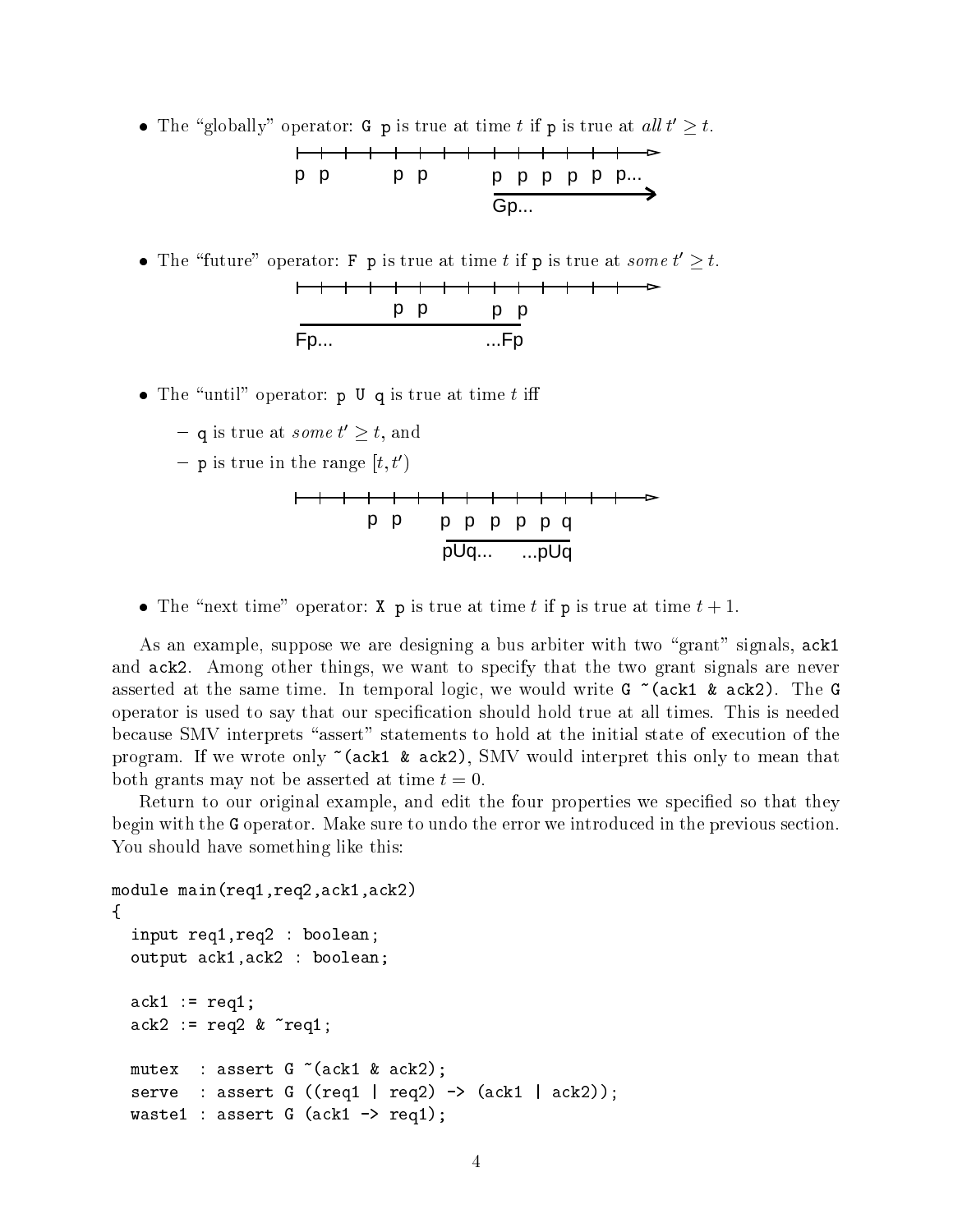```
waste2 : assert G (ack2 \rightarrow req2);
\mathcal{L}}
```
Open the file and choose "Prop—Verify all" again to confirm that the properties we specified in fact hold true for all time. This is because the two logic equations we wrote for ack1 and ack2 hold implicitly for all time. Now let's write a more interesting temporal specification. Suppose we want to use our priority circuit as a bus arbiter. In addition to the above properties, we would like to avoid "starvation" of the low priority requester. That is, we don't want req2 to be asserted forever while ack2 is never asserted. Put another way, we want it to always eventually be true that either req2 is negated or ack2 is asserted. In temporal logic, we write "always eventually" by combining  $G$  and  $F$ . In this case we assert: G F ( $\tau$ eq2 | ack2). Therefore, add the following specification to the program:

```
no\_starve : assert G F (req2 | ack2);
```
Now open the new version and verify the property no\_starve. The property should be false, and a counterexample trace with one state should appear in the trace page. Notice that the state number is marked with "repeat" signs, thus:  $|: 1 :|$ . This is to indicate that the first state repeats forever. In this state, both req1 and req2 are asserted. Since req1 has priority,  $ack2$  is never asserted, hence requester  $2$  "starves".

As an aside, you might also have observed that the signal ack1 doesn't appear in the trace. This is because SMV noticed that the property no starve doesn't actually depend on this signal, so it left ack1 out of its analysis. The set of signals that a property depends on is referred to as the cone of that property. When you have selected a given property to verify, you can view the cone of that property by clicking the \Cone" tab. In this case, you'll notice that the signals req1 and req2 are listed as \free". This is because they are unconstrained inputs to the circuit, and thus are free to take on any values in their type. These signals each contribute one "combinational" variable to the verification problem. SMV must verify the property you specied for all possible combinations of these variables. Thus, it is generally best to keep the number of variables in the cone small, when possible.

Now, to prevent this starvation case, let's add a latch to the circuit that remembers whether ack1 was asserted on the previous cycle. In this case we'll give priority to requester 2 instead. To do this, add the following code to the program:

```
bit : boolean;
next(bit) := ack1;
```
The above means that bit is a boolean variable, and that the value of bit at time  $t + 1$ is equal to the value of  $ack1$  at time t. This is how a state variable (or a register, if you like) is represented to  $\text{SMV}$  – as an equation involving one time unit of delay. Now, replace the definitions of  $ack1$  and  $ack2$  with the following:

```
if (bit) {
  ack1 := req1 & x \text{ } "req2;ack2 := req2;}
```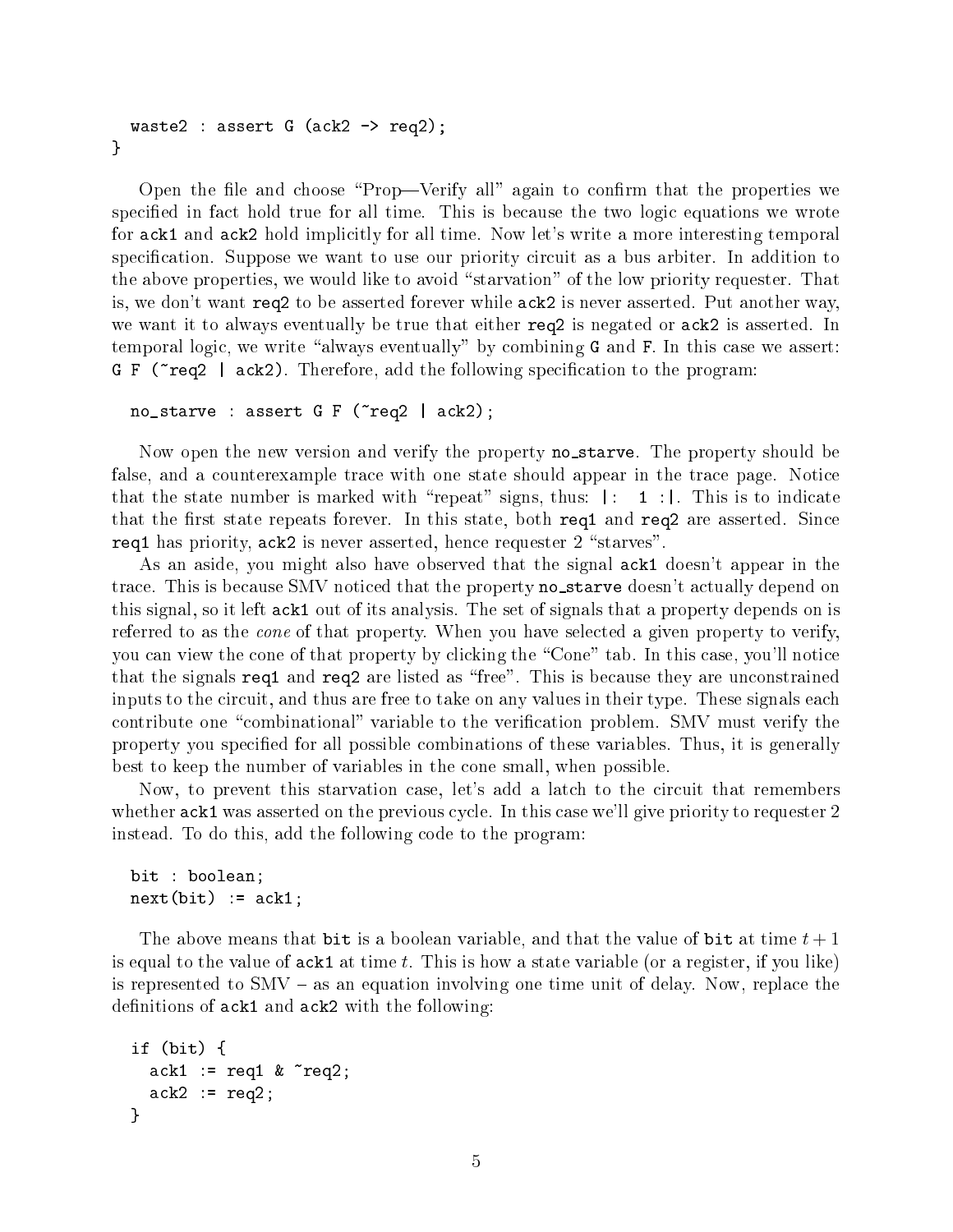```
else {
   ack1 := \text{req1};ack2 := req2 & x \text{ } "req1;}
```
That is, when bit is set, we reverse the priority order. Note that even though this may look like a sequential program, it really represents two simultaneous equations. If you like, you can write the same thing instead like this:

```
ack1 := bit ? \text{req1} \& \text{req2} : req1;ack2 := bit ? \text{req2 : req2 & req1};
```
Now open the new version and verify property no\_starve. It should be true. By the way, you might have noticed that we didn't specify an initial (*i.e.* reset) value for the register  $bit$ . In fact, SMV verified no\_starve for both possible initial values. If you check the "Cone" panel, you'll notice that there are now two combinational variables (the inputs) and one state variable (the signal bit).

## 2.2 A three-way arbiter

Now let's try to apply the same idea to a three-way bus arbiter. In this version, we will have one latched bit for each requester. This bit holds a one when the corresponding requester was granted the bus on the previous cycle. We'll still use a fixed priority scheme, but if a given request was granted on the previous cycle, we'll give it lowest priority on the current cycle. Thus, if the bit for a given requester is set, its request is served only if no others are requesting. Further, the requester with its bit set does not inhibit lower priority requesters. Here is one attempt at such an arbiter:

```
module main(req1,req2,req3,ack1,ack2,ack3)
{
  input req1,req2,req3 : boolean;
  output ack1,ack2,ack3 : boolean;
  bit1,bit2,bit3 : boolean;
  next(bit) := ack1;ack1 := req1 \& (bit1 ? ^ (req2 | req3) : 1);next(bit2) := ack2;ack2 := req2 \& (bit2 ? ^ (req1 | req3) : ^ (req1 \& ^ ) bit1));next(bit3) := ack3;ack3 := req3 \& (bits3 ? (req2 | req3) :\tilde{c} (req2 & \tilde{b} bit2 | req1 & \tilde{c} bit1));
}
```
The specifications for the three-way arbiter are as follows: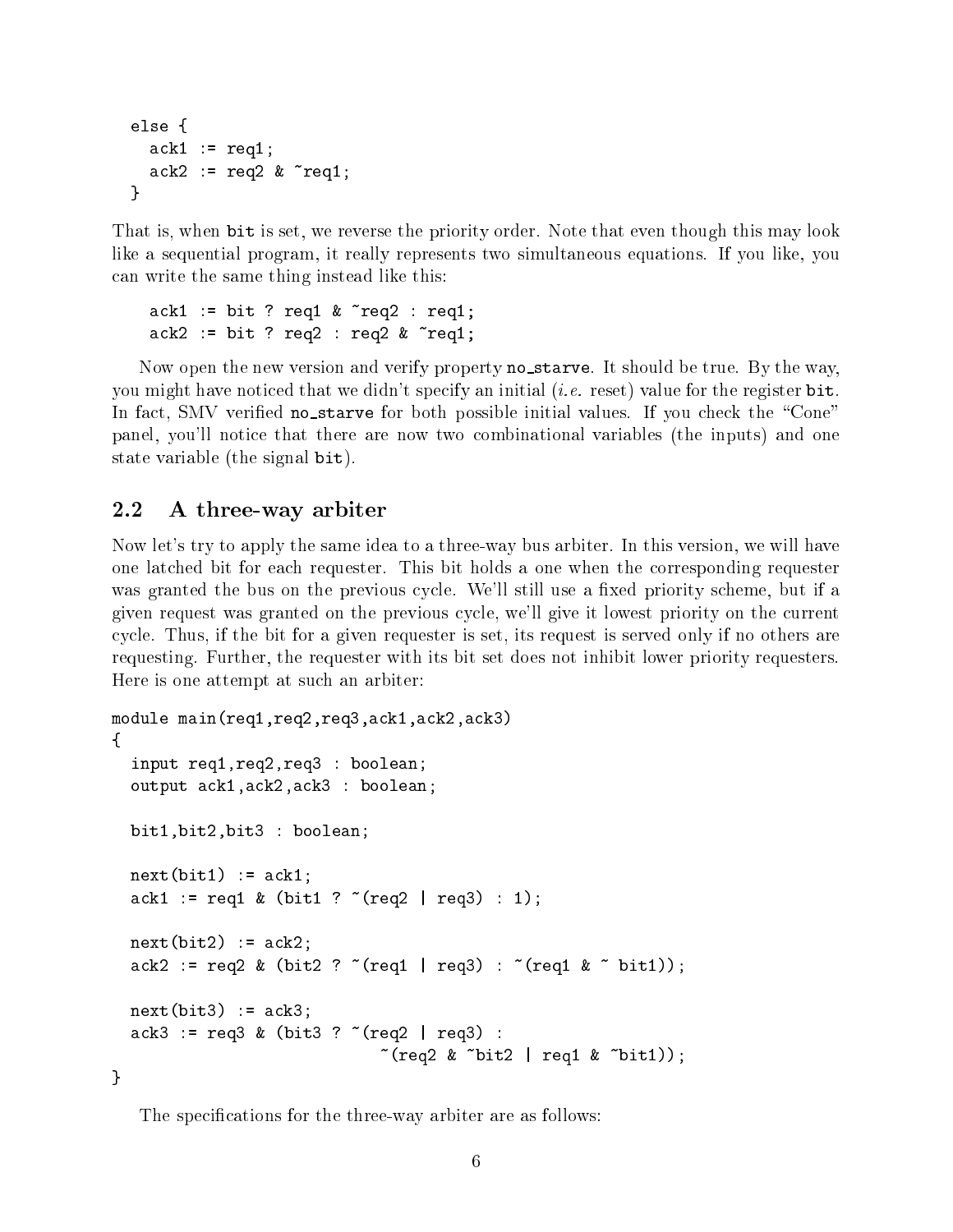```
mutex : assert G^{\sim} (ack1 & ack2 | ack1 & ack3 | ack2 & ack3);
serve : assert G ((req1 | req2 | req3) \rightarrow (ack 1 | ack2 | ack3));waste1 : assert G (ack1 -> req1);
waste2 : assert G (ack2 \rightarrow req2);
waste3 : assert G (ack3 \rightarrow req3);
no\_starve1 : assert G F (req1 | ack1);
no\_starve2 : assert G F (req2 | ack2);
no_starve3 : assert G F (~req3 | ack3);
```
They are similar to the two-way case, but note that in mutex we consider all pairs. Also, we've specied non-starvation for all of the requesters, just in case. Save this program in a file (you can put the specifications anywhere inside the module declaration – statement order is irrelevant in SMV). Then open the file and choose "Verify all". You should get a false result for no\_starve3. Click on no\_starve3 and observe the counterexample trace. This is an example of a "livelock". The last two states in the counterexample repeat forever. Notice that requesters 1 and 2 are served alternately while requester 3 starves.

In fact, there is another error in the design. If you select the serve property and try to verify it, you'll find that serve can be false in the initial state. This occurs if more than one of the bits are true initially. We could rule this out by specifying initial values for these bits, as follows:

```
init(bit1) := 0;init(bit2) := 0;init(bit3) := 0;
```
Alternatively, if we don't care if no one gets served in the initial state, we can change the specification. In temporal logic  $X$  p means that p is true at the "next" time. Thus, for example X G p means that p holds from the second state onward. Thus, we could change the specification to:

serve : assert X G ((req1 | req2 | req3)  $\rightarrow$  (ack1 | ack2 | ack3));

As an exercise, you might want to try designing and verifying a three-way arbiter that satisfies all the specifications above.

#### 2.3 A traffic light controller

Now we'll consider a slightly more complex example that uses some additional features of SMV's language. The example is a controller that operates the traffic lights at an intersection where two-way street running north and south intersects a one-way street running east. The goals are to design the controller so that collisions are avoided, and no traffic waits at a red light forever.

The controller has three traffic sensor inputs, N\_Sense, S\_Sense and E\_Sense, indicating when a car is present at the intersection traveling in the north, south and east directions respectively. There are three outputs, N<sub>-Go</sub>, S<sub>-Go</sub> and E<sub>-Go</sub>, indicating that a green light should be given to traffic in each of the three directions.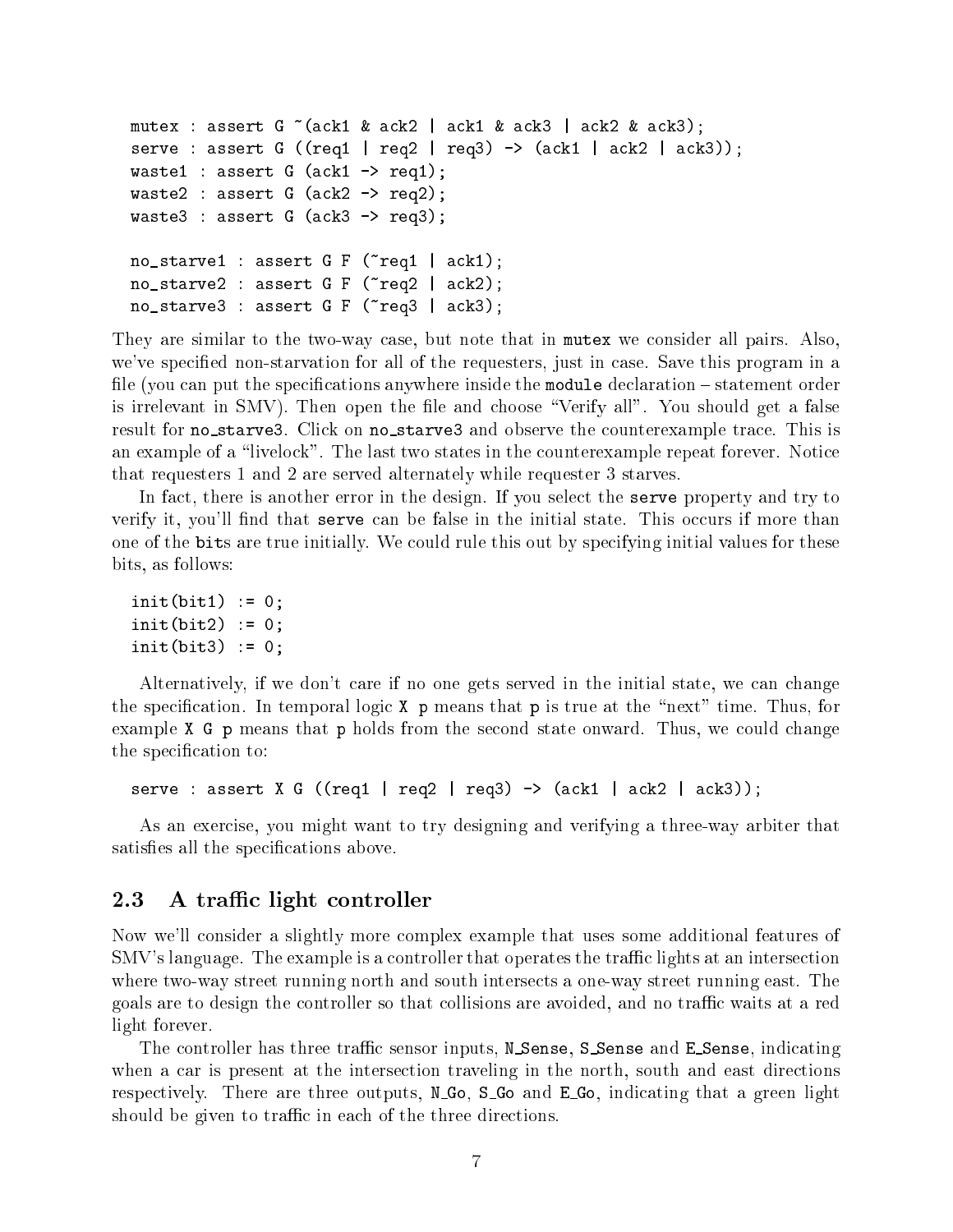```
module main(N_Sense,S_Sense,E_Sense,N_Go,S_Go,E_Go){
 input N_Sense,S_Sense,E_Sense : boolean;
 output N_Go,S_Go,E_Go : boolean;
```
In addition, there are four internal registers. The register  $NS\_Lock$  is set when traffic is enabled in the north or south directions, and prevents east-going traffic from being enabled. The three bits N\_Req, S\_Req, E\_Req are used to latch the traffic sensor inputs.

NS\_Lock, N\_Req, S\_Req, E\_Req : boolean;

The registers are initialized as follows:

```
init(N_Go) := 0;init(S_Go) := 0;init(E_Go) := 0;init(NS\_Lock) := 0;init(N\_Req) := 0;init(S_{\text{Aeq}}) := 0;
init(E_{\text{Aeq}}) := 0;
```
In modeling the traffic light controller's behavior, we will use two new SMV statements. The case statement is a conditional form. The sequence:

```
case{
  cond1 : {block1}
  cond2 : {block2}
  cond3 : {block3}
\mathbf{r}
```
is equivalent to

}

if (cond1) {block1} else if (cond2) {block2} else if (cond3) {block3}

In addition, we will use the **default** construct to indicate that certain assignments are to be used as defaults when the given signals are not assigned in the code that follows. In a sequence like this:

```
default {block1}
in {block2}
```
assignments in block2 take precedence over assignments in block1. SMV enforces a "single assignment rule", meaning that only one assignment to a given signal can be active at any time. Thus, if we have more than one assignment to a signal, we must indicate which of the two takes precedence in case both apply.

Now, returning to the traffic controller, if any of the sense bits are true, we set the corresponding request bit: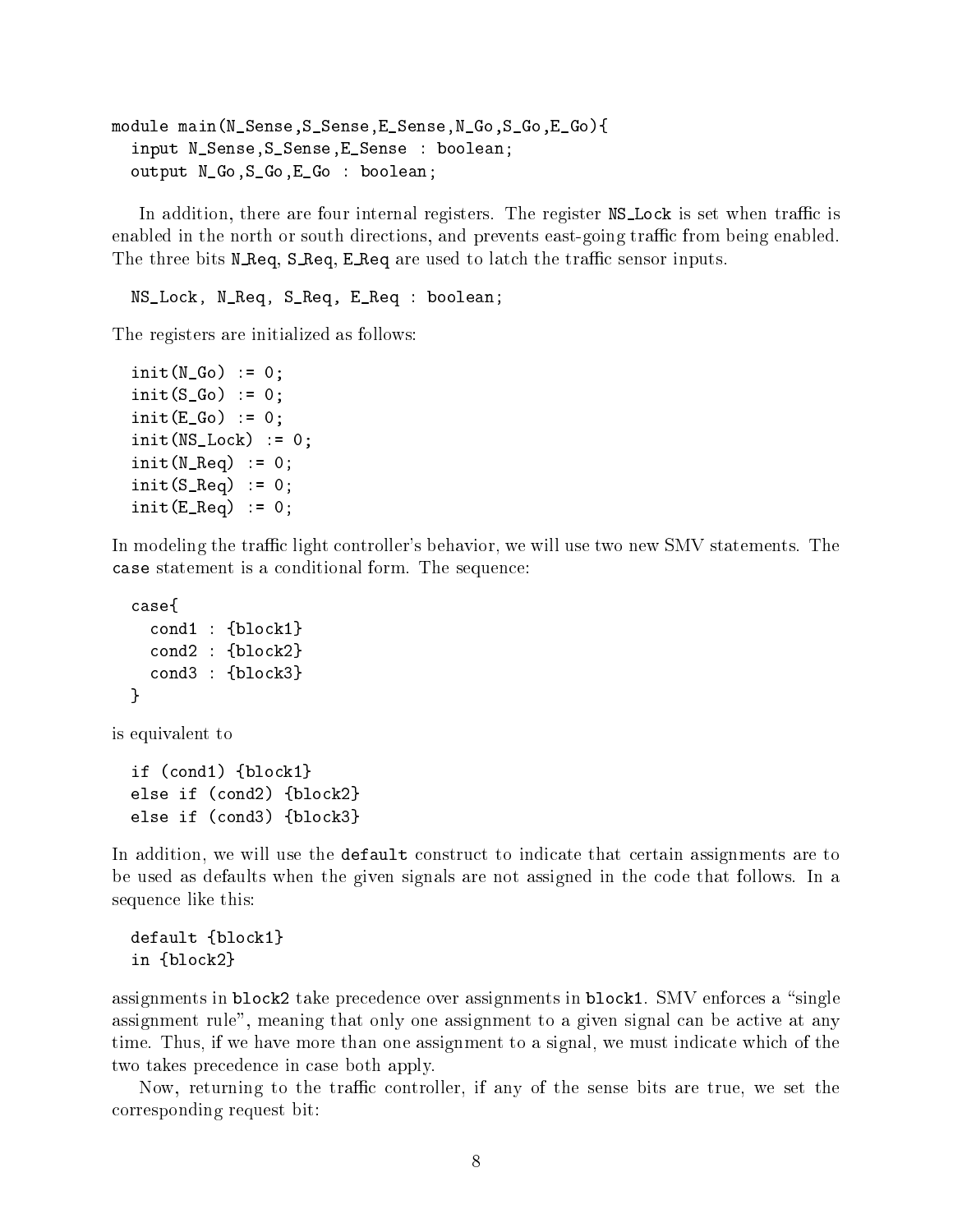```
default{
  if(N_Sense) next(N_Req) := 1;if(S_Sense) next(S_Req) := 1;
  if(E_Sense) next(E_Req) := 1;\mathcal{L}}
```
The code to operate the north-going light is then as follows:

```
in default case{
  N_{R}eq & ~N_{G}o & ~E_{R}eq : {
    next(NS\_Lock) := 1;next(N_Go) := 1;}
  N_Go & ~N_Sense : {
    next(N_Go) := 0;next(N\_Req) := 0;if('S_Go) next(MS_Lock) := 0;}
\mathcal{L}}
```
This says that if a north request is latched, and the north light is not green and there is no east request, then switch on the north light and set the lock (in effect, we give priority to the east traffic). If the north light is on, and there is no more north traffic, switch off the light, clear the request, and switch off the lock. Note however, that if the south light is on, we don't switch the lock off. This is to prevent south and east traffic from colliding. The south light code is similar:

```
in default case{
  S_Req & ~S_Go & ~E_Req : {
    next(NS\_Lock) := 1;next(S_Go) := 1;}
  S_Go & ~S_Sense : {
    next(S_Go) := 0;next(S_{\text{eq}}) := 0;if("N_Go) next(MS_Lock) := 0;}
\mathbf{R}
```
}

Finally, the east light is switched on whenever there is an east request, and the lock is off. When the east sense input goes off, we switch off the east light and reset the request bit:

```
in case{
  E_Req & N_S Lock & E_G : next(E_Go) := 1;
  E_Go & E_Sense : {
    next(E_Go) := 0;next(E_{\text{eq}}) := 0;
```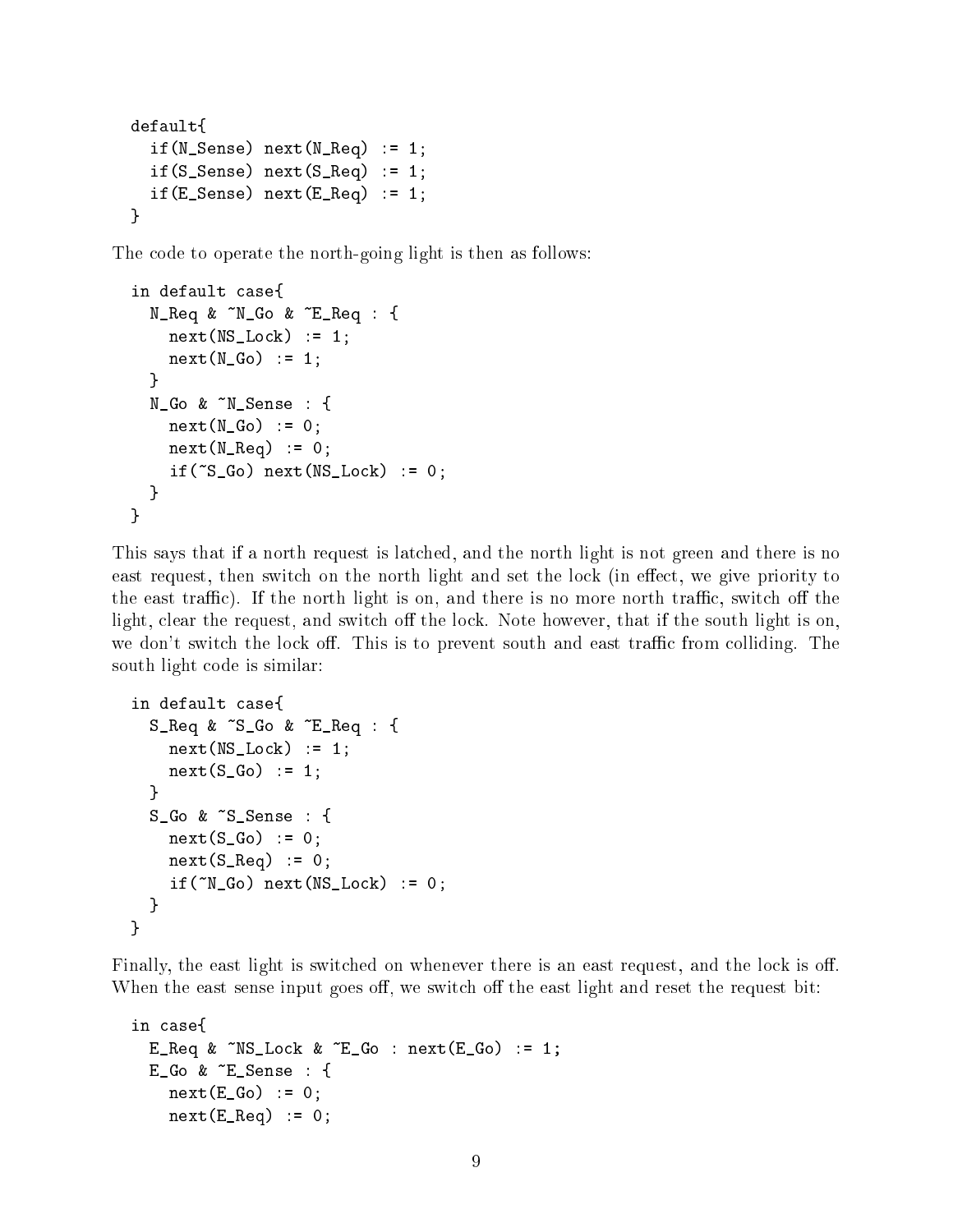}  $\mathbf{r}$ }

There are two kinds of specification we would like to make about the traffic light controller. The first is a "safety" specification that say that lights in cross directions are never on at the same time:

safety: assert  $G \tilde{f}(E_G \tilde{G})$  (N\_Go | S\_Go));

The second is a "liveness" specification, for each direction, which says that is the traffic sensor is on for a given direction, then the corresponding light is eventually on, thus no traffic waits forever at a read light:

```
N_live: assert G (N_Sense -> F N_Go);
S_live: assert G (S_ Sense \rightarrow F S_ Go);
E_live: assert G (E_Sense \rightarrow F E_Go);
```
Note, however, that our traffic light controller is designed so that it depends on drivers not waiting forever at a green light. We want to verify the above properties given that this assumption holds. To do this, we write some \fairness constraints", as follows:

```
N_fair: assert G F ~(N_Sense & N_Go);
S_fair: assert G F (S_S)ense & S_Go);
E_fair: assert G F \tilde{C} (E_Sense & E_Go);
```
Each of these assertions states that, always eventually, it is not the case that a car is at a green light. To tell SMV to assume these "fairness" properties when proving the "liveness" properties, we say:

```
using N_fair, S_fair, E_fair prove N_live, S_live, E_live;
  assume E_fair, S_fair, N_fair;
\mathcal{F}}
```
Because of the assume statement, the fairness constraints themselves will simply be left unproved. Now, open this file and try to verify the property safety. The result should be "false", and in the "Trace" panel, you should see a counterexample trace in which the south light goes off exactly at the time when the north light goes on. The result is that the lock bit is cleared. This is because the code for the south light takes precedence over the code for the north light, due to our use of default. With the north light on and the lock cleared, the east light can now go on, violating the safety property.

To fix this problem, let's change the south light code so that it tests to see whether that north light is about to go on before clearing the lock. Here is the revised code for the south light:

```
in default case{
  S_Req & ~S_Go & ~E_Req : {
   next(NS\_Lock) := 1;next(S_Go) := 1;
```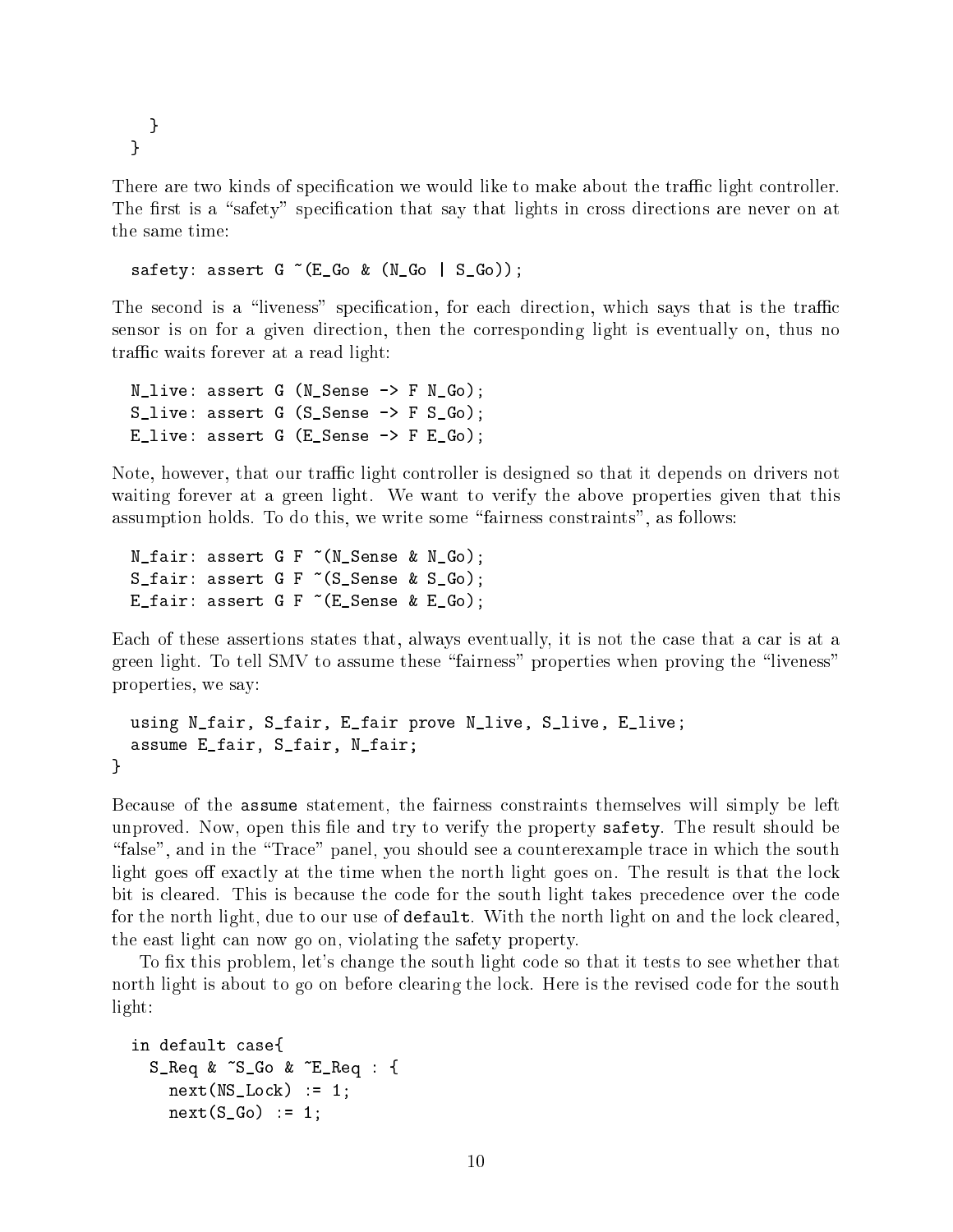```
}
  S_Go & ~S_Sense : {
    next(S_Go) := 0;next(S_{\text{Eq}}) := 0;if('N_Go | N_Req & N_Go & E_Req)) next (NS_Lock) := 0;}
}
```
Open this new version and verify the property safety. It should be true. Now try to verify N live. It should come up false, with <sup>a</sup> counterexample showing <sup>a</sup> case where both the north and south lights are going off at exactly the same time. In this case neither the north code nor the south code clears the lock, because each thinks that the other light is still on. As a result, the lock remains on, which prevents an east request from being served. Since the east request takes priority over north and south requests, the controller is deadlocked, and remains in the same state indefinitely (note the "repeat signs" on the last state).

To fix this problem, we'll give the north light controller the responsibility to turn off the lock when both lights are going off. Here's the new north light code:

```
in default case{
  N_Req & ~N_Go & ~E_Req : {
    next(NS\_Lock) := 1;next(N_Go) := 1;}
  N_Go & ~N_Sense : {
    next(N_Go) := 0;next(N\_Req) := 0;if("S_Go | "S_Sense) next (NS_Lock) := 0;}
}
```
Open this new version and verify the properties  $\texttt{safety}, \texttt{N\_live}, \texttt{S\_live}$  and  $\texttt{E\_live}$ . They should all be true. Note that if you try to verify the fairness constraints N\_fair, S\_fair and **E** fair, they will come up false. These are unprovable assumptions that we made in designing the controller. However, if we used the controller module in a larger circuit, we could (and should) verify that the environment we put the controller into actually satises these properties. In general, it's best to avoid unproved assumptions if possible, since if any of these assumptions is actually false, all the properties we \proved" are invalid.

#### 3Symbolic model checking

A model checker veries a property by building a graph of all of the states in the model. In SMV, the number of states in the model is  $2^{\circ}$ , where n is the number of state variables in the cone of the property. In fact, it is only necessary for the model checker to consider the states that are "reachable" from an initial state. However, as you might expect, the amount of computational effort required to verify a property still tends to grow very rapidly with the number of state variables. This is known as the "state explosion problem".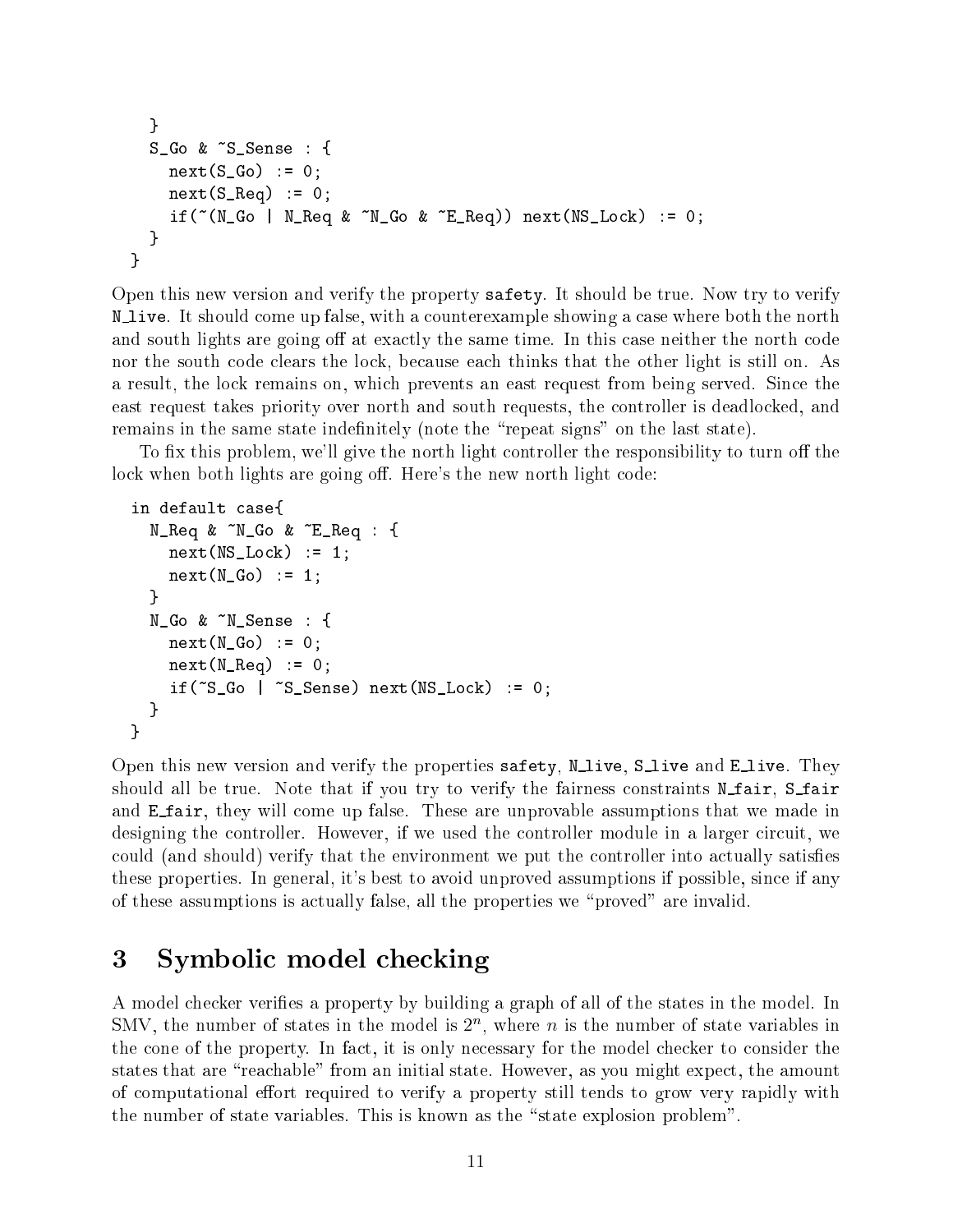To address this problem, SMV uses a structure called a "Binary Decision Diagram" (BDD) to implicitly represent the state graph of the model, and sets of states satisfying given properties. For some models and properties, the use of BDD's (implicit enumeration) allows SMV to handle models with many orders of magnitude more states than could be handled by considering individual states (explicit enumeration). First, we see a simple example of a circuit with a very large number of states that can still be handled efficiently using BDD's. Later we'll consider what to do when a direct approach using BDD's doesn't work.

#### $3.1$ A buffer allocation controller

This example is designed to control the allocation and freeing of buffers in, for example, a packet router. The controller keeps an array of "busy" bits, one for each available data buffer. The busy bit is true when the buffer is in use, and false otherwise. An input alloc indicates a request to allocate a new buffer for use. If there is a buffer available, the controller outputs the index of this buffer on a signal alloc\_addr. If there is no buffer available, it asserts an output nack. To make the circuit a little more interesting, we'll add a counter that keeps track of the number of busy bits that are set. Thus nack is asserted when the count is equal to the total number of buffers. To begin with, we'll define the number of buffers to be  $32$ , using a C-style macro definition:

```
#define SIZE 32
module main(alloc,nack,alloc_addr,free,free_addr)
\{input alloc : boolean;
  output nack : boolean;
  output alloc_addr : 0. (SIZE - 1);
  input free : boolean;
  input free_addr : 0..(SIZE - 1);
  busy : array 0.. (SIZE - 1) of boolean;
  count : 0..(SIZE);
  init(busy) := [0 : i = 0. (SIZE-1)];
  init(count) := 0;
```
Note that we initialized busy to a vector of 32 zeros using an iterator expression. Here is the logic for the counter and the nack signal. Notice, we add one to the counter when there is an allocation request and nack is not asserted. We subtract one from the counter when there is a free request, and the buffer being freed is actually busy. Note, if we didn't check to see that the freed buffer is actually busy, the counter could get out of sync with the busy bits.

```
nack := alloc \& (count = SIZE);
next(count) := count + (alloc & back) - (free & busy[free\_addr]);
```
Next we handle the setting and clearing of the busy bits. We use a default statement to indicate that, if a given buffer is being both freed and allocated at the same time, the allocation request takes precedence.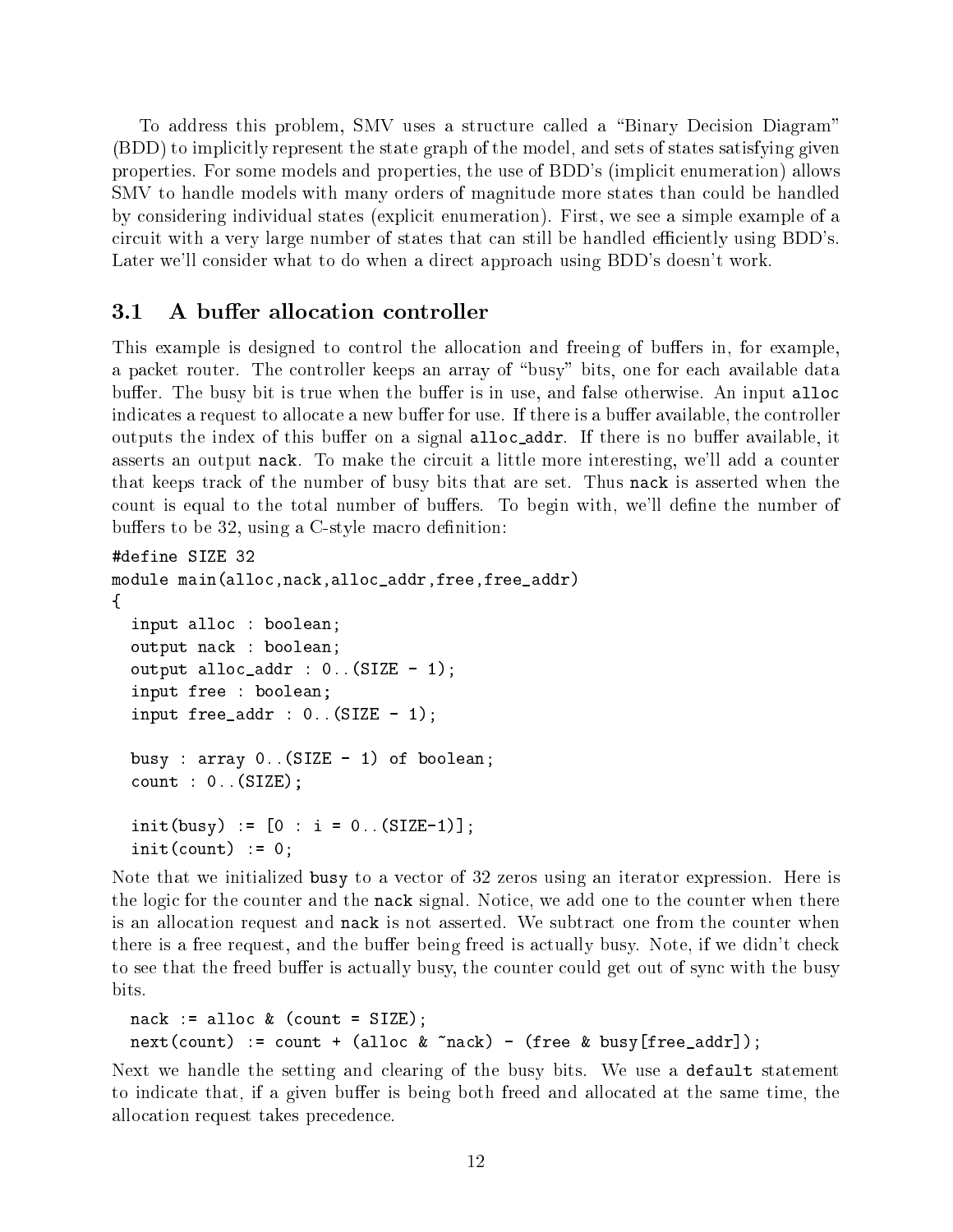```
default{
default{
  if(free) next(busy[free\_addr]) := 0;} in {
  if(alloc \& \text{rack}) next(busy[alloc_addr]) := 1;
\mathcal{L}}
```
Finally, we choose a buffer to allocate using a priority encoder. This is most easily generated using the chain constructor. This repeats a given block of statements for a range of index values, given precedence to later iterations. So, for example

chain (i = 0; i < 3; i = i + 1) block(i)

is equivalent to

```
default block(0) in default block(1) in default block(2)
```
Our priority encoder is defined as follows:

```
chain(i = (SIZE - 1); i >= 0; i = i - 1){
  if("busy[i]) alloc\_addr := i;\mathcal{L}}
```
Since the last statement in the chain is the case  $i = 0$ , we effectively give highest priority to buffer 0. Note, in the case when all buffers are busy, alloc\_addr in not assigned, and thus remains undefined.

Now, we consider the problem of specifying the buffer allocator. We will write a separate specification for each buffer, stating that the given buffer is never allocated twice without being freed in the interim. This is a technique known as "decomposition", that is, breaking a complex specification of a system into smaller parts that can be verified separately. To make it simpler to state the specification, it helps to define some additional signals: a bit allocd[i] to indicate that buffer i is currently being allocated, and a bit freed[i] to indicate that buffer i is currently being freed:

```
for(i = 0; i < SIZE; i = i +1){
  allocd[i], freed[i] : boolean;
  allocd[i] := alloc \& \tilde{a} rack \& alloc_addr = i;
  freed[i] := free \& free\_addr = i;}
```
Note, we used a for constructor to make an instance of these definitions for each buffer i. To write the specification that a buffer is not allocated twice, we can use "until" operator of temporal logic. Recall that the formula p U q in temporal logic means that q is eventually true, and until then, p must always be true.

```
for(i = 0; i < SIZE; i = i +1){
     safe[i] : assert G (allocd[i] \rightarrow \tilde{X} ((\tilde{Y}freed[i]) U allocd[i]));
  }
}
```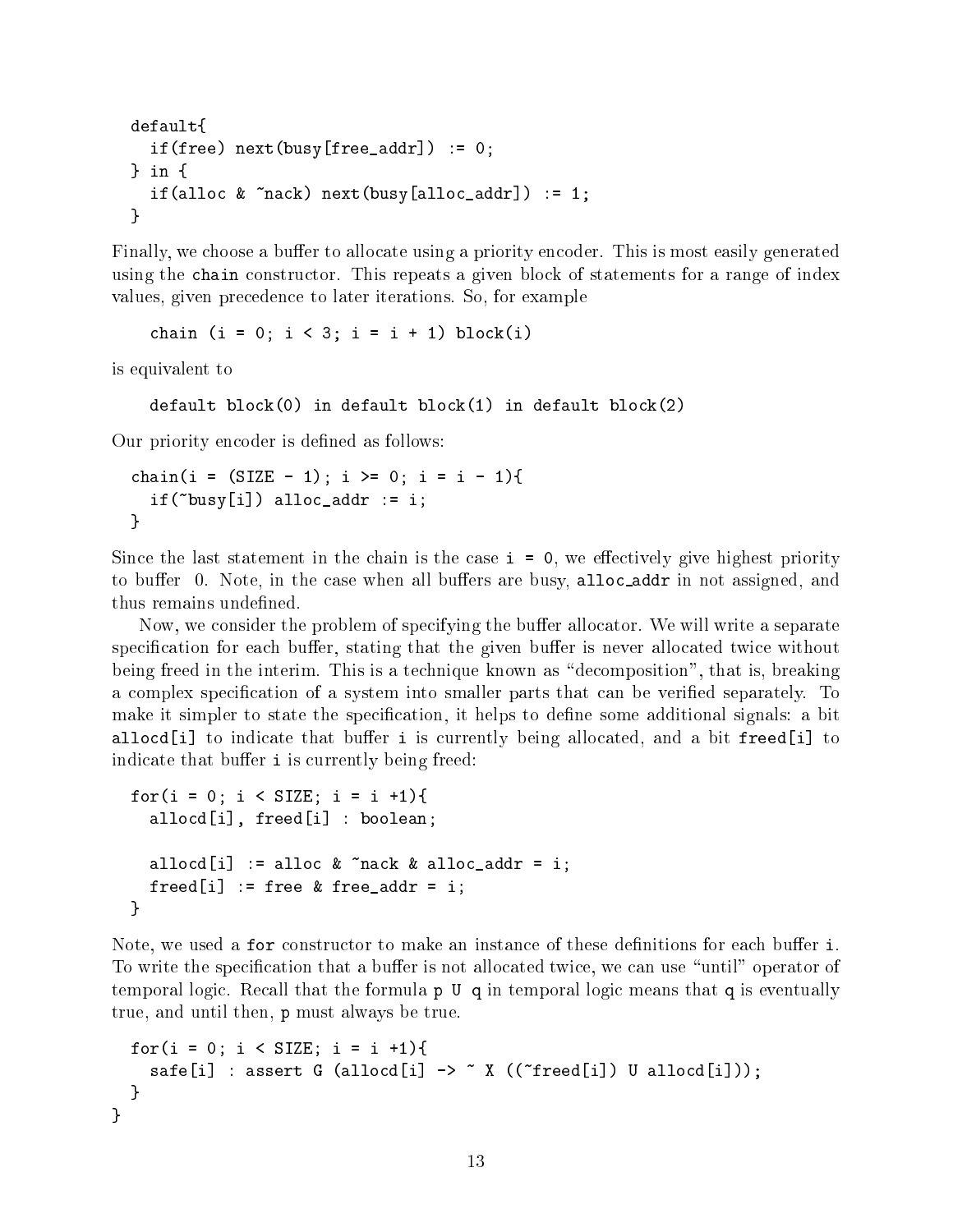Here we state that, if buffer  $\mathbf i$  is allocated, then it is not the case that, starting at the next time, it remains unfreed until it is allocated a second time.

Now, let's verify this specification. Open the file and verify the property  $\texttt{safety[0]}$  . This should take something under a minute. If you watch the log output during the verication process, you'll notice that it is reporting a sequence of \iterations". These are the steps of a breadth-first search of the model's state space, starting from the initial states. The numbers reported are the sizes of the BDD's representing the set of states reached thus far in the search. The size of the BDD's can be much smaller than the number of states in the set. To see this, select "Prop—State count". This will rerun the verification and report the number of states reached at each iteration. The final number of states reached in this case is something over two billion.

Now let's increase the number of buffers from 32 to 64. Change the definition of SIZE at the beginning of the program to

#### #define SIZE 64

Open the new version, select the property safety[0], and then select "Prop—State count". This will verify the property, and also compute the number of states reached. You might want to go make a cup of coffee at this point, since the computation will take ten or twenty minutes. The only point to be made here is that the number of states reached is on the order of 10<sup>19</sup>, while the BDD representing this set of state has about 4000  $\,$  nodes . This shows that the BDD's can be a very compact representation for large sate sets. Sometimes, this makes it possible to verify a model, even though the number of states is much too large to be searched "explicitly" *(i.e.* larger than the number of atoms in the universe).

There is no guarantee, however, that SMV's BDD-based algorithms will be able solve a given verification problem. This is because the problem is SMV is trying to solve is fundamentally hard (PSPACE complete, to be precise). On the other hand, when SMV fails to solve a verification problem (or when we run out of patience waiting for it to solve the problem), there are usually many ways to make the problem simpler for SMV to solve. This usually involves decomposition – breaking big problems into small problems, and then localizing the verification of each subproblem to a small part of the overall model. This technique is described in the following section.

#### 4Refinement verification

Refinement verification is methodology of verifying that the functionality of an abstract system model is correctly implemented by a low-level implementation. It can be used, for example, to verify that a packet router or bus protocol, modeled at the clock-cycle level, correctly implements a given abstract model of end-to-end data transfer. Similarly one can verify that a clock-accurate model of a pipelined, out-of-order processor correctly implements a given instruct-set architecture (i.e., a programmer's model of a machine).

By breaking a large verification problem into small, manageable parts, the refinement methodology makes it possible to verify designs that are much too large to be handled directly by model checking. This decomposition of the verication problem is enabled by specifying refinement maps that translate the behavior of the abstract model into the behavior of given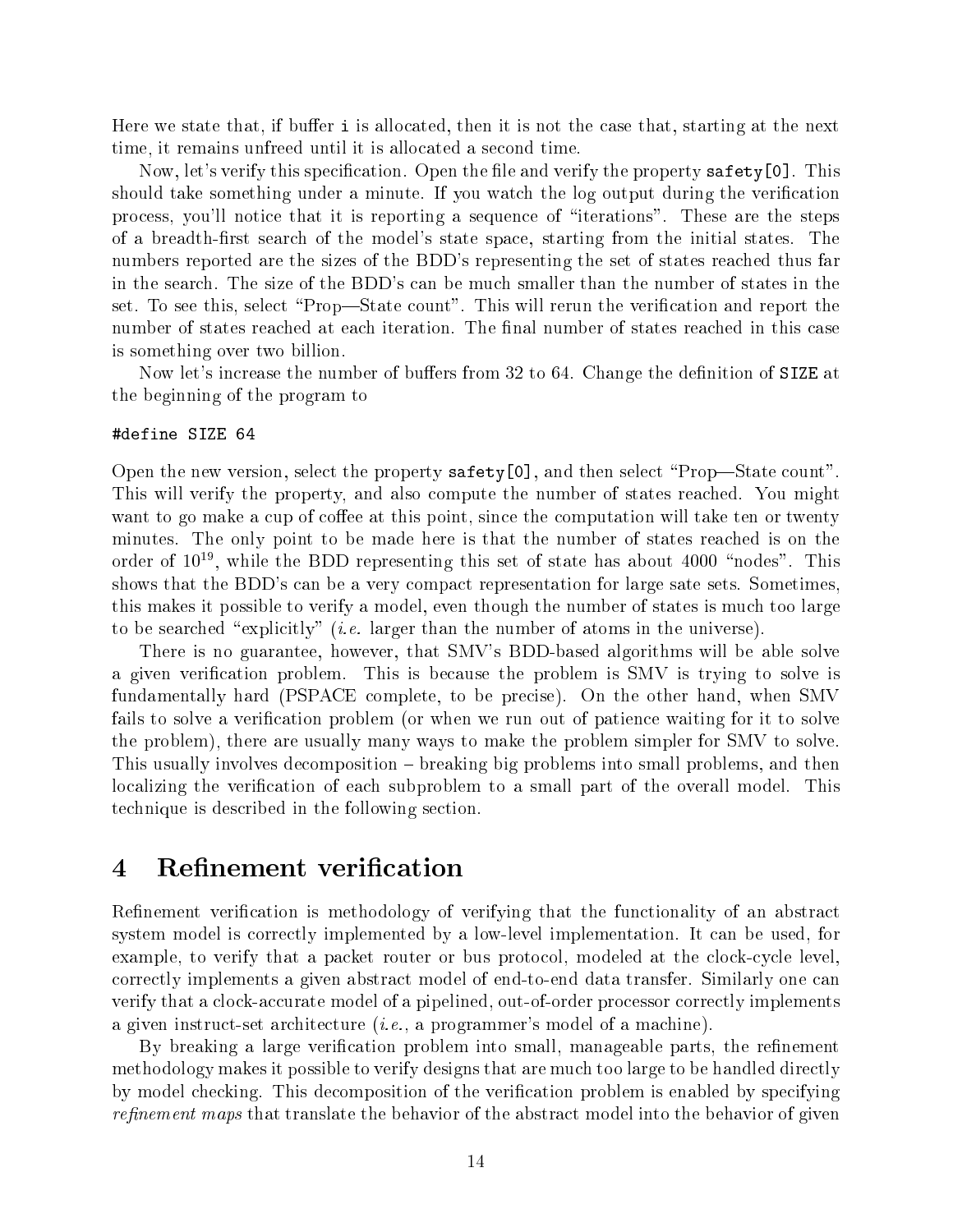

Figure 1: Refinement maps

interfaces and structures in the low-level design. This makes it possible to verify small parts of the low-level design in the context of the abstract model. Thus, the proof obligations can be reduced to a small enough scale to be veried by model checking.

SMV supports this methodology by allowing one to specify many abstract definitions for the same signal. A new construct called a "layer" is introduced for this purpose. A layer is a collection of abstract signal definitions. A layer can, for example, define low-level implementation signals as a function of abstract model signals, and thus provide a refinement map  $(i.e., a translation between abstraction levels)$ . The low-level implementation of a signal must be simultaneously consistent with all of its abstract definitions. Thus, each abstract definition entails a verification task  $-$  to show that every implementation behavior is allowed by this definition. For the purpose of this verification task, one may use whichever abstract definition is most convenient for defining of the other signals. Suppose, for example, that we have abstract definitions of both the inputs and outputs of a given low-level block as a function of a high-level model, as depicted in figure 1. We can use the abstract definitions of the inputs to drive the inputs of the block from the high-level model when verifying that the outputs are consistent with their abstract definitions. Thus, the abstract model provides the context (or environment) for verifying the block, and we do not need to consider the remainder of the low-level model.

SMV also supports design by a successive refinement. One can define a sequence of layers. each of which is more detailed than the previous layer. The implementation of each signal is given by the lowest-level definition in the hierarchy.

## 4.1 Layers

A layer is a collection of abstract signal denitions. These are expressed as assignments in exactly the same way that the implementation is defined, except that they are bracketed by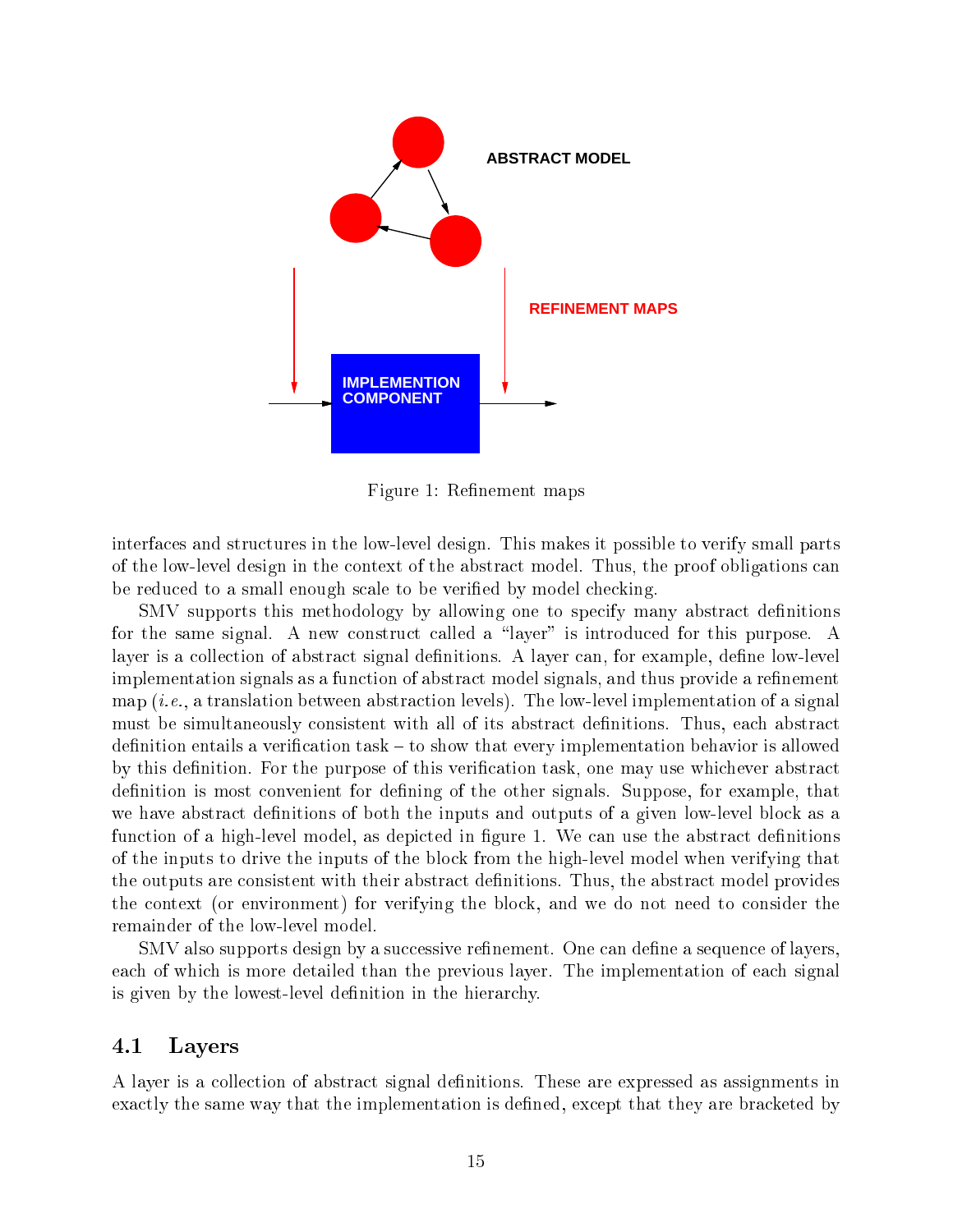a layer statement, as follows:

```
layer <layer_name> : {
      assignment1;
      assignment2;
      ...
      assignmentn;
```
where each assignment is of the form

<signal> := <expression>;

or

}

```
next(<signal>) := <expression>;
```
or

```
init(<signal>) := <expression>;
```
High level control structures, such as if, switch and for can also be used inside a layer construct, since these are simply "syntactic sugar" for assignments of the above form.

The layer declaration is actually a formal specification, which states that every implementation behavior must be consistent with all of the given assignments. If this is the case, we say the implementation refines the specification.

As an example, let's consider a very simple example of a specification and implementation of a finite state machine:

```
module main(){
  x : boolean;
  /* the specification */
  layer spec: {
    init(x) := 0;
    if(x=0) next(x) := 1;else next(x) := \{0, 1\};\mathcal{L}}
  /* the implementation */
  init(x) := 0;
  next(x) := x;}
```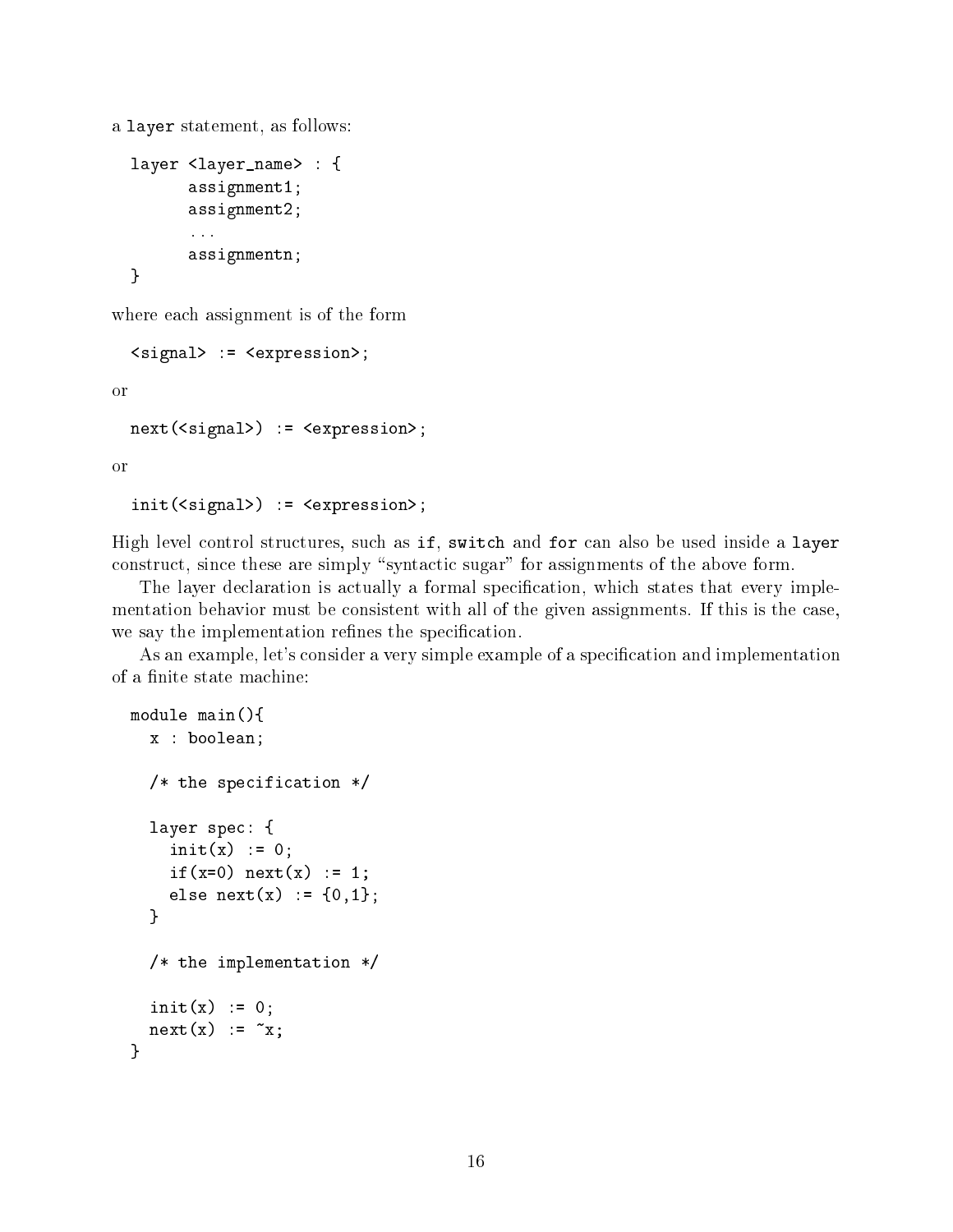Note that spec is not a keyword here  $-i$  it is just an arbitrary name given to our specification. This specification is nondeterministic, in that at state 1, it may transition to either state 0 or state 1. The implementation on the other hand has only one behavior, which alternates between state 0 and state 1. Since this is one possible behavior of spec, the specication spec is satisfied.

If you enter this example into a file, and open the file with vw, you will find in the Properties page a single entry named  $x//spec$ . This is a notation for "the definition of signal x in layer spec". It appears in the Properties page because it is an obligation to be veried, rather than a part of the implementation. You can verify it by selecting "Prop—Verify" all". SMV does this by translating the assignment into an initial condition and transition invariant. The former states that **x** is 0 at time  $t = 0$ , while the latter states that the value of x at time  $t + 1$  is 1 if x is 0 at time t, and else is either 0 or 1. The implementation must satisfy these two conditions, which are veried by exhaustive search of the state space of the implementation.

If more than one signal is assigned in a layer, then the two definitions are verified separately. This is known as decomposition. The reason for using decomposition is that we may be able to use a different abstraction of the implementation to prove each component of the specification. As a very simple example, consider the following program:

```
module main(){
  x,y : boolean;
  /* the specification */
  layer spec: {
    x := 1;y := 1;ļ.
  }
  /* the implementation */
  init(x) := 1;next(x) := y;init(y) := 1;next(y) := x;\mathbf{r}
```
}

Both state bits in the implementation start at 1, and at each time they swap values. Thus, the specification is easily seen to be satisfied  $-$  both x and y are always equal to 1. If you open this example with vw, you will find two entries in the Properties page:  $\frac{x}{s}$  spec and y//spec. Each of these can be verified separately (i.e., we can verify separately that  $x$  is always equal to 1 and that y is always equal to 1). Suppose we want to verify x//spec (select it in the Properties page). We now have two choices: we can use either the specification definition of y or the implementation definition y. Note, however, that if we use the specification definition of y, we eliminate one state variable from the model, since y is defined to be identically 1.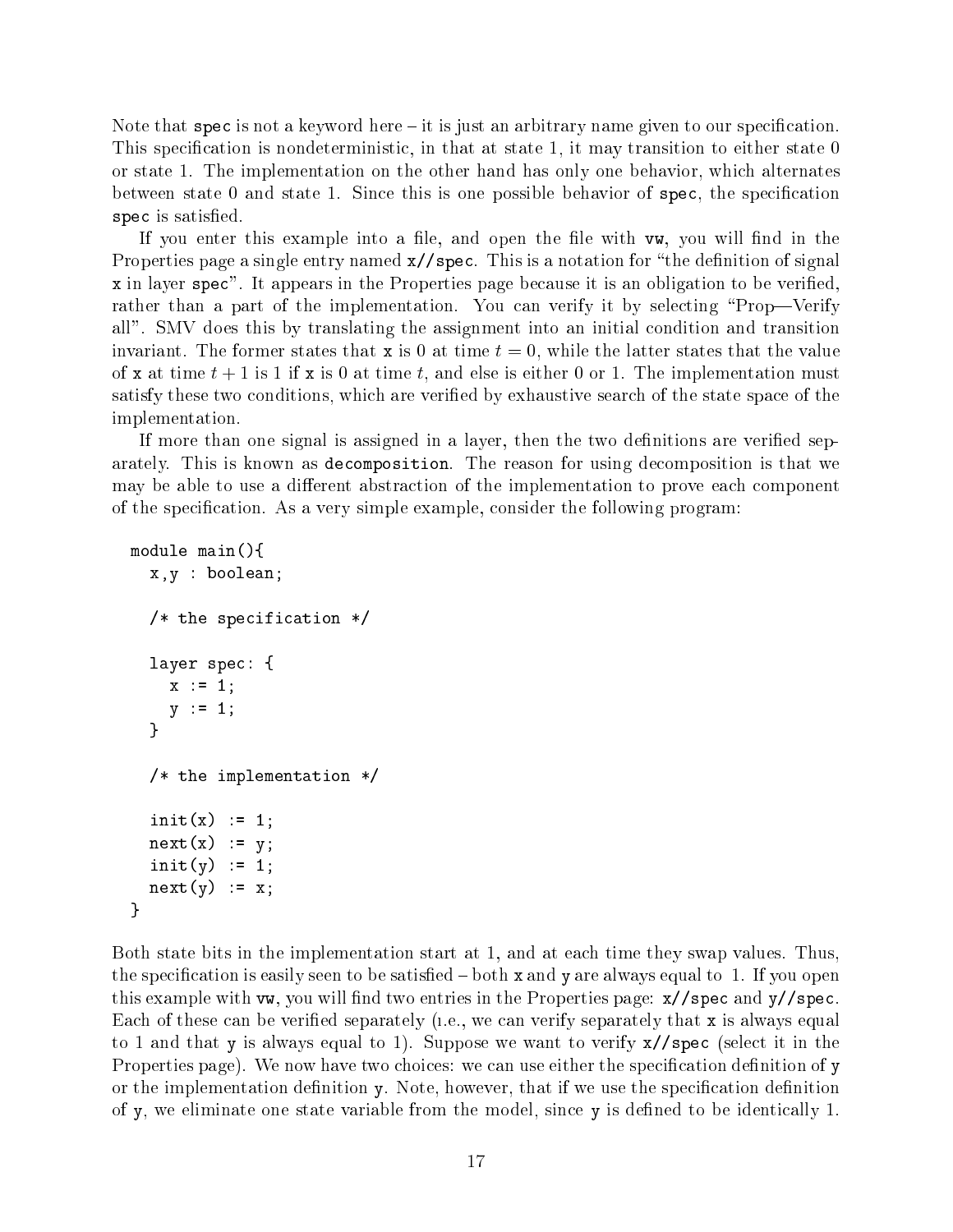Thus, by decomposing a specification into parts, and using one part as the "environment" for another, we have reduced the number of state variables in the model, and thus reduced the verification cost (though it is in any event trivial in this case). In fact, if you click on the Cone tab in vw, you will see that SMV has selected layer spec to define y, and that as a result, y is not a state variable. This is because SMV assumes by default that it is better to use an abstract definition of a signal than a detailed one. Select "Prop—Verify  $x//spec"$ to verify the property using this abstraction.

Note that  $y//spec$  can now be verified using  $x//spec$  to define x. This might at first seem to be a circular argument. However, SMV avoids the potential circularity by only assuming y//spec holds up to time  $t-1$  when verifying x//spec at time t, and vice versa. Because of this behavior, we need not be concerned about circularities when choosing an abstract definition to drive a signal. SMV does the bookkeeping to insure that when all components of the specification are declared "verified", then in fact the implementation refines the specification.

## 4.2 Refinement maps

The most effective way to decompose the specification and verification of a system into manageable parts is to define an abstract model as a specification, and then to specify "refinement maps" that relate abstract model behaviors to implementation behaviors. Generally, abstract models specify "what" is being done, without specifying the "how", "where" or "when". The "where" and "when" are given by the refinement maps, while the implementation determines the "how". In the simplest case the abstract model does nothing at all. For example, in the case of a link-layer protocol that simply transfers a stream of data from point A to point B without modifying it, there is no \what" and the only important information is the "where" and "when". The abstract model in this case might consist only of the stream of data itself. In the case of a microprocessor, the abstract model might determine the sequence of instructions that are executed according to the ISA (instruction set architecture). The refinement map would determine what instruction appears at each stage of the pipeline at any given time.

#### 4.2.1 A very simple example

We will consider first a very simple example of specifying abstractions and refinement maps. Suppose that we would like to design a circuit to transmit an array of 32 bytes from its input to its output, without modifying the array. The abstract model in this case is just an unchanging array of bytes, since no actual operations are performed on the array. The refinement maps specify the protocol by which the array is transferred at the input and output. We'll assume the the input consists of three components: a bit valid indication the the input currently holds valid data, an index idx that tells which element of the array is currently being transferred, and a byte data that gives the value of this element. Assume the output uses a similar protocol. Thus far, we have the following specification:

typedef BIT 0..7; typedef INDEX 0..31;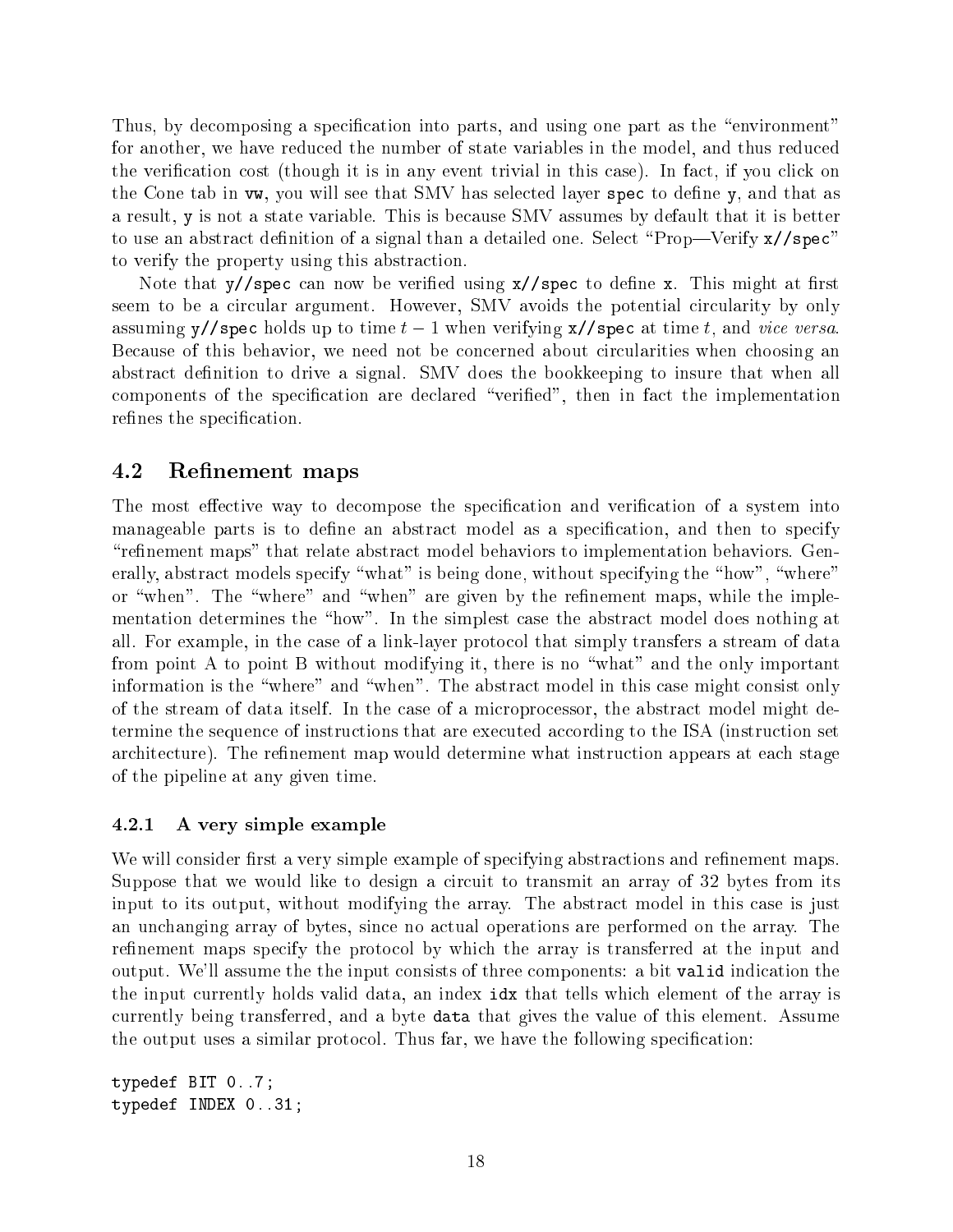```
typedef BYTE array BIT of boolean;
module main(){
  /* the abstract model */\mathbf{r} the abstract model \mathbf{r} the abstract model \mathbf{r}bytes : array INDEX of BYTE;
  next(bytes) := bytes;
  /* the input and output signals */inp, out : struct{
    valid : boolean;
    idx : INDEX;
    data : BYTE;
  \mathcal{L}}
  /* the refinement maps */
  layer spec: {
    if(inp.valid) inp.data := bytes[inp.idx];
    if(out.valid) out.data := bytes[out.idx];
  }
```
Note that the abstract model simply states that nothing happens to the array of bytes. The refinement map is partially specified. For example, if  $\text{inp } \cdot \text{valid}$  is 0, then  $\text{inp } \cdot \text{data}$  is allowed to have any value, since there is no else clause in the conditional. You can think of this as a "don't care" case in the specification.

Now let's add a very trivial implementation:

 $init(out.valid) := 0;$  $next(out) := inp;$  $\mathcal{F}$ 

}

That is, the output is just the input delayed by one time unit. Note, at time  $t = 0$  we have to signal that the output is not valid, but we don't have to specify initial values for idx and data since they are "don't cares" in this case.

Save this program in a file and open it with  $vw$ . Note that there are eight properties in the file, of the form out.data[i]//spec, where  $i = 0..7$ . Select property out.data[0]//spec, for example. If you click on the Cone tab, you'll notice that only signals with bit index 0 appear. This is because SMV has detected the property you selected doesn't depend on the other bit indices. Also notice that the data input signal inp.data[0] has used layer spec for its definition (since this is in fact the only available definition at this point). Thus, we are driving the input of our implementation from the abstract model (through a refinement map) and verifying the output with respect to the abstract model (again through a refinement map). Now, select "Prop—Verify out.data[0]//spec". It should take less than 2 seconds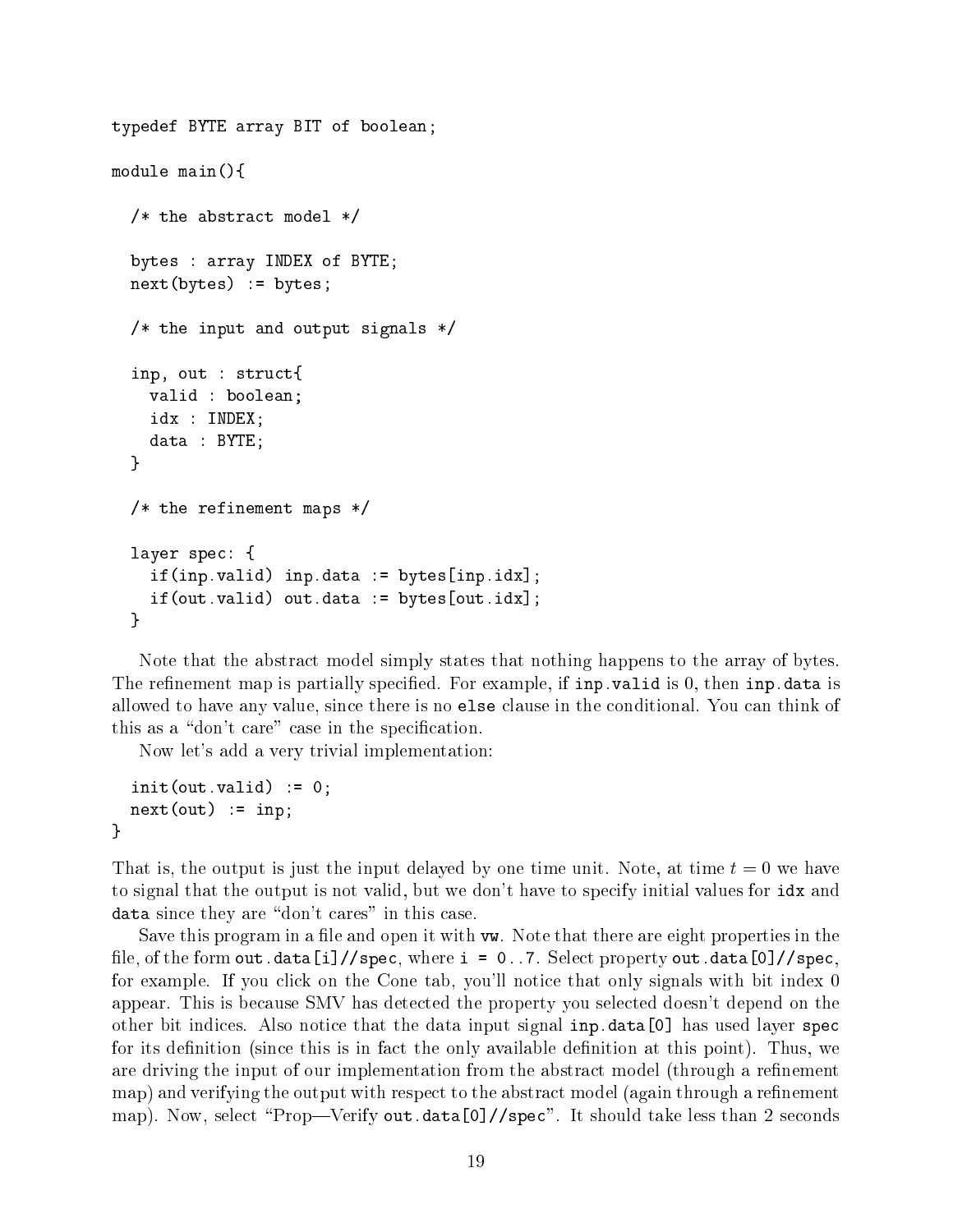to verify this property. You can select \Prop|Verify All" to verify the remainder of the refinement maps. SMV will quickly recognize that the 7 remaining verification problems are isomorphic to the one we just solved, and report "true" for all of them. Note that although we have reduced the number of state bits by a factor of eight by using decomposition (since we only deal with one bit index at a time) we are still using 32 bits out of the data array for each verification. This gives us 39 state bits, which is a fairly large number and guarantees us at least 4 billion states. In this case, the large state space is easily handled by the BDD-based model checker, so we do not have to do any further decomposition. In general however, we cannot rely on this effect. Later we'll see how to decompose the problem further, so that we only use one bit from the data array.

## 4.2.2 End-to-end verification

Now we'll consider a more complex (though still trivial) implementation with multiple stages of delay. The goal is to verify the end-to-end delivery of data by considering each stage in turn, specifying a refinement map for each stage. The refinement map for each stage drives the input of the next. Suppose we replace the above implementation with the following implementation that has three time units of delay:

```
stage1, stage2 : struct{
  valid : boolean;
  idx : INDEX;
  data : BYTE;
}
init(\text{stage1.valid}) := 0;next(state1) := inp;init(\text{stage2.valid}) := 0;next(state2) := stage1;init(out.valid) := 0;next(out) := stage2;
```
We'll include a refinement map for each intermediate delay stage, similar to the maps for the input and output:

```
layer spec: {
    if(stage1.valid) stage1.data := bytes[stage1.idx];
    if(stage2.valid) stage2.data := bytes[stage2.idx];
  \mathcal{L}}
}
```
When verifying the output of one stage, we can drive the output of the previous stage from the abstract model, via the refinement map, thus decomposing the verification of each stage into a separate problem. Open this version in vw and select, for example, the property out.data[0]//spec. That is, we want to verify the final output against the refinement map. Select the Cone page, and notice that to define the data outputs of the stage2.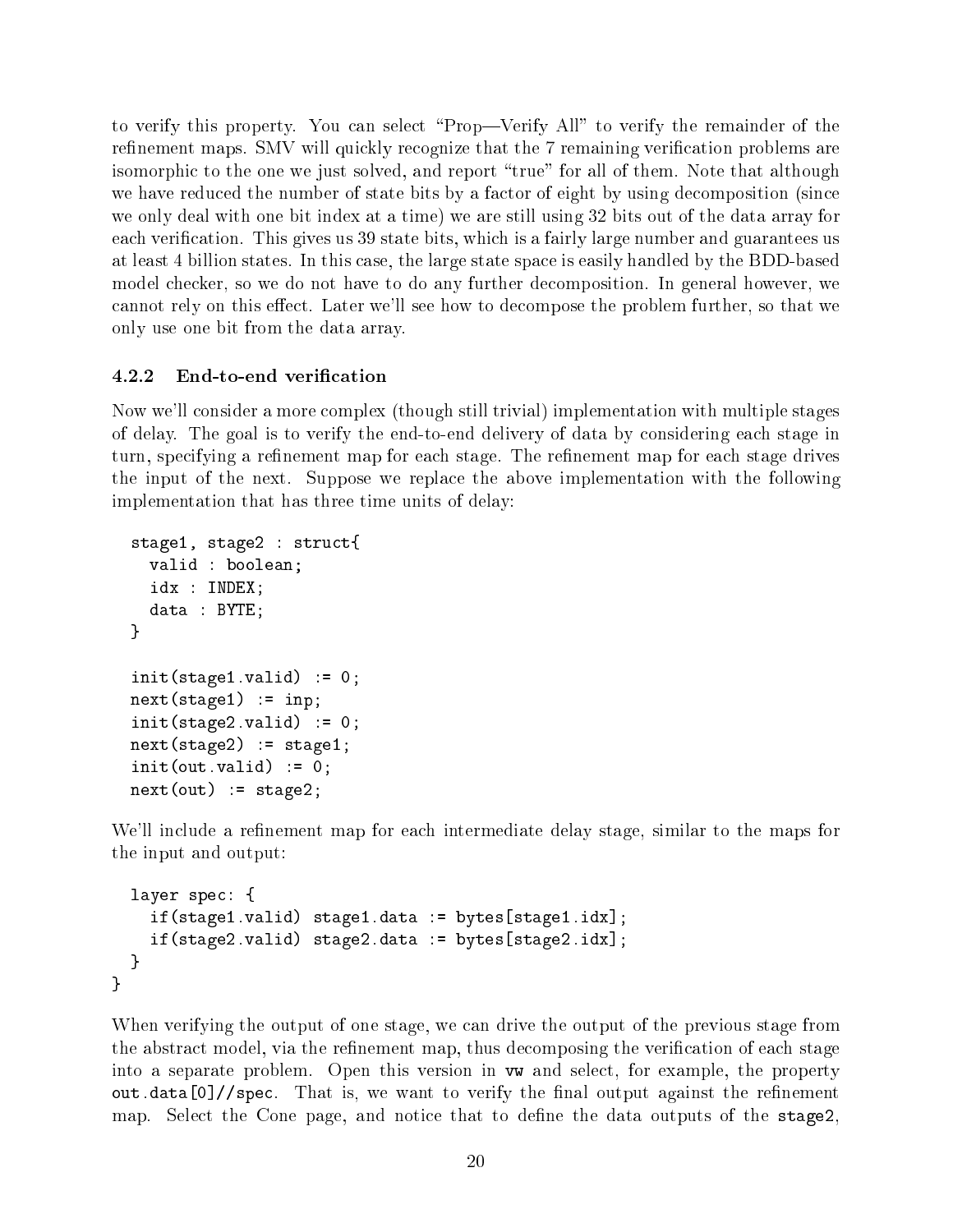SMV has chosen the layer spec, rather that the implementation definition. The number of state bits remaining (51) is still larger than in the previous case, however, because spec doesn't give any definition of the signals valid and idx, hence these are still driven by the implementation.

If you select "Prop—Verify out.data[0]//spec", you'll observe that we can still quickly verify this property, even thought the number of state variables is larger. Nonetheless, we would like to make the verification of the last stage independent of the previous stages, to be sure we can still verify it if the previous stages are made more complex. We can do this by explicitly "freeing" the signals stage2.valid and stage2.idx, that is, allowing these signals to range over any possible values of their types. This is the most abstract possible definition of a signal, and is provided by a built-in layer called free. To tell SMV explicitly to use the free layer for these signals, we add the following declaration:

```
using
  stage2.valid//free, stage2.idx//free
prove
  out.data//spec;
```
Open this new version, and select property out.data[0]//spec. Note the the number of state bits (in the Cone page) is now 39, as in our original problem. In fact, if you select "Prop—Verify out.data[0]//spec" you will probably get a very fast answer, since SMV will notice that the verification problem you are trying to solve is isomorphic to that of the one-stage implementation we started with. This information was saved in a file for future use when that property was verified.

To verify stage2, in the same way, we need to make similar using...prove declaration, as follows:

```
using stage1.valid//free, stage1.idx//free prove stage2.data//spec;
```
Note that we don't need a corresponding declaration for stage1, since the input signals inp. valid and inp. idx have been left undefined, and are thus free in any event. With this addition, chose "Prop—Verify all", and observe that all the properties are verified very quickly, since they are all isomorphic.

#### 4.2.3 Renement maps as types

You may have observed that it is getting a bit tedious to refinement maps for each stage of the implementation, when they are actually all the same. SMV provides a way to avoid this by specifying abstract definitions of a signal as part of its data type. We can also give a type a parameter, so that we can specify in the type declaration which abstract object an implementation object corresponds to. A parameterized type in SMV is otherwise known as a *module*. Let's declare a type with a refinement map as follows:

```
module byte_intf(bytes){
  bytes : array INDEX of BYTE;
```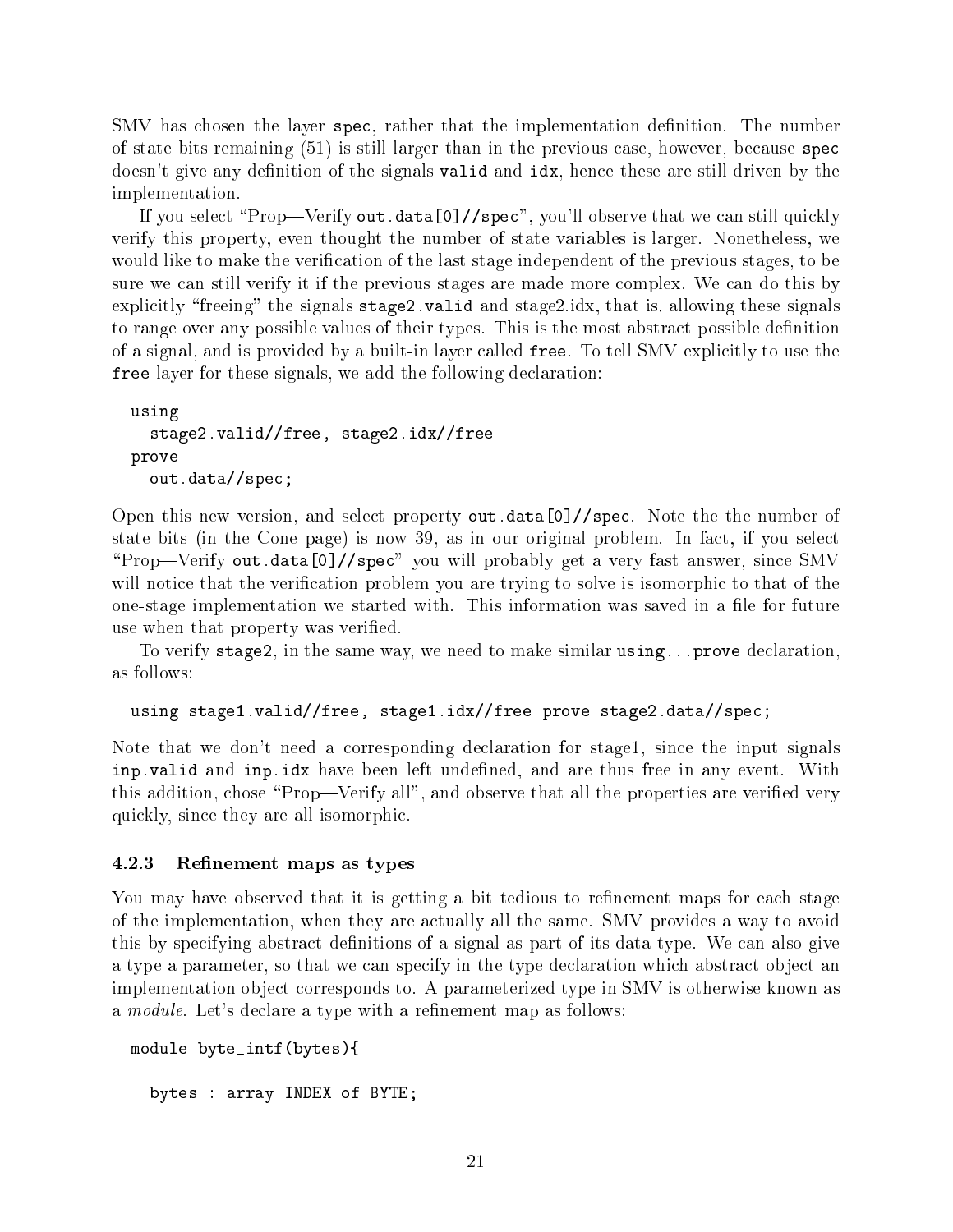```
valid : boolean;
idx : INDEX;
data : BYTE;
layer spec:
  if(valid) data := bytes[idx];
```
This defines an interface type that transfers an array bytes of bytes according to a specific protocol. This protocol is defined by layer spec. Now, lets rewrite our example using this type:

```
module main(){
```
}

```
/* the abstract model */
  bytes : array INDEX of BYTE;
  next(bytes) := bytes;
  /* the input and output signals */
  inp, out : byte_intf(bytes);
  /* the implementation */
  stage1, stage2 : byte_intf(bytes);
  init(\text{stage1.valid}) := 0;next(state1) := inp;init(state2.valid) := 0;next(state2) := stage1;init(out.valid) := 0;next(out) := stage2;/* abstraction choices */
 using stage2.valid//free, stage2.idx//free prove out.data//spec;
  using stage1.valid//free, stage1.idx//free prove stage2.data//spec;
}
```
Notice that there's no need to write the intermediate refinement maps. They are part of the data type.

#### 4.2.4 The effect of decomposition

To see the effect of using refinement maps let's make two versions of our simple example, one with and one without intermediate refinement maps. We can easily do this by changing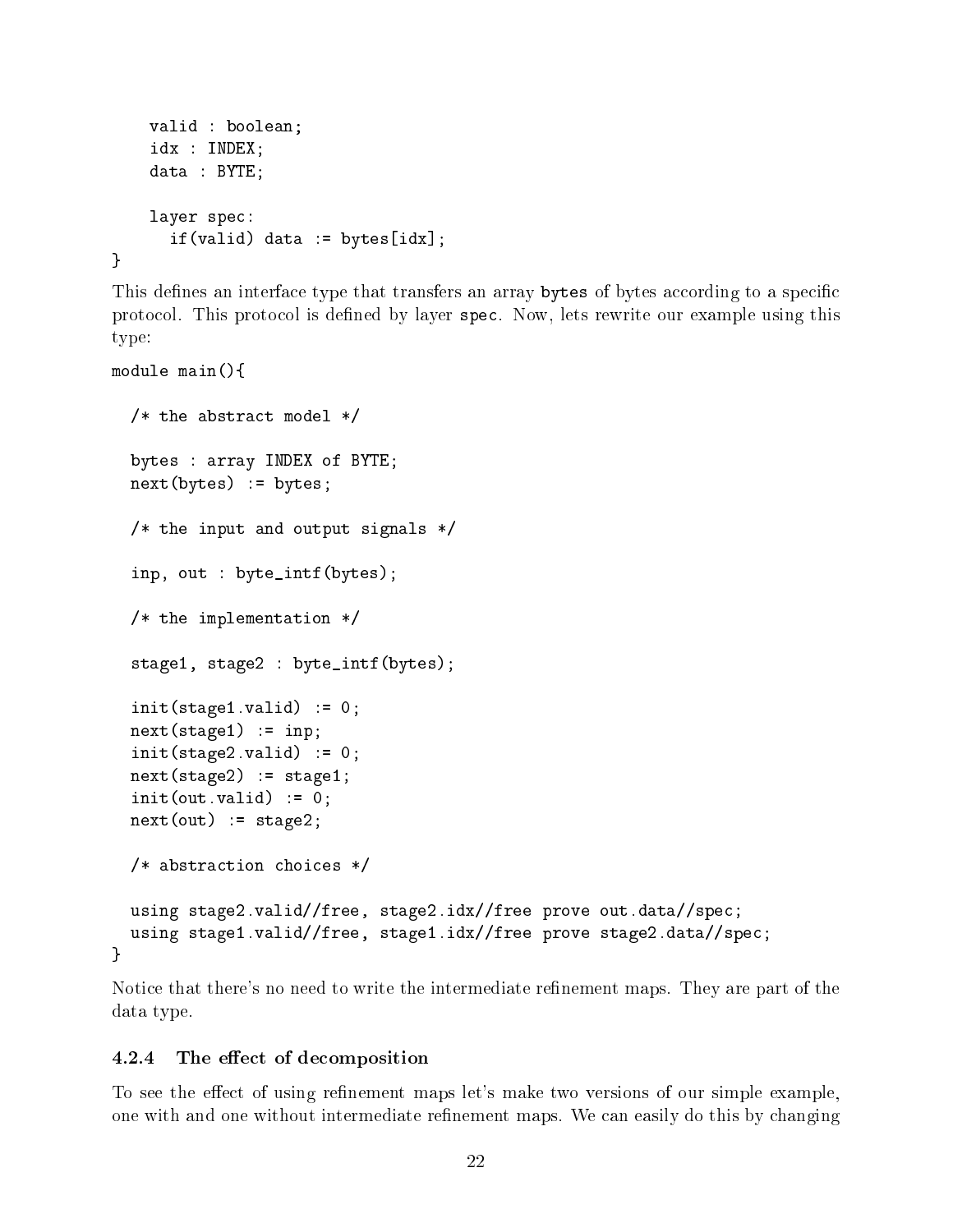the types of the intermediate stages. To make it interesting, we'll use 32 delay stages. Here is the version with intermediate refinement maps:

```
/* the implementation */
stages : array 1..31 of byte_intf(bytes);
init(stages[1].valid) := 0;next(stages[1]) := inp;for(i = 2; i <= 31; i = i + 1){
  init(\text{stages}[i].valid) := 0;next(stages[i]) := stages[i-1];\mathbf{r}}
init(out.valid) := 0;next(out) := stages[31];/* abstraction choices */
for(i = 2; i \le 31; i = i + 1)
  using stages[i-1].valid//free, stages[i-1].idx//free
  prove stages[i].data//spec;
using stages[31].valid//free, stages[31].idx//free prove out.data//spec;
```
Here is the version without intermediate refinement maps:

```
/* the implementation */
stages : array 1..31 of
  structf
  struct{
    valid : boolean;
    idx : INDEX;
    data : BYTE;
  \mathbf{r}}
init(stages[1].valid) := 0;next(stages[1]) := inp;for(i = 2; i <= 31; i = i + 1){
  init(\text{stages}[i].valid) := 0;next(stages[i]) := stages[i-1];\mathcal{L}}
```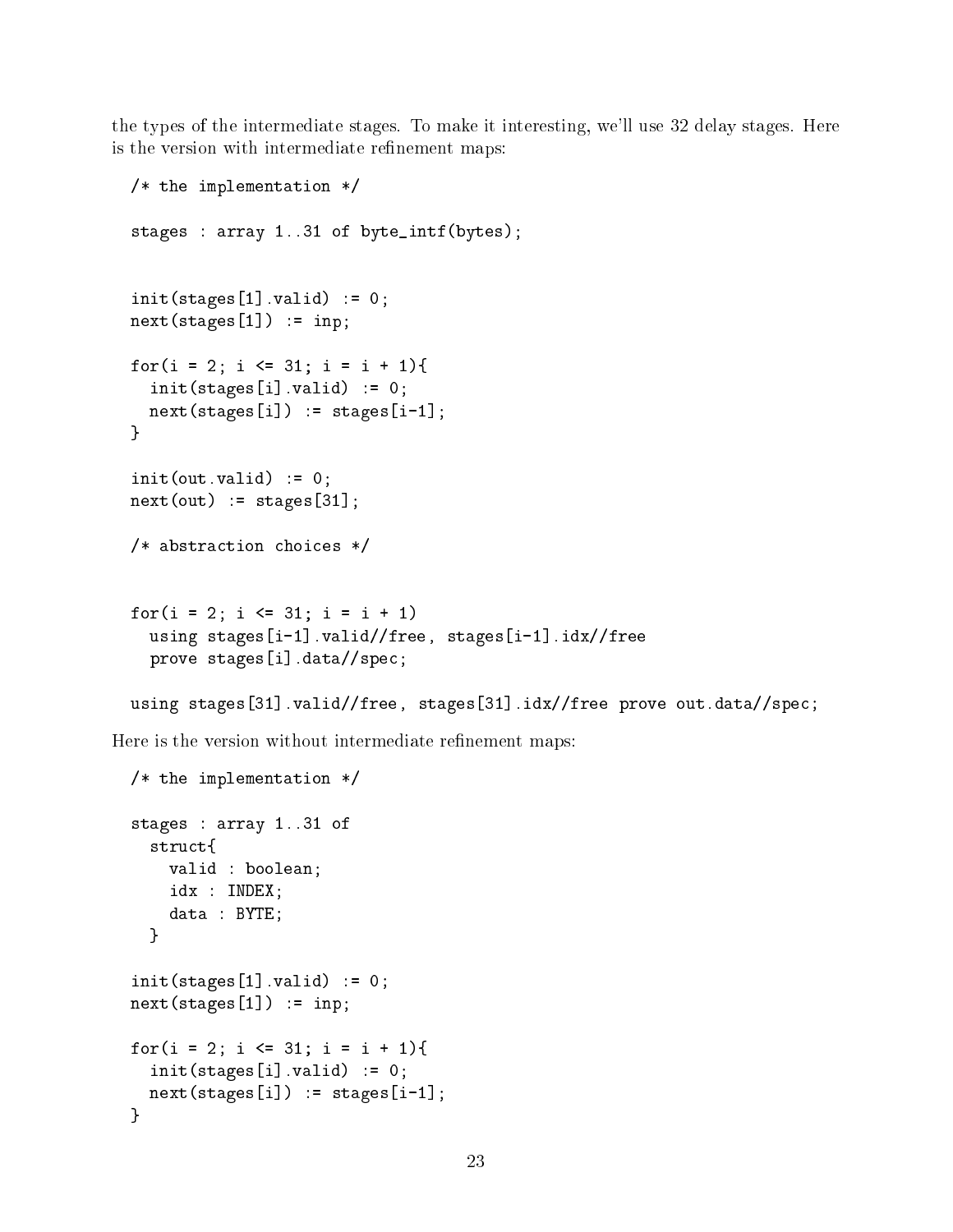```
init(out.valid) := 0;next(out) := stages[31];
```
Note, we don't want to free any of the intermediate signals in this version. Now, open the first version, and select "Props—Verify all". It should verify all 256 properties in something like 15 seconds (depending on your machine). Now, open the second version (without refinement maps). There are only 8 properties to verify in this case (one for each output bit), bit SMV cannot verify these properties, as you may observe by select "Prop—Verify all". When you get bored of watching SMV do nothing, select "Prop—Kill Verification" (note, this may not work under Windows), and click the Cone tab. Observe that the cone contains 256 state variables, which is usually to large for SMV to handle (though occasionally SMV will solve a problem of this size, if the structure of the problem is appropriate for BDD's). Note that it is possible to construct even a fairly trivial example which cannot be veried directly by model checking, but can be verified by decomposition and model checking. Generally, when a direct model checking approach fails, it's best to look for a decomposition of the problem using refinement maps, rather than to try to determine why the BDD's exploded.

## 4.3 Decomposing large data structures

In our trivial example, we are sending an array of 32 bytes. Because we only need to consider one bit out of each byte at a time, we were able to verify the implementation without explicitly decomposing this data structure. However, cases often arise when it is necessary to consider only one element at a time of a large structure. For example, we might increase the size of our array to 1 million bytes. As we will see later, sometimes even small arrays must be decomposed in this way. One one of decomposing a large array in the abstract model is to write an array of refinement maps (we'll see a more elegant way later, in section 4.6). Each element of this array defines a given low-level signal *only* when it contains the value of the corresponding element in the abstract array. For example, let's rewrite our interface data type to use a decomposed refinement map of this kind:

```
module byte_intf(bytes){
    bytes : array INDEX of BYTE;
    valid : boolean;
    idx : INDEX;
    data : BYTE;
    forall(i in INDEX)
      layer spec[i]:
        if(valid & idx = i) data := bytes[i];
}
```
Notice that layer spec is now an array, with one element for each element of the array bytes. The layer spec [i] specifies the value of data only when  $idx$  is equal to i, and otherwise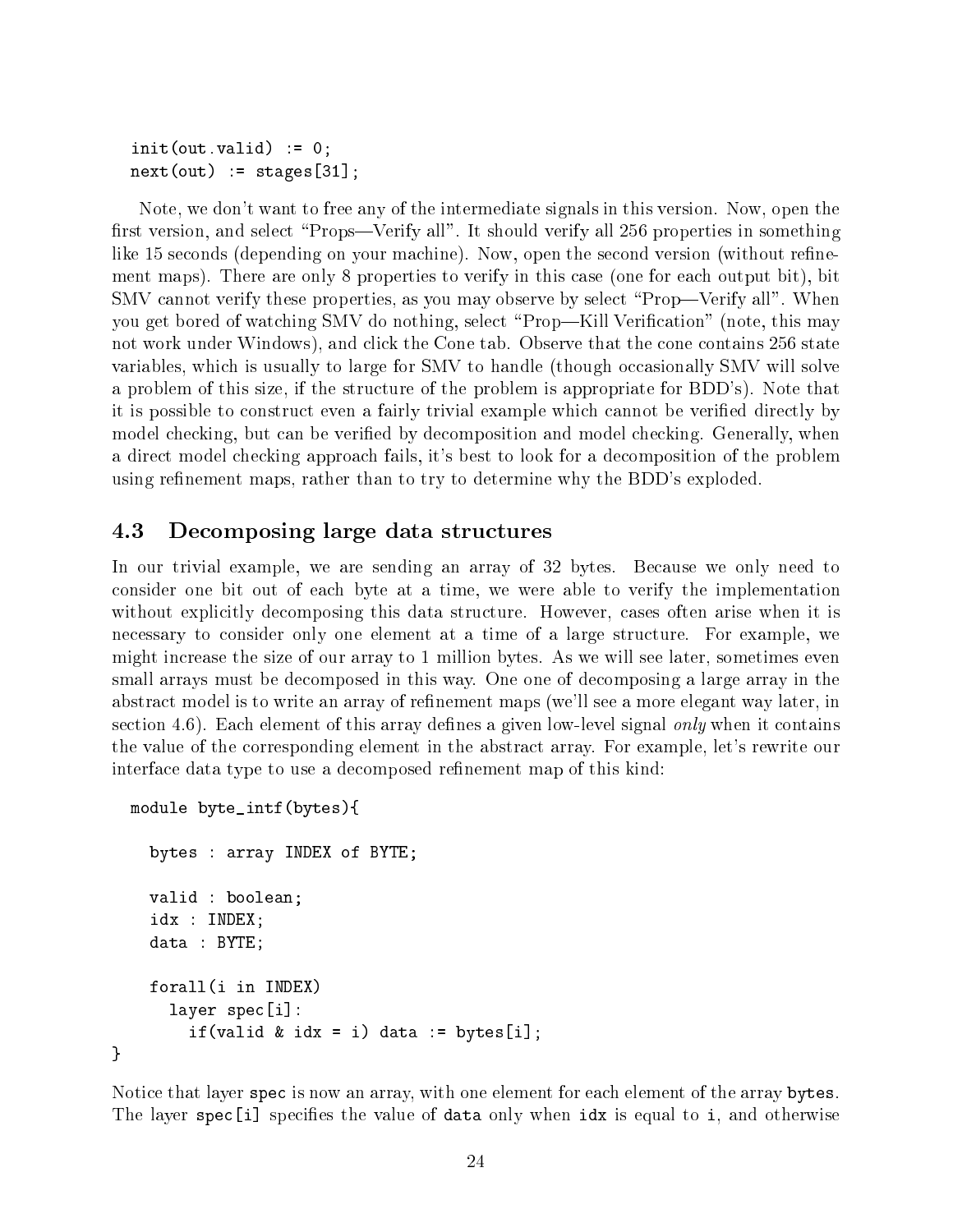leaves data undefined. The advantage of this refinement map is that spec[i] refers to only one element of the array bytes. Thus, the other elements will not appear in the cone when verifying it, and we have reduced the number of state variables that the model checker must

Let's go back to our 3-stage delay example, and use this new definition of byte\_intf. Because we have changed the layer declarations, we also have to change the corresponding using...prove declarations. Replace these with the following:

```
forall(i in INDEX){
  using stage2.valid//free, stage2.idx//free prove out.data//spec[i];
  using stage1.valid//free, stage1.idx//free prove stage2.data//spec[i];
}
```
Now, when you try to open this file, you'll get an error message, something like this:

```
The implementation layer inherits two definitions of inp.data[5]
...in layer spec[31], "map7.smv", line 15
...in layer spec[30], "map7.smv", line 15
Perhaps there is a missing "refines" declaration?
```
This is because we have given many abstract definitions for inp.data without providing an implementation. By default, if there is only one abstract definition, SMV takes this as the implementation. However, if there are many abstract denitions, it is possible that these definitions are contradictory, and hence there is no possible implementation. There are several possible ways to make SMV stop complaining about this. One is to provide an actual implementation. For example, we could simply implement inp.data by a nondeterministic choice among all possible data values. This would mean, of course, that we could not then prove consistency with the maps inp.data//spec[i]. On the other hand, we don't really want to prove these, since they are actually assumptions about the inputs to our design, and not properties to be proved. One way to tell SMV this is to declare inp explicitly as an input to the design. SMV does not attempt to verify refinement maps driving global inputs. It just takes them as assumptions. If our main module is later used as a submodule in a later design, we'll have to verify these maps in the context of the larger design. Meanwhile, let's change the header of our main module to look like the following:

```
module main(bytes,inp,out){
 bytes : array INDEX of BYTE;
 input inp : byte_intf(bytes);
 output out : byte_intf(bytes);
```
Notice we've also make bytes a parameter to the module. If we later use this module in a larger design, we can then specify what abstract data array we want the module instance to transmit. Now, open this file, and select, for example, property out.data[0]//spec[0]. You'll notice that there are now only 8 state variables in the cone, since 31 of data bits have been eliminated. Also, notice that SMV chose the layer spec [0] to define stage2.data[0], out of the 32 possible abstract definitions. This is a heuristic choice, which was made on the basis of the fact that we are verifying an abstraction in layer spec[0]. If you'd like to see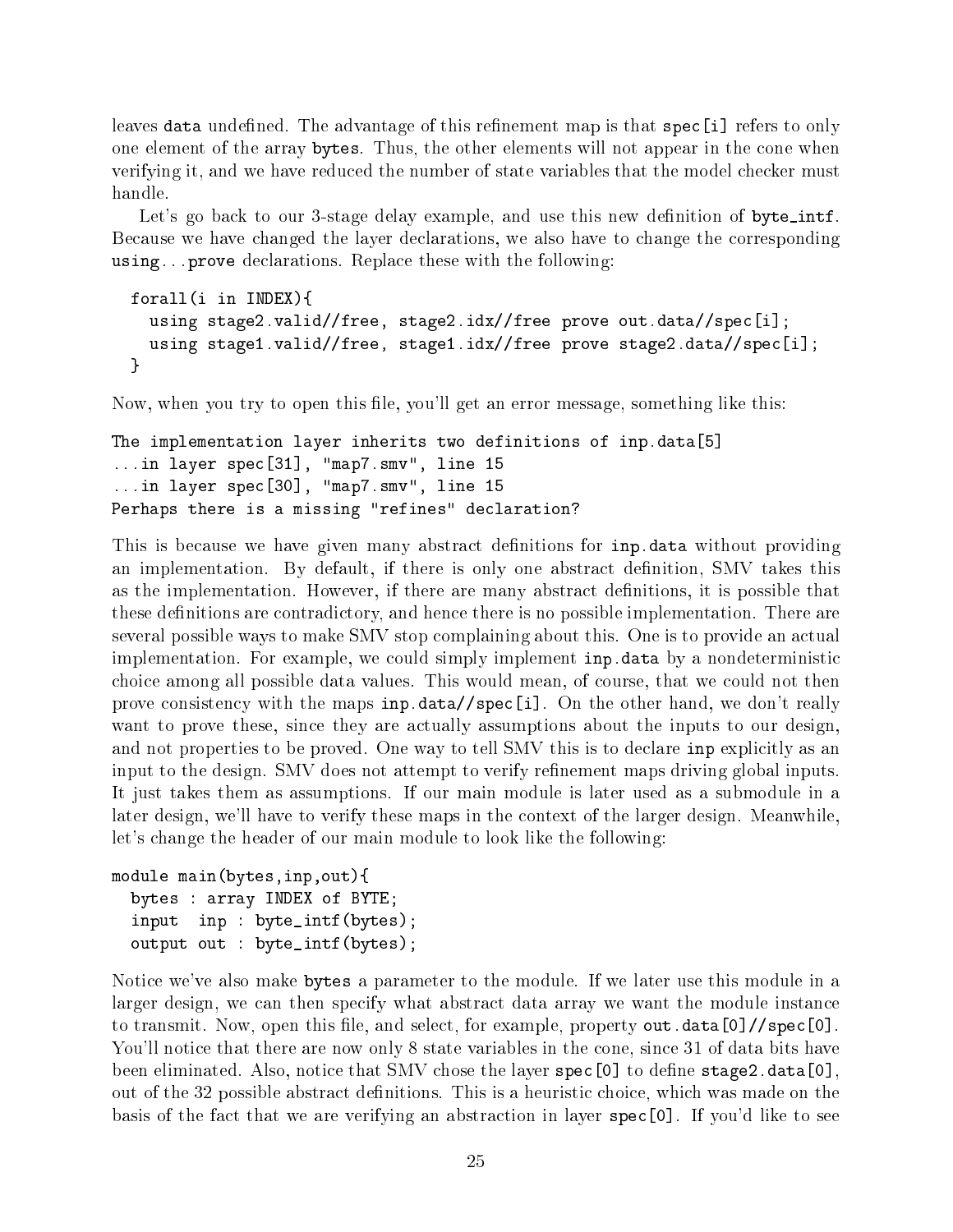the reasoning SMV went through to arrive at this choice, select the signal stage2.data[0] and pull down "Abstraction—Explain Layer".

If you now select "Prop-Verify out.data[0]//spec[0]", you can observe that the verication is in fact faster than in the previous case. However, you'll also notice that the number of properties to prove is now very large. In fact, it is 32 times greater than before, since every property has now been decomposed into 32 cases! Select "Prop—Verify All". and you will find that the total verification time for this long list of properties is about 15 seconds, actually longer than before. Surely it is unnecessary to verify all of the 32 cases for each refinement map, since each is in effect symmetric to all the others. In fact, if we simply tell SMV where the symmetry is, we can convince it to prove only one case out of 32.

## 4.4 Exploiting Symmetry

Change the type declaration for INDEX from

```
typedef INDEX 0..31;
```
 $to$ 

```
scalarset INDEX 0..31;
```
This is exactly the same as an ordinary type declaration, except it tells SMV that the given scalar type is *symmetric*, in the sense that exchanging the roles of any two values of the type has no effect on the semantics of the program. In order to ensure that this symmetry exists, there are a number of rules placed on the use of variables of a scalarset type. For example, we can't use constants of a scalarset type, and the only operation allowed on scalarset quantities is equality comparison. In addition, we can't mix scalarset values with values of any other type. We can, however, declare an array whose index type is a scalarset. This makes it legal for us to make the type INDEX into a scalarset. Now, when SMV encounters an array of properties whose index is of scalarset type, it chooses only one case to prove, since if it can prove one case, then by symmetry it can prove all of them.

Let's see the effect of this on our example. Open the new file (with INDEX changed to a scalarset), and look in the Properties page. You'll see that there are now only properties from layer spec<sup>[0]</sup>. Pull down "Prop—Verify All", and you'll find the total verification time reduced to about a half second (a savings of a factor 32!).

We can go a step further than this, and make the type BIT a scalarset as well. This is because all of the bits within a byte are symmetric to each other. So change

```
typedef BIT 0..7;
```
to

```
scalarset BIT 0..7;
```
and open the new file. Now, in the Properties pane, there are only three properties, one for each stage! Thus, using symmetry, we have reduced the number of properties, by a factor of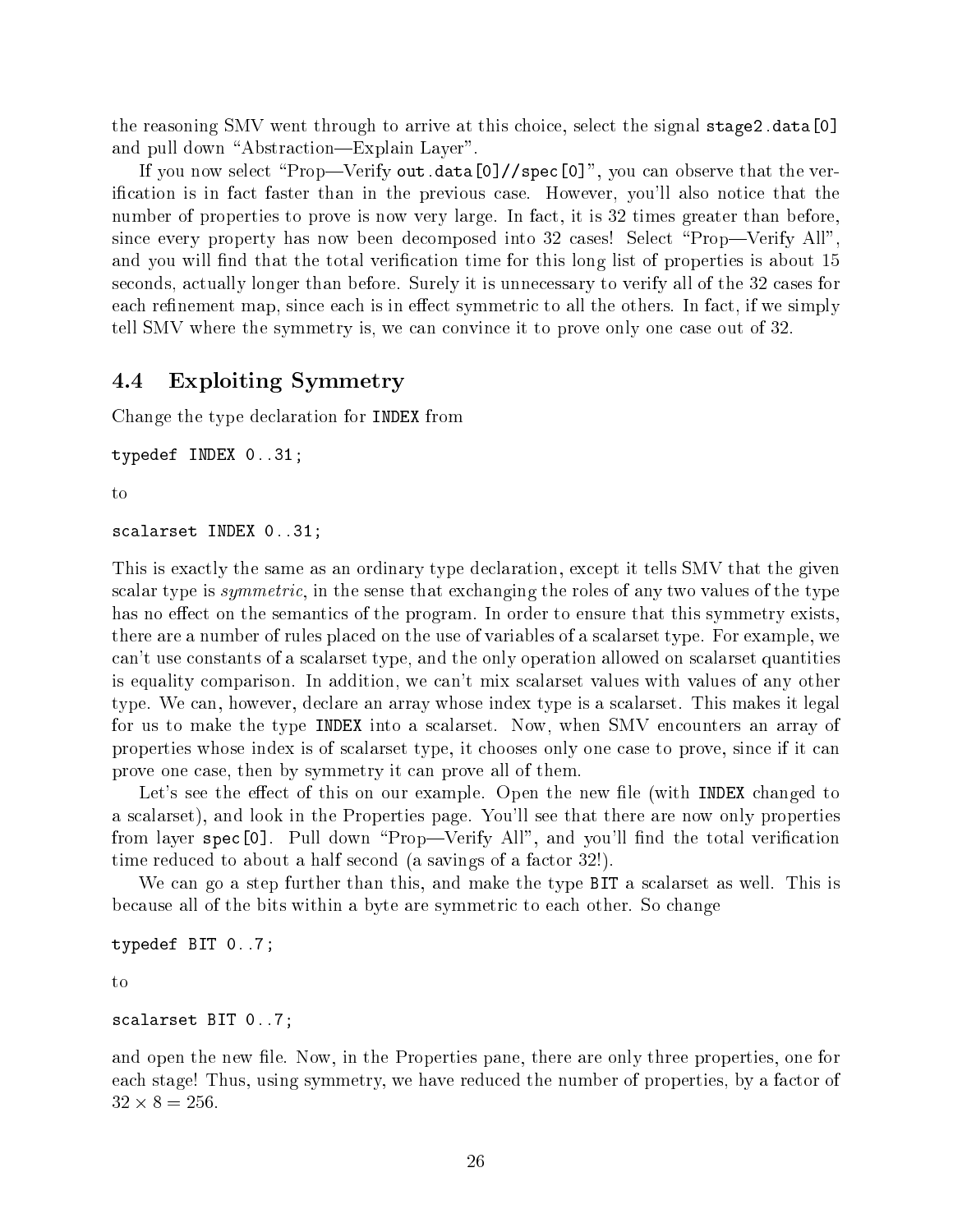#### 4.5 Decomposing large structures in the implementation

Thus far, we've seen how we can decompose a large structure in the abstract model (such as the byte array in our example), and verify properties relating only to one small component of the structure. Now, we'll consider the case where we have a large structure in the implementation, and wish to consider only one component at a time. Let's keep the specication from our previous example, but design an implementation that has a large buffer that can store data bytes in transit. To make the problem more interesting, we'll put flow control in the protocol, so that our implementation can stop the flow of incoming data when its buffer is full. To implement flow control, we'll use two signals, one to indicate the sender is ready (srdy) and one to indicate the receiver is ready (rrdy). A byte is transferred when both of these signals are true. Here's the definition of this protocol as an interface data type:

```
module byte_intf(bytes){
```

```
bytes : array INDEX of BYTE;
  srdy,rrdy : boolean;
  idx : INDEX;
  data : BYTE;
  valid : boolean;
  valid := srdy & rrdy;
  forall(i in INDEX)
    layer spec[i]:
    if(valid & idx = i) data := bytes[i];
\mathcal{F}}
```
Note that the refinement map only specifies the value of the data when both srdy and rrdy are true. Our system specification is exactly the same as before:

```
module main(bytes,inp,out){
 bytes : array INDEX of BYTE;
 input inp : byte_intf(bytes);
 output out : byte_intf(bytes);
 /* the abstract model */
 next(bytes) := bytes;
```
For the implementation, we'll define an array of 8 cells. Since all of the cells are symmetric, we'll define a scalarset type to index the cells:

```
scalarset CELL 0..7;
```
Each cell holds an index and a data byte. Each cell also needs a bit to say when the data in the cell are valid: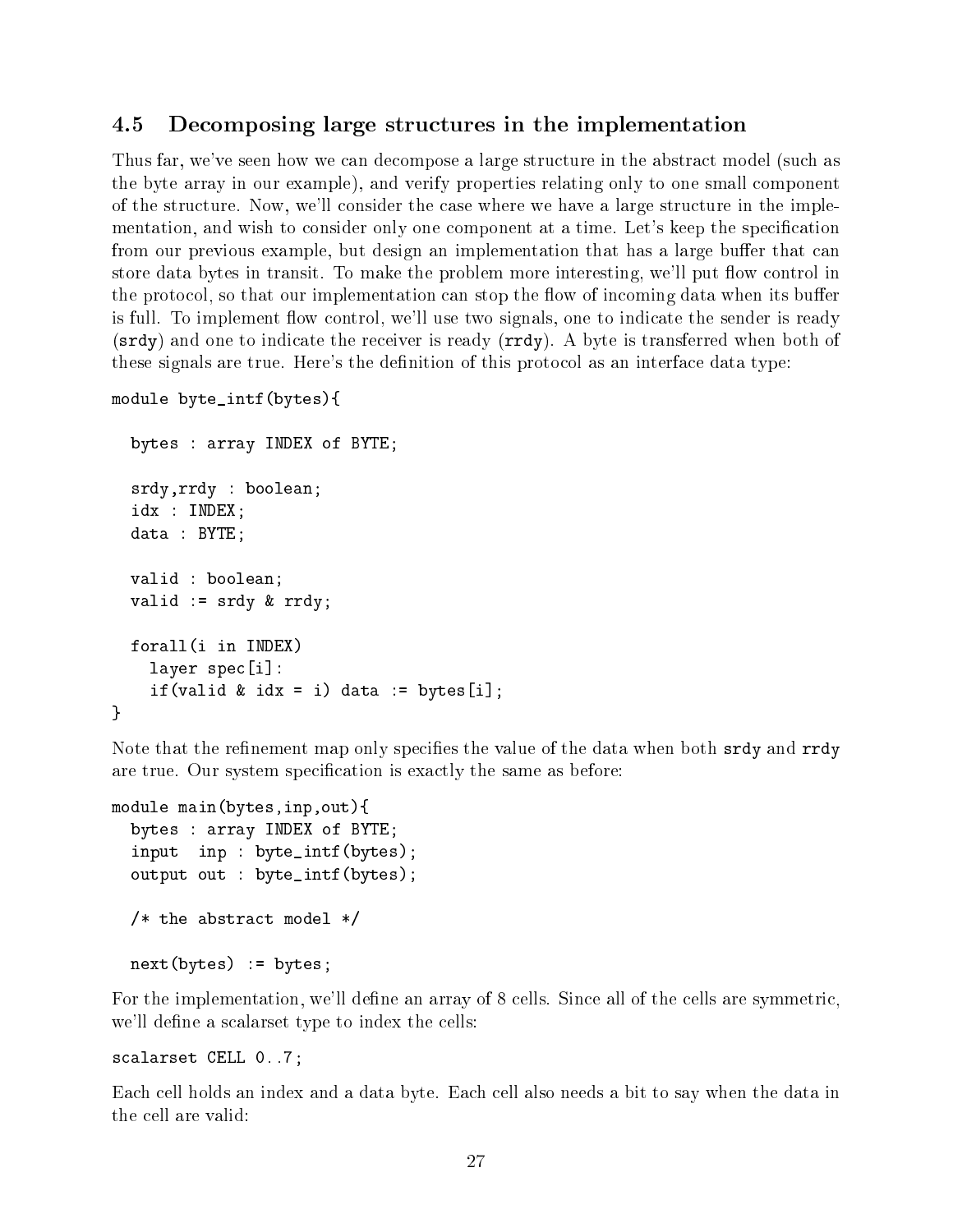```
cells : array CELL of struct{
  valid : boolean;
  idx : INDEX;
  data : BYTE;
\mathcal{L}}
```
We also need pointers to tell us which cell is to receive the incoming byte and which cell is to send the outgoing byte:

```
recv_cell, send_cell : CELL;
```
The implementation is ready to receive a byte when the cell pointed to by recv-cell is empty  $(i.e., not valid)$ . On the other hand, it is ready to send a byte when the cell pointed to by send cell is full  $(i.e., \text{valid})$ :

```
inp.rrdy := ~cells[recv_cell].valid;
out.srdy := cells[send_cell].valid;
```
Here is the code that implements the reading and writing of cells:

```
forall(i in CELL)init(cells[i].valid) := 0;
\sim \sim \sim \sim \simif(inp.valid){
    next(cells[recv_cell].valid) := 1;next(cells[recv_cell].idx) := inp.idx;
    next(cells[recv_cell].data) := inp.data;
  \mathcal{L}}
\frac{1}{2} in \frac{1}{2}} in {
  if(out.valid){
    next(cells[send_cell], valid) := 0;\mathcal{L}}
}
out.idx := cells[send_cell].idx;
out.data := cells[send_cell].data;
```
For the moment, we will leave the pointers recv- $\le$ cell and send-cell undefined, and thus completely nondeterministic. This will allow us to cover all possible policies for choosing cells. Later, we can refine these signals to use a particular policy (e.g., round-robin) without invalidating our previous work.

Finally, having defined our implementation, we will define a refinement map for the structure cells so that we do not have to consider the entire array at once. In fact, this refinement map almost defines itself, given the way the data structure cells is encoded. We want to say that if a cell i is valid, then its data is equal to the element of bytes pointed to by its index  $idx$ . Here is the refinement map: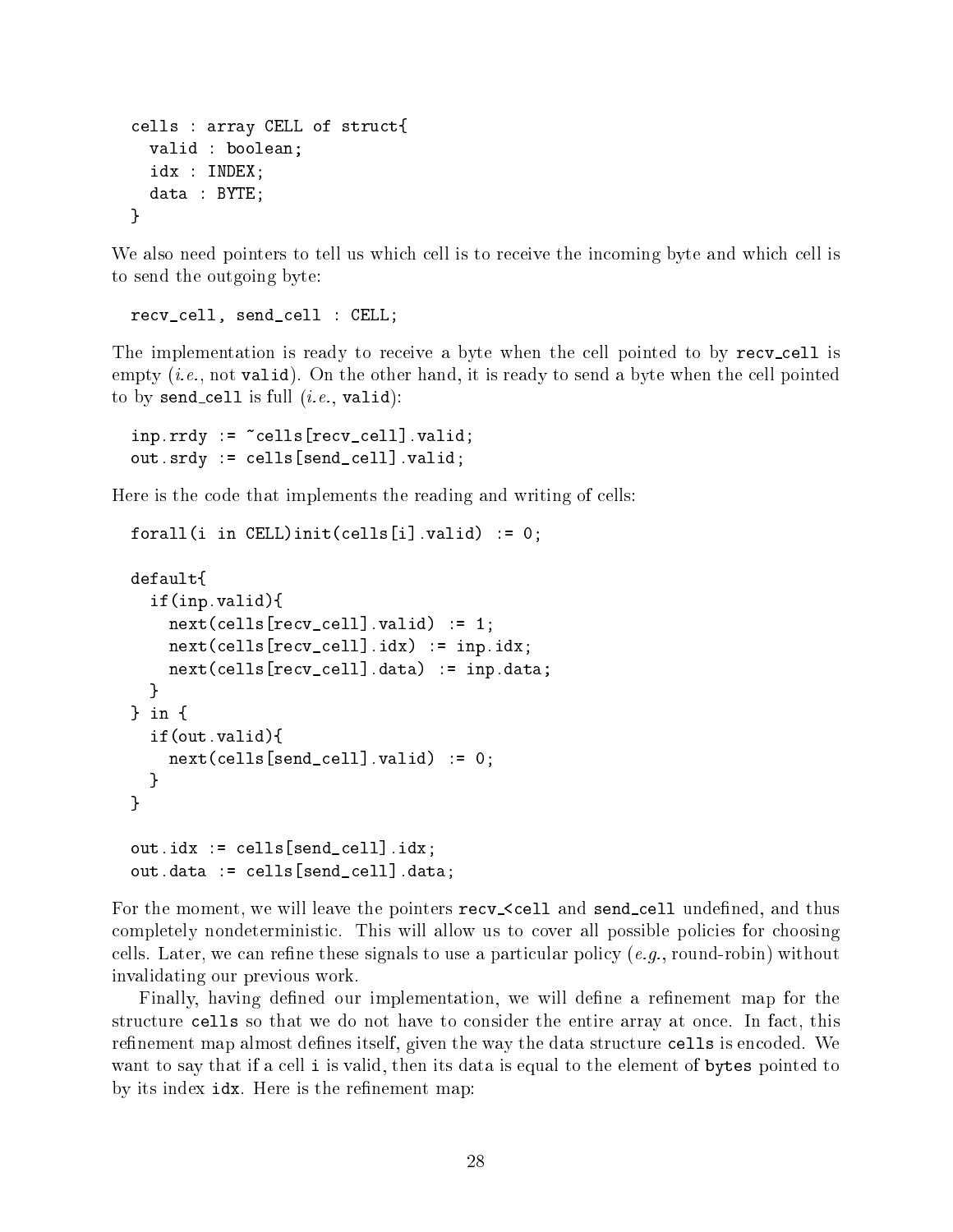```
forall(i in INDEX)
  layer spec[i]:
    forall(j in CELL)
      if(cells[j].valid & cells[j].idx = i) cells[j].data := bytes[i];
```
Note that once again, we have decomposed the map into separate indices. If cell j's index is i, then cell j contains byte i from the abstract array.

Now that we have defined each cell's contents in terms of the abstract model, we can verify each cell separately. We can then assume that all the cells are correct when we verify the implementation output. Open this file, and notice that in the properties pane, there are just two properties: cells[0].data[0]//spec[0] and out.data[0]//spec[0]. All the other properties are equivalent to one of these by symmetry. Try \Prop|Verify All" to check that in fact our refinement is correct. Now select cells [0]  $\ldots$  data[0]/ $\ell$ spec[0] in the Properties pane, and the click on the Cone tab. There are 15 state variables in total for this property. Notice that once again SMV has chosen layer spec[0] to drive inp.data[0], since this is the layer we are verifying. Because of the decomposition we have used, data bits from only one cell and one element of the bytes array appear in the cone. In fact, most of the state bits come from the valid bits of the cells. These are included in the cone because the bit inp.rrdy depends on them. However, it is reasonable to hypothesize that the correctness of cell 0 does not actually depend on the valid bits of the other cells. We should be able to free them and still verify the property. To do this, add the following declaration to the program:

```
forall(i in INDEX) forall(j in CELL) forall(k in BIT)
  using cells//free, cells[j]
  prove cells[j].data[k]//spec[i];
```
This declaration probably requires some explanation. First, even though we are only interested in proving one property, cells[0].data[0]//spec[0], we give a prove declaration for cells[j].data[k]//spec[i], for all i,j,k. This is because we are not allowed to use constants of a scalarset type in the program. Second, in order to free the signals in all the cells except cell j, we specify cells//free, indicating that all components of cells should use the free layer, and then specify  $\text{cells}[j]$  to override this choice for the specific case of cell j. In a using declaration, a signal name without a layer indicates the implementation definition of that signal.

Open this version and select the property cells  $[0]$ . data $[0]$ //spec $[0]$ . The number of state variables should now be 8 rather than 15, since the valid bits for the other cells are now free variables. Select "Prop—Verify cells[0].data[0]//spec[0]" and observe that our hypothesis is confirmed – the correctness of cell 0 is preserved, even when we free the state of the other cells. Also note that verification time is reduced.

Note, that by freeing some signals, we have decreased the number of state variables in the cone, we have also increased the number of \combinational" variables. These are variables that act as free or constrained inputs to the model. We can go a step further and substitute the "undefined" value for these bits. This is very much like an "X" value in a logic simulator. For example: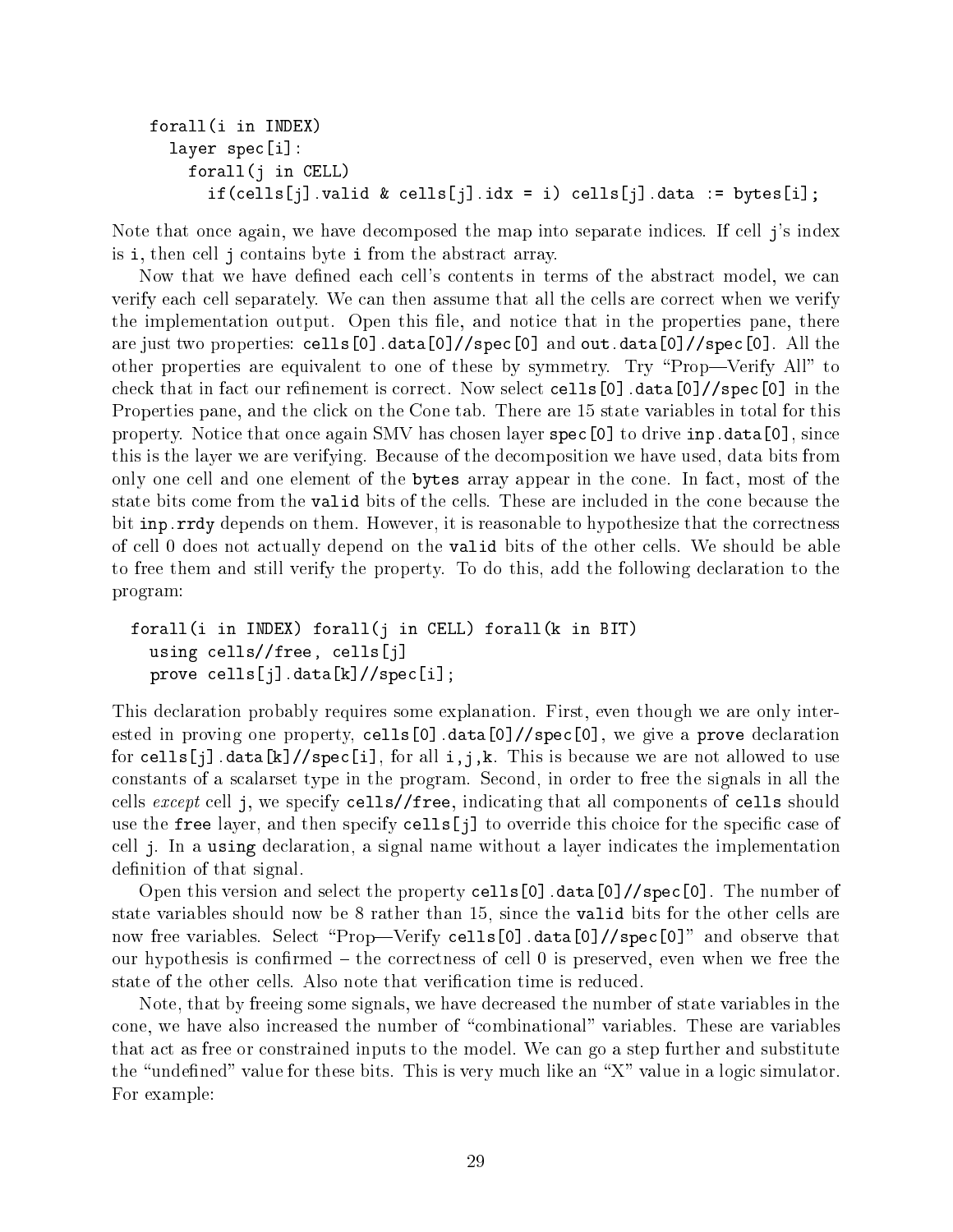```
= 00 & undefined
1 & undefined
               = undefined
0 | undefined = undefined
1 | undefined = 1
```
Using the undefined value has the advantage that no combinational variables will introduced. since these signals are given the constant value "undefined". The difficulty is that, as in a logic simulator, these undefined values can propagate widely, giving a pessimistic result  $-\infty$ may find that a counterexample is produced to the property using undefined values, even though the property is actually true. However, we can never \prove" a false property by introducing undefined values.

We can set signals to the undefined value using a predefined layer called undefined. For example, replace cells//free in the using ... prove declaration above with

#### cells//undefined

This will cause the signals that were previously freed to be given the undefined value instead. Open the new file and select the property  $\text{cells}[0]$ .data[0]//spec[0]. Notice in the Cone pane that the other valid bits are no longer combinational variables. Thus we have eliminated 7 combinational variables from the cone. On the other hand, you can observe by selecting "Prop—Verify cells[0].data[0]//spec[0]" that the property is still provable under this weaker assumption about the environment.

Finally, let's go back to the other property we need to prove in this example, which is that the outputs are correct with respect to the specification (out.data[0]//spec[0]). Select this property in the Properties pane, and observe that there are still 49 state variables in the cone. This is because, although our refinement map drives the data value for each cell from the abstract model, the control bits idx and valid for each cell are still driven from the implementation. This is not a problem for us, since BDD's come to our rescue in this case. You can confirm this by selecting "Prop—Verify out.data[0]//spec[0]". This verification should take less than 2 seconds. Nonetheless, if this were not the case, we could reduce the number of state bits by freeing the cells' control bits. That is, our refinement map provides that the data in a cell are correct, for any values of the control bits valid and idx. So let's add the following declaration to the program:

## forall(i in INDEX) forall(j in CELL) forall(k in BIT) using cells[j].idx//free, cells[j].valid//free prove out.data[k]//spec[i];

Open the new version and select the property out.data[0]//spec[0]. Notice that the number of state bits is now reduced to 1, a single bit of the abstract array. The verification time is also reduced, as you can observe by selecting "Prop—Verify out.data[0]//spec[0]".

## 4.6 Case analysis

Suppose that we have a condition p, and we would like to show that p holds true at all times. For any particular variable x, we could break the problem into cases. For each possible value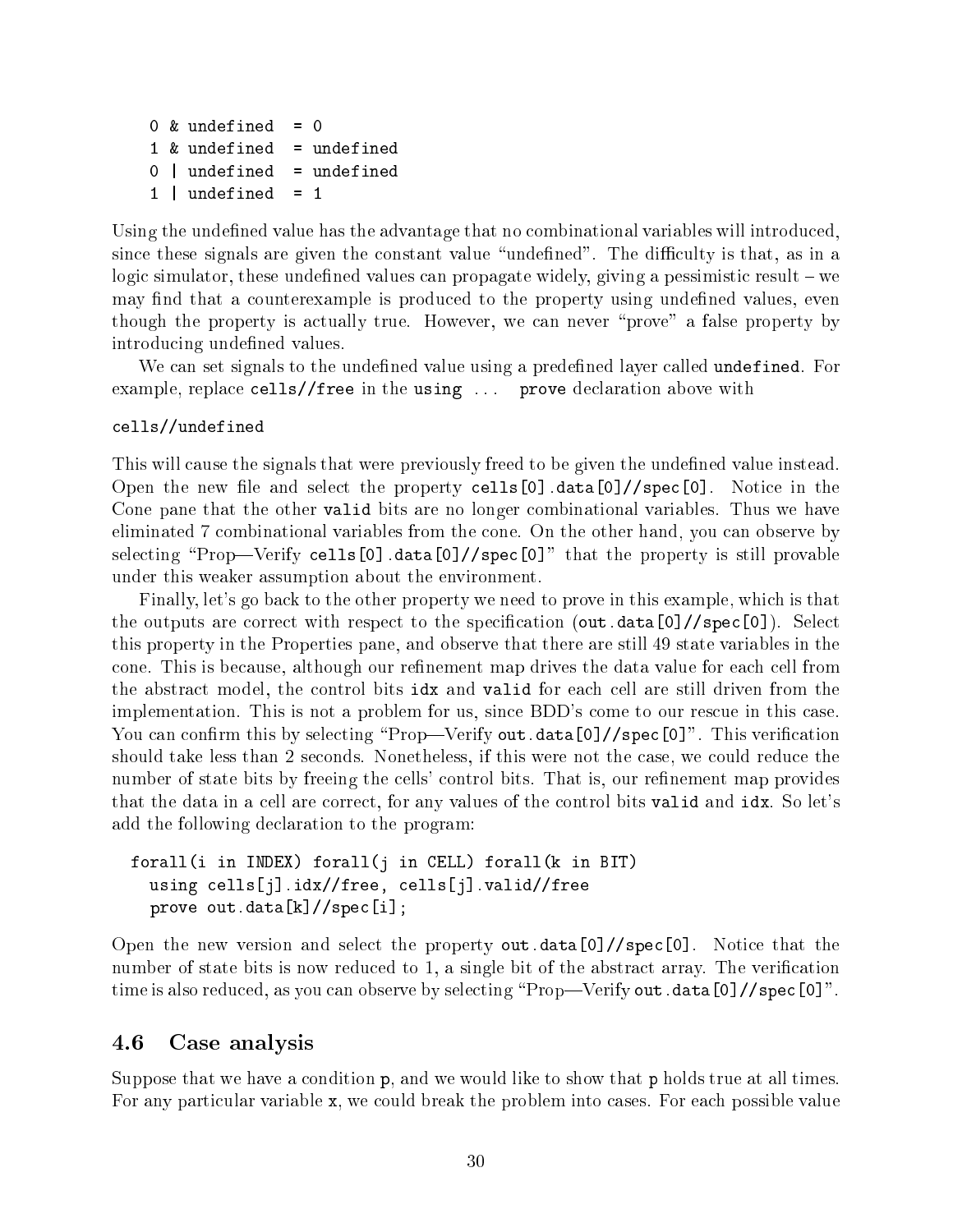of v of x, we could show that condition p is true at those times when  $x = v$ . Since at all times x must have one of these values, we can infer that p must be true at all times.

SMV has a special construct to support this kind of case analysis. It is especially useful for compositional verification, since for each case we can use a different abstraction of the system, including different components in the verification. This allows us to break large verification problems into smaller ones.

The above described case analysis is expressed in SMV in the following way:

forall (v in TYPE) subcase  $q[v]$  of p for  $x = v$ ;

Now suppose that p is some temporal assertion G cond, where cond is any boolean condition. The above declaration effectively defines a collection of properties  $q[v]$ , as if we had written

```
forall (x in TYPE)
  q[v] assert G (x=v -> cond);
```
That is, each  $q[v]$  asserts that p holds at those times when  $x = v$ . Clearly, if  $q[v]$  holds for all values of v, then p holds. Thus, SMV is relieved of the obligation of proving p, and instead separately proves all the cases of  $q[v]$ . Note that if TYPE is a scalarset type, we may in fact have to prove only one case, since all the other cases are symmetric.

#### 4.6.1 A very simple example

Now, let's look at a trivial example of this. Let's return to our very simple example of transmitting a sequence of bytes. Here is the specification again:

```
scalarset BIT 0..7;
scalarset INDEX 0..31;
typedef BYTE array BIT of boolean;
module main(){
  /* the abstract model */
  bytes : array INDEX of BYTE;
 next(bytes) := bytes;
  /* the input and output signals */
  inp, out : struct{
    valid : boolean;
    idx : INDEX;
    data : BYTE;
  \mathcal{L}}
```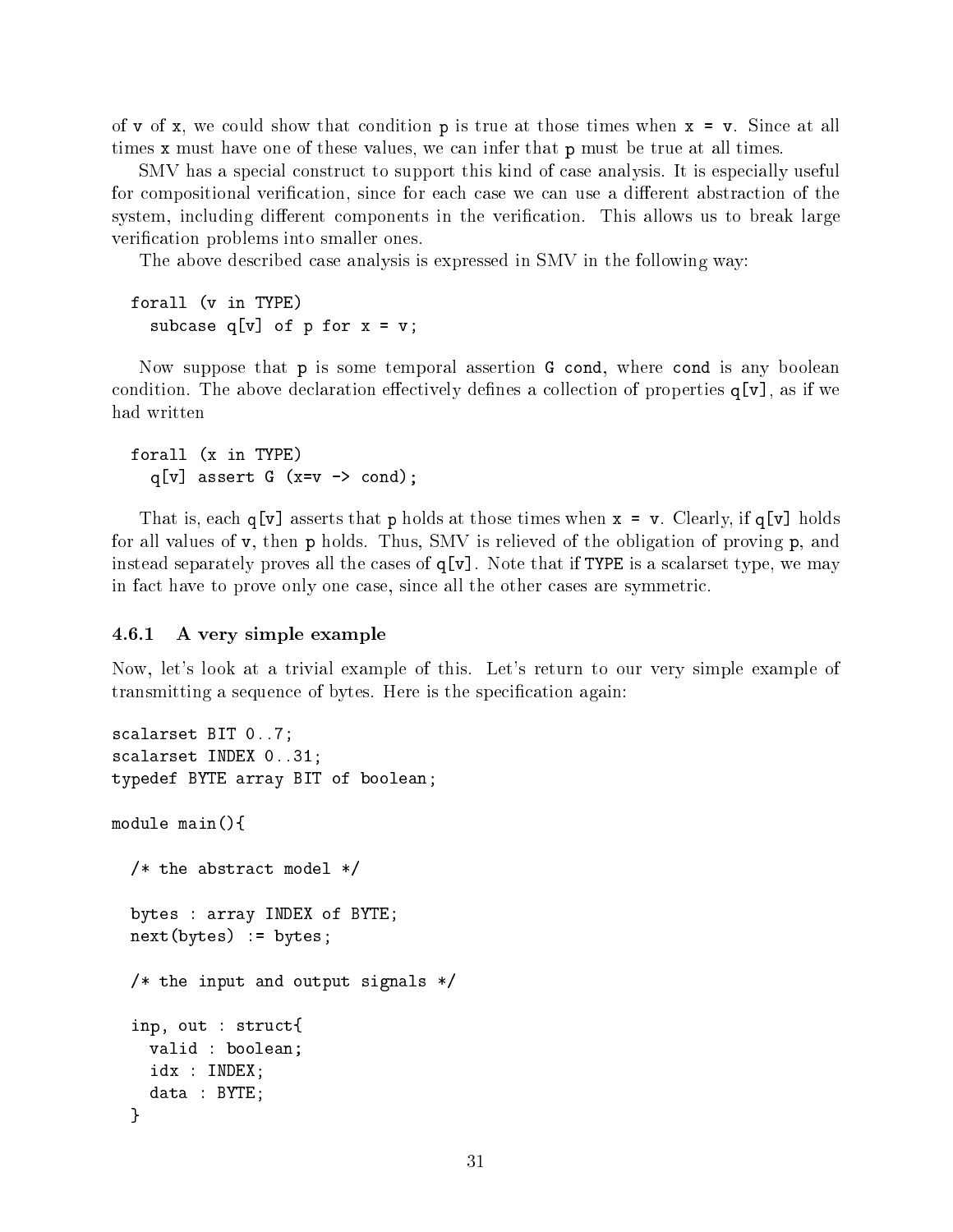```
/* the refinement maps */layer spec: {
  if(inp.valid) inp.data := bytes[inp.idx];
  if(out.valid) out.data := bytes[out.idx];
}
```
And let's use our original very trivial implementation:

```
init(out.valid) := 0;next(out) := inp;\mathcal{F}
```
}

That is, the output is just the input delayed by one time unit.

Note that our specification (layer spec) says that at all times the output value must be equal to the element of array bytes indicated by the index value out.idx. We would like to break this specification into cases and consider only one index value at a time. To do this, we add the following declaration:

```
forall (i in INDEX)
  subcase spec_case[i] of out.data//spec for out.idx = i;
```
In this case, the property we are splitting into cases is out.data//spec, the assignment to out.data in layer spec. The resulting cases are out.data//spec case[i]. Note, however, that in the subcase declaration, we only give a layer name for the new cases, since the signal name is redundant. This declaration is exactly as if we had written

```
forall (i in INDEX)
  layer spec_case[i]:
    if (out.idx = i)out.data := bytes[out.idx];
```
except that SMV recognizes that if we prove out.data//spec\_case[i] for all i, we don't have to prove out.data//spec. Run this example, and look in the properties pane. You'll see that out.data//spec does not appear, but instead we have out.data//spec case[0]. Note that only the case i = 0 appears, since INDEX is a scalarset type, and SMV knows that all the other cases are symmetric to this one. Now look in the cone pane. You'll notice that all of the elements of the array bytes are in the cone. This is because the definition of inp.data in layer spec references all of them. However, all of them except element 0 are in the undefined layer. This is a heuristic used by SMV: if a property references some specific value or values of a given scalarset type, then only the corresponding elements of arrays over that type are used. The rest are given the undefined value. You might try clicking on element bytes[1] and choosing Abstraction|Explain Layer to get an explanation of why this signal was left undefined. You can, of course, override this heuristic by explicitly specifying a layer for the other elements. In this case, however, the heuristic works, since property out.data//spec\_case[0] verifies correctly.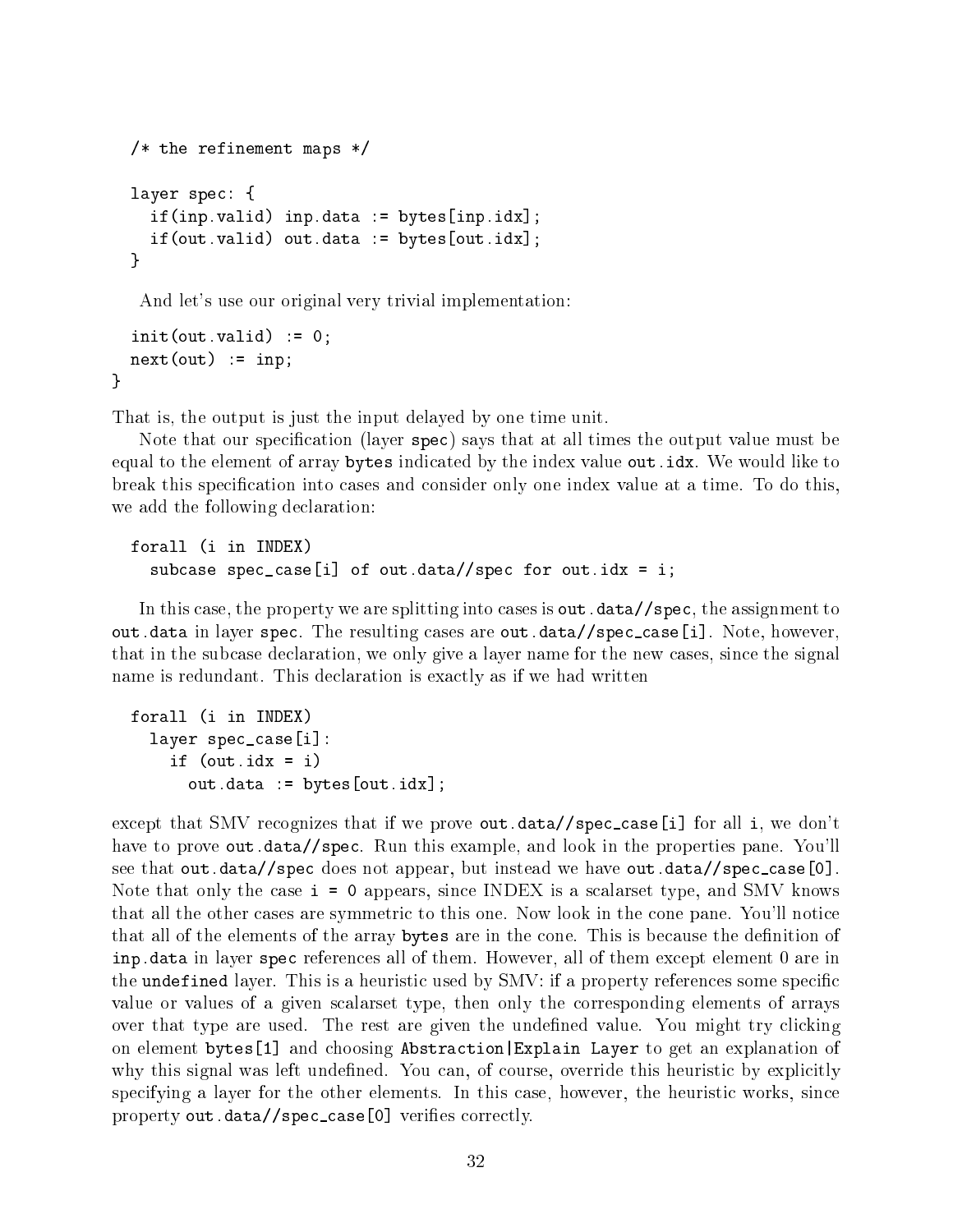#### 4.6.2 Using case analysis over data paths

Now we'll look at a slightly more complex example, to show how case ananlysis can be used to reduce a verification problem to a smaller one, by considering only one path that a given data item might take from input to output. This technique is quite useful in reasoning about data path circuitry.

We'll use essentially the same specification as before, but in this case our implementation will be the array of cells that we used previously when discussing refinement maps (section 4.5). We have an array of cells, and each incoming byte is stored in an arbitrarily chosen cell. Recall that the specication in this case has to take into account the handshake signals. That is, the data are only valid when both sdry and rrdy are true:

```
/* the abstract model */
bytes : array INDEX of BYTE;
next(bytes) := bytes;
/* the input and output signals */inp, out : struct{
  srdy,rrdy : boolean;
  idx : INDEX;
  data : BYTE;
}
/* the refinement maps */
layer spec: {
  if(inp.srdy & inp.rrdy) inp.data := bytes[inp.idx];
  if(out.srdy & out.rrdy) out.data := bytes[out.idx];
}
 For reference, here is the implementation again:
/* the implementation */
cells : array CELL of struct{
  valid : boolean;
  idx : INDEX;
  data : BYTE;
}
recv_cell, send_cell : CELL;
inp.rrdy := \text{cells}[recv_cell].valid;
```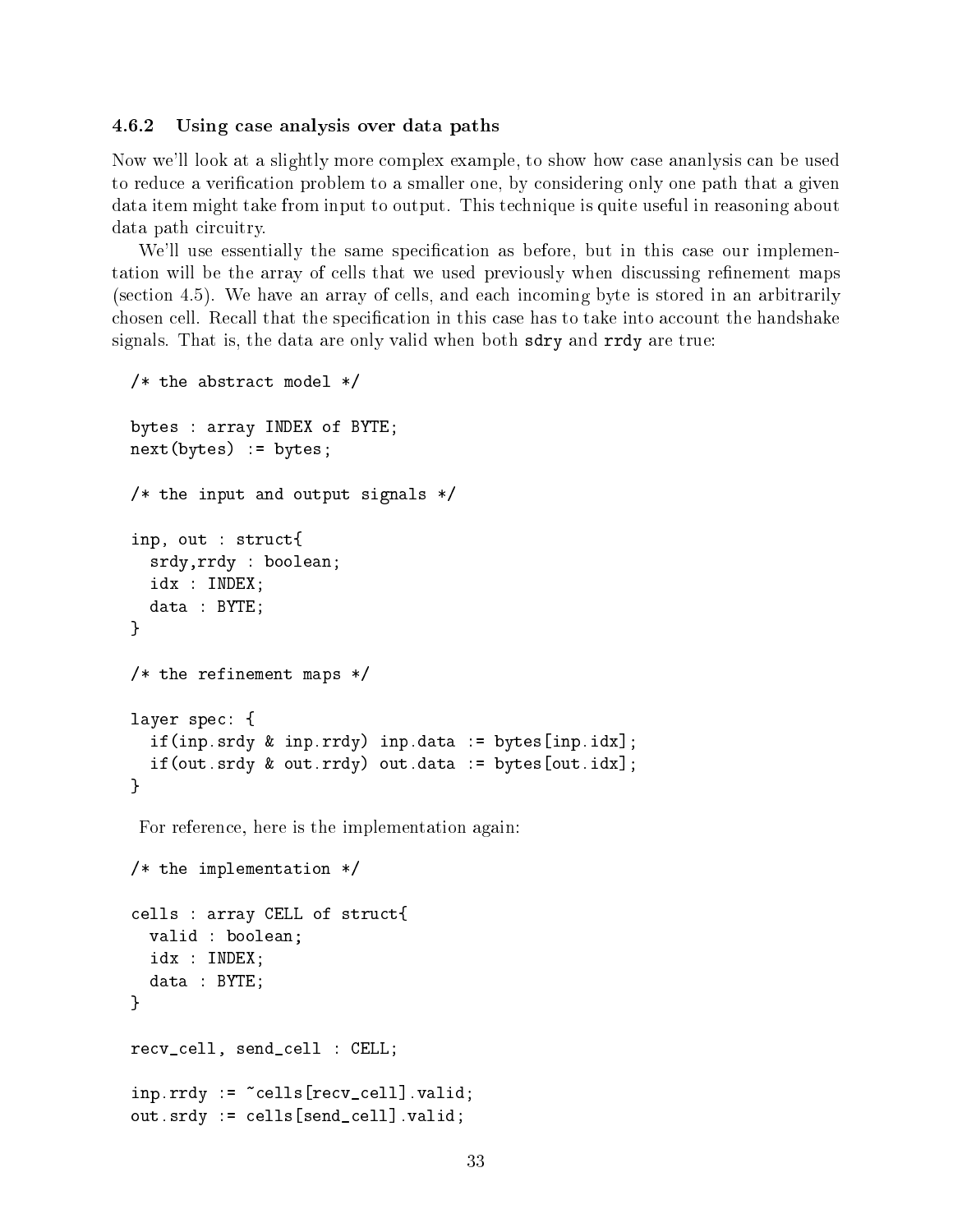```
forall(i in CELL)init(cells[i].valid) := 0;
  \sim \sim \sim \sim \simif(inp.srdy & inp.rrdy){
      next(cells[recv_cell].valid) := 1;next(cells[recv_cell].idx) := inp.idx;next(cells[recv_cell].data) := inp.data;
    ł
    }
  } in {
    if(out.srdy & out.rrdy){
      next(cells[send_cell].valid) := 0;\mathcal{L}}
  }
o
  out.idx := cells[send_cell].idx;
  out.data := cells[send_cell].data;
```
Recall that in the previous example, we wrote refinement maps for the data in the individual cells, in order to break the verication problem into two pieces: one to show that cells get correct data, and the other to show that data in cells are correctly transfered to the output. Now, we will use case analysis to get a simpler decomposition, with only one property to prove.

Our case analysis in this example will be a little ner. That is because we have two arrays we would like to decompose. One is the array of bytes to transfer, and the other is the array of cells. We would like to consider separately each case where byte[i] gets transfered through cell[j]. In this way, we can consider only one byte and one cell at a time. This is done with the following declaration:

```
forall (i in INDEX) forall (j in CELL)
  subcase spec_case[i][j] of out.data//spec
    for out.idx = i & send_cell = j;
```
Notice that our case analysis now has two parameters. Each case is of the form out. idx = i & send\_cell = j where i is an INDEX and  $k$  is a CELL. We can, in fact, have as many parameters in the case analysis as we like, provided we write the condition in the above form. SMV recognizes by the form of the expression that the cases are exhaustive.

Now run this example, and observe that once again, we have a single property to prove: out.data//spec case[0][0]. The other cases are symmetric. If you look in the cone, you'll see that, while all elements of bytes and cells are referenced, all except element 0 of these arrays is left undefined, according to  $\text{SMV's}$  default heuristic. This makes the verification problem small enough that we can handle it directly, without resorting to an intermediate refinement map. You can confirm this by verifying out.data//spec\_case[0][0].

This technique of breaking into cases as a function of the specic path taken by a data item through a system is the most important reduction in using SMV to verify data path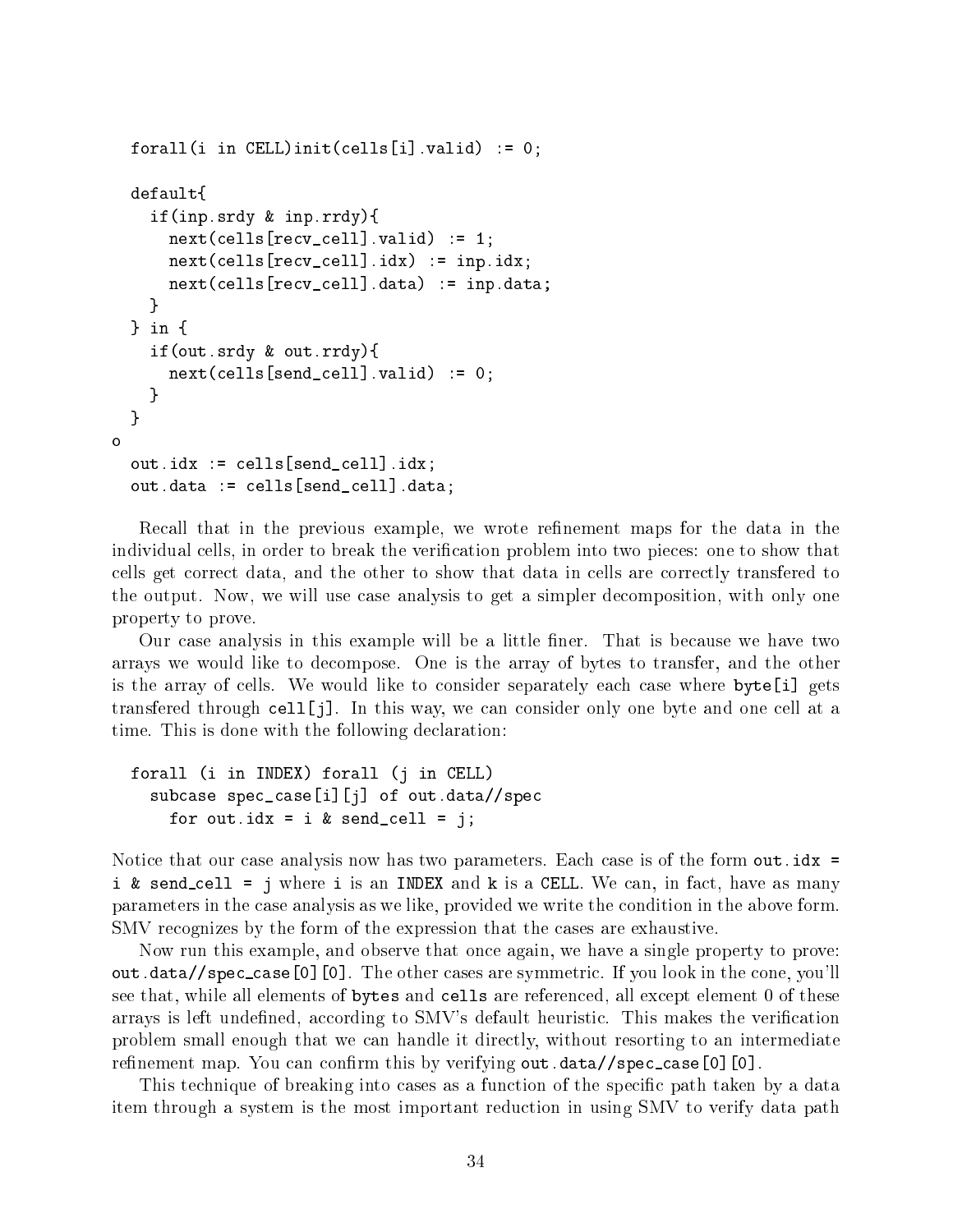circuitry. Notice that symmetry is crucial to this reduction, since without it we would have a potential explosion in the numer of different paths.

#### 4.7 Data type reductions

Now suppose that we would like to verify the correct transmission of a very large array of bytes, or even an array of unknown size. SMV provides a way to do this by reducing a type with a large or unknown number of values to an abstract type, with a small fixed number of values. This type has one additional abstract value to represent all the remaining values in the original type.

For example, when verifying the correct transmission of byte i, we might reduce the index type to just two values  ${\bf -i}$  and a value representing all numbers not equal to i, (which SMV denotes NaN). This is an abstraction, since NaN, when compared for equality against itself, produces an undetermined value. In fact, here is a truth table of the equality operator for the reduced type:

| ═   | NaN |
|-----|-----|
|     |     |
| NaN |     |

The program with the reduced index data type is an abstraction of the original program, such that any property that is true of the abstract program is true of the original (though the converse is not true).

#### 4.7.1 A very simple example

Let's return to our very simple example of transmitting a sequence of bytes (section 4.6.1). For reference, here is the specification again:

```
scalarset BIT 0..7;
scalarset INDEX 0..31;
typedef BYTE array BIT of boolean;
module main(){
  /* the abstract model */
  bytes : array INDEX of BYTE;
 next(bytes) := bytes;
  /* the input and output signals */
  inp, out : struct{
    valid : boolean;
    idx : INDEX;
    data : BYTE;
```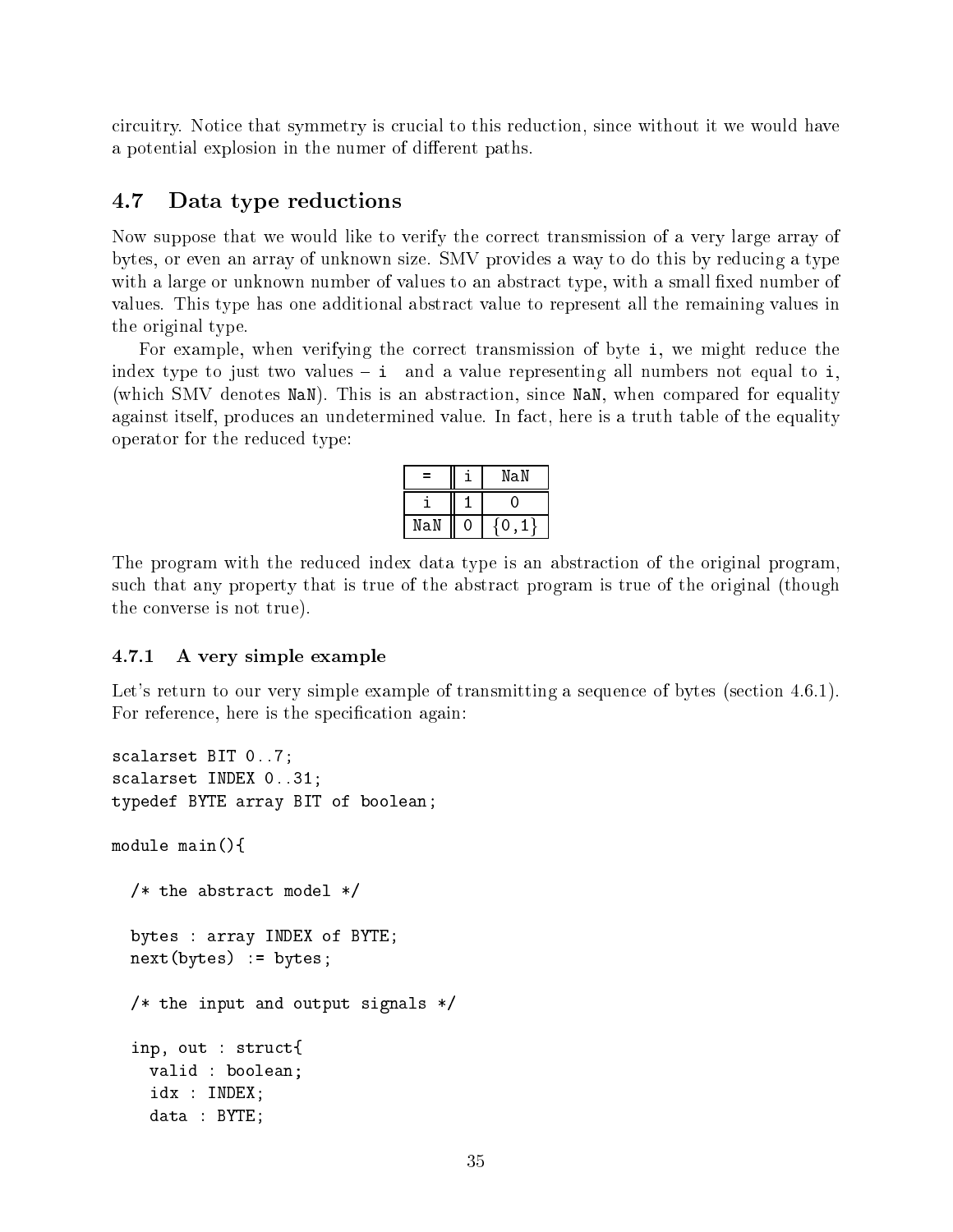```
}
/* the refinement maps */
layer spec: {
  if(inp.valid) inp.data := bytes[inp.idx];
  if(out.valid) out.data := bytes[out.idx];
}
```
And let's use our original very trivial implementation:

```
init(out.valid) := 0;next(out) := inp;}
```
That is, the output is just the input delayed by one time unit.

As before, let's break the specification up into cases, one for each index value:

```
forall (i in INDEX)
  subcase spec_case[i] of out.data//spec for out.idx = i;
```
If you run this example, and look in the cone pane, you'll see that there are five state variables in the cone for both  $inp.idx$  and  $out.idx$ . This is expected, since five bits are needed to encode 32 values. However, notice that for case i, if the index value at the output is not equal to i, we don't care what the output is. Our property spec-case [i] only specifies the output at those times when out.idx = i. We can therefore group all of the index values not equal to i into a class, represented by a single abstract value (NaN), and expect that the specification might still be true. To do this, add the following declaration:

```
forall (i in INDEX)
  using INDEX->{i} prove out.data//spec_case[i];
```
This tells SMV to reduce the data type INDEX to an astract type consisting of just the value i and NaN (note, we don't specify NaN explicitly). Now, open the new version, and observe the cone. You'll notice the state variables inp.idx and out.idx now require ony one boolean variable each to encode them, since their type has been reduced to two values. Now try verifying the property out.data//spec case[0]. The result is true, since the values we reduced to the abstract value don't actually matter for the particular case of the specication we are verifying.

Now, let's suppose that we don't know in advance what the size of the array of bytes will be. Using data type reductions, we can prove the correctness of our implemenation for any size array (including an infinite array). To do this, change the declaration

# scalarset INDEX 0..31;

to the following: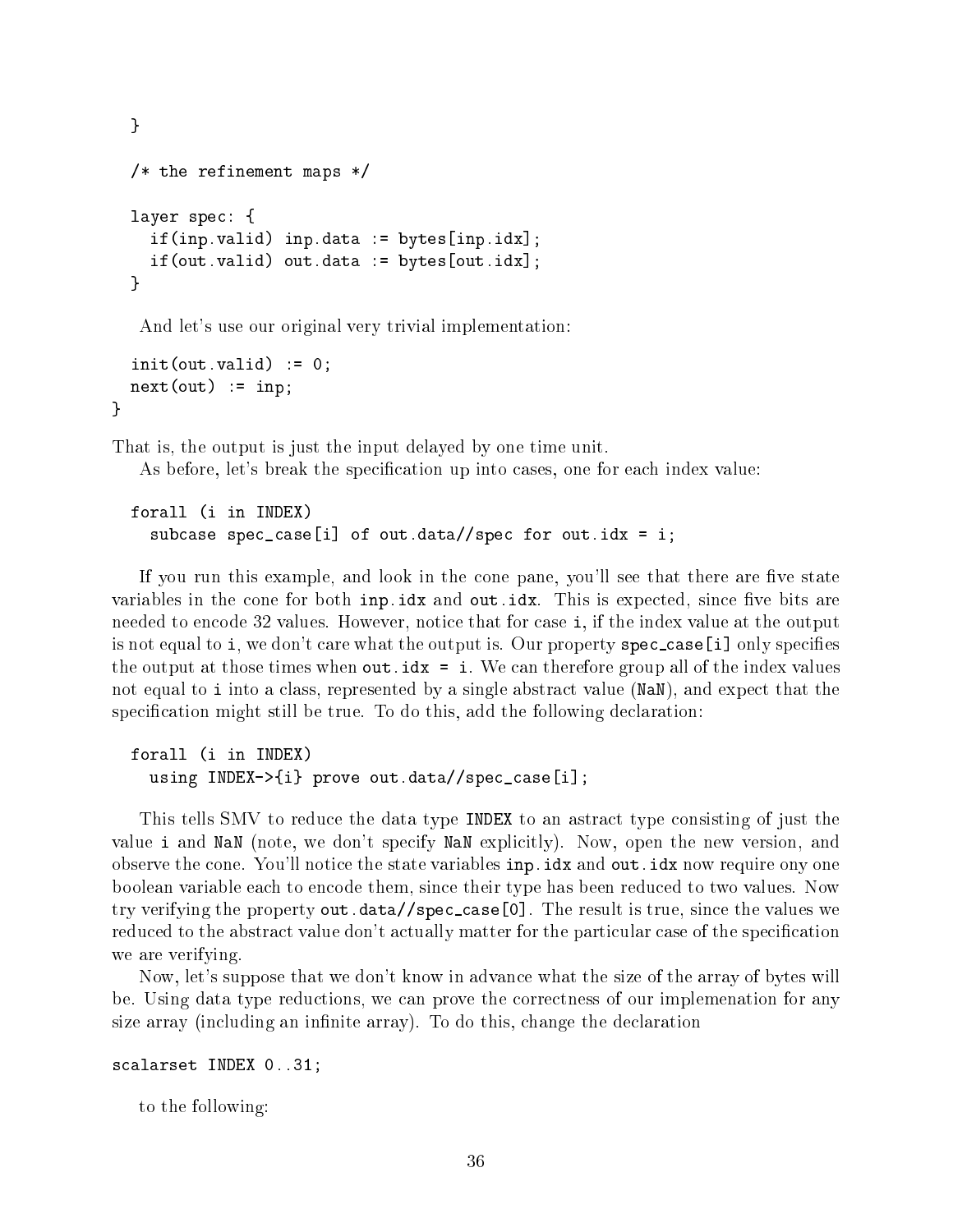## scalarset INDEX undefined;

This tells SMV that INDEX is a symmetric type, but doesn't say exactly what the values in the type are. In such a case, SMV *must* have a data type reduction for INDEX to prove any properties, because it can only verify properties of nite state systems. Now run the new version. You'll notice that the result is exactly the same as in the previous case. One boolean variable is used to encode values of tye INDEX, and the specication is found to be true. In fact, in the previous case, SMV didn't in any way use the fact that type INDEX was declared to have the specific range  $0.31$ . Thus it's not surprising that when we remove this information the result is the same. By using finite state verification techniques, we have proved a property of a system with an infinite number of states (and an infinite number of systems with finite state spaces).

One might ask what would happen if, using a scalarset of undefined range, we ommitted the data type reduction. Wouldn't that give us an infinite state verification problem? Try removing the declaration

```
forall (i in INDEX)
  using INDEX->{i} prove out.data//spec_case[i];
```
from the problem and run the resulting file. You'll observe that nothing has changed from the previous case. Since SMV can't handle undefined scalarsets without a data type reduction, it guesses a reduction. It simply includes in the reduced type all the specific values of the given type that appear in the property. In this case, there is only one, the index i.

## 4.7.2 A slightly larger example

Now, let's reconsider the example from the previous section of an implementation with an array of cells (section 4.6.2). For reference, here are the specification and implementation:

```
/* the specification */
layer spec: {
  if(inp.srdy & inp.rrdy) inp.data := bytes[inp.idx];
  if(out.srdy & out.rrdy) out.data := bytes[out.idx];
\mathbf{r}}
/* the implementation */
cells : array CELL of struct{
  valid : boolean;
  idx : INDEX;
  data : BYTE;
}
recv_cell, send_cell : CELL;
```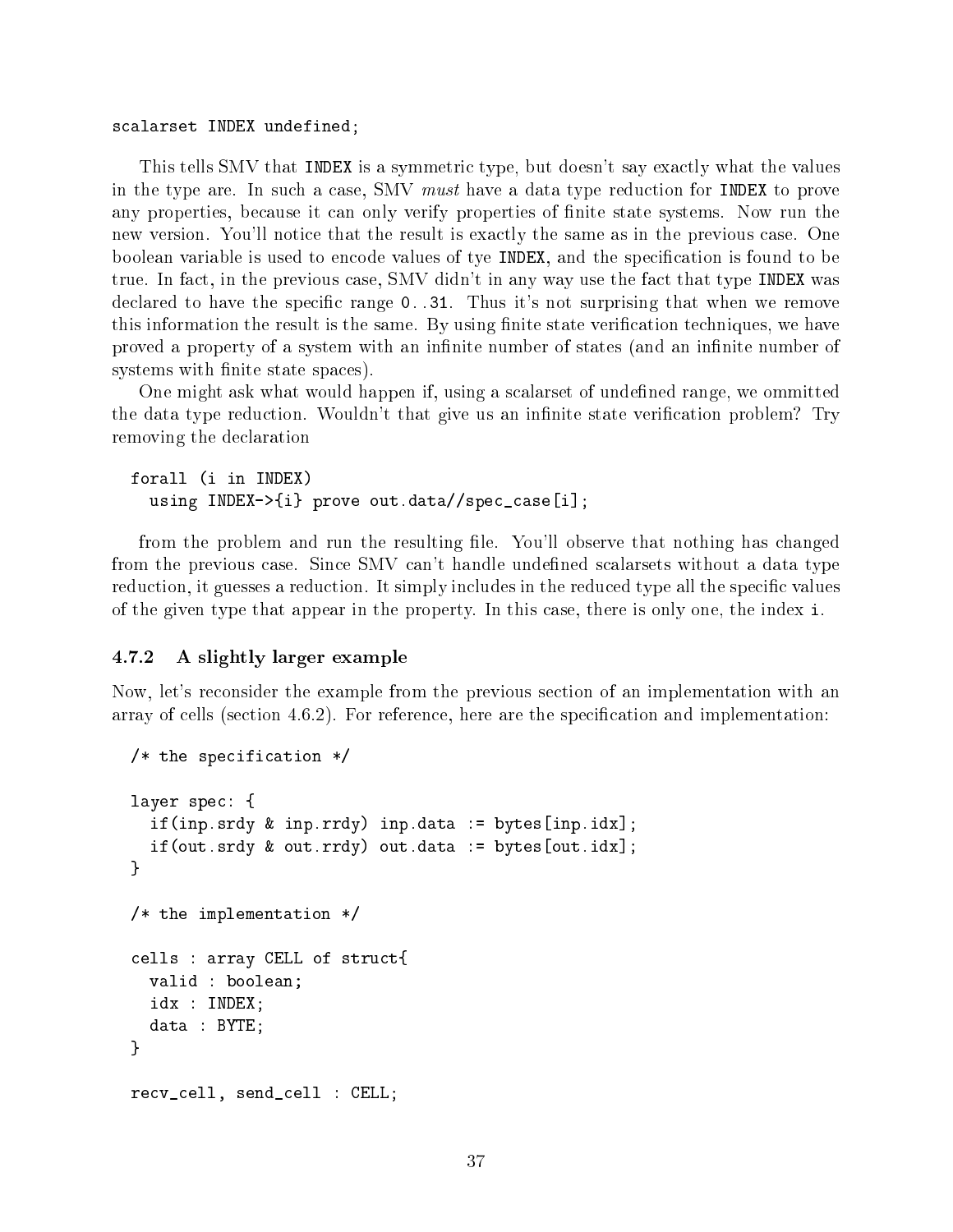```
inp.rrdy := \text{cells}[recv_cell]] .valid;out.srdy := cells[send_cell].valid;
forall(i in CELL)init(cells[i].valid) := 0;default{
\sim \sim \sim \sim \simif(inp.srdy & inp.rrdy){
    next(cells[recv_cell] . valid) := 1;next(cells[recv_cell].idx) := inp.idx;next(cells[recv_cell].data) := inp.data;
  ł
  }
} in {
  if(out.srdy & out.rrdy){
    next(cells[send_cell], valid) := 0;}
}
out.idx := cells[send_cell].idx;
out.data := cells[send_cell].data;
```
Let's make just one change to the source: we'll redefine the scalarset types INDEX and CELL to have undefined range:

# scalarset INDEX undefined; scalarset CELL undefined;

Since these types have undefined ranges, SMV will choose a data type reduction for use (though, of course, we could specify one if we wanted to). Now, run this modied version. You'll notice that in the properties pane, we have just one property to prove, as before: out.data//spec case[0][0]. In the cone pane, obverve that the variables of type INDEX and CELL have only one boolean variable encoding them (representing the value 0 and NaN). In addition, only cell[0] and byte[0] appear. This is because SMV chose to reduce the types INDEX and CELL to contain only those values appearing in the property being veried, which in this case are just the value  $0$  for both types. Confirm that in fact the specification can be veried using this reduction.

Note that the proof reduction that we used for the case of a fixed number of cells and a fixed number of bytes, worked with no modification when we switched to an arbitrary number of bytes and cells!

These very simple examples provide a paradigm of the verification of complex hardware systems using SMV. One begins by writing refinement maps. They specifiy the inputs and outputs of the system in terms of a more abstract model, and possibly specify internal points as well, to break the verification problem into parts. The resulting properties are then broken into cases, generally as a function of the different paths that a data item may take from one refinement map to another. These cases are then reduced to a tractable number by symmetry considerations. Finally, for each case, a data type reduction is chosen which reduces the large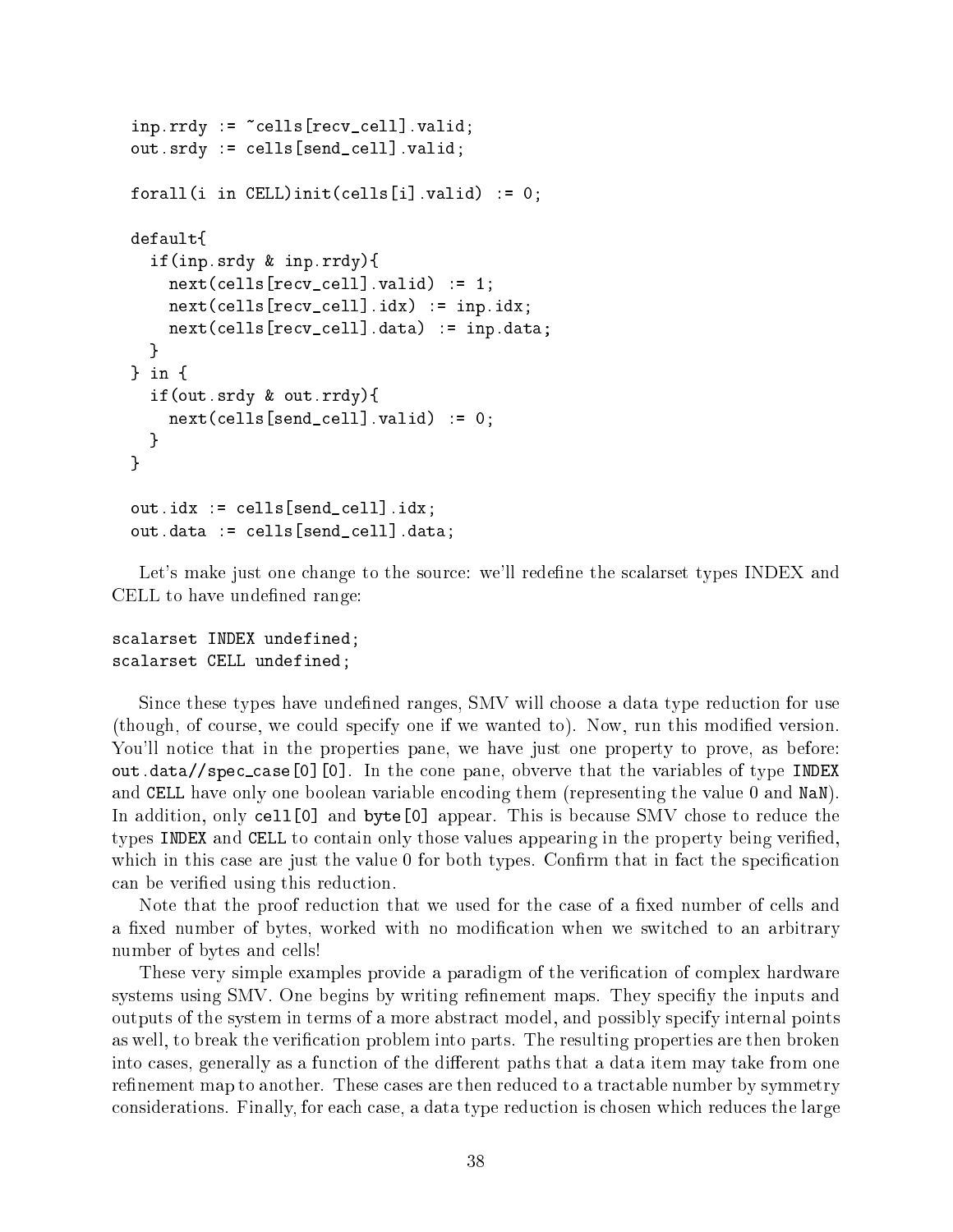(or even infinite) data types to a small fixed number of values. The resulting verification subproblems are then handled by symbolic model checking.

# 4.8 Proof by induction

Suppose now that we want to verify some property of a long sequence. For example, we may have a counter in our design that counts up to a very large number. Such counters can lead to inefficient verification in SMV because the state space is very deep, and as a result. SMV's breadth first search technique requires a large number of iterations to exhaustively search the state space. However, the usual mathematic proof technique when dealing with long sequences is *proof by induction*. For example, we might prove that a property holds for 0 (the base case), and further that if it holds fr some arbitrary value i, then it holds for i + 1. We then conclude by induction that the property holds for all i.

Data type reductions provide a mechanism for inductive reasoning in SMV. To do this, however, we need a data symmetric data type that allows adding and subtracting constants. In SMV, such data types are called *ordsets*. An ordset is just like a scalarset, except the restrictions on ordsets are slightly relaxed. If we delcare a type as follows:

ordset TYPE 0..1000;

then, in addition to the operations allowable on scalarset types, the following are also legal:

1.  $x + 1$  and  $x - 1$ ,

2.  $x = 0$  and  $x = 1000$ 

where x is of type TYPE. That is, we can increment and decrement values of ordset types, and also compare them with the extremal values of the type.

Induction is done in the following way: suppose we want to prove property  $p[i]$ , where i is the induction paremeter, ranging over type TYPE. We use a data type reduction that maps TYPE onto a set of four values:  $X,i-1,i,Y$ . Here the symbolic value X abstracts all the values less that i-1, and Y abstracts all the values greater than i. Incrementing a value in this reduced type is defined as follows:

|                 |  |           | $X + 1 = {X, i-1}$ |
|-----------------|--|-----------|--------------------|
| $(i-1) + 1 = i$ |  |           |                    |
| $i + 1 = Y$     |  |           |                    |
| Y               |  | $+ 1 = Y$ |                    |

That is, adding one to a value less than  $i-1$  will result in either  $i-1$  or a value less that  $i-1$ . Decrementing is similary defined. Any property provable in this abstract interpretation is provable in the original. In addition, we can show that all the cases from  $i = 2$  up to  $i =$ 999 are isomorphic. Thus it is sufficient to prove oly the cases  $i = 0, 1, 2, 1000$ .

As an example, suppose we hae a counter that starts from zero and increments once per clock cycle, up to 1000. We'd like to show that for any value i from 0 to 1000, the counter eventually reaches i. Here's how we might set this up: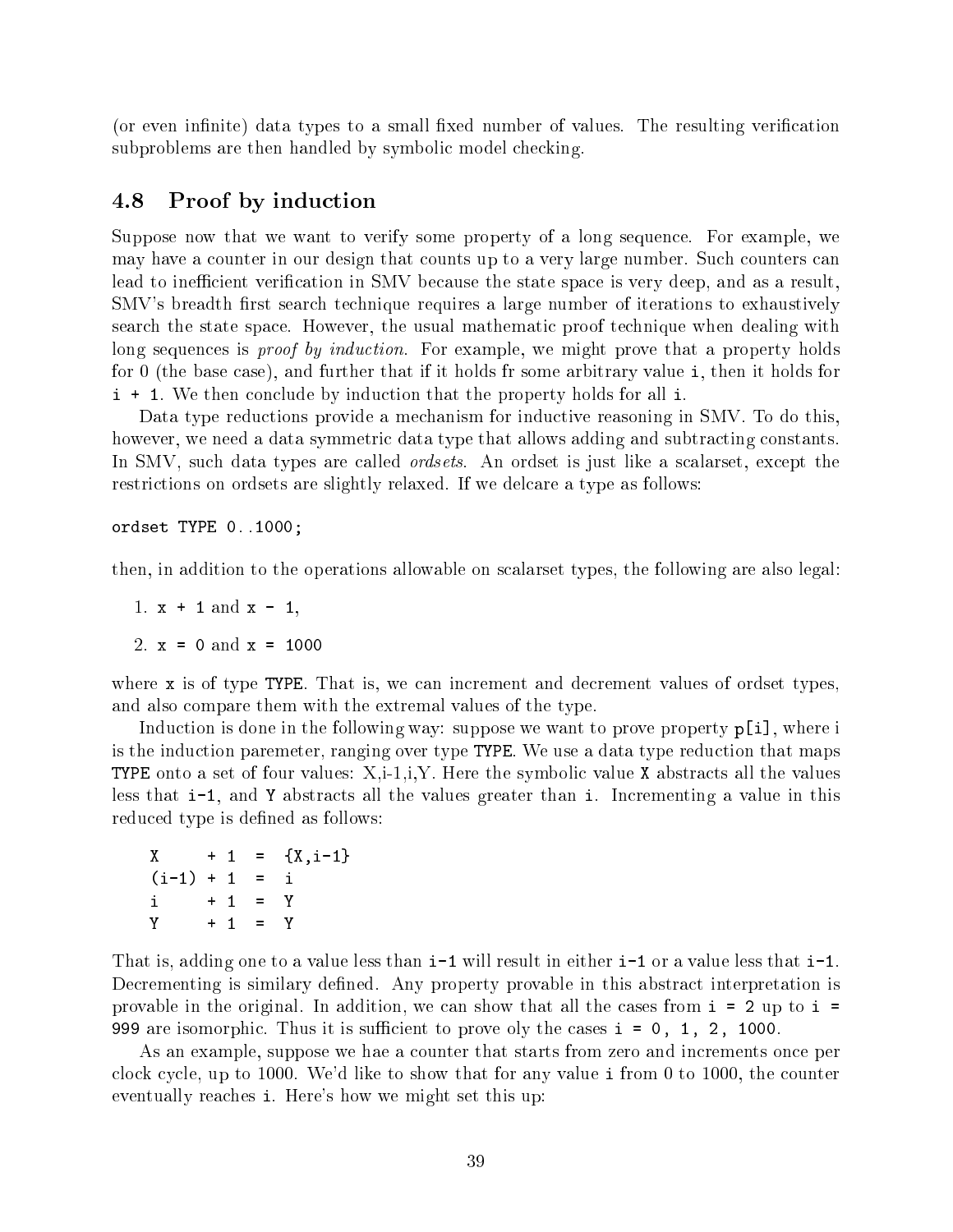```
ordset TYPE 0..1000;
module main()
\simx : TYPE;
  /* the counter */init(x) := 0;next(x) := x + 1;/* the property */
  forall(i in TYPE)
    p[i] : assert F (x = i);
  /* the proof */forall(i in TYPE)
    using p[i-1] prove p[i];
```
 $\mathcal{F}$ }

We prove each case  $p[i]$  using  $p[i-1]$ . That is, when proving the counter eventually reaches i, we assume that it eventually reaches i-1. (Note that technically, for the case i = 0, we are asking SMV to use p[-1], but since this doesn't exist, it is ignored).

SMV can verify that this proof is noncircular. Further, using its induction rule, it automatically generates a data type reduction using the values i and i-1, and it generates the four cases we need to prove:  $p[0]$ ,  $p[1]$ ,  $[2]$ ,  $p[1000]$ . To confirm this, run the example, and look in the properties ane. You should see the four aforementioned properties. Now choose Verify All to verify that in fact the induction works, and that p[i] holds for all i.

#### 4.8.1 Induction over infinite sequences

Now, suppose we have a counter that ranges from zero to infinity. We can still prove by induction that any value i is eventually reached. To do this, we declare TYPE to be an ordset without an upper bound:

```
ordset TYPE 0..;
```
With this change, run the example, and notice that in the properties pane there are now only three cases to prove:  $p[0]$ ,  $p[1]$ ,  $[2]$ . We don't have to prove the maximum value as a special case, because there is no maximum value. Now choose Verify All to verify that in fact the induction works, and that p[i] holds for all i. We've just proved a property of an infinite-state system by model checking.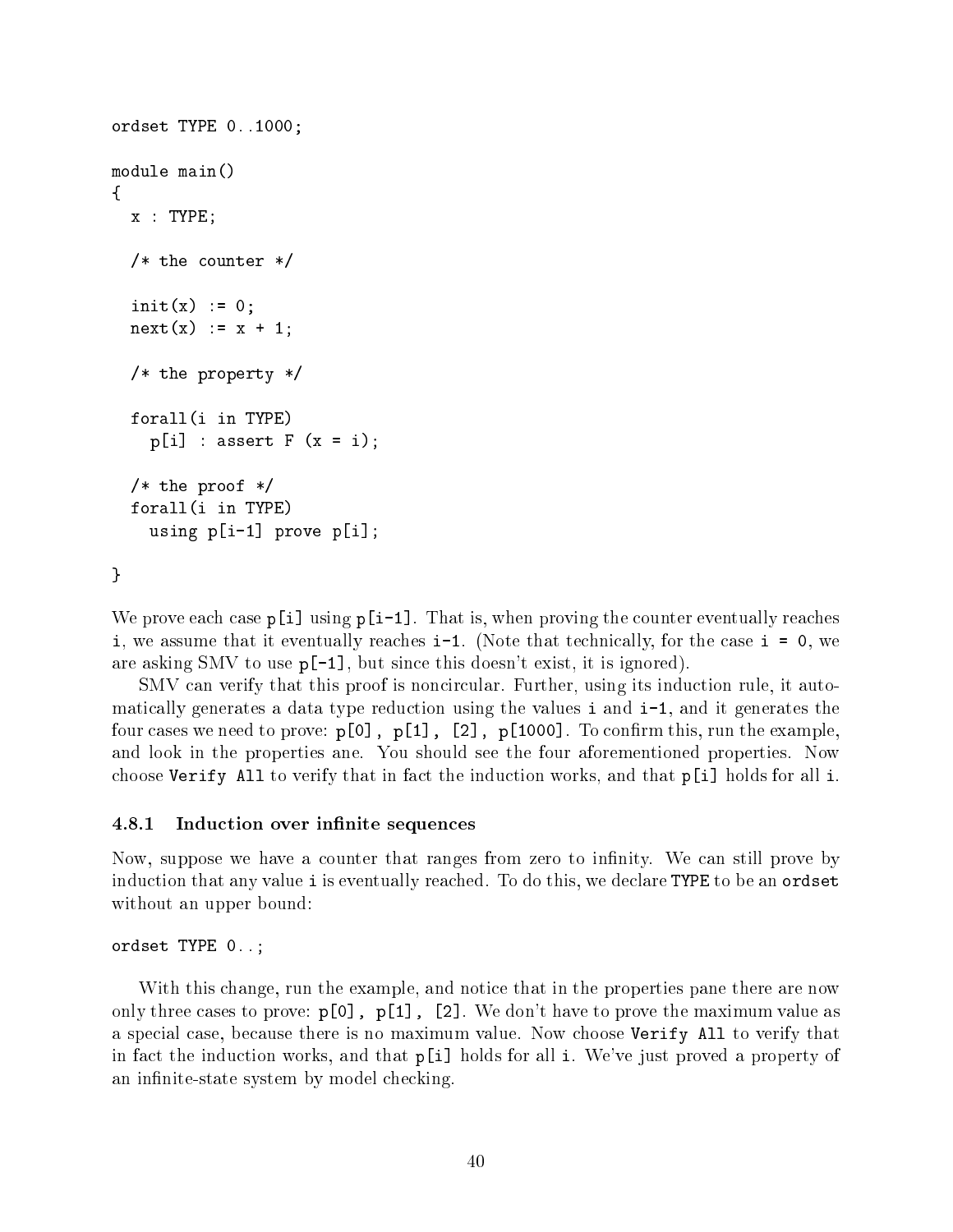## 4.8.2 A simple example

To see how we can use induction in practice, let's return to our example of transmitting an array of bytes. This time, however, we will assume that the bytes are in an infinite sequence. They are received at the input in the order  $0, 1, 2, \ldots$  and they must be transmitted to the output in that order.

To begin with, let's define our types:

```
scalarset BIT 0..7;
typedef BYTE array BIT of boolean;
```

```
ordset INDEX 0..;
```
Note that we defined INDEX as an ordset type, so we can prove properties by induction over indices.

We begin with the original refinement specification. As in section  $4.2.3$ , we encapsulate it in a module, so we can reuse it for both input and output:

```
module byte_intf(bytes){
  bytes : array INDEX of BYTE;
  valid : boolean;
  idx : INDEX;
  data : BYTE;
  layer spec:
    if(valid) data := bytes[idx];}
```
To specify ordering we simply introduce a counter cnt that counts the number of bytes received thus far. If there is valid data at the interface, we specify that the index of that data is equal to cnt. Thus, add the following declarations to module byte\_intf:

```
cnt : INDEX;
init(int) := 0;if(valid) next(cnt) := cnt + 1;
ordered: assert G (valid \rightarrow idx = cnt);
```
Note, we can include temporal properties, like the above property ordered inside modules. Thus, for each instance of the interface definition, we'll get one instance of this property. As our first implementation, we'll just use the trivial implementation that delays the input by one clock cycle. Here's what the main module looks like: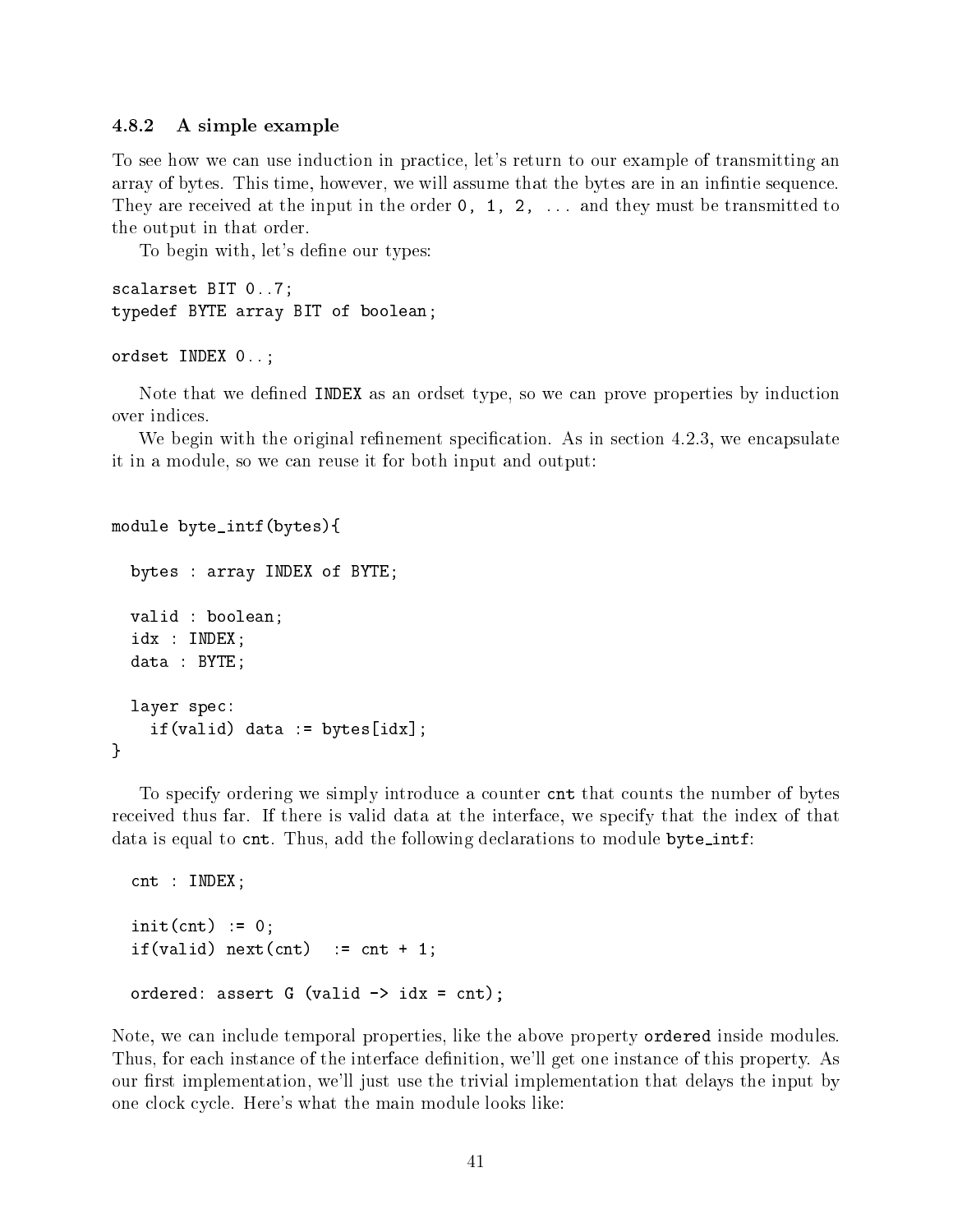```
module main(bytes,inp,out){
   bytes : array INDEX of BYTE;
   input inp : byte_intf(bytes);
   output out : byte_intf(bytes);
   /* the abstract model *//* the abstract model */
   next(bytes) := bytes;
   /* the implementation */
   \sim 0.000 \sim 0.000 \sim 0.000 \sim 0.000 \sim 0.000 \sim 0.000 \sim 0.000 \sim 0.000 \sim 0.000 \sim 0.000 \sim 0.000 \sim 0.000 \sim 0.000 \sim 0.000 \sim 0.000 \sim 0.000 \sim 0.000 \sim 0.000 \sim 0.000 \sim 0.000 next(out.valid) := inp.valid;next(out.data) := inp.data;
  next(out.idx) := inp.idx;
\mathcal{F}}
```
To prove the correctness of the data output (with respect to the refinement specification), we use the same proof as before  $-$  we split into cases based on the index of the output:

```
forall(i in INDEX)
 subcase spec_case[i] of out.data//spec
   for out.idx = i;
```
Note that anything that can be done with a scalarset can also be done with an ordset.

So much for the data correctness  $-$  the interesting part is the correct ordering. For the proof of the ordering property, we're going to use induction over the value of the counter cnt. The intuition here is that, if the output index equals the counter when the counter is i, then at the next valid output the counter and index will both be one greater, and hence they will be equal for  $cnt = i + 1$ . This assumes, of course, that the input values are ordered correctly. To verify this, we must first break the output ordering property into cases based on the value of cnt:

```
forall(i in INDEX)
  subcase ord_case[i] of out.ordered for out.cnt = i;
```
Then, we prove case i using case i-1 and the input ordering property. We leave inp.ordering as an assumption:

```
forall(i in INDEX){
  using ord_case[i-1], inp.ordered prove ord_case[i];
  assume inp.ordered;
\mathcal{L}
```
}

Now, run this example, and observe the properties pane. You'll notice that we now have three cases of the property out.data//spec\_case[i] to prove:  $i = 0, 1, 2$ . In fact, all of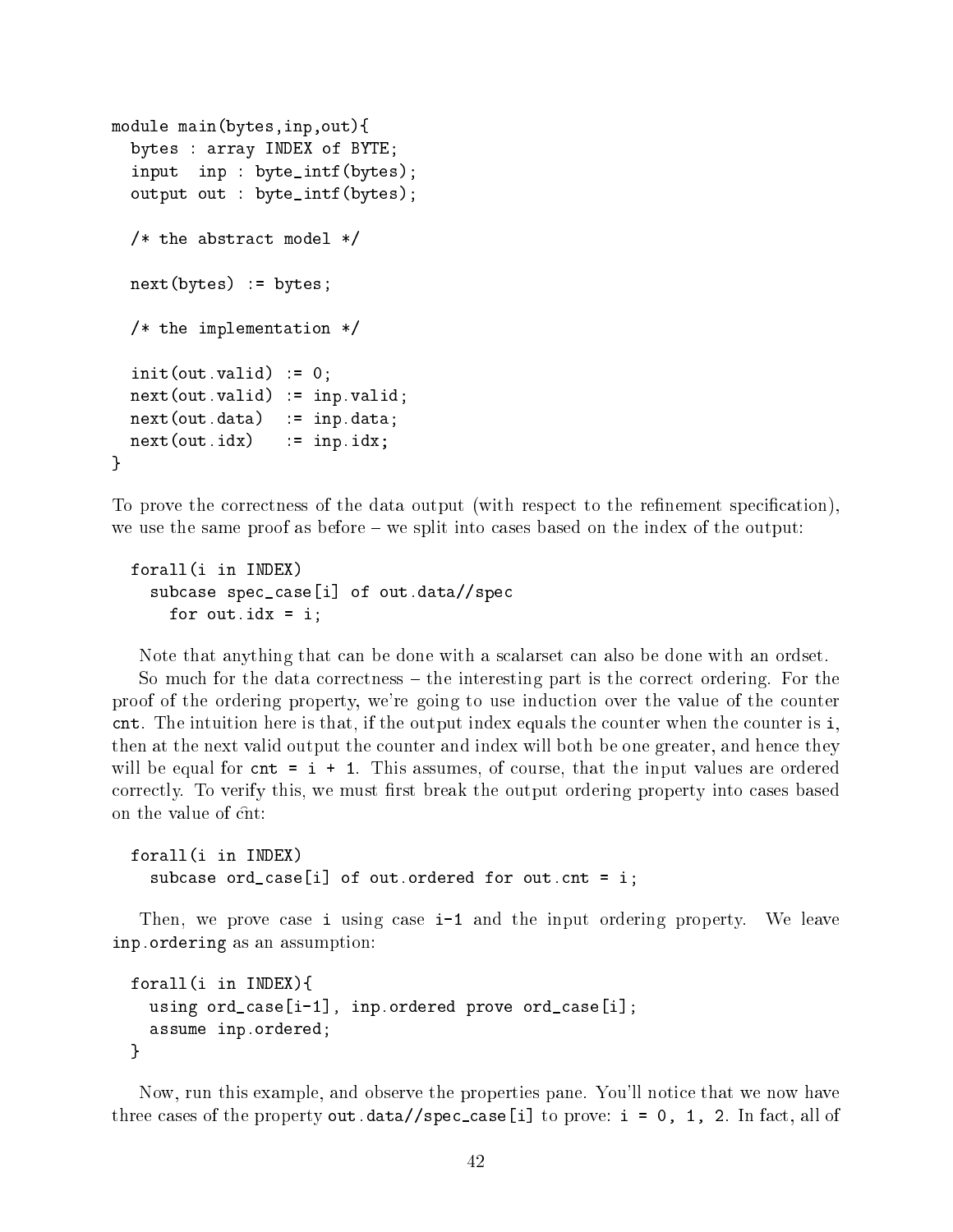these cases are isomorphic, but since INDEX is defined as an ordset rather than a scalarset. SMV's type checking rules don't guarantee this. Thus, SMV will effectively prove the same property three times. Fortunately, each case takes only a fraction of a second.

Now observe that we also have three cases of **ord\_case**[i] to prove. Select, for example, property ord case[2] from the properties pane and observe the cone. You'll notice that each value of type INDEX requires two boolean variables to encode it. This is because there are four values in the reduced type:  $i-1$ , i and two abstract values to represent the ranges 0..i-1 and i+1..infinity. Notice also that there are no data values in the cone, since the indices do not depend on the data. Thus, we have effectively separated the problem of correct ordering from correct delivery of data.

Now, try Prop|Verify all. All the cases should be veried in less than a second.

A note: for ordsets, a data type reduction may be specied, in lieu of SMV's default. The general form of the data type reduction for ordset types is:

TYPE  $\rightarrow$  { min..min+a, i-b..i+c, max-d..max};

where min is the minimum value of TYPE, i is the induction parameter, and max is the maximum value of TYPE. Thus, SMV allows us to use any finite number of values around the induction parameter i and the extremal values. In this case, the number of cases that need to proved will be larger, however.

#### 4.8.3 A circular buffer

Now let's consider transmission of an infinite sequence of bytes again, but this time using our array of cells as a circular buffer (an implementation of a FIFO queue).

To begin with, we need to add handshaking to our interface definition, so add the following to module byte intf:

srdy, rrdy : boolean; valid := srdy & rrdy;

The signal srdy indicates that the sender is ready, while rrdy indicates the the receiver is ready. The data are valid, by definition, when both are ready.

Now, as in section 4.5, we'll use an array of 32 cells, to hold our data items. So define the type CELL as:

ordset CELL 0..31;

The reason for making it an ordset type will become apparent later. Now, replace the previous \trivial" implementation with the following:

```
cells : array CELL of struct{
  valid : boolean;
  idx : INDEX;
  data : BYTE;
}
```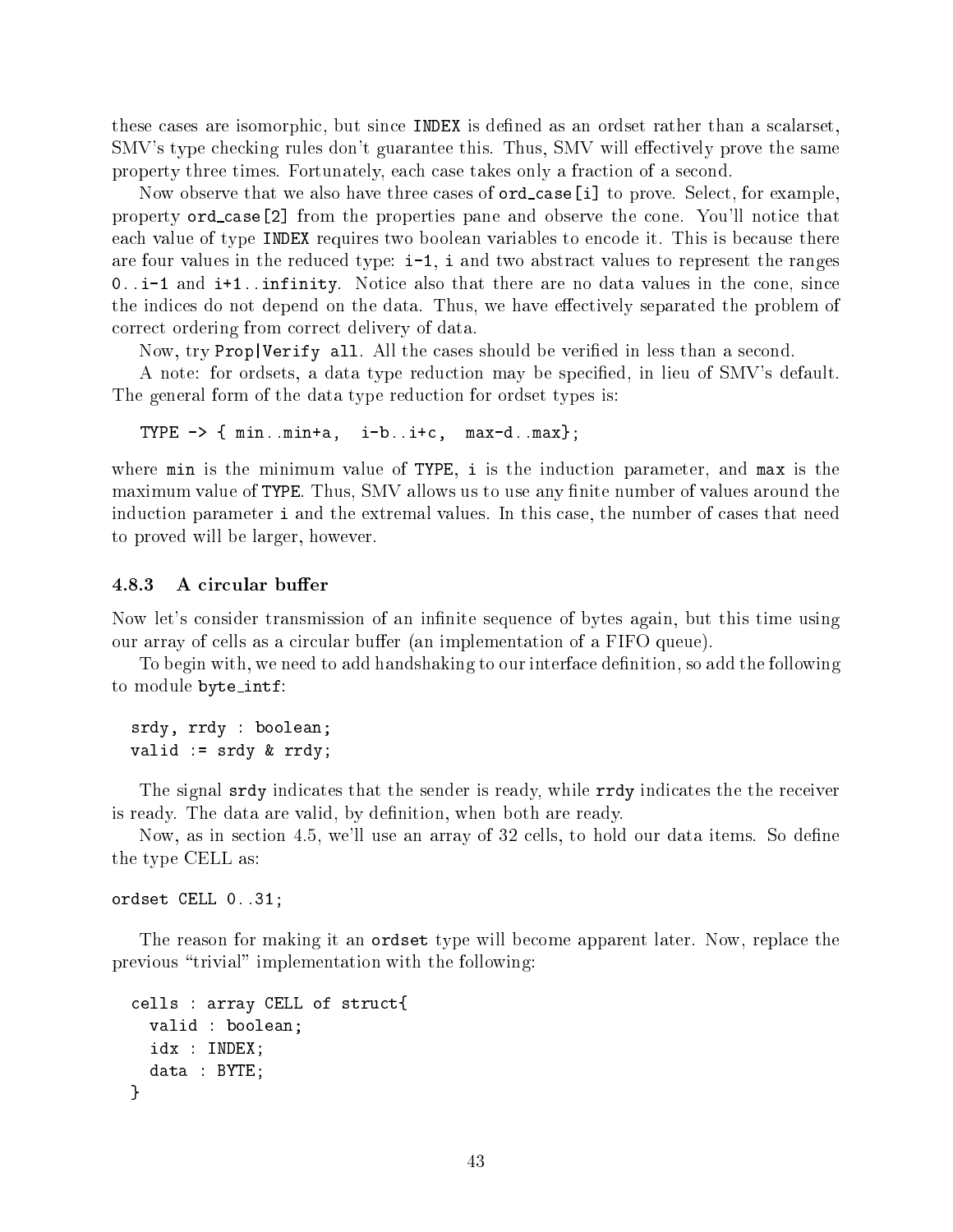```
recv_cell, send_cell : CELL;
inp.rrdy := \text{cells}[recv_cell]] . valid;out.srdy := cells[send_cell].valid;
forall(i in CELL)init(cells[i].valid) := 0;
default{
  if(inp.valid){
    next(cells[recv cell].valid) := 1;next(cells[recv_cell], idx) := inp.idx;next(cells[recv_cell].data) := inp.data;
  \mathcal{F}}
} in {
  if(out.valid){
    next(cells[send_cell], valid) := 0;ł
  }
\mathcal{L}}
out.idx := cells[send_cell].idx;
out.data := cells[send_cell].data;
```
Note, recv\_cell is the cell we are receiving a byte into, and send\_cell is the cell we are sending a byte from. We block our input (setting inp.rrdy to zero) when the cell wwe are receiving into is full, and block our output (setting out.srdy to zero) when the cell we are sending from is empty. When we receive into a cell, we set its valid bit to true, and when we send from the cell, we clear its valid bit.

Up to this point, we haven't said what policy is used to choose recv<sub>-cell</sub> and send-cell. To make our buffer ordered, we can use a round-robin policy. This means that each time we receive a byte, we increment recv-cell by one, and each time we send a byte, we increment send cell by one. When either of these reaches its maximum value, it returns to zero. To accomplish this, add to following code to the implementation:

```
init(recv_{cell}) := 0;
if(inp.srdy & inp.rrdy)
  next(recv\_cell) := (recv\_cell = 31) ? 0 : recv\_cell +1;
init(send cell) := 0;
if(out.srdy & out.rrdy)
  next(send_{cell}) := (send_cell = 31) ? 0 : send_cell +1;
```
Note that, since CELL is an ordset type, rather than a scalarset, it's legal to compare it against the maximum value (31) and set it back to the minumum value (0). If CELL were a scalarset, it wouldn't be legal to introduce any constants of the type.

Now that we have our implementation, lets prove both the correctness of the data output and correctness of the ordering. The case splitting statement for data correctness is the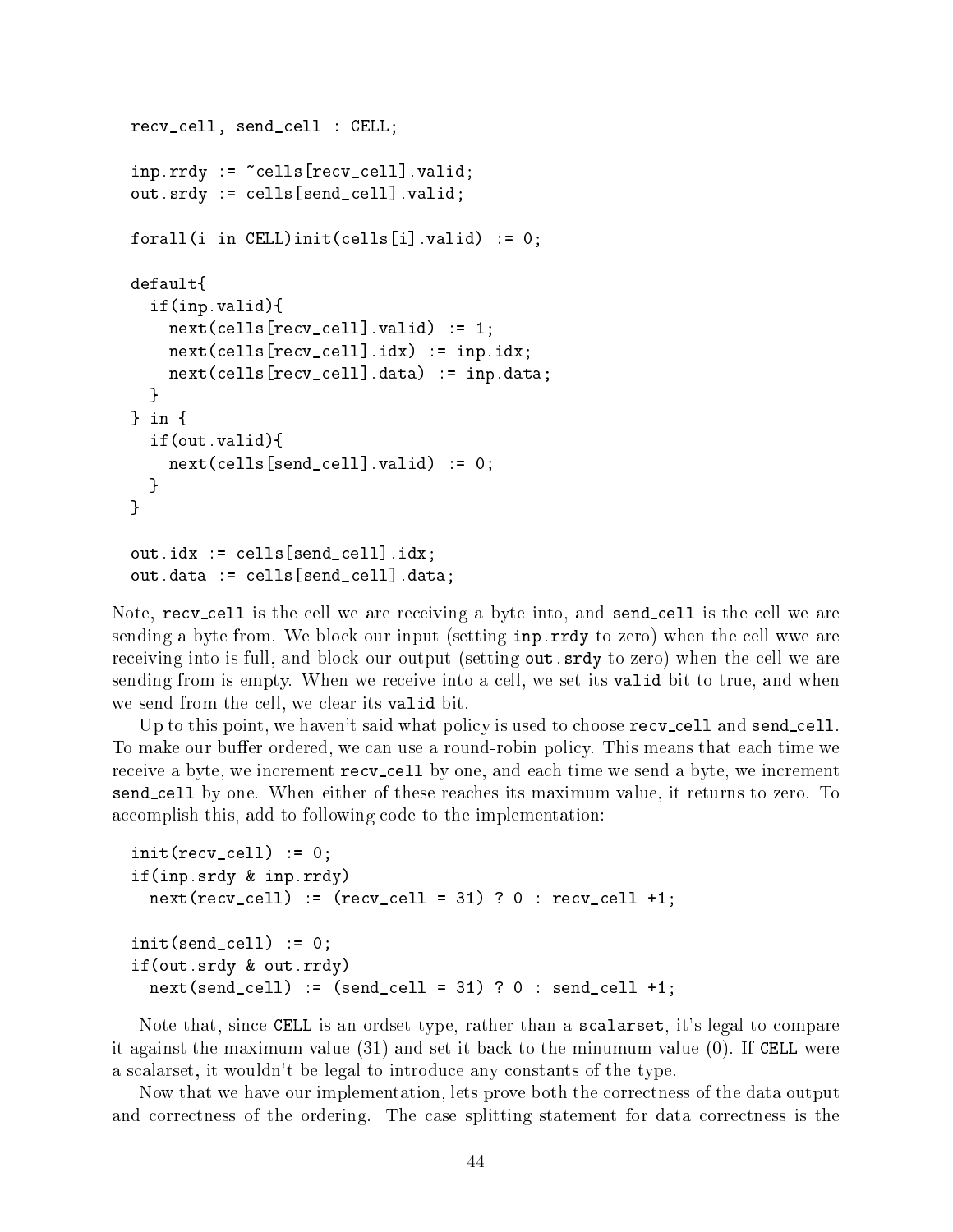same as when we did this example in section 4.6.2, where we weren't concerned with data ordering:

```
forall(i in INDEX) forall(j in CELL)
  subcase spec_case[i][j] of out.data//spec
    for out.idx = i & send_cell = j;
```
That is, we consider separately the case of each byte index i, and the cell j that it is stored in. That way, we only need to consider one cell in the aray at a time. Notice that adding ordering does not change the proof of data correctness in any way.

Now for the ordering question. Again, we are going to use induction. The ordering property says that when the output data are valid, the output index must be equal to are count of the number of previous values. We'll do the proof by induction over the value of the counter. That is, we'll assume that the index was correct when the count was i-1, and then prove that the index is correct when the count is i. This means that, as before, we have to split cases based on cnt. However, in this case we also have to split cases on the cell in which the current output value stored. Thus, we use the following case splitting declaration:

```
forall(i in INDEX) forall(j in CELL)
  subcase ord_case[i][j] of out.ordered
    for out.cnt = i & send_cell = j;
```
Now, the question is, what data type reduction to use for type CELL. We know we need to use cell j, since that is the one holding the data item we are interested in. However, in addition, we need to use the previous cell. The intuition behind this is as follows. We are assuming that the output index is correct for byte i-1. If byte i is stored in cell j, then byte  $i-1$  is stored in cell  $j-1$  (which one exception). This means we need to inclde cell  $j-1$ . Then, if cell j-1 contains index i-1, and the inputs are ordered, it follows that cell j will contain index i, which is what we are trying to prove. Thus, we might use the data type reduction:

CELL  $\rightarrow \{j-1..j\}$ 

However, note that the exception to the above reasoning is the case  $j = 0$ . In this case, the "previous" cell is cell 31. Since there's no way (yet) to write a special data type reduction for this case, we'll just include the value 31 in our data type reduction for all the cases. Thus, we write:

```
forall(i in INDEX) forall(j in CELL)
  using CELL \rightarrow {j-1..j,31} prove ord_case[i][j];
```
Now comes the actual inductive step: we use the case  $\text{cnt} = i-1$  to prove the case  $\text{cnt}$  $=$  i:

```
forall(i in INDEX} forall(j in CELL)
  using ord_case[i-1], inp.ordered prove ord_case[i][j];
assume inp.ordered;
```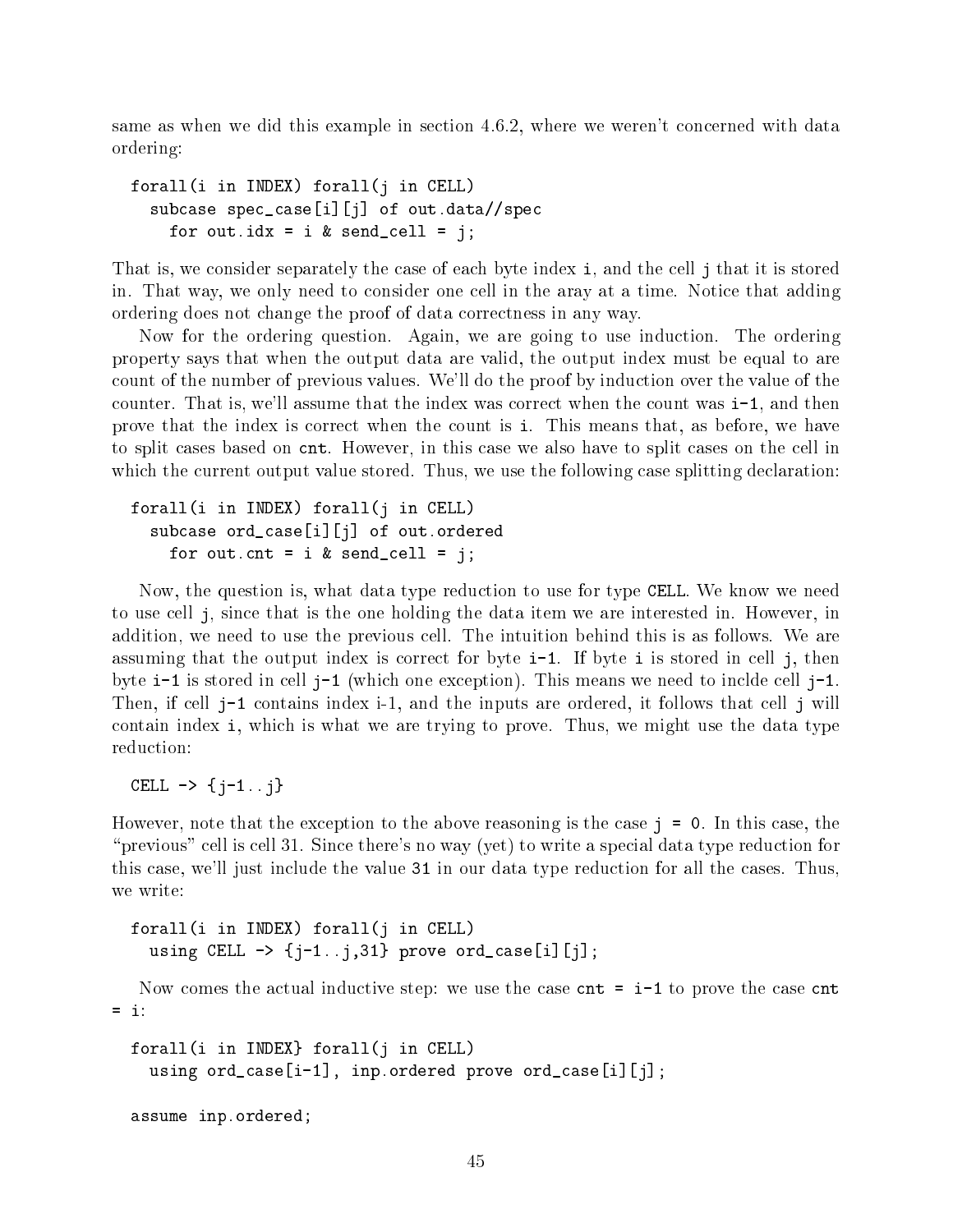Notice that we use the entire array  $ord\_case[i-1]$  (for all cells) in this verification. This isn't really necessary, since only the "previous cell" ( $j-1$  or 31) is needed in any give case. but its harmless. Note that we aren't doing induction over the cell number. In fact, we can't do this, since the cells are used in a circular manner. This would result in a cycle in the proof.

Now, run this example, and note the properties that appear in the properties pane. You'll observe that the property  $\text{ord-case[i][i]}$  has to be proved for all the combinations of  $i =$ 0,1,2 and j =  $0,1,2,30,31$ . The reason we have extra cases to prove for the cell index j. is that we included the maximum value 31 in the data type reduction. SMV reasons that the case j=30 might not be isomorphic to the case j=31, since we might compare j in some way with the value 31. However, as you can observe by selecting "Prop—Verify All", all of these cases can be veried quickly. This is because the number of state variables is small after data type reductions.

Thus, we've proved that a circular buffer implementation correctly transmits an infinite sequence of bytes using a given handshake protocol.

# 4.8.4 Abstract variables

Notice that the case of the circular buffer, we don't really have to send the byte indices. since they can be inferred from the ordering property of the interface. The data output doesn't depend on them. Thus, in the actual implementation, we would leave out the idx output of the buffer, considering it only an "auxiliary" variable used in the verification. This use of "auxiliary state" added to the implementation gives us a convenient way to specify interfaces as a function of abstract models. The auxiliary information tells us which object in the abstract model is currently appearing at the interface. This in turn allows us to specify what data should be appear at the interface as a function of the abstract model. In the next section, we'll see a slightly different way to do this.

We can tell SMV that a given variable is part of the proof only, and not part of the actual implementation, by declaring it as abstract. For example, in the byte\_intf module, we would declare the idx component as:

abstract idx : INDEX;

SMV will verify for us that no actual implementation logic depends on this variable. The abstract variables can thus be excised from the implementation while retaining all the properties we've proved.

# 4.9 Instruction processors

Up to now, when discussing refinement verification, we've considered only the transfer of data from one place to another, without actually operating on the data. Now we'll have a look at how to verify instruction set processors, that is, machines that input a sequence of operations to be performed on some data structure, such as a register le or a memory. In this case, our abstract model is usually an "instruction set architecture" (ISA). This is represented by a simple sequential machine the processes instructions on at a time, in the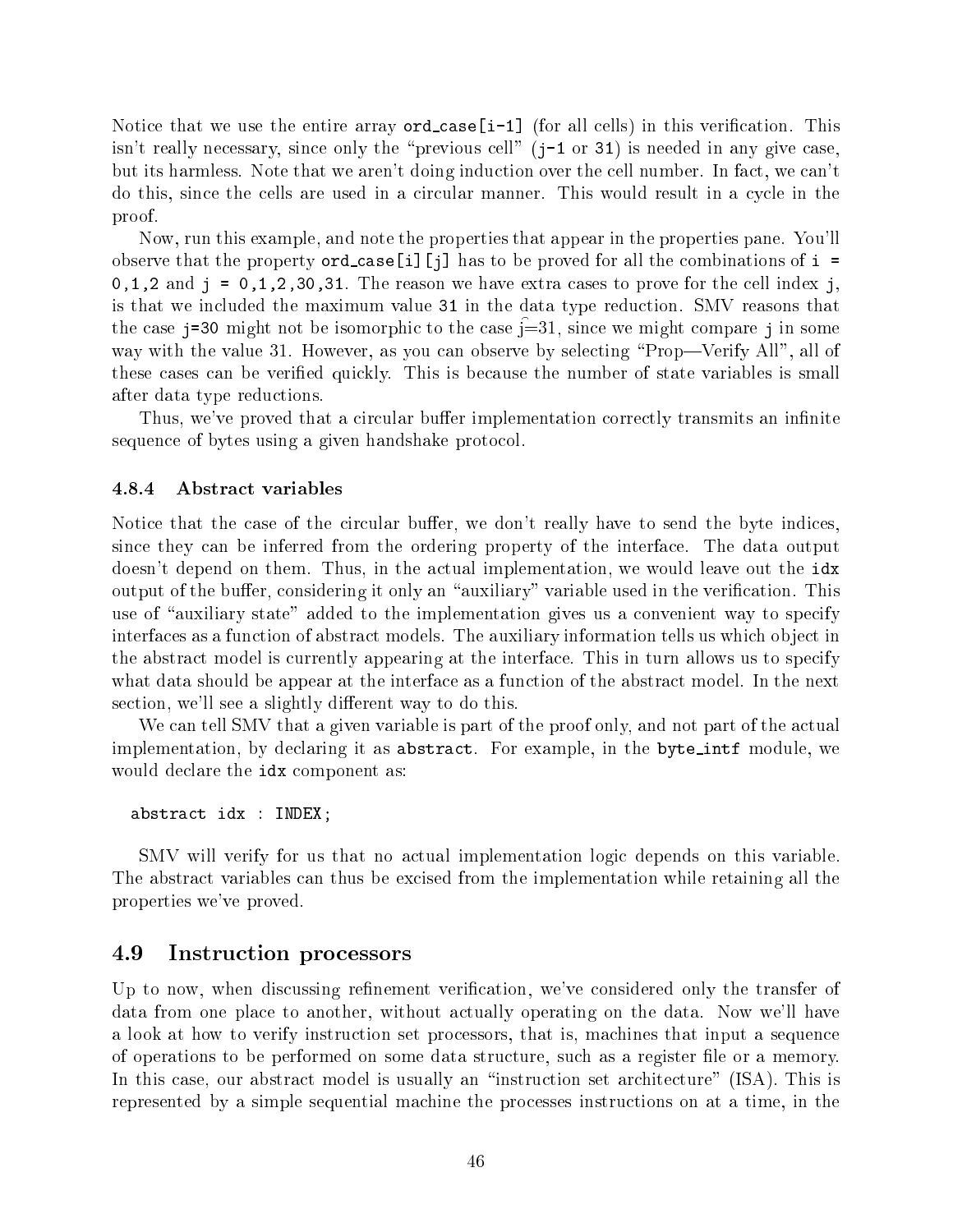order they are received. The implementation is usually a more complex machine that works on more than one instruction at a time. This can be done, for example, by pipelining, or out-of-order execution techniques.

The key to verification of such designs in SMV is to break the problem up into individual instructions. Usually, we break an instruction up into two parts, which correspond to two lemmas int the proof. The first lemma is that all the operands fed to the function unit(s) are correct, according to the abstract model. The second is that all results produced by the functional unit(s) are correct (again, with respect to the abstract model). Needless to say, we use lemma 1 to prove lemma 2, and *vice versa*. The reason for breaking the probelm into two lemmas is that the operand fetching operation and the functional unit operation are somewhat different in nature, so it's convenient to separate the two issuues, so we can apply a different proof approach to each (much as we separated the issues of data correctness and ordering in the circular buffer).

Now, in order to specify that the operands and results are correct with respct to the abstract model, we usually have to add some auxiliary information to the implementation (see the previous section). In this case, we add to each instruction moving through the implementation a few extra fields to store the correct operands and results for that instruction. as computed by the abstract model.

# 4.9.1 A very simple example

As a very simple example, let's define an instruction set architecture with just one instruction, performed on values in a register le. Each instruction has two source operands and a destination operand. Thus, an opcode consists of three fields  $-$  srca, srcb and dst. For simplicity, we'll make the operation addition. Here's what the ISA model might look like:

```
scalarset REG undefined;
typedef WORD array 0..31 of boolean;
module main()
{
  r : array REG of WORD;
  srca, srcb, dst : REG;
  opra, oprb, res : WORD;
  opra := r[srca];
  oprb := r[srcb];res := opra + oprb;
  next(r[dst]) := res;}
```
We've declared a type REG to represent a register index, a type WORD to represent a data word (in this case a 32 bit word). Notice that REG is a undefiend scalarset. That is, we don't say, for the moment, how many registers there are.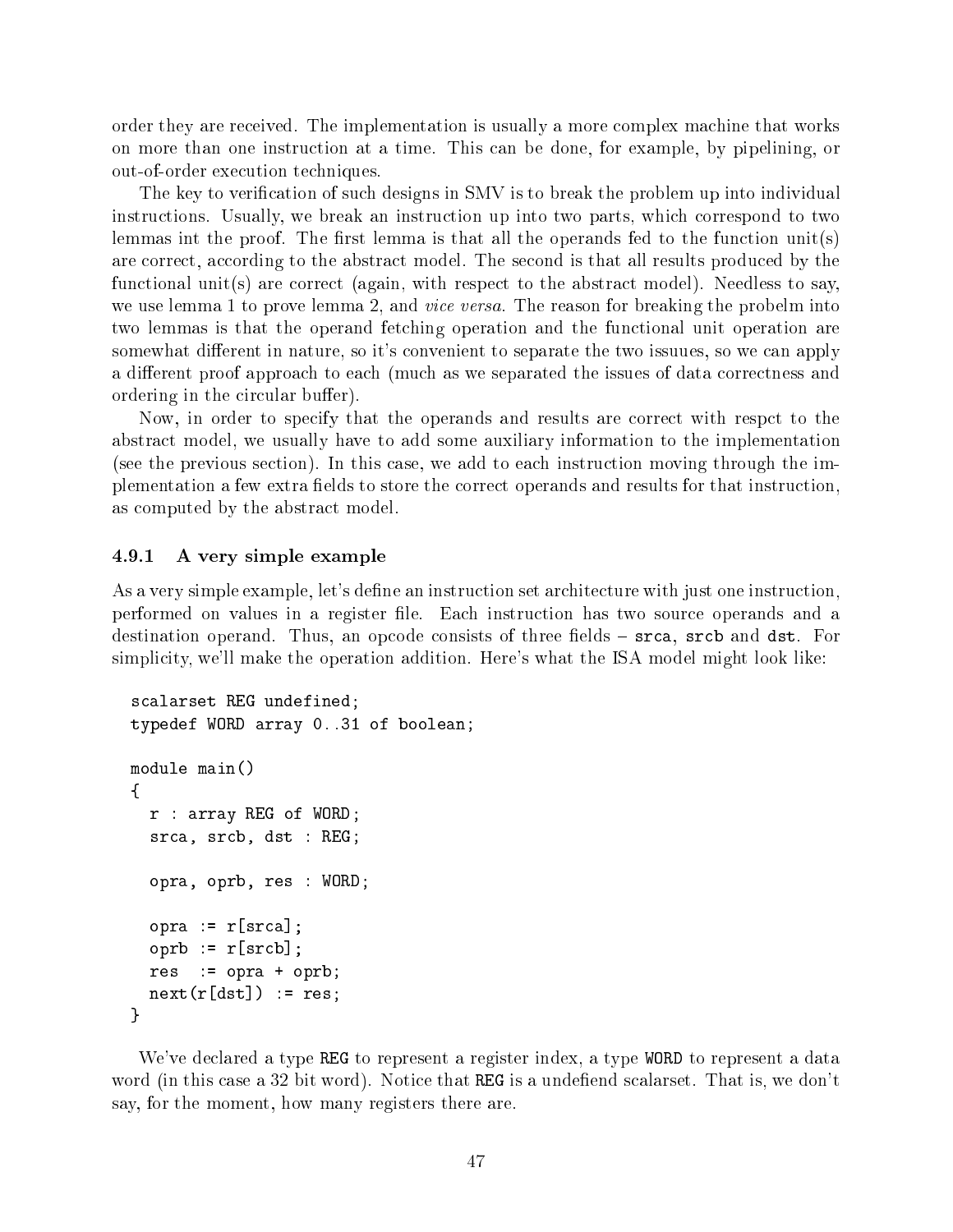Notice, also, that we've given names to the operand values opra and oprb, and to the operation result res. It wasn't necessary to do this. That is, we could have written:

```
next(res[dst]) := r[srca] + r[srcb];
```
This would have been more concise. However, it's convenient to give the intermediate quantities names, since we will use these later in writing refinement relations. Now let's implement this abstract model with a simple 3 stage pipeline, where the fisrt stage fecthes the operands, the second stage does the addition, and the third stage stores the result into the register file. The implementation has a reguster bypass path that forwards the results directly from later stages of pipe to the operand fetch stage.

```
/* the implementation */
/* implementation register file */
ir : array REG of WORD;
/* pipe registers */
stage1 : struct {
  valid : boolean;
  dst : REG;
  opra, oprb : WORD;
\mathbf{r}}
stage2 : struct{
  valid : boolean;
  dst : REG;
  res : WORD;
}
/* read stage : fetch operands with bypass */
next(stage1.opra) :=
  case{
  stage1.valid & srca = stage1.dst : alu_output;
  stage2.valid & srca = stage2.dst : stage2.res;
  default : ir[srca];
};
next(stage1.oprb) :=
  case{
  stage1.valid & srcb = stage1.dst : alu_output;
  stage2.valid & srcb = stage2.dst : stage2.res;
  default : ir[srcb];
```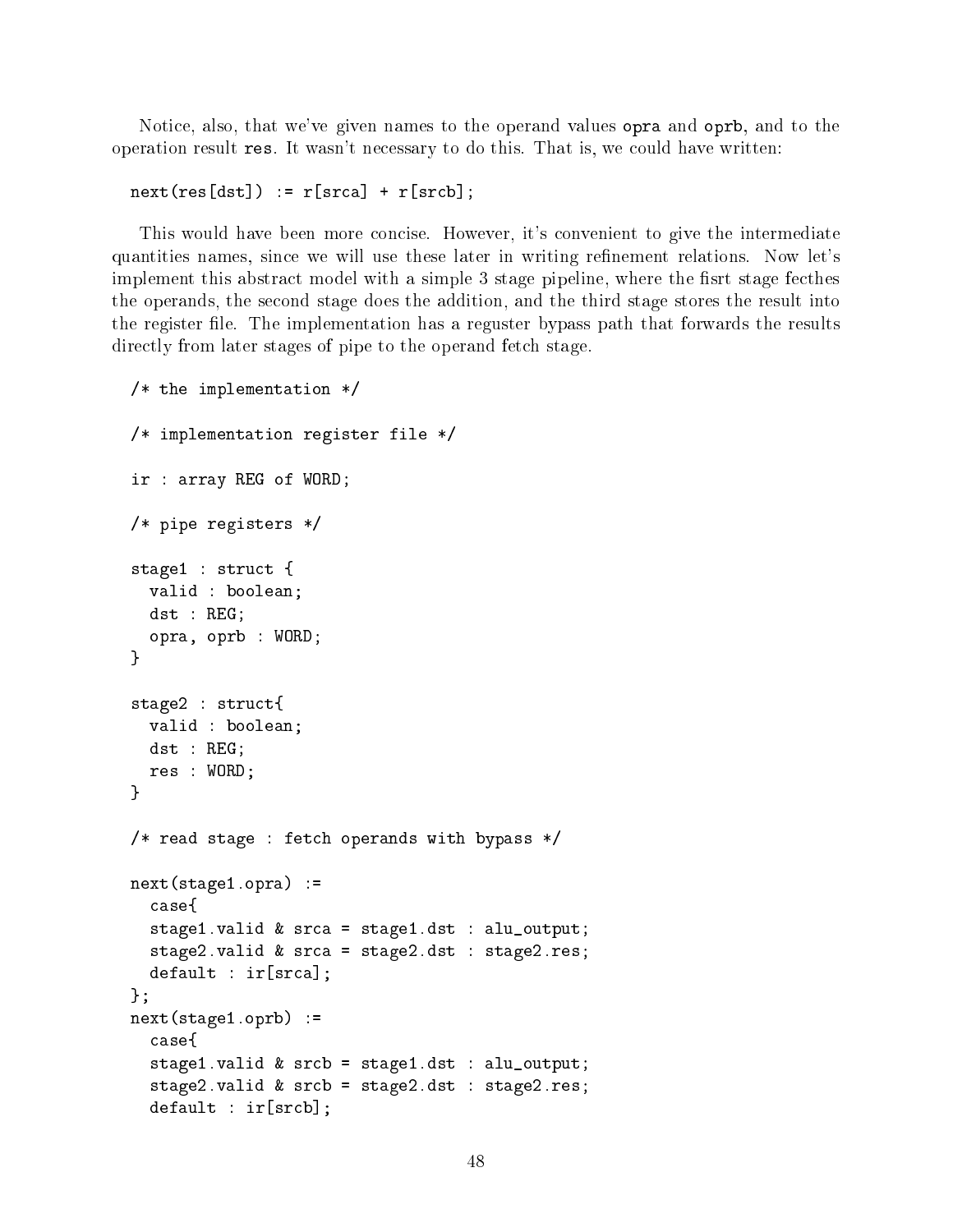```
};
next(stage1.dst) := dst;
init(\text{stage1.valid}) := 0;next(state1.valid) := 1;/* alu stage: add operands */
alu_output : WORD;
alu_output := stage1.opra + stage1.oprb;
next(stage2.res) := alu_output;
next(stage2.dst) := stage1.dst;
init(\text{stage2.valid}) := 0;next(state2.valid) := stage1.valid;/* writeback stage: store result in r */
if(stage2.valid)
  next(ir[stage2.dst]) := stage2.res;
```
Note that each stage has a valid bit, which says whether there is an instruction in it. Initially, these bits are zero.

Now, we would like to write two refinement maps – one which defines the correct operand values in stage1 and the other which defines the correct result at the adder output. To do this, we add some auxiliary state information to each stage tat remembers the correct operand and result values for the given stage, as computed by the abstract model. Let's add the following component to stage1 :

```
stage1.aux : struct{
   opra, oprb, res : WORD;
\mathcal{L}}
```
Now, let's add some code to record the correct operand and result values for the first stage:

```
next(stage1.aux.opra) := opra;
next(stage1.aux.oprb) := oprb;
next(stage1.aux.res) := res;
```
That is, we simply record the abstract model's values for opra, oprb and res. Note, this is why we gave them explicit names in the abstract model. This is all the auxiliary information we'll need to state our refinement relations. However, for e deeper pipeline,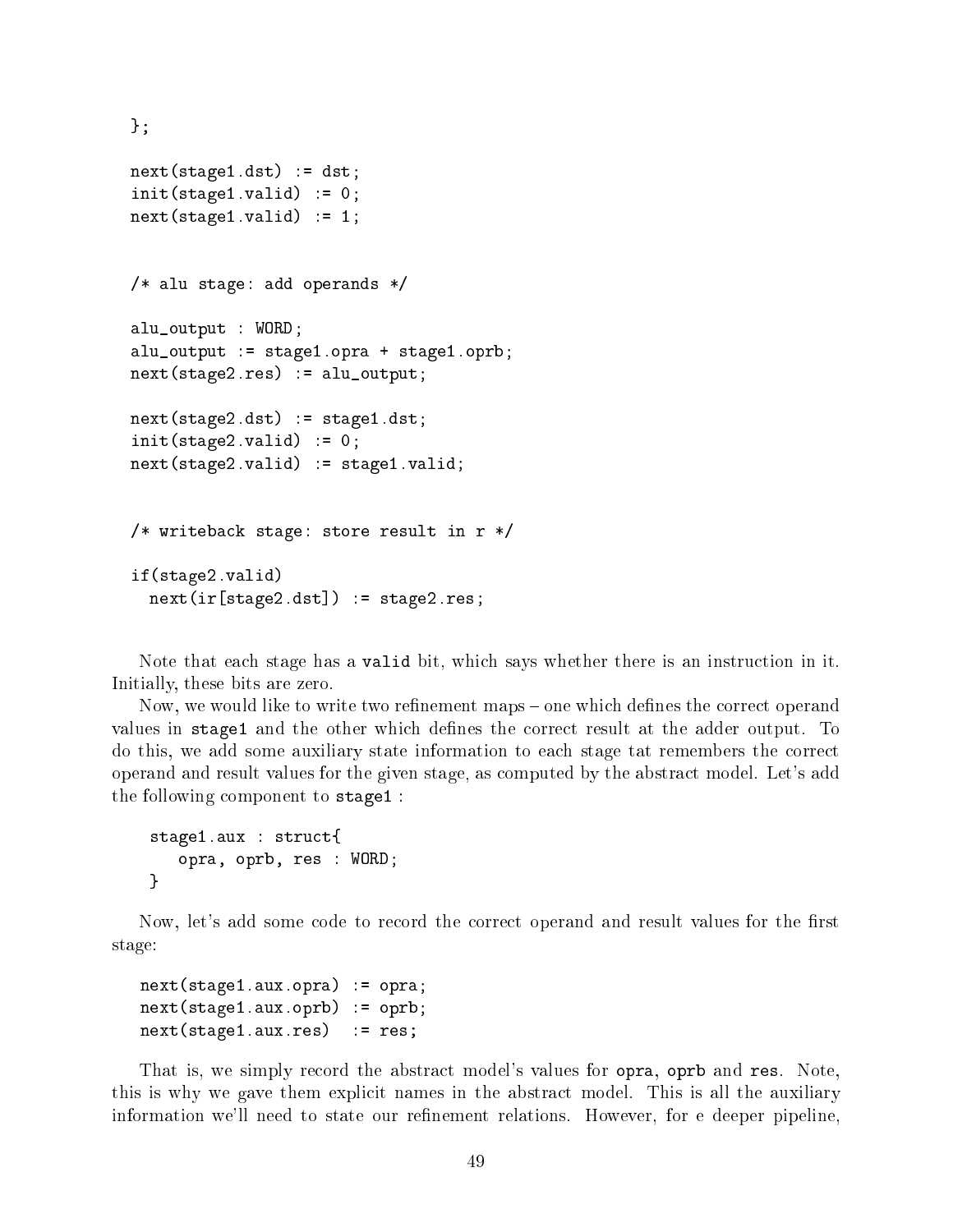we could just pass the auxiliary information down the pipe along with the instructions, as follows:

```
next(state2.aux) := stage1.aux;
```
Now, we can state the two refinement maps in terms of the auxiliary state information. For the operands, we specify that, if stage 1 has a valid instruction, then its operands are equal to the correct operand values:

```
layer lemma1: {
  if(stage1.valid) stage1.opra := stage1.aux.opra;
  if(stage1.valid) stage1.oprb := stage1.aux.oprb;
\mathbf{r}}
```
For the ALU results, we specify that, if stage1 has a valid instruction, then the ALU output is equal to the correct result value:

```
layer lemma2:
  if(stage1.valid) alu_output := stage1.aux.res;
```
We would like to show, of course, the correct operands imply correct results, and conversely, correct results imply correct operands. However, since we have an arbitrary number of registers to deal with, we'll need to break lemma1 into cases as a function of which register is being read. The only problem we have in doing this is that we don't know which registers were the source operands for the instruction in stage one, because our implementation does not store this information. This problem is easily solved, however, since we can store the information in our auxiliary state. So let's add two components to the auxiliary state:

next(stage1.aux.srca) := srca; next(stage1.aux.srcb) := srcb;

Of course, we have to remember to declare these components in our auxiliary structure (their type is REG). Now, we split the operand refinement maps into cases based on which are the actual source registers of the instruction in stage 1. For the srca operand, we have:

```
forall(i in REG)
for all \mathcal{L} in Region \mathcal{L}subcase lemma1[i] of stage1.opra//lemma1 for stage1.aux.srca = i;
 Similarly, for srcb, we have:
forall(i in REG)
  subcase lemma1[i] of stage1.oprb//lemma1 for stage1.aux.srcb = i;
```
This way, we only have to consider one register at a time, so we can reduce an arbitrary number of registers to just one, for each case. Note, we don't need to do this for lemma2, the result refinement maps, since it doesn't depend on the register file. It depends only on the operands.

Now we're ready to prove the various cases of our lemmas. For lemma1, we say: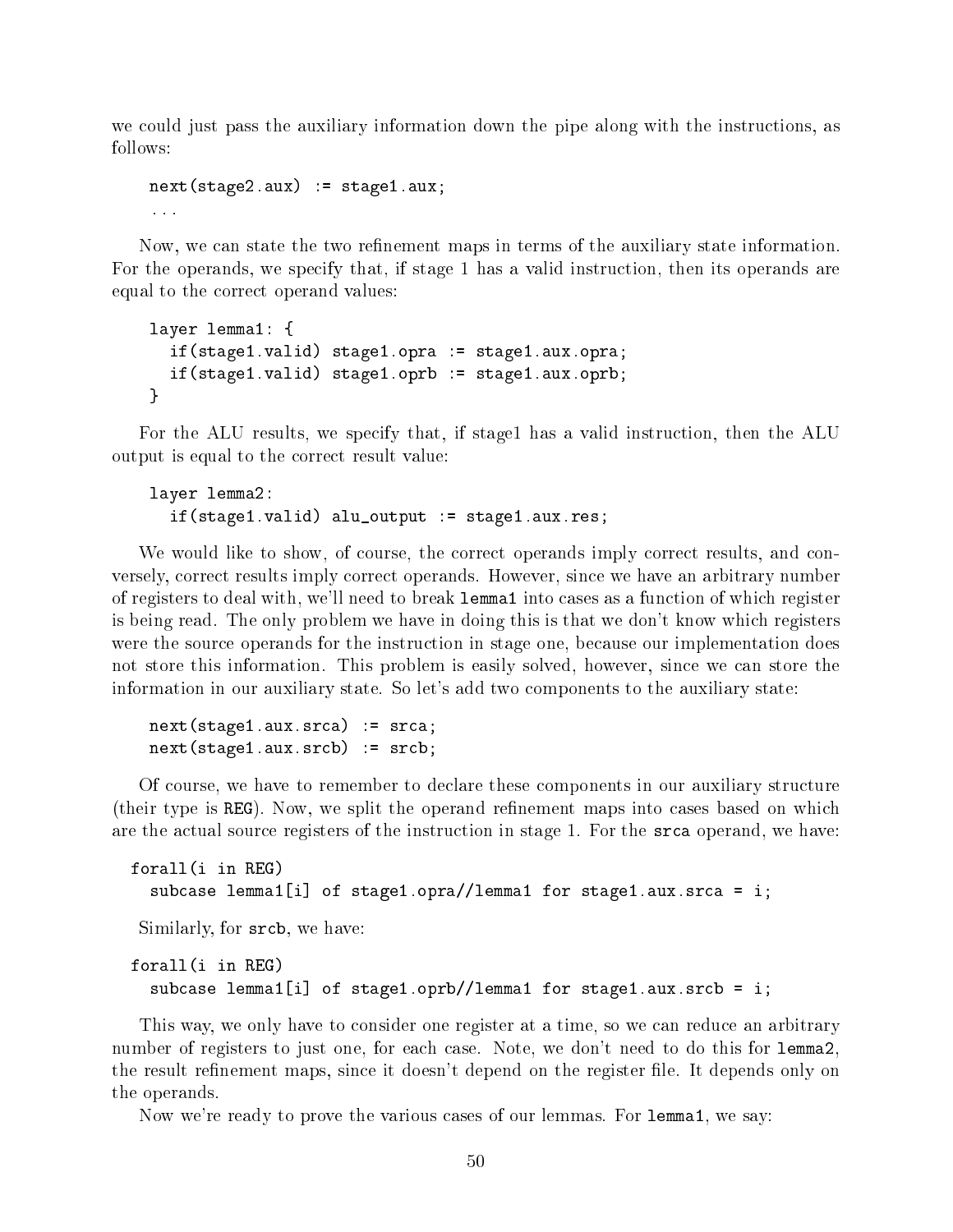```
forall(i in REG)
  using res//free, alu_output//lemma2 prove stage1//lemma1[i];
```
That is, we assume that the ALU ouput is correct, and show that (future) operands we obtain are correct. Notice that there are several paths that an ALU result might take to get back to the operand registers in stage 1. It might follow the bypass path, or it might get stored in register i. Either way, it should agree with what the abstract model gets. Notice also that the correct storage and forwarding of a result deosn't depend on what the result actually is. For this reason, we free the abstract model's result res. This eliminates the abstract model's ALU from the cone.

To prove the result lemma (lemma2), we assume that operands entering the ALU are correct:

using opra//free, oprb//free, stage1//lemma1 prove alu\_output//lemma2;

Note, in this case, we don't care what the correct operands actually are  $-\omega$  we only care that the abstract model and the implementation agree on them (lemma1). Thus, we free opra and oprb, and eliminate the abstract model register file from the cone. This is important, since this register file is of unbounded size, and in this case we have no single register index to which we can reduce the type REG.

Now, run this example. You'll notice that there are 32 instances to prove for each of

stage1.opra[i]//lemma1[0] stage1.oprb[i]//lemma1[0] alu\_output[i]//lemma2

where i is a bit index within a word. This is because SMV proves the refinement maps for each of the 32 bits of the data path separately. Later we'll see how to reduce this rather large number of properties. For the moment, however, select property

stage1.opra[0]//lemma1[0]

and try to verify it. You should get a counterexample. In this counterexemple, the initial value of  $r[0]$  [0] (a bit in the abstract register file) is zero, while the initial value of  $ir[0]0$ ] (the corresponding bit in the implementation register le) is one. The problem here is that the abstract model is underspecified. Because we have specified the initial state of the register file, it is nondeterministic. As a result of this, the abstract model and implementation have diverged.

When there is a nondeterministic choice in an abstract model, we sometimes have to provide a \witness function" for this choice. That is, as a function of the implementation behavior, we plug in a suitable value in the abstract model. In this case, since the initial value in the specification is complete undefined, we are free to plug in any value we like. So let's write the following:

 $init(r) := ir;$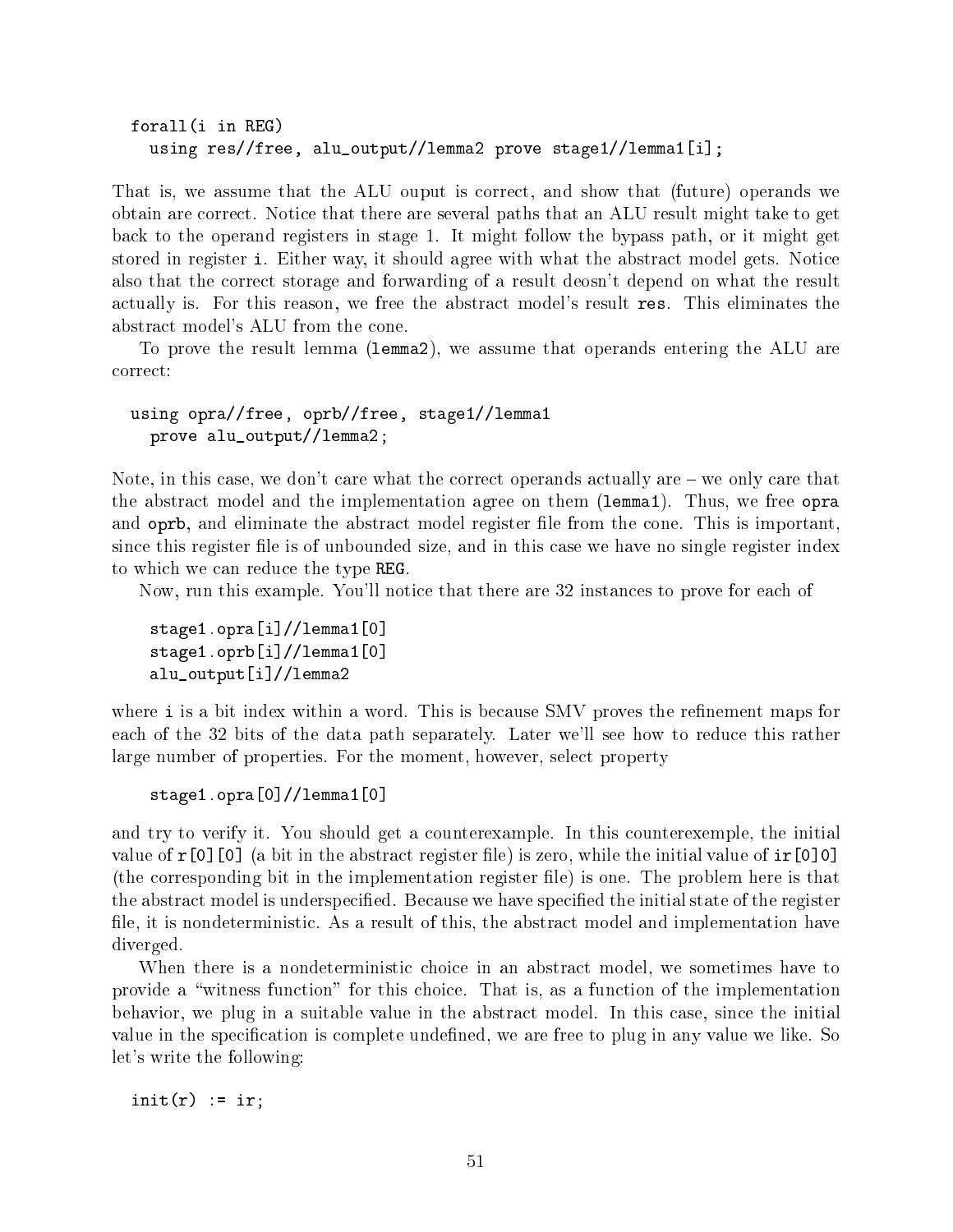That is, we just set the initial value of the abstract model register file to be the same as the initial value of the implementation register file. You might be wondering why we have to do this. That is, why can't SMV figure out what the correct initial value of the register file is. The answer is that it could, for any given property. However, it might use different intial values to prove different properties. As a result, even though we would have "verified" all the properties, there would be no single choice that makes all the properties true. Thus, for reasons of soundness, SMV requires you to fix the choice once and for all, and then verifies all the properties for the particular choice you make.

In any event, let's open the new version, with the witness function, and try again to verify stage1.opra[0]//lemma1[0]. You should find that the property is true. Look in the Cone pane, and observe that it contains only 11 boolean state variables. This is bacause we are considering only registers  $r[0]$  and  $ir[0]$ , and only bit 0 of the data path. We obtain only bit 0 of the data path since neither the abstract model ALU nor the implementation ALU is in the cone. The former was eliminated by freeing res, while the latter was eliminated by using lemma2 to drive the ALU output in the implementation.

Now select property alu\_output[0]//lemma2. The cone is rather large in this case (66 state variables) because bit 0 depends in this case on all the other bits of the data path through the ALU. (This is because bit 0 is the most signicant bit,and depeds on all the others through the carry chain). However, notice the register files are not in the cone in this case, because we have freed opra and oprb, and we have driven the implementation operand registers using lemma1.

Go ahead and verify property alu\_output[0]//lemma2. You should find that it checks fairy quickly in spite of the large number of state variables. This is because the ALU operation is addition, and SMV succeeds in nding an ordering of the BDD variables that maes the addition function compact. In fact, select Prop|Verify All to verify all the remaining properties. On my machine, this takes a little under eight seconds.

On the other hand, if we had had a multiplier in the ALU the story would have been different. This is because there is no BDD variable ordering that makes this function compact. The verification of multipliers is beyond the scope of this tutorial. There is, however, a way of separating the problem of airthmentic verification from the processor verification problem. In this way, we can verify the processor design independent of the ALU function. Then we can plug in any ALU function we like.

# 4.9.2 Uninterpreted functions

Suppose that instead of specifying the exact function of the ALU in our abstract model, we simply use a symbol f to denote this function. Suppose further that we use the same function symbol in our implementation, and we are able to prove a refinement relation between the two. It would then follow that the refinement holds for any concrete function we might want to plug in place of f.

To represent such an uninterpreted function symbol in SMV, we simply introduce an array to represent its lookup table. For example, if we have a function f that takes two WORD arguments and produces a WORD result, we might write:

```
forall (a in WORD) forall (b in WORD)
```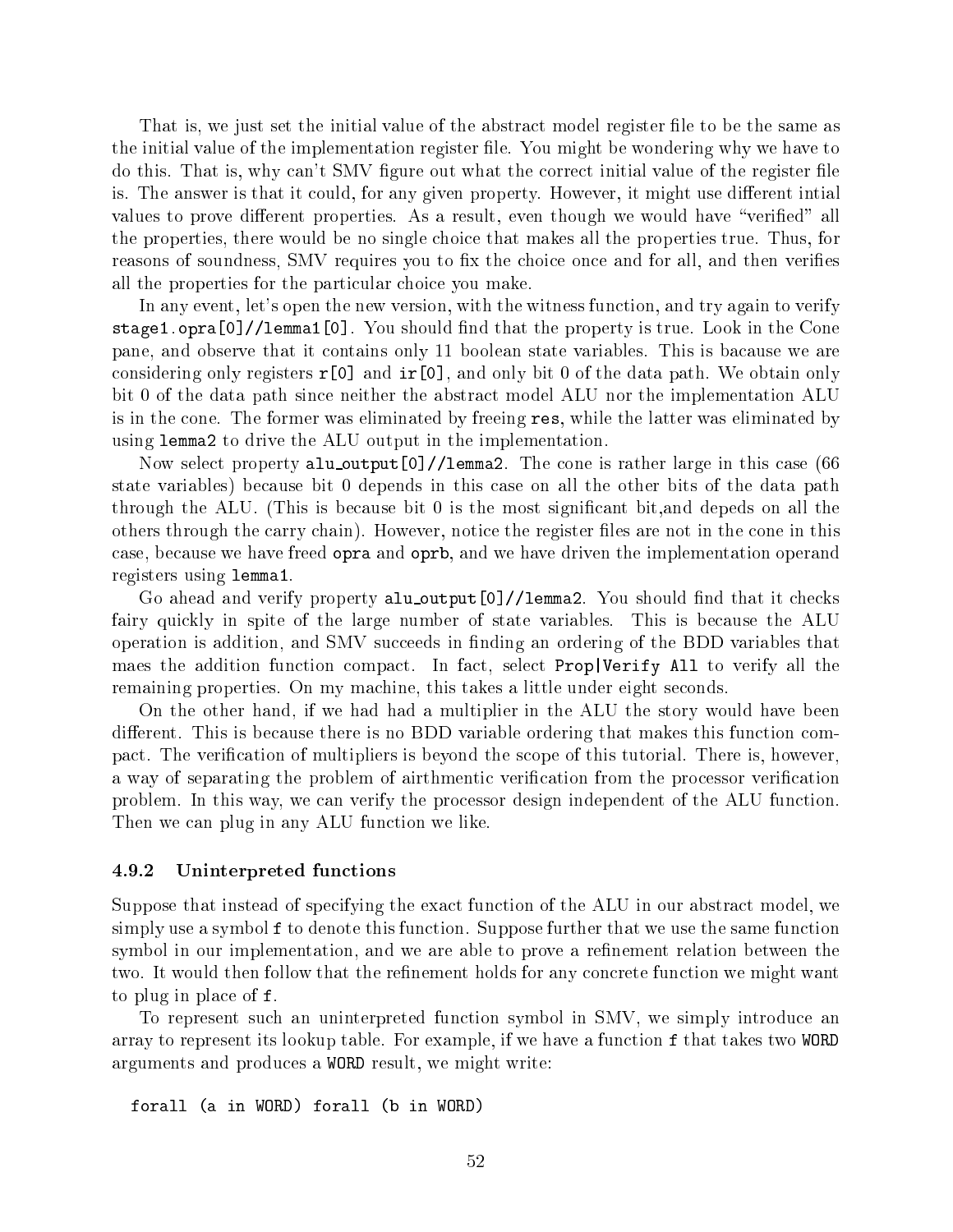$f[a][b]$  : WORD;

or equivalently

f : array WORD of array WORD of WORD;

The only thing we need to know about function **f** is that it doesn't change over time. To declare this in SMV, we can simply write:

 $next(f) := f;$ 

Now, to evaluate function f over two arguments a and b, we just look up the result in the table. For example:

 $res := f[opra][oprb];$ 

The trick here is that, without a data type reduction for type WORD, the lookup table for f will be of astronomical size. However, by case splitting, we can consider only the case when the arguments are some fixed values, and the result of the function is some fixed value. By doing this, we then have to consider only one element of the table for f at a time. This is a good thing, but it requires that WORD be a symmetric type (a scalarset or an ordset), so that we can reduced the very large numer of cases (here  $Z^+ \times Z^- \times Z^-$ ) to a tractable number (for example, 6).

So now let's rewrite our example using an uninterpreted function symbol f for the ALU function. First, let's redefine type WORD to be a scalarset:

scalarset WORD undefined;

We don't have to say what the range of the type is. Instead, we'll verify our design for any word size. Now, in the main module, let's define an uninterpreted function  $f$ :

f : array WORD of array WORD of WORD;  $next(f) := f;$ 

Finally, we'll replace the ALU functions in both abstract model and implementation with function f. In the abstract model, change

res := opra + oprab;

to

 $res := f[opra][oprb];$ 

In the implementation, change

alu\_output := stage1.opra + stage1.oprb;

to

alu\_output := f[stage1.opra][stage1.oprb];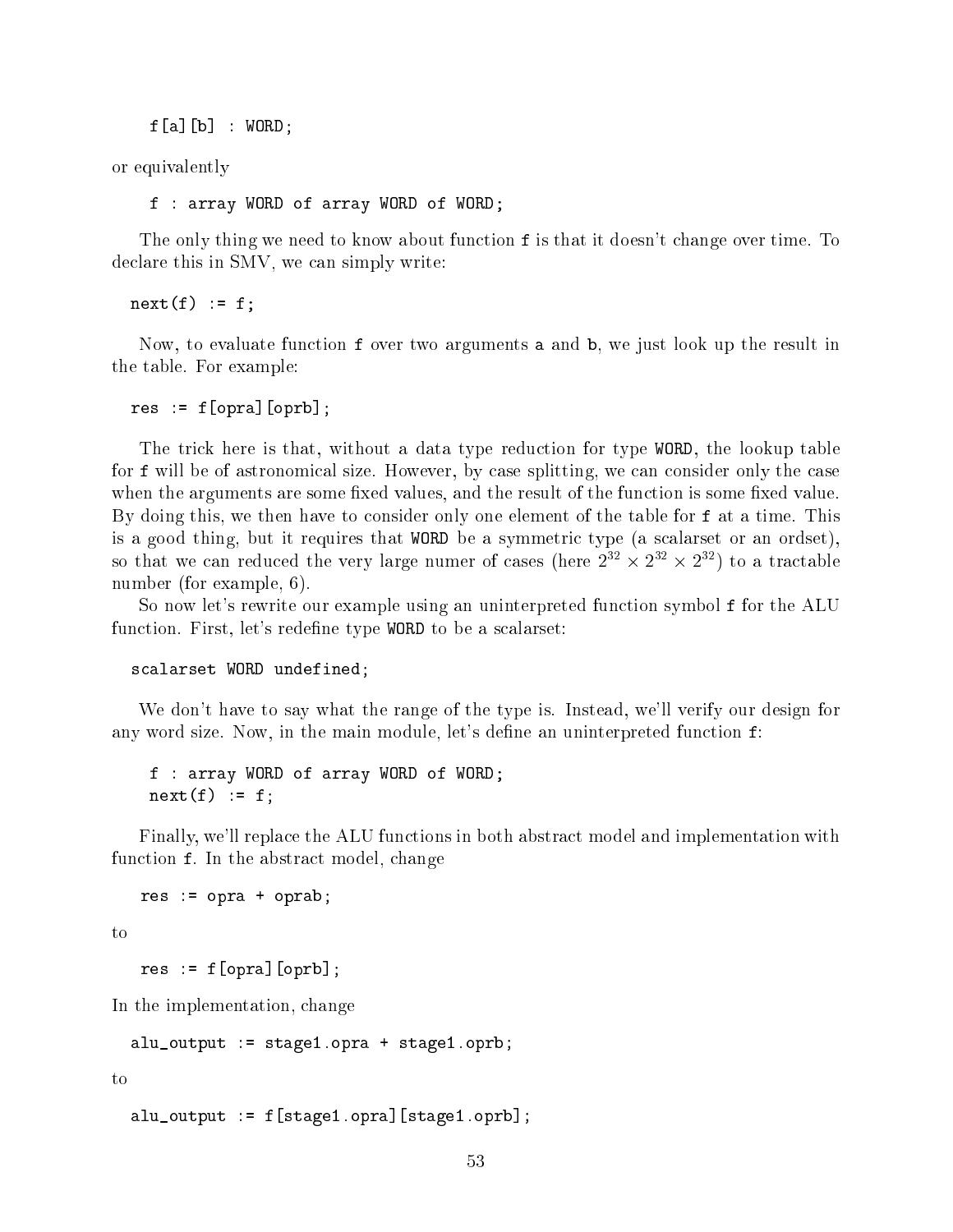Now that we've modeled our problem with an uninterpreted function, we need to do a little further case splitting, so that we only have to think about a few values of WORD at a time.

For the operand lemma, we'll split cases on the cirrect operand value. That is, we'll prove that the operands we obtain are correct when the correct value is some fixe number  $\mathbf{j}$ :

```
forall(i in REG) forall(j in WORD)
  subcase lemma1[i][j] of stage1.opra//lemma1
    for stage1.aux.srca = i & stage1.aux.opra = j;
```
(and similarly for oprb). For the results lemma, we want to consider only one entry in the lookup table for f at a time. We'll split our result refinement map (lemma2) into cases based on the values of the two operands, and the value of function f for those two particular values. Thus for example, we might verify that the alu output signal is correct only in the particular case when  $open = 0$  and  $open = 1$  and when  $f[0][1] = 2$ . Here is a suitable case splitting declaration:

```
forall (a in WORD) forall(b in WORD) forall(c in WORD)
  subcase lemma2[a][b][c] of alu_output//lemma2
    for stage1.aux.opra = a
      & stage1.aux.oprb = b
      & f[a][b] = c;
```
Our using...prove declarations are exactly the same as before, except that they have added parameters for the additional case splits:

```
forall(i in REG) forall(j in WORD)
  using res//free, alu_output//lemma2 prove stage1//lemma1[i][j];
forall (a in WORD) forall(b in WORD) forall(c in WORD)
  using opra//free, oprb//free, stage1//lemma1
    prove alu_output//lemma2[a][b][c];
```
Now, open the new version. For alu\_output//lemma2[a][b][c], there are six cases to prove:

alu\_output//lemma2[0][0][0] alu\_output//lemma2[1][0][0] alu\_output//lemma2[2][0][0] alu\_output//lemma2[0][1][0] alu\_output//lemma2[1][1][0] alu\_output//lemma2[2][1][0]

That is, SMV generates enough cases so that we see all the possible equality relationships between a, b and c, of which there are 3 factorial. For lemma 1, we now have just one case each for opra and oprb, since there is only one parameter of type WORD.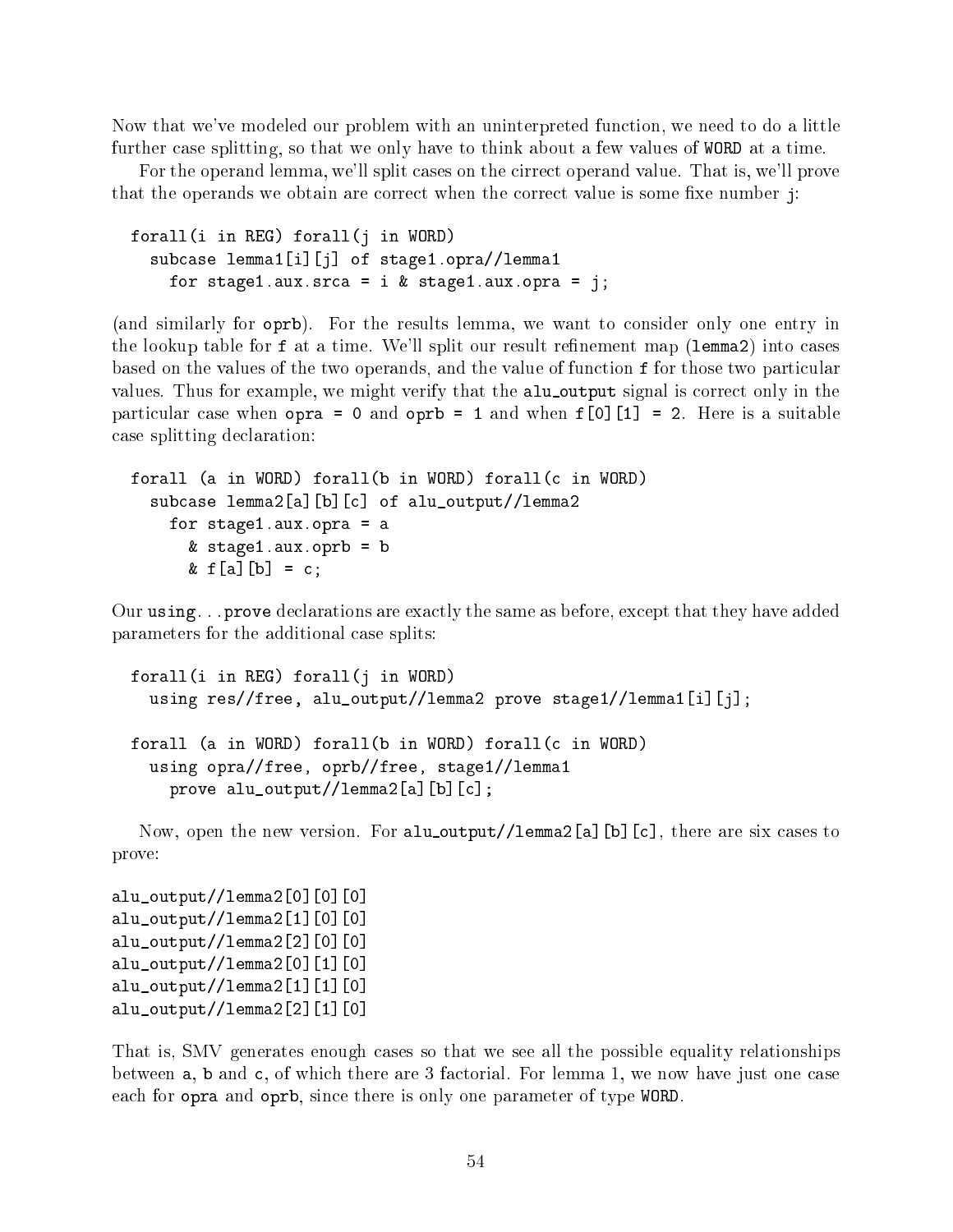Select property alu\_output//lemma2[0][0][0] and look at the cone. You'll notice that only one element of the lookup table for f appears in the cone:  $f[0][0]$ . This is because 0 is the only specic valued in the reduced type WORD. (SMV automatically chose a reduction for us, including just those values that specically appear in the property we're proving). Verify this property. It's not surprising that the verification is rather fast, since there are only 5 state variables.

Now select property alu output//lemma2[2][1][0]. Notice that in this case we have nine cases of  $f[a]$ [b] in the cone (all the combinations of  $a,b = 0,1,2$ ). This is because SMV isn't smart enough to figure out that the only element that actually matters is  $f[2]$ [1]. We could, if we wanted to, include a declaration to make the remaining values undefined:

forall (a in WORD) forall(b in WORD) forall(c in WORD) using f//undefined, f[a][b] prove alu\_output//lemma1[a][b][c];

This would reduce the number of state variables quite a bit, but it isn't really necessary. Even with the extraneous variables, the verification is quite fast, as you may observe.

Finally, select **Prop** | Verify All to verify the remaining cases. We have now verified our trivial pipeline design for an arbitrary number of registers, an arbitrary word size, and an arbitrary ALU function.

## 4.9.3 What about outputs?

Up to now, we've proved a certain relationship between the abstract model and the implementation, but we haven't really proved that the circuit observably implements its specification. This is because the pipeline has no outputs. We could easily, however, give the processor and output instruction (perhaps one that outputs the sum of two registers). In this case the output of our pipeline would likely appear with some delay, relative to the specication. This means we would need to write a refiement map for the pipeline output that delays the abstract model output by some fixed amount. In this case, since the delay is finitely bounded, writing such a map is straightforward (we'll leave it as an "exercise for the reader"). If there isn't a known fixed bound on the output delay, we might, for example, borrow a technique from a previous section. That is, we could attach in index to each instruction, so that we know which instruction's value is appearing at any given time at the output. We could then use induction, as before, to show that the output values appear in the correct order.

In any event, in the next section, we'll see an example of a more interesting implementation, with an output.

# 4.10 An out-of-order instruction processor

The above may have seemed like a great deal of effort to verify such a simple design. However, we will find that the proof becomes only incrementally more complex when we move to a much more complex implementation  $-$  an instruction processor using Tomasulo's algorithm.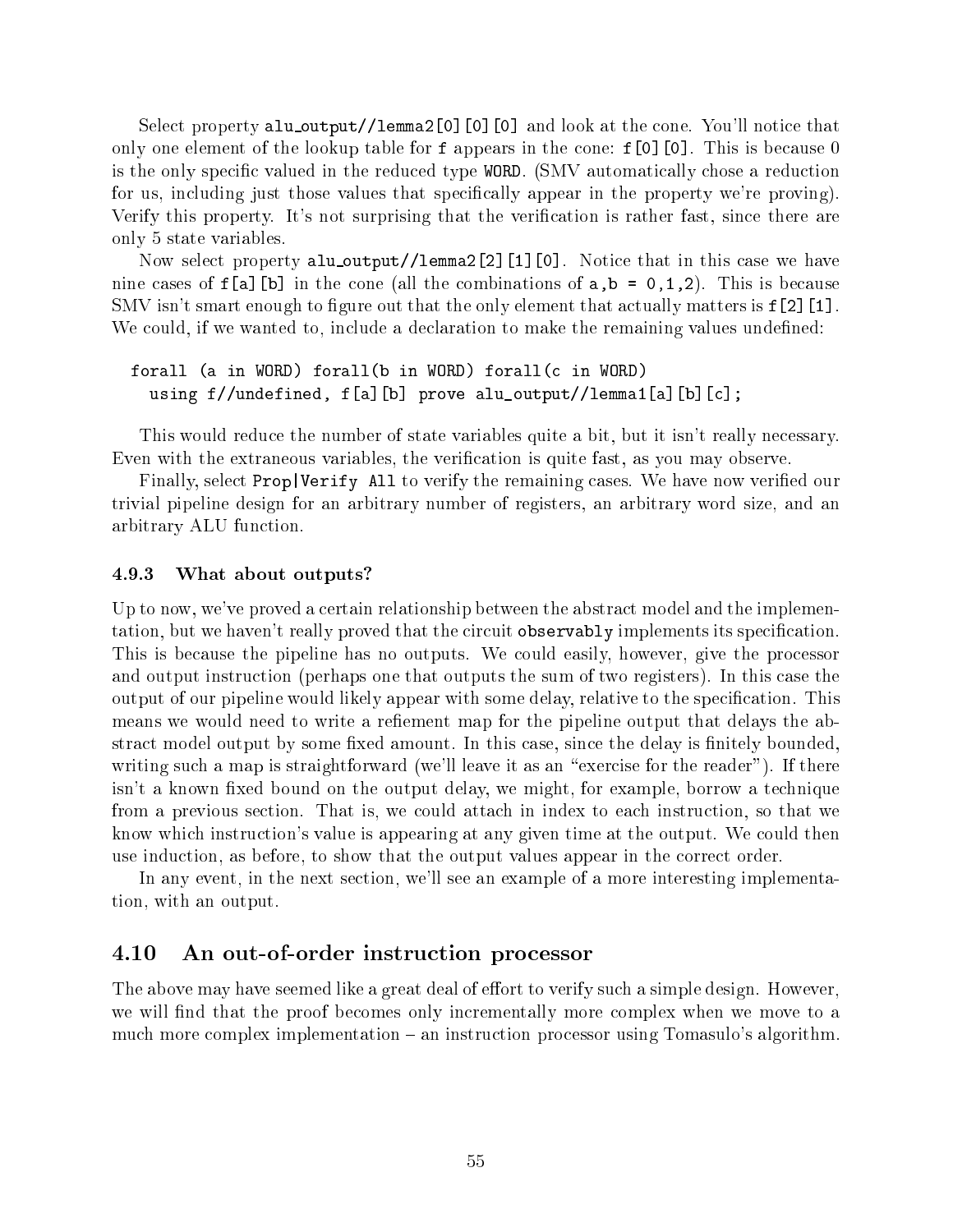

Figure 2: Flow of instructions in Tomasulo's algorithm

# 4.10.1 Tomasulo's algorithm

Tomasulo's algorithm allows execution of instructions in data-flow order, rather than sequential order. This can increase the throughput of the unit, by avoiding pipeline stalls. Each pending instruction is held in a "reservation station" until the values of its operands become available, then issued "out-of-order".

The flow of instructions is pictured in figure 2. Each instruction, as it arrives, fetches its operands from a special register file. Each register in this file holds either an actual value, or a "tag" indicating the reservation station that will produce the register value when it completes. The instruction and its operands (either values or tags) are stored in a reservation station (RS). The RS watches the results returning from the execution pipelines, and when a result's tag matches one of its operands, it records the value in place of the tag. When the station has the values of both of its operands, it may issue its instruction to an execution pipeline. When the tagged result returns from the pipeline, the RS is cleared, and the result value, if needed, is stored in the destination register. However, if a subsequent instruction has modied the register tag, the result is discarded. This is because its value in a sequential execution would be overwritten.

In addition to an ALU instruction, we include instructions that read register values to an external output and write values from an external input. There is also a "stall" output, indicating that an instruction cannot be received either because there is no available RSto store it, or because the value of the register to be read to an output is not yet available.

# 4.10.2 The abstract model

As before, our abstract model is a simple machine that executes instructions in order as they arrive. Additionally, in this case, it has the ability to stall. The choice of whether to stall or not is nondeterministic.

As before, we make the register index values and data values undefined scalarsets:

```
scalarset WORD undefined;
scalarset REG undefined;
module main()
```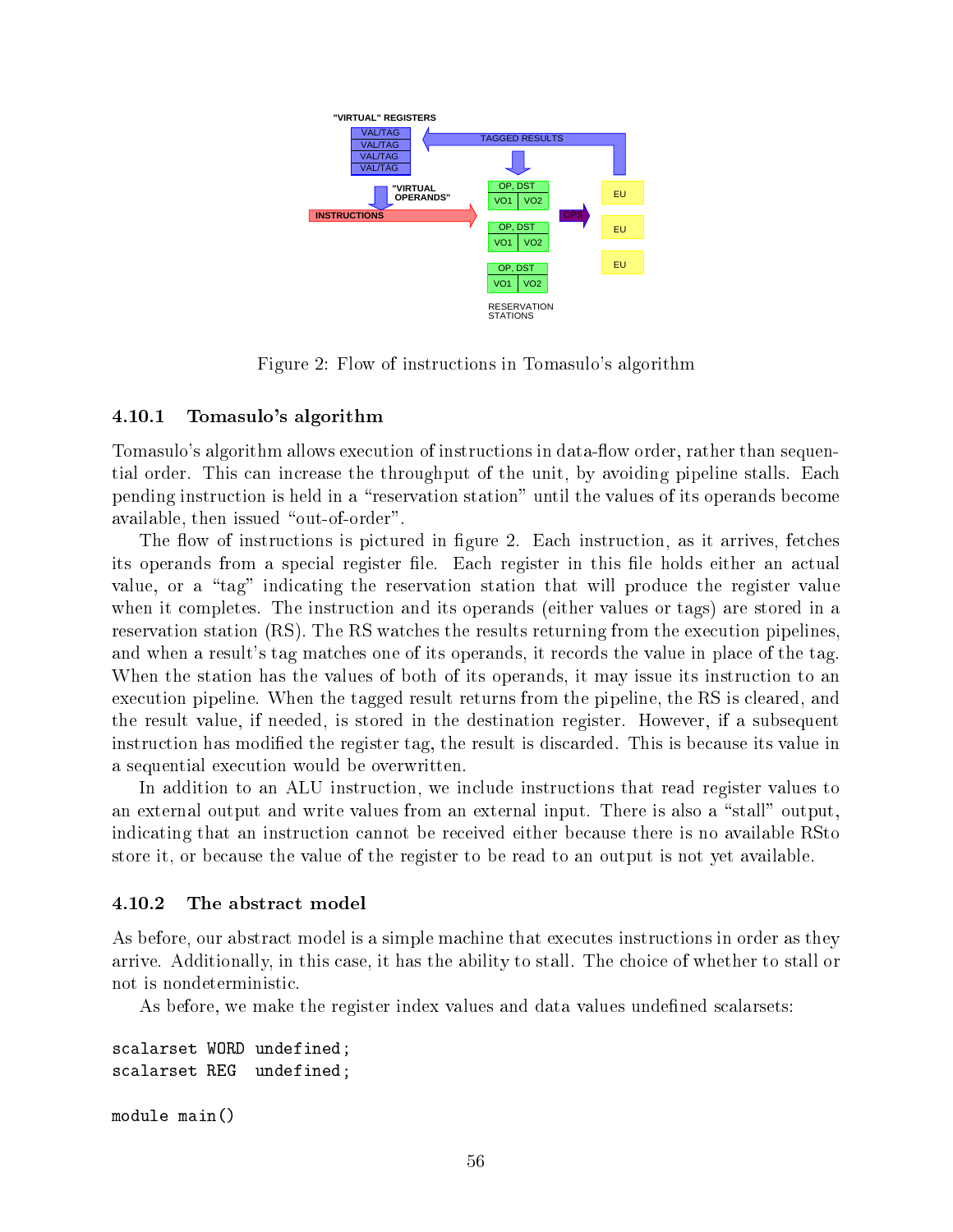{ ... }

We define an uninterpreted function f for the ALU:

```
f : array WORD of array WORD of WORD;
next(f) := f;
```
Here is the abstract model:

```
opin : {ALU,RD,WR,NOP}; /* opcode input */
srca, srcb, dst : REG; \overline{\phantom{a}} /* source and dest indices input */
din, dout : WORD; \sqrt{*} data input and output */r : array REG of WORD; /* the register file */
opra,oprb,res : WORD; /* operands and result */
stallout : boolean; /* stall output (nondeterministic) */
/* the abstract model */
layer arch:
  if(~stallout)
    switch(opin){
      ALU : {
        opra := r[srca];
        oprb := r[srcb];
        res := f[opra][oprb];
        next(r[dst]) := res;}
      }
      RD : {
        dout := r[srca];
      ኑ
      }
      WR : {
      WR : {
        next(r[dst]) := din;}
    \mathcal{L}}
```
Note that we've put our specification inside a layer called  $\arch$ , so that we can refine the data output signal dout in the implementation. Also note that since we haven't specified a value for stallout it remains nondeterministic. In case of an ALU operation, our behavior is as before: apply the ALU operation f to the two source operands, and store the result in the register file. In case of a RD operation, we read the srca operand from the register file and assign it to dout, the data output. In case of a WR opration, we store the value of the data input, din, into the destination register. (Finally, in case of a NOP operation, we do nothing).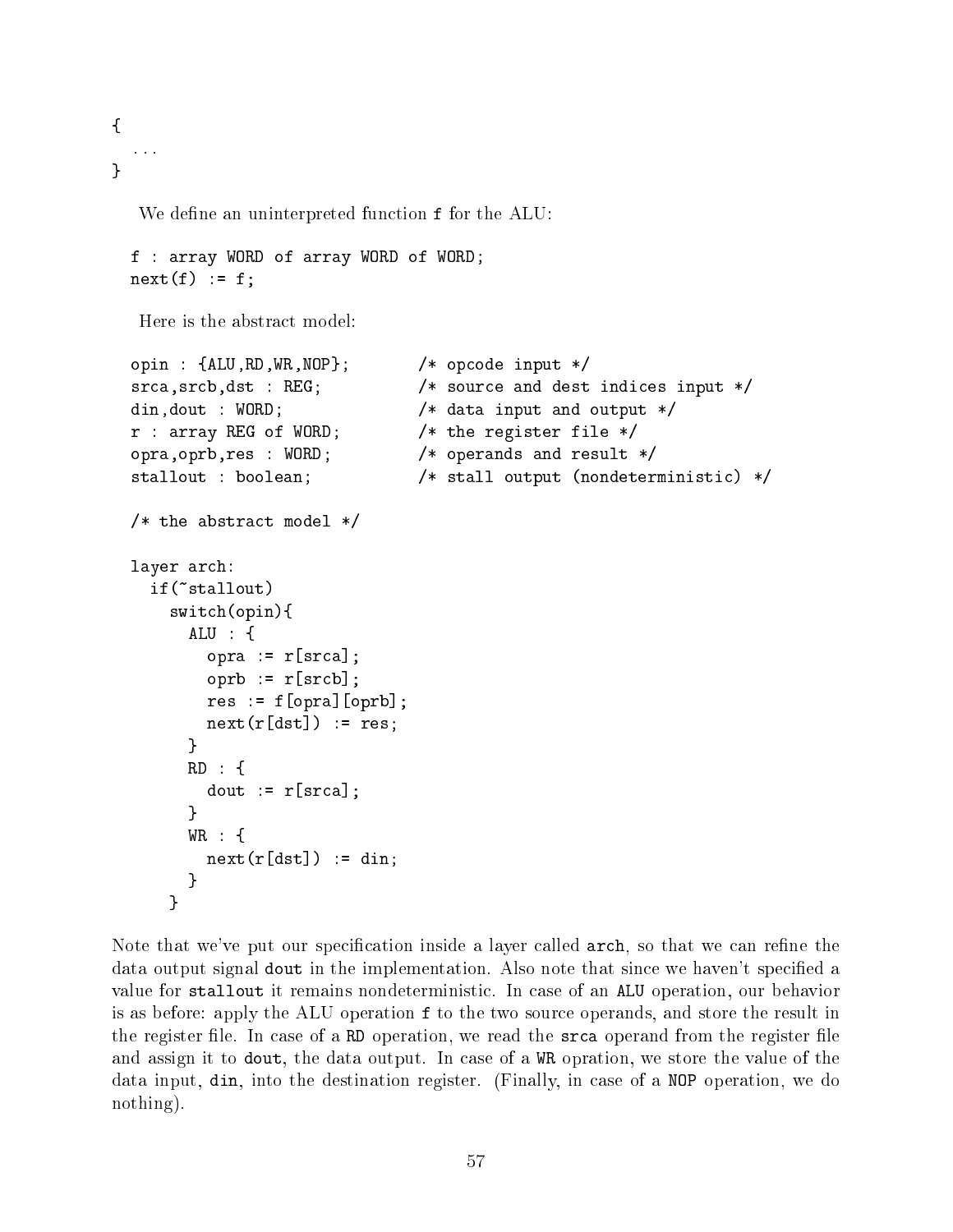# 4.10.3 Implementation

In the implemenation, we have two main data structures: the register file and the array of reservation stations. We define these as follows:

```
ir : array REG of
  struct{
    resvd : boolean;
    tag : TAG;
    val : WORD;
  \mathcal{L}}
st : array TAG of
  struct{
    valid : boolean;
    opra, oprb : st_opr;
    dst : REG;
    issued : boolean;
  \mathcal{F}}
```
Each register has a bit resvd, which is true when it is holding a tag (we say it is "reserved") and false when it is holding a value. Each reservation station has a bit valid to indicate is is holding a valid instruction, a bit issued to indicate its instruction has been issued to an execution unit, and two operand fields, opra and oprb. The operand type is defined as follows:

```
typedef st_opr struct{
  valid : boolean;
  tag : TAG;
  val : WORD;
\mathcal{F}}
```
Each operand has a bit valid. When valid is true, it holds a value, otherwise it holds a tag. The type TAG is an index into the reservation station array, and is declared as follows:

```
scalarset TAG undefined;
```
The result bus is called pout and is declared as follows:

```
pout : struct{
  valid : boolean;
  tag : TAG;
  val : WORD;
}
```
We also need arbitrary choices for the reservation station to store a new instruction into, and the reservation to issue to an execution unit at any given time: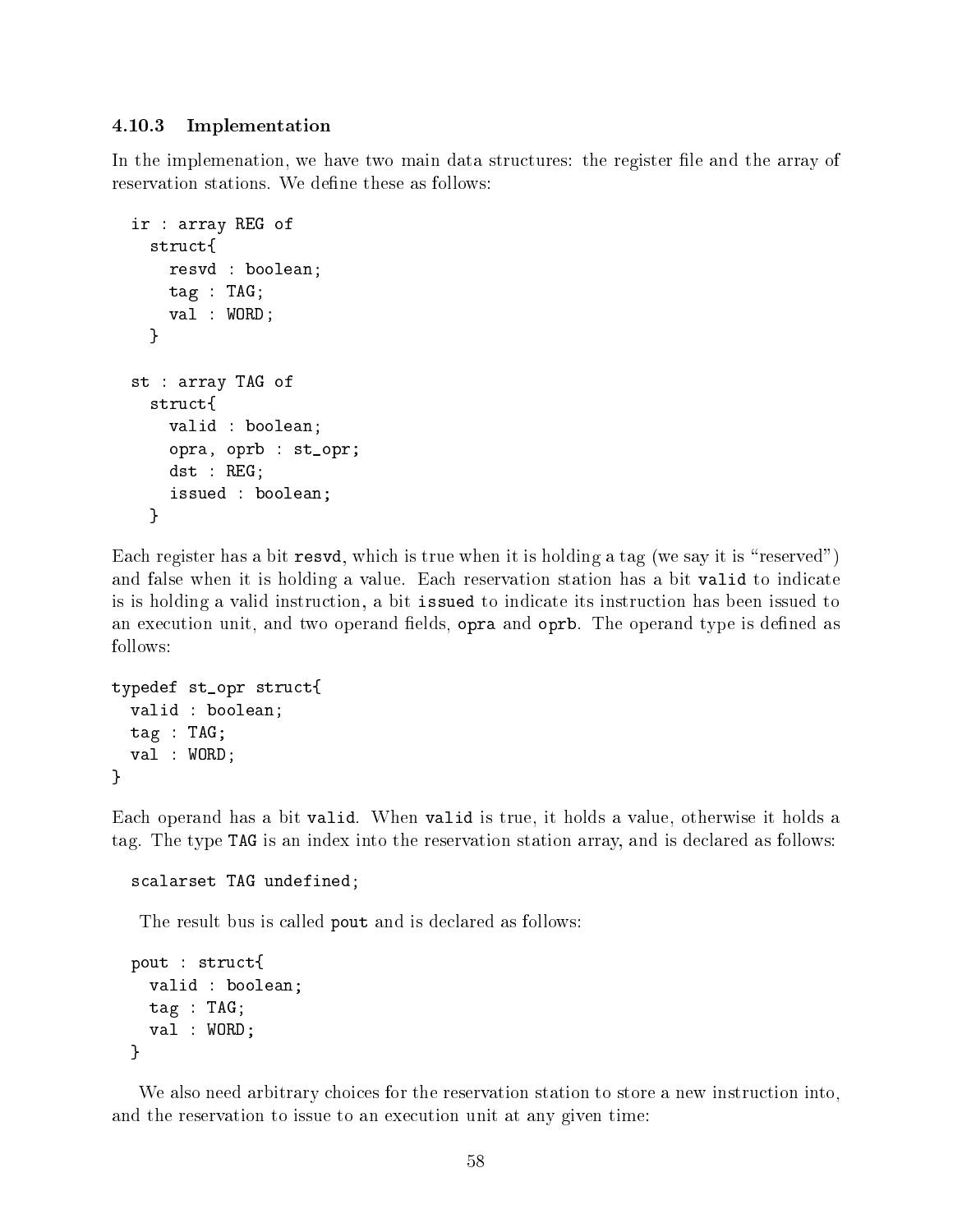st\_choice : TAG; issue choice : TAG;

Now, we begin with the implementation behavior. Initially, all the reservation stations are empty, and all the registers are unreserved:

```
forall(i in TAG)
  init(st[i].valid) := 0;forall(i in REG)
  init(ir[i].result) := 0;
```
There are three basic operations that occur on the register file and reservation stations:

- incoming instructions stored in a RS, we are found in a RS, we are found in a RS, we are found in a RS, we are found in a RS, we are found in a RS, we are found in a RS, we are found in a RS, we are found in a RS, we are
- 
- instruction completion (writeback to register le).

These three operations appear in the following default...in structure:

```
default
  {...instruction completion logic...}
in default
  {...incoming instruction logic...}
in
  {...instruction issue logic...}
```
This is done to specify the relative priority of the three operations in case they write to the same register at the same time. However, in principle they shouldn't interfere with eachother, except in one case where we need a register bypass.

Now, here is the implementation of instruction completion:

```
if(pout.valid){
 forall(i in REG)
    if (ir[i].result) k ir[i].tag = pout.tag){
      next(ir[i].result) := 0;next(ir[i].val) := \text{pout.val};}
  forall(i in TAG){
    if("st[i].opra.valid & st[i].opra.tag = pout.tag){
      next(st[i].opra.valid) := 1;next(st[i].opra.val) := pour.val;J.
    }
    if("st[i].oprb.valid & st[i].oprb.tag = pout.tag){
      next(st[i].oprb.valid) := 1;next(st[i].oprb.val) := pour.val;
```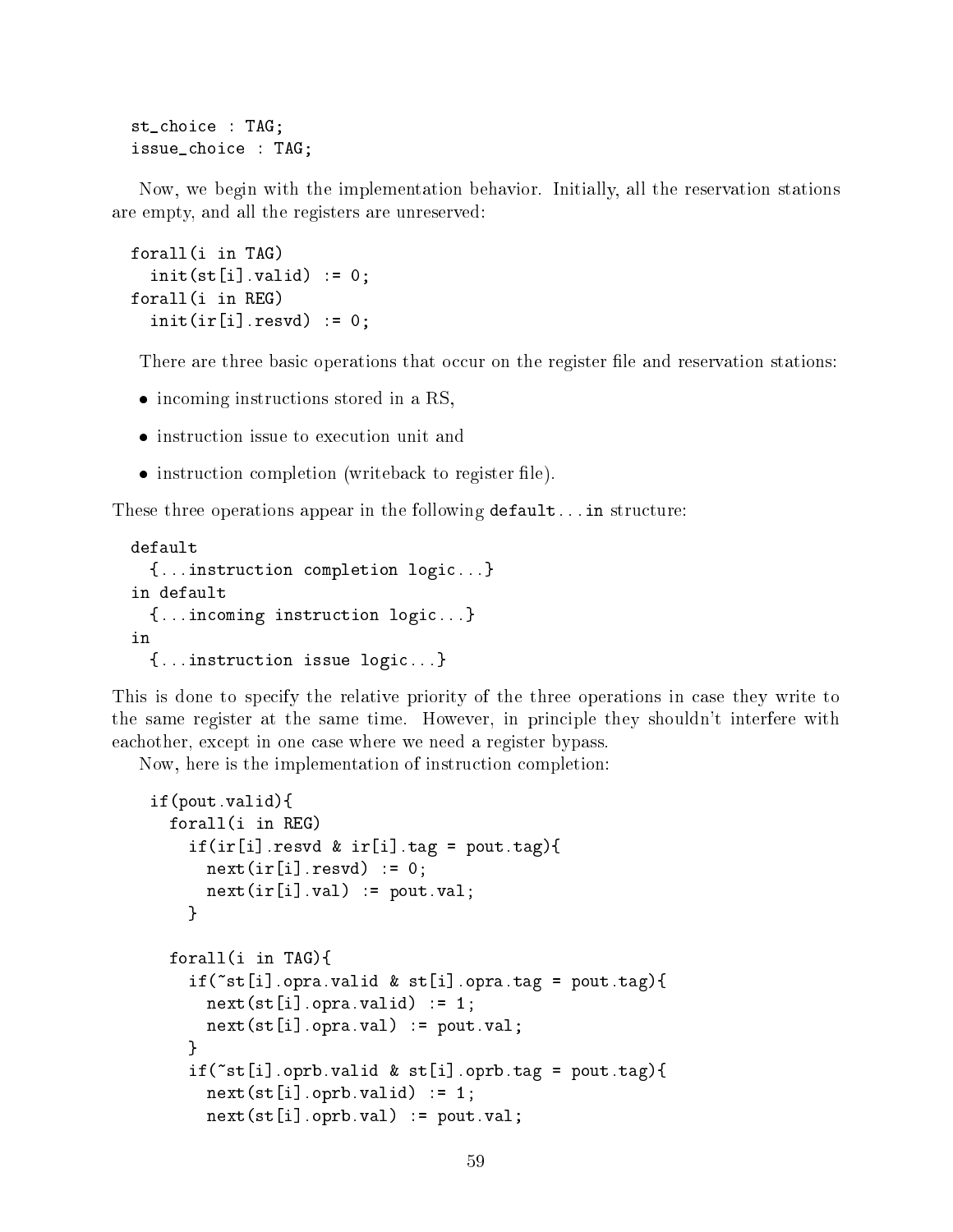```
\mathcal{F}}
     if(st[i]. issued && pout.tag = i)
        next(st[i].valid) := 0;}
\mathbf{r}}
```
The signal pout. tag tells us which instruction the returning result is for. We match it against the tags in the register file  $-$  if any reserved register has this tag, we store the returning value in it, and mark it unreserved. Similarly, we match the tag against any reservation stations that are valid  $-$  if one of the operands has this tag, we store the result in it, and mark it valid. Finally, the reservation station whose index is pout.tag has now completed, so we mark it invalid.

Now, here's the code for incoming instructions. Note, we have to consider a special case where an operand of the incoming instruction is returning on the result bus at precisely this moment. In this case, we bypass the register file and send the result dirctly to the reservation station:

```
if("stallout)
if(~stallout)
  switch(opin){
    ALU : fALU : {
      /* store the instruction in an RS */
      next(ir[dst].result) := 1;
      next(ir[dst].tag) := st_choice;
      next(st[st{\_}choice].valid) := 1;next(st[st{\_}choice].issued) := 0;/* fetch the a operand (with bypass) */if(pout.valid & ir[srca].resvd & pout.tag = ir[srca].tag){
        next(st[st{\_}choice] .opra.valid) := 1;next(st[st{\_}choice] .opra.tag) := ir[srca].tag;next(st[st_choice].opra.val) := pout.val;
      } else {
        next(st[st_choice].opra.valid) := ~ir[srca].resvd;
        next(st[st{\_}choice] .opra.tag) := ir[srca].tag;next(st[st_choice].opra.val) := ir[srca].val;
      \mathcal{L}}
      /* fetch the a operand (with bypass) */
      if(pout.valid & ir[srcb].resvd & pout.tag = ir[srcb].tag){
        next(st[st{\_}choice] . oprb . valid) := 1;next(st[st{\_}choice] .oprb.tag) := ir[srcb].tag;
```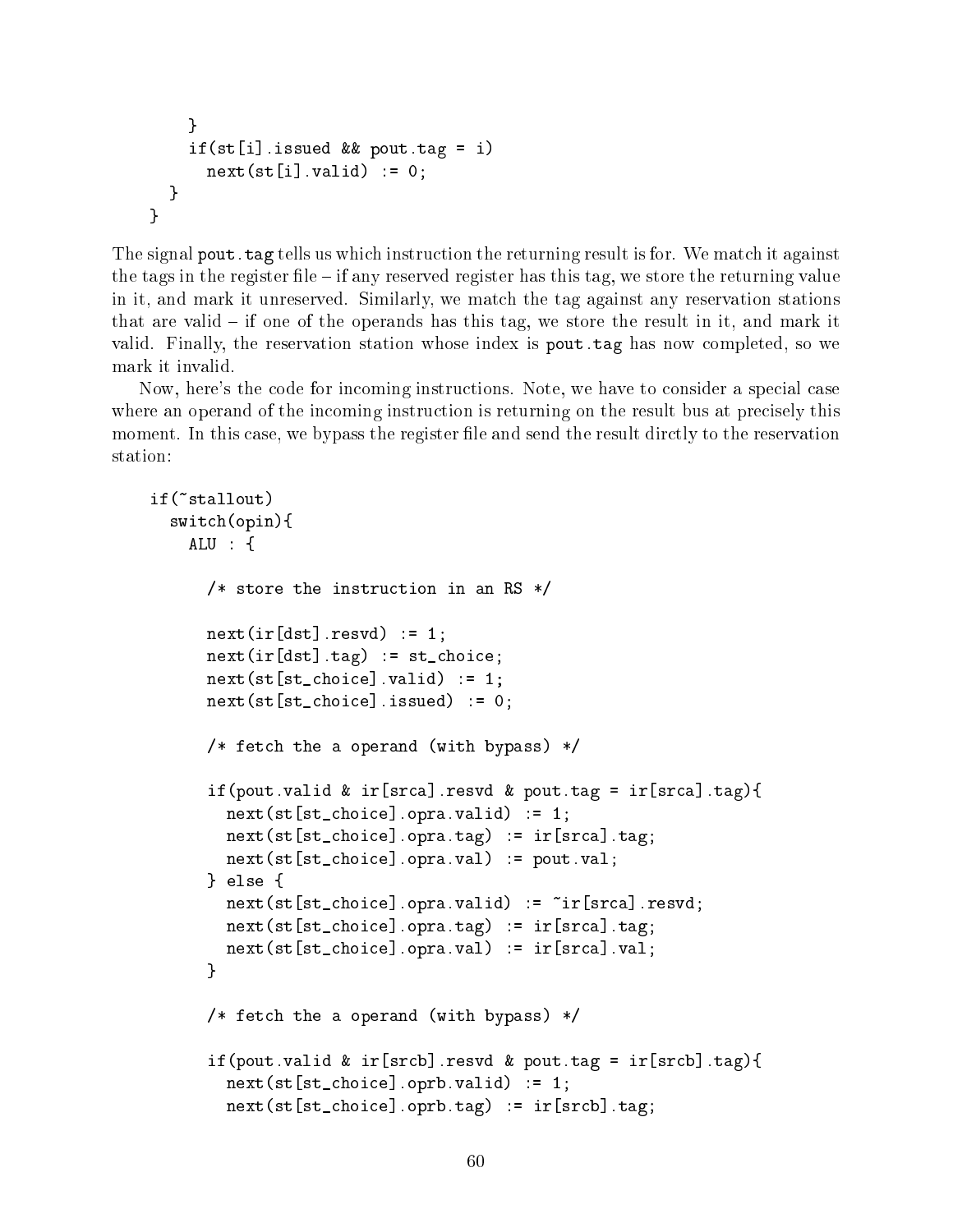```
next(st[st_choice].oprb.val) := pout.val;
    \} else \{} else {
      next(st[st{\_}choice] .oprb.valid) := "ir[srcb] .resvd;next(st[st_choice].oprb.tag) := ir[srcb].tag;
      next(st[st{\_}choice] .oprb .val) := ir[srcb] .val;ŀ
    }
  }
  RD : dout := ir[srca] . val;WR : {
    next(ir[dst].val) := din;next(ir[dst].result) := 0;}
}
```
Note that when when fetching an operand from a reserved register, if the tag matches the returning result on pout, we directly move the pout data into the operand field of the reservation station. Otherwise, we move the contents of the register (whether a tag or a value).

Finally, here is the code for instruction issue:

```
if(st[issue_choice].valid
  & st[issue_choice].opra.valid
  & st[issue_choice].oprb.valid
  & ~st[issue choice].issued
  & exe_rdy)
  {
   exe_value := 1;next(st[issue_choice].issued) := 1;}
else exe_valid := 0;
exe_tag := issue_choice;
exe_opra := st[issue_choice].opra.val;
exe_oprb := st[issue_choice].oprb.val;
```
If the RS chosen for issue has a valid instruction, and if both its operands are valid, and if it is not already issued, and if an execution unit is available, we send an instruction to the execution units, and mark the RS as issued.

There are two reasons why the above operations might result in a stall: the reservation station chosen for an incoming instruction might be full, or the register chosen for reading out might be reserved. Thus, here is the definition of stallout:

 $ASSIGN$  stallout :=

}

 $\mathcal{L}$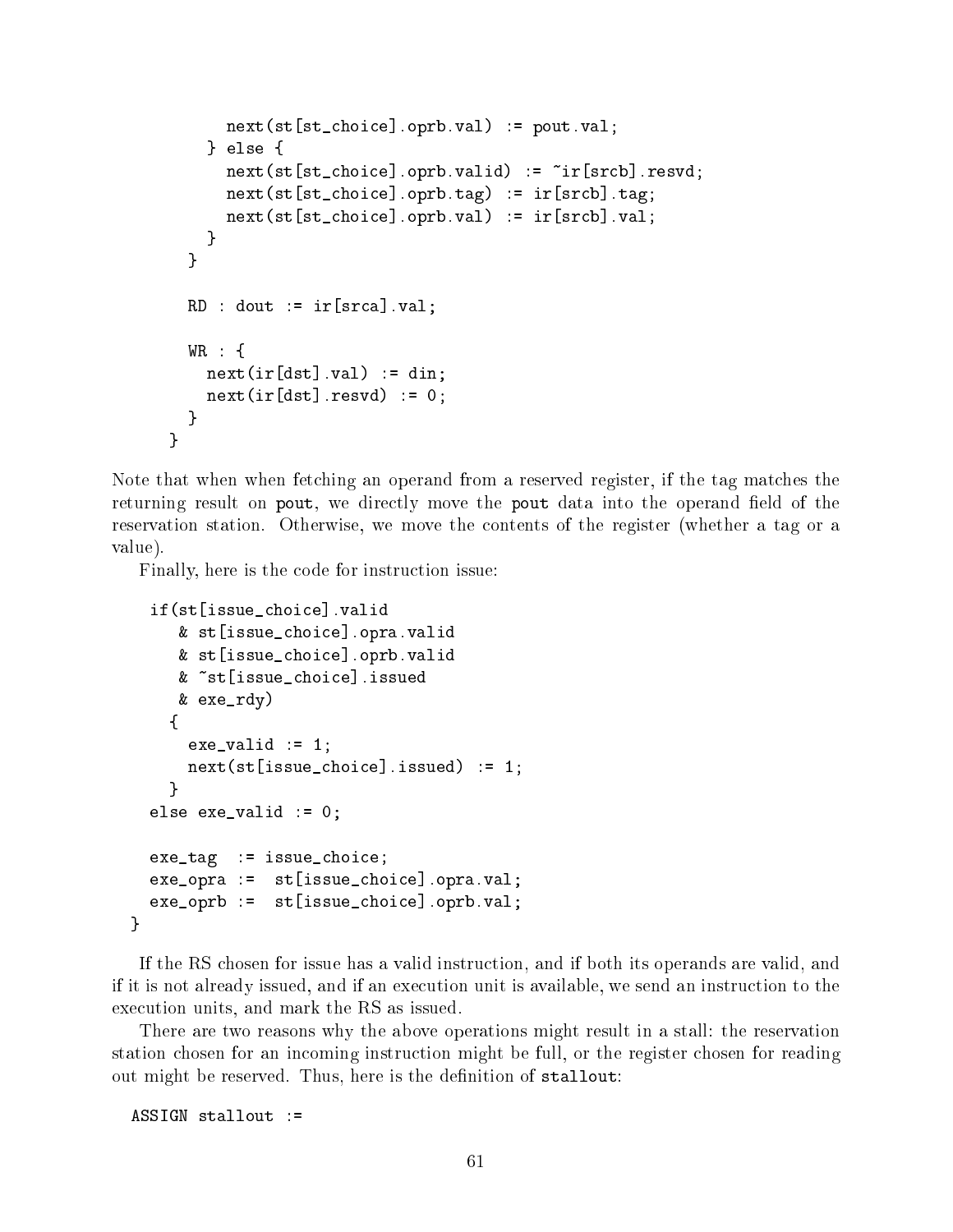```
opin = ALU & st[st_choice].valid
| opin = RD & ir[srca].resvd;
```
Now, for the execution units, we will use a fairly abstract model. Each execution unit computes its result, and stores it for an arbitrary length of time, before signaling that it is ready. Here is our data structure for an execution unit:

```
eu : array EU of struct{
  valid, ready : boolean;
  res : WORD;
 tag : TAG;
}
```
We also need two arbitrary choices for execution units to receive the issued instruction, and to send completed results to the result bus:

issue\_eu, complete\_eu : EU;

Initially, let's use only one execution unit, to simplify the proof. Later, we'll see how to handle multiple execution units.

scalarset EU 0..0;

Here is the rest of the code for the execution unit(s):

```
exe_rdy,exe_valid : boolean;
exe_tag : TAG;
exe_opra, exe_oprb : WORD;
forall(i in EU)
  init(eu[i].valid) := 0;default.\ddot{\phantom{a}}if(~eu[issue_eu].valid){
    next(eu[issue_eu].valid) := exe_valid;
    next(eu[issue_eu].res) := f[exe_opra][exe_oprb];
    next(eu[issue_eu].tag) := exec\_tag;\mathcal{L}}
\frac{1}{2} in \frac{1}{2}} in {
  pout.valid := eu[complete_eu].valid & eu[complete_eu].ready;
  pout.val := eu[complete_eu].res;
  pout.tag := eu[complete_eu].tag;
  if(pout.valid)
    next(eu[complete_eu].valid) := 0;
}
```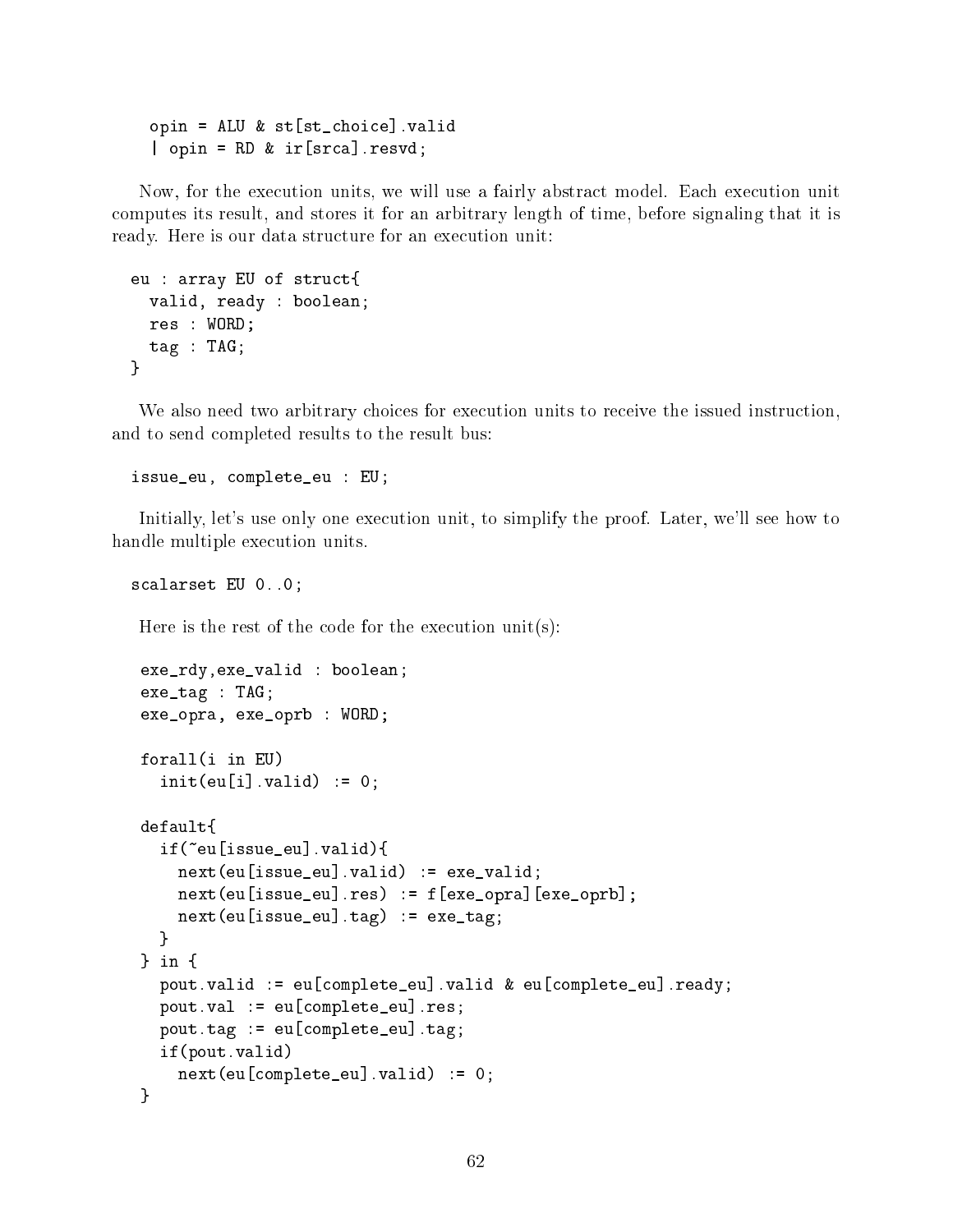Initially, all the execution units are invalid. If the unit chosen for issue is not valid, we mark it valid, and store in it the result of applying the function f to the two operands. We also store the tag of the issuing instruction.

If the unit chosen for completion is valid and ready, we pass its result on to the result bus (pout) and mark it invalid. Note that ready is a completely nondeterministic bit here, modeling an unknown delay in the execution unit. Also note that in practice, we would define some policy for choosing a unit to issue to and a unit to complete (presumably we do not want to choose to issue to an already valid unit, for example). This would likely involve introducing a priority encoder or round-robin policy, which would break the symmetry of the EU type. Symmetry breaking is a topic for another section, however.

The last part of the implementation is the witness function for the initial state of the abstract model register file:

layer arch: forall(i in REG)  $init(r[i]) := ir[i].val;$ 

#### 4.10.4 Refinement maps

As before, now that we have an abstract model and an implementation, we will write re finement maps that relate the two, and then break these into cases that are small enough problems to verify with model checking. Surprisingly, the refinement maps that we will use are almost identical to the ones we used for the simple pipeline. That is, we have one lemma that states that operands obtained by the reservation stations are correct, and one that states that results returning from the execution units are correct.

Also as before, to write these specications, we will add some auxiliary state to the implementation, to remember what the correct values of the operands and results are. Each reservation station will have an auxiliary structure containing values for opra, oprb and res. In addition, we'll include the source register indices srca and srcb (recall that last time we used these values for case splitting):

```
aux : array TAG of struct {
  opra, oprb, res : WORD;
  srca, srcb : REG;
}
```
}

Now, when we store an instruction in a reservation station, we want to record the correct values from the abstract model into the auxiliary structure:

```
if(\text{stat} stallout & opin = ALU){
  next(aux[st\_choice] .opra) := opra;next(aux[st_choice].oprb) := oprb;
  next(aux[st{\_}choice].res) := res;
  next(aux[st\_choice].srca) := srca;next(aux[st_choice].srcb) := srcb;
\mathcal{L}
```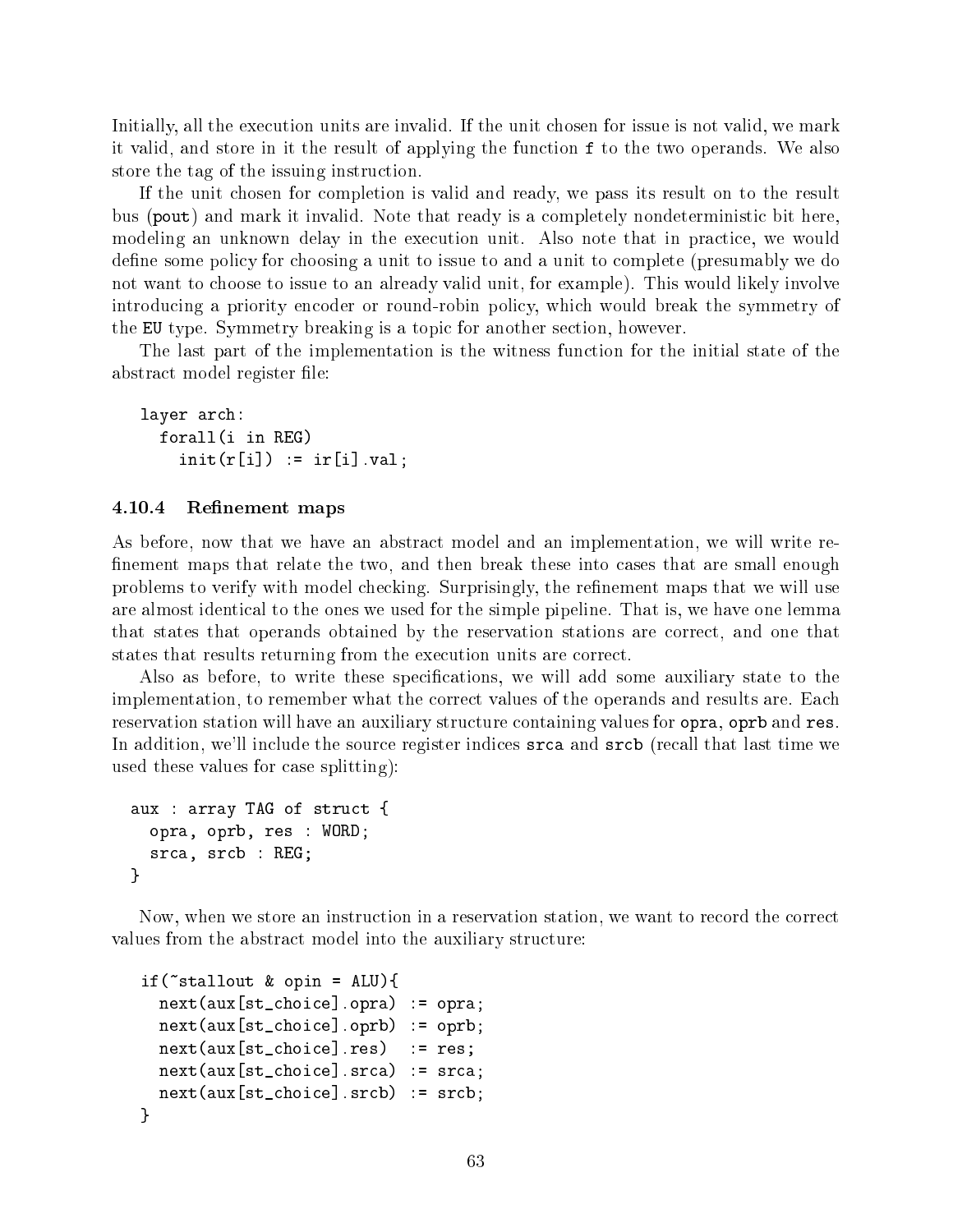Now that we've recorded the correct values, we can specify our refinement maps. For the operands (lemma1) we state that if a given RS holds a valid operand, its value must match the correct value. For the " $a$ " operand, we have:

```
forall(k in TAG)
  layer lemma1 :
   if(st[k].valid & st[k].opra.valid)
     st[k] .opra.val := aux[k] .opra;
```
The "b" operand is similar. Now, for the result lemma (1emma2) we state that, if a result is returning on the result bus, tagged for a given reservation station, then its value is the correct result for that reservation station:

```
forall (i in TAG)
  layer lemma2[i] :
   if(pout.tag = i & pout.valid)
     pout.val := aux[i].res;
```
# 4.10.5 Case splitting

Now, let's split our lemmas into cases, so that we only have to think about one possible path for data to follow from one refinement map to the other. We begin with the operand lemma.

Consider a result returning on the result bus. That result is the result value of a given reservation station i. It then (possibly) gets stored in a register j. Finally it gets read as an operand for reservation station k. This suggests a case split which will reduce the size of the verification problem to just two reservation stations and one register. For each operand arriving at reservation station k, we split cases based on the reservation station i that it came from (this is the "tag" of the operand) and the register j that it passed through (this is the source operand index, srca or srcb, that we store in the auxiliary state for just this purpose). We also want to split cases on the correct data value, since WORD is an undefined scalarset type. Thus, here is the case splitting declaration for the "a" operand:

```
forall (i in TAG) forall (j in REG) forall (k in TAG) forall(c in WORD)
   subcase lemma1[i][j][c]
   of st[k].opra.val//lemma1
   for st[k].opra.tag = i & aux[k].srca = j & aux[k].opra = c;
```
That is, we consider only the case where the tag (*i.e.* the producing reservationstation) is i, and source register is j and the correct value is  $c$ . The "b" operand is similar.

For the result lemma (lemma2), we consider a pair of operands that start in some reservation station i and pass through execution unit j. Since i is a parameter of the lemma already, we are left with just j to split cases on (this is the value of the signal complete  $eu$ ). However, we now also have three data values to split cases on: the two operands a and b, and the result,  $c = f[a][b]$ . As before, this will reduce the data type WORD and the table f down to a tractable size. Thus, here is our case splitting declaration for lemma2: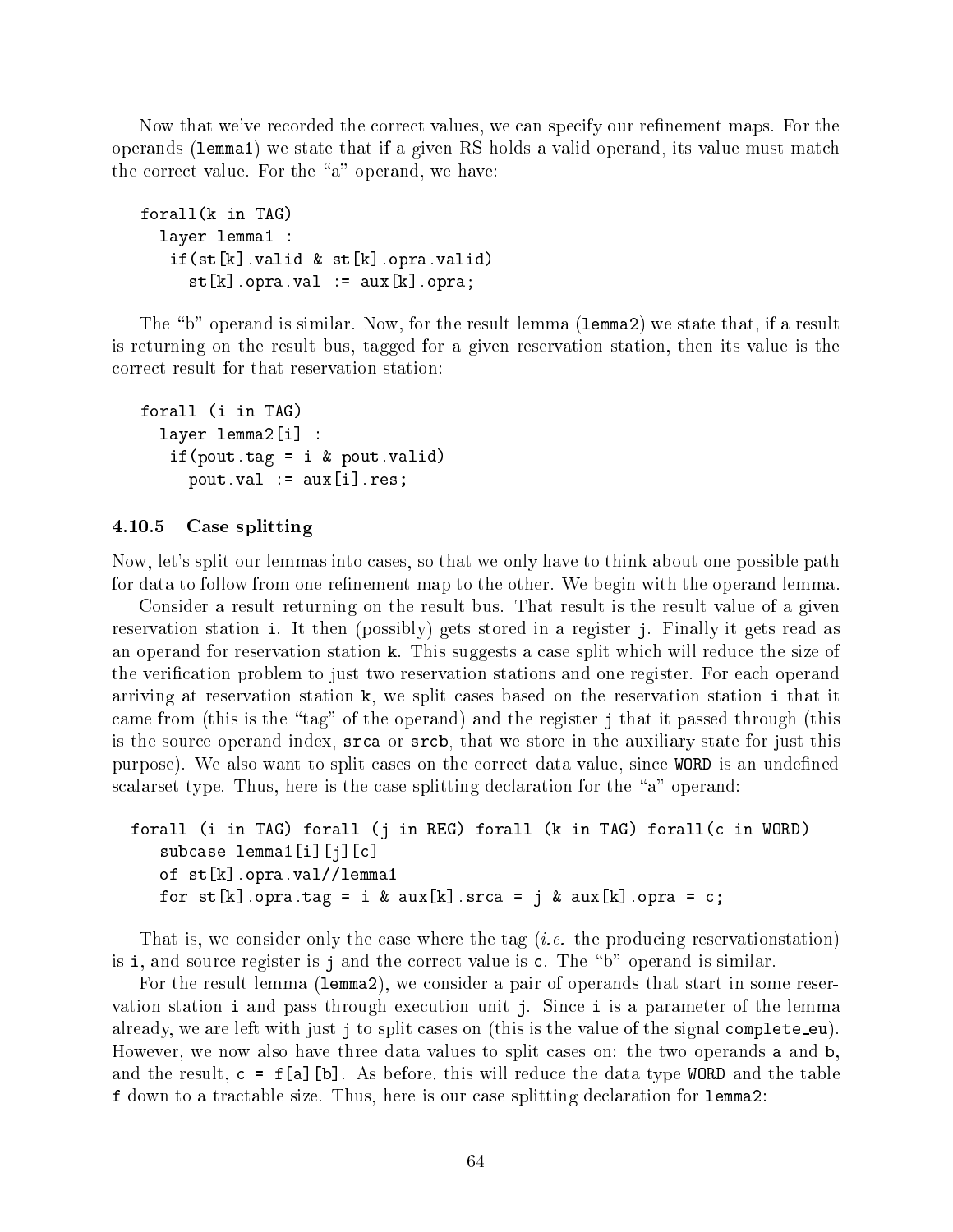```
forall(i in TAG) forall(j in EU)
forall(a in WORD) forall(b in WORD) forall(c in WORD)
   subcase lemma2[i][j][a][b][c]
   of pout.val//lemma2[i]
   for aux[i].opra = a & aux[i].oprb = b & f[a][b] = c
       & complete_eu = j;
```
Finally, we have one last thing to prove, which is that the data output is correct according to the architrectural model (layer arch). This is quite similar to the operand lemma. That is, every data output value was produced as a result by some instruction and then stored in the source register for the RD instruction. Therefore, when proving that data output values are correct, we will split cases on the producing reservation station (this is obtained from the tag of the source register) and the source register index. In addition, as before, we consider only the case where the correct value is some arbitary constant c:

```
forall (i in TAG) forall (j in REG) forall (k in TAG) forall(c in WORD)
   subcase arch[i][j][c]
   of dout//arch
   for srca = j & ir[j].tag = i & r[j] = c;
```
# 4.10.6 The proof

Now we procede to define the abstractions used to prove the cases of the two lemmas. As before, when proving lemma1 we use lemma2 and vice versa. Also as before, we free the results in the abstract model when verifying operands, and free the operands when verifying the results.

Here is the proof for the operand lemma lemma1 and the data output (both of these assume lemma2):

```
forall (i in TAG) forall (j in REG) forall (k in TAG) forall(c in WORD)
  using res//free, pout//free, pout.val//lemma2[i]
  prove st[k]//lemma[1][j][c], dout//arch[i][j][c];
```
Notice the we also freed the signals in the pout bus (other than the value itself, which is given by lemma2), so that none of the execution unit logic appears in the cone.

For the results lemma (lemma2), we take a similar tack: we use lemma2 for the operands, and otherwise free them in order to eliminate the operand fetch logic from the cone:

```
forall(i in TAG) forall(j in EU)
  forall(a in WORD) forall(b in WORD) forall(c in WORD)
    using opra//free, oprb//free, st[i]//lemma1, f//undefined, f[a][b]
      prove lemma2[i][j][a][b][c];
```
Notice we've set all the elements of the lookup table for  $f$  to undefined except for  $f$ [a][b] since this is the only element of the table that matters to our particular case.

Now, open the file. For  $st[k]$ .opra.val//lemma1[i][j][c], the "a" operand correctness lemma, you'll notice we have two cases to prove: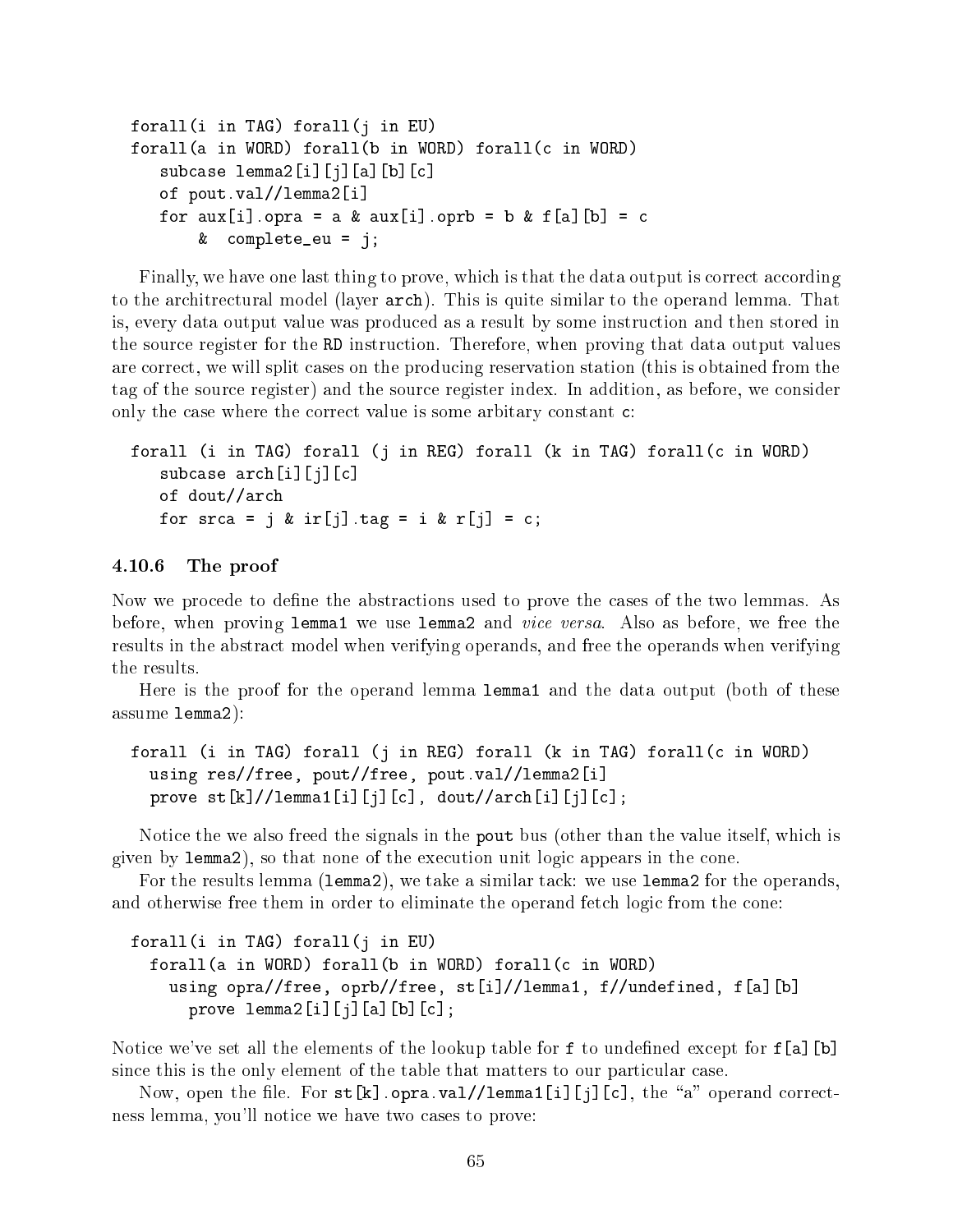st[0].opra.val//lemma1[0][0][0] st[1].opra.val//lemma1[0][0][0]

This is because both i (the producer RS) and k (the consumer RS) are both of type **TAG.** Thus SMV must verify one case where  $i = k$  and one case where  $i \neq k$ . All the other cases are equivalent to one of these by permuting values of type TAG. Now, select property st[1].opra.val//lemma1[0][0][0] (this is the more interesting of the two cases, since it involves two reservation stations). Now, look in the Cone pane. You should observe that all of the state variables of type TAG (such as  $st[1]$  opra.tag) require two bits to encode them. This is because the type TAG has been reduced to three values: 0, 1, and an abstract value representing all the other tags. On the other hand, register indices (such as srca) have been reduced to just two values, and hence are represented by a single boolean value. These reductions were made by default, because we didn't specify data type reductions for the undefined scalarsets.

Notice also that we have freed signals in such a way as to cut off any connection to the exectution units in the abstract model and the implementation. Thus, for example, the function f does not appear in the cone. Finally, as a result of the data type reductions, we have only register zero and RS's zero and one in the Cone. Accesses to any other elements of these arrays will yield the undefined value. The result of all these reductions is that the cone contains only 25 state bits. Try verifying the property. Because of the smal number of state bits, it veries on my machine in a little under one second.

Now let's consider the results lemma (lemma2). This appears as a collection of cases of the form:

pout.val//lemma2[i][j][a][b][c]

which states that results for RS i on the result bus pout are correct, in the case where execution unit j is returning a result, the "a" operand is a, the "b" operand is b and the  $f[a][b]$  (the correct result) is c. Since a, b and c are all of te same type, we have  $3! = 6$ cases to prove:

pout.val//lemma2[0][0][0][0][0] pout.val//lemma2[0][0][0][1][0] pout.val//lemma2[0][0][1][0][0] pout.val//lemma2[0][0][1][1][0] pout.val//lemma2[0][0][2][0][0] pout.val//lemma2[0][0][2][1][0]

This is enough to represent all the possible equality relatiopnships between a, b, and c. The most difficult case should be the last one, since it hase three different values of type WORD. In fact, if you select this property and look in the cone pane, you should observe that the values of type WORD are reprsented by two boolean variables (enough to encode the values 0, 1,and 2, plus an abstract value). In addition, because the index data types are reduced to only those values occurring in the property, we have only one reservation station in the cone. If we access any RS's other than zero, we'll get an undefined value. However, this should not affect the truth of our property, since it only tests returning results that derive from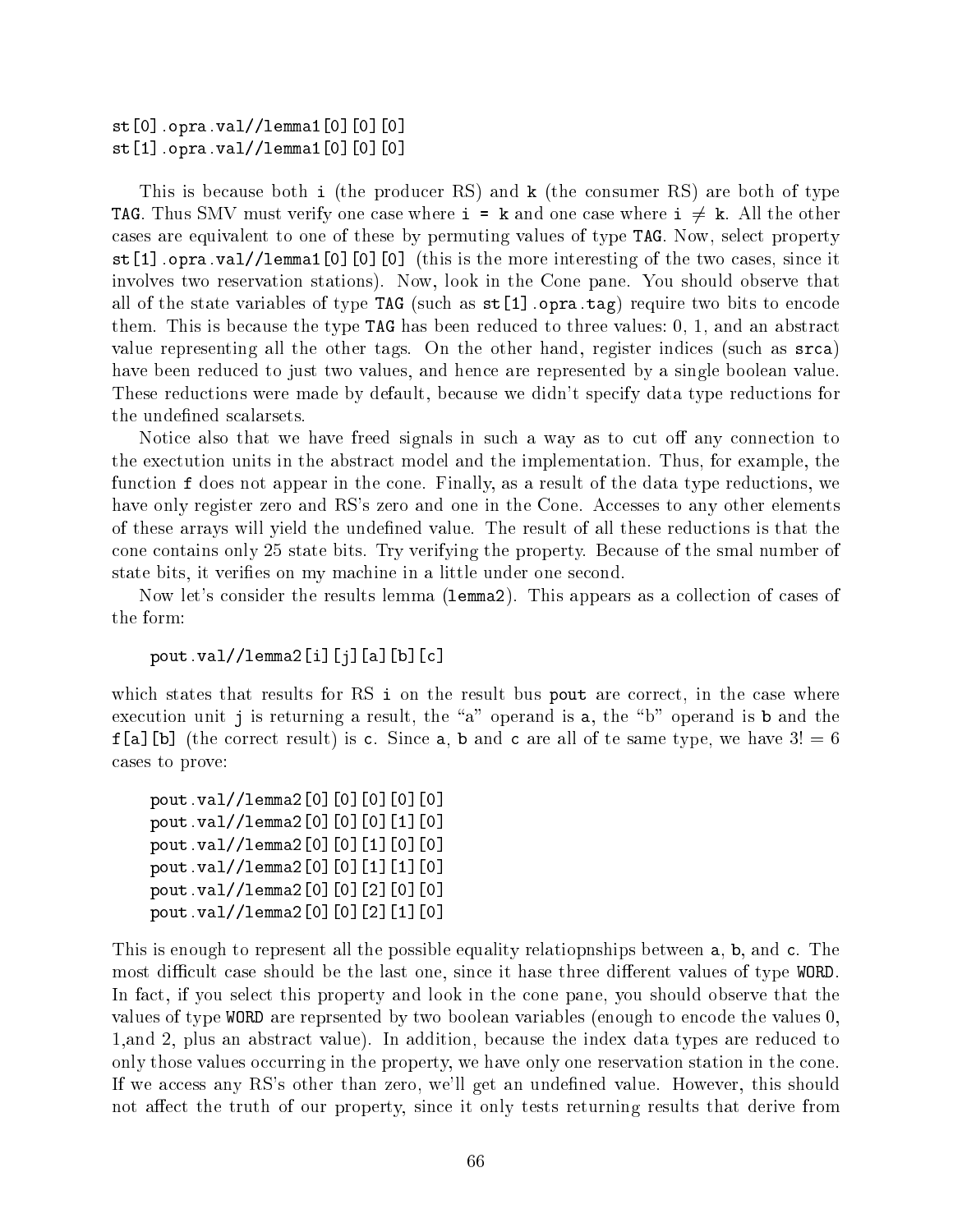resrevation station zero. The other results will, of course, be incorrect in the reduced model, but our property ignores them. You can validate this argument by selecting \Prop|Verify pout.val//lemma2[0][0][2][1][0]". The property verifies quite quickly, because there are only 18 state variables in the cone (it takes less than half a second on my machine).

Now choose "Prop—Verify All" to verify the remaining cases. It should take on the order of five seconds to do this. We have verified an out-of-order execution unit with an arbitrary number of registers and reservation stations, an arbitrary size data word and an arbitrary function. The basic strategy we used to do this was the same as for the simpler pipelined unit:

- 1. **Refinement maps and auxiliary state**. We broke the problem into two parts, by writing refinement maps that specify the correct values for the operands and results obtained in the implementation. To do this, the correct values are obtained from the abstract model, and stored in auxiliary state.
- 2. **Path splitting**. We broke the large data structures (the register file and RS array) down into just a few components by splitting cases on the path taken by a data item from one refinement map to another.
- 3. Symmetry. The large number of cases produced by the above two steps are reduced to a small finite number by considerations of symmetry.
- 4. Data type reductions. After case splitting, we can reduce the large (or infinite) types, such as data words, to small finite types by grouping all the irrelevant values into a single abstract value. A special case of this is the uninterpreted function abstraction, in which we use a large table to represent and arbitrary function, but then split cases in such a way that we use only one element of the table for each case, after the data type reduction.

As a result of this strategy, the problem has been reduced to 11 rather small finite-state lemmas.

#### 4.10.7 Abstract counterexamples

Veriifcation runs that succeed are not generally very interesting. To convince yourself that the above proof strategy actually works, you might wat to try introducing a bug into the implementation to see what happens. For example, let's remove the bypass logic from the operand fetch to see what happens. Replace the following code:

```
/* fetch the a operand (with bypass) */if(pout.valid & ir[srca].resvd & pout.tag = ir[srca].tag){
  next(st[st{\_}choice] .opra.valid) := 1;next(st[st{\_}choice] .opra.tag) := ir[srca] .tag;next(st[st{\_}choice] .opra.val) := pour.val;} else {
  next(st[st\_choice] .opra.valaid) := "ir[srca].resvd;
```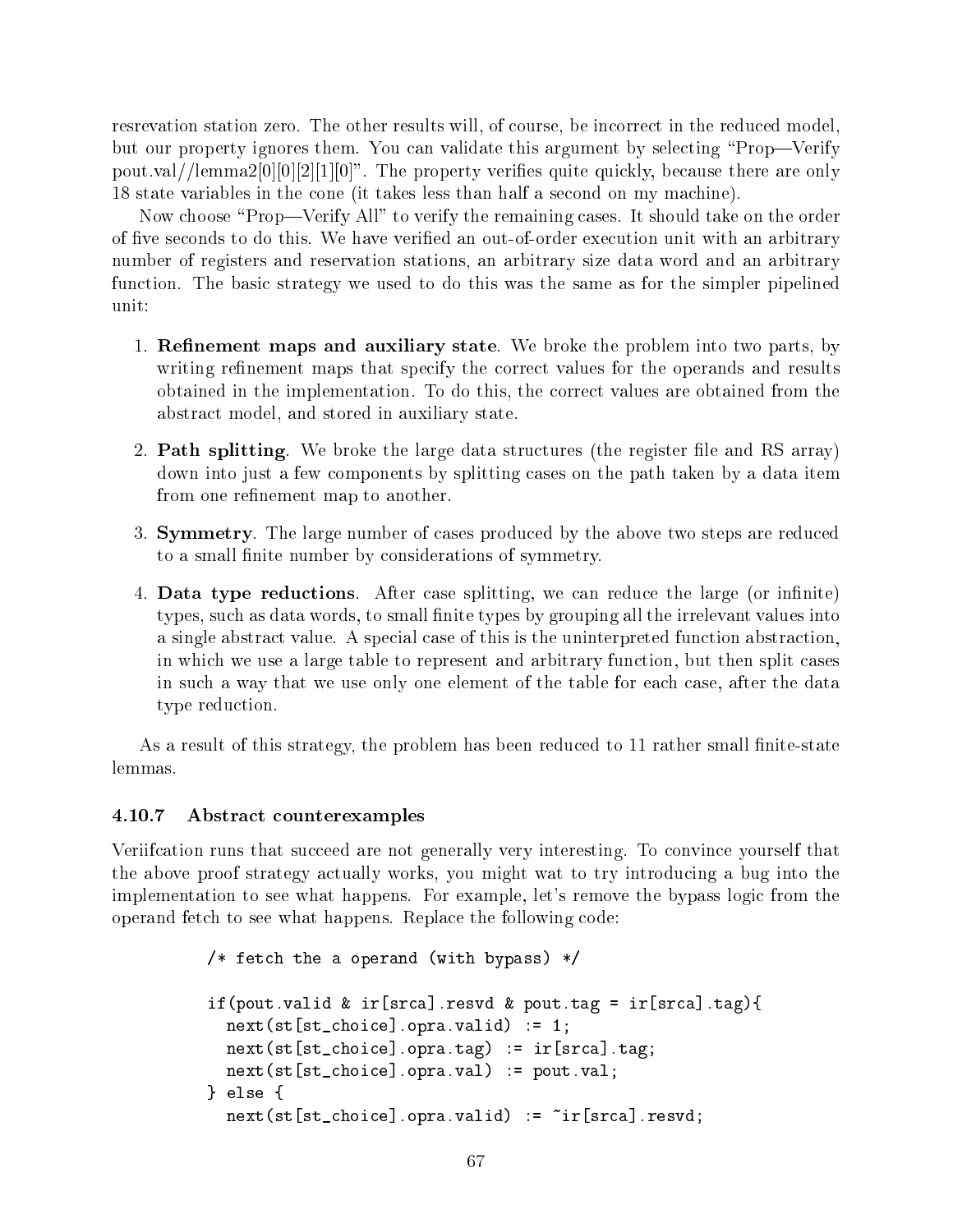```
next(st[st{\_}choice] .opra.tag) := ir[srca].tag;next(st[st_choice].opra.val) := ir[srca].val;
}
```
with this:

```
/* fetch the a operand (without bypass) */
next(st[st_choice].opra.valid) := ~ir[srca].resvd;
next(st[st_choice].opra.tag) := ir[srca].tag;
next(st[st_choice].opra.val) := ir[srca].val;
```
Now, open the modified version and select "Prop—Verify All". You should get a counterexample for property

```
st[1].opra.val//lemma1[0][0][0]
```
This is what happens inthe counterexample. At step 1, an instruction with destination register 0, and result 0 is loaded into RS 0. At step 2 this is issued to an exectution unit, and at step 3, the result returns on the result bus (pout. val is true). At the same time, a new instruction with "a" source register  $0$  is store in RS 1. However, because we have removed the bypass path, this instruction doesn't notice that its operand is currently returnin on the result bus. Thus, it gets a tag 0 instead of a value for its "a" operand. Now, in step 4, a new instruction is loaded into RS 0, again with destination 0, but this time with some value other than zero as its result. Notice the the value of res (the abstract model result) at step 4 is NaN. In the reduced model, this represents any value other than zero. Then in step 5, this result returns on the result bus, with tag 0, and thus gets fowarded to RS 1, which is waiting for tag 0. Unfortunately, RS 1 is expecting a value of zero (see  $aux[0]$ . opra, since it is really waiting for the result of an earlier instruction with tag 0. Thus our property is violated at step 6: the expected operand was zero, but the actual obtained operand  $(\text{st}[1]$  opra.val) is non-zero (represented by NaN). Even though the counterexample is abstract (*i.e.*, it contains the abstract value NaN), it represents a class of real counterexamples (where, for example, the value 1 is obtained instead of 0).

In fact, the counterexample is abstract in another way. Notice that at step 5, a result returns on the the result bus pout. valid is true, even though the reservation station  $(\text{st}[0])$ is not yet in the issued state. This is because the result bus is being driven by the refinement map lemma2 rather than by the real execution unit. Our refinement map didn't specify that a result would not return from an execution unit before it was issued. Interestingly, our design for the reservation stations and register file is sufficiently robust that a result arriving early in this way does not cause us to obtain correct operands output incorrect values. Thus, we are able to verify the implementation with rather "loose" refinement maps. This is a case of a more general phenomenon: the more robust the individual components of a design are, the simpler are the refinement maps.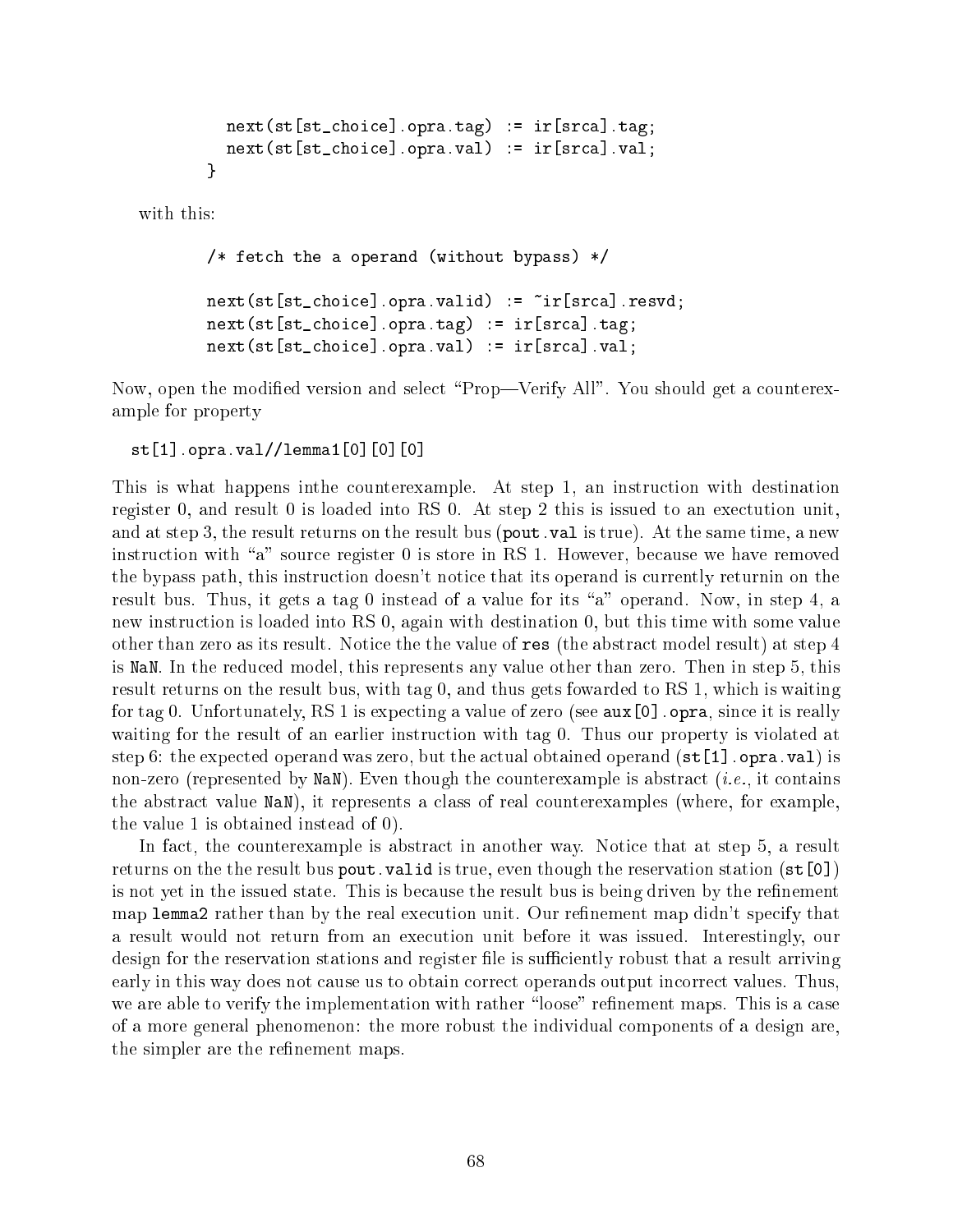# 4.10.8 Multiple execution units

Note finally, that we have only verified our implementation of Tomasulo's algorithm for one execution. We could easily enough verify our design for some small finite number of units as well. However, with multiple execution units, we can't abstract away all the execution units except the one we're interest in. This is because one of these abstracted units might return an incorrect tag, which would reset the state of our reservation station prematurely. You can see observe this phenomen by changing the declaration of the type EU to the following:

# scalarset EU 0..7;

Thus, we now have 8 execution units. If you open this modified version, and try verifying all the properties, you should obtain a counterexample for lemma2, in which reservation station 0 issues an instruction to execution unit zero, but then some other execution unit (which is abstracted by SMV's default heuristics) returns an undefined value as its tag. causing the state of reservation station 0 to be corrupted.

We can fix this problem by forcing SMV not to abstract the control information in the other execution units (though the data can still be left abstract, since we don't care abut it). To see this, change the proof declarion for lemma2 to the following:

```
forall(i in TAG) forall(j in EU) forall(k in EU)
forall(a in WORD) forall(b in WORD) forall(c in WORD)
  using opra//free, oprb//free, st[i]//lemma1, f//undefined, f[a][b],
    eu[k].tag, eu[k].ready, eu[k].valid
  prove \text{pout//lemma2[i][j][a][b][c];}
```
The only change here is that we have said, for all execution units k, to include the implementation definitions of tag, ready and valid. The overrides the daufult behavior, which is to abstract these to undefined. Now, open this modified version, and try verifying all the properties. This should succeed, but take about a minute, instead of the five seconds required for the one-EU version. The reason is that we have greatly increased the number of state variables. If you select property pout//lemma2[0][0][2][1][0], you'll notice that the control bits of all the execution units are present in the cone, and as a result, the number of state bits is increased to 32.

As we have observed, the problem with eight execution units is still within the realm that can be solved with BDD's. However, if we want to verify the design for an arbitrary number of execution units, we'll need to deal with the problem of interference, the subject of the next section.

#### 4.10.9 Proving non-interference

Our problem in verifying Tomasulo's algorithm with an arbitrary number of execution units is that we are forced consider only one execution unit at a time, in order to obtain a finite-state verification problem. Thus, we consider the correctness only of the results of one particular execution unit. When we perform this verification, the other execution units are abstracted to an undefined value Thus, although we are not concerned with the correctness of the data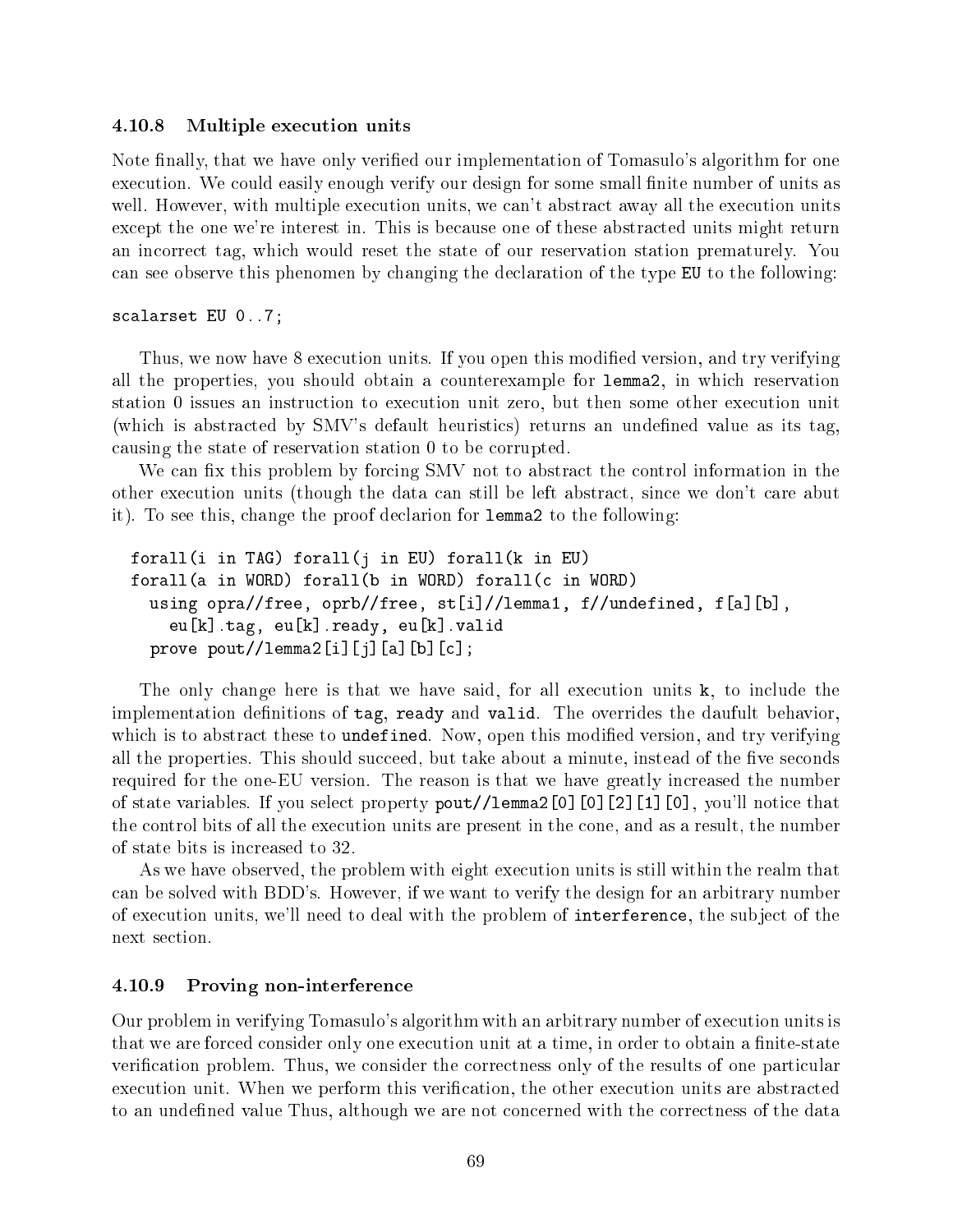values they produce, they may still upset the control state in the given reservation station by returning spurious tags.

To rule out this possibility, we add a non-interference lemma. This states that while a reservation station is expecting a result from a given execution unit, no other unit returns a result for that particular RS. In general, such a lemma is needed whenever the state of one system component might be corrupted by a spurious message from other components that have been abstracted away.

In order to state the condition that a given reservation station does not receive an unexpected result, we first have to add some auxiliary state information to tell us which execution unit the reservation station is actually expecting a result from. To do this, we add an additional field to the auxiliary state array:

forall (i in TAG) aux[i].eu : TAG;

Now, each time that a given reservation station issues an instruction to an execution unit, we record the index of that execution unit in the auxiliary state:

if(exe\_valid)next(aux[issue\_choice].eu) := issue\_eu;

We can now state the non-interference lemma as follows:

```
lemma3 : assert G (pout.valid -> (complete_eu = aux[pout.tag].eu));
```
That is, lemma3 states that, at all times, if a result is returning on the pout bus, with a given tag pout.tag, then the unit returning the result (complete eu) must be the unit that the indicated reservation station is waiting for (aux[pout.tag].eu).

Now, lets see if we can prove lemma3. The first thing we'll have to do is to break the lemma into cases, so we only have to consider one reservation station and one execution unit. So let's add the following case splitting declaration:

forall(i in TAG) forall(j in EU) subcase lemma3 $[i] [j]$  of lemma3 for pout.tag = i & complete\_eu = j;

That is, we only consider the case where the returning result is for reservation station i and the execution unit returning the result is j. With the above additions, open the file, and select property lemma3[0][0]. If you look in the cone pane, you should see that SMV has automatically perfomed data type reductions, reducing TAG to just  $\{0, \text{NaN}\}\$  and EU to 0,NaN. As a result, there are only 9 state variables (notice also that no data variables appear in the cone, because lemma3 is a control property, and does depend on any data variables. However, if you try to verify the property, you'll find that it's false. The counterexample shows a case where reservation station 0 is waiting for a result from execution unit 0, but instead, at state 3, <sup>a</sup> result returns from some other execution unit (that is complete eu = NaN. In other words, in trying to prove non-interference, we've run into an interference problem. You might think that we are cought in an infinite regression here. However, in fact all is not lost. This is because when proving a particular case of 1 emma3 at time t, SMV will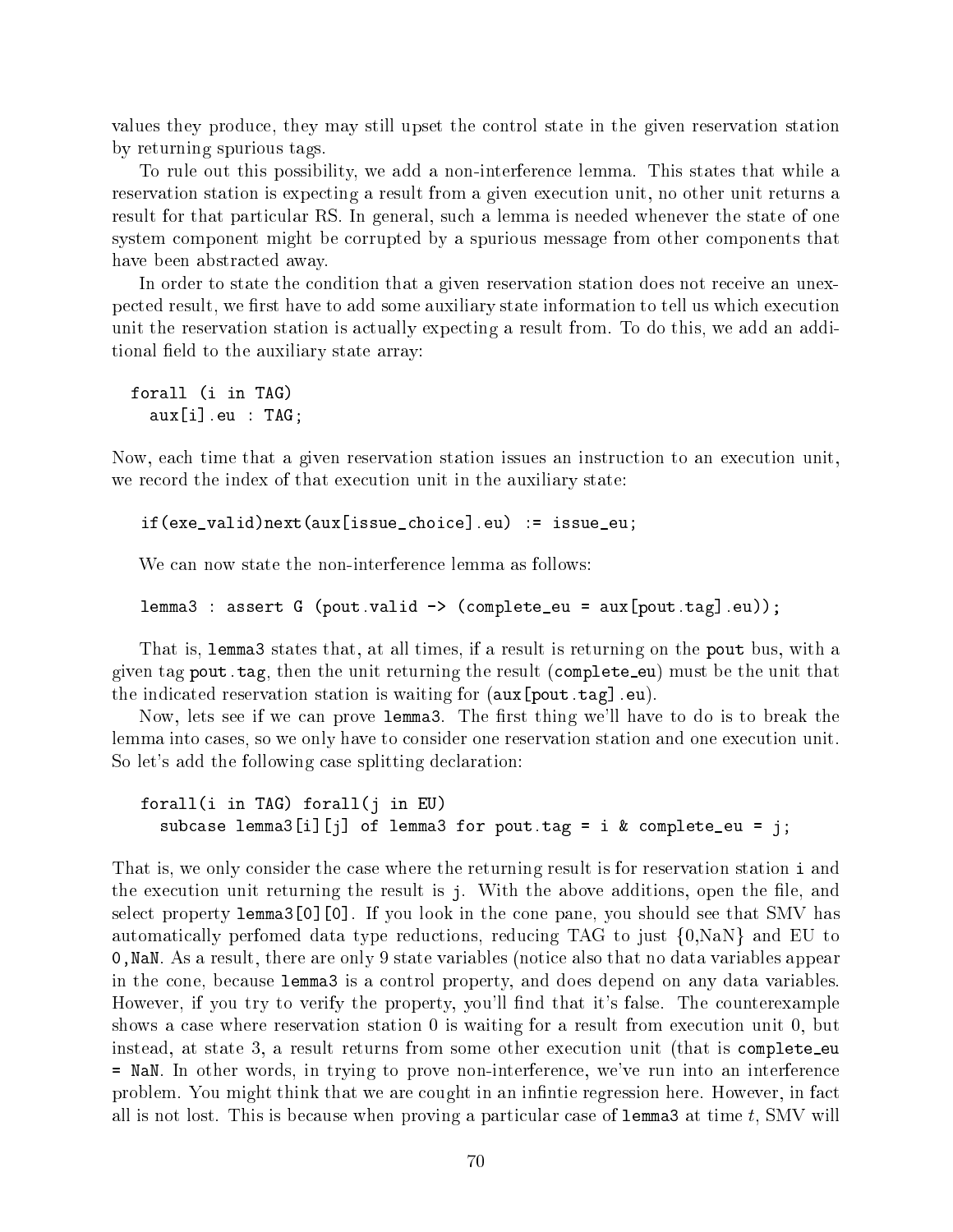allow us to assume the full lemma holds up to time  $t - 1$ . In other words, we only have to prove that execution unit 0 is not the em first execution unit to interfere. If this is true for all execution units, we can then safely infer that no execution unit interferes. To tell SMV to assume the full lemma up to time  $t-1$ , add the following declaration:

```
forall(i in TAG) forall(j in EU)
  using (lemma3) prove lemma3[i][j];
```
The parentheses around lemma3 tell SMV to make the weaker assumption that lemma3 only holds up to  $t - 1$ . If we leave them out, SMV will complain that the proof is circular. With this addition, open the file, and try to prove lemma3[0][0]. This time it should be true.

Now that we've proved that other executions can't interfere, let's return to the proof of lemma2 (correctness of returning results). We want to prove that a result coming back on the result bus is correct, assuming that no previous interference has occured. To do this, add (lemma3) to the assumptions used to prove lemma2. You should get a declaration like the following:

```
forall(i in TAG) forall(j in EU)
forall(a in WORD) forall(b in WORD) forall(c in WORD)
  using opra//free, oprb//free, st[i]//lemma1,
    f//undefined, f[a][b], (lemma3)
  prove \text{pout//lemma2[i][j][a][b][c];}
```
Notice that we only assume the non-interference lemma up to time  $t-1$  when proving **lemma2** up to time t. In fact, SMV won't allow us to use **lemma3** up to time t. This is because lemma2 is a refinement map. Thus, we might well choose to use it use it when proving lemma3, which would result in a circularity. Fortunately, the weaker assumption is sufficient to prove the lemma. To confirm this, open the new version, and choose "Prop—Verify all".

With the addition of a non-interference lemma, we have now proved that our implementation of Tomasulo's algorithm works for any word size, any ALU function, any number of registers, any number of reservation stations, and any number of execution units.

### 4.11 Adding a reorder buffer

Now, let's modifiy the design to use a "reorder buffer". This means that instead of writing results to the register file when they are produced by an execution unit, we store them in a buffer, and write them back to the register file in program order. This is usually done so that the processor can be returned to a consistent state after an "exceptional" condition occurs. such as an arithmetic overflow. The simplest way to do this in the present implementation is to store the result in an extra field res of the reservation station, and then modify the allocation algorithm so that reservation stations are allocated and freed in round-robin order. The result of an instruction is written to the register file when its reservation station is freed.

To effect this change, add the following fields to the reservation stat structure  $st$ :

completed : boolean; res : WORD;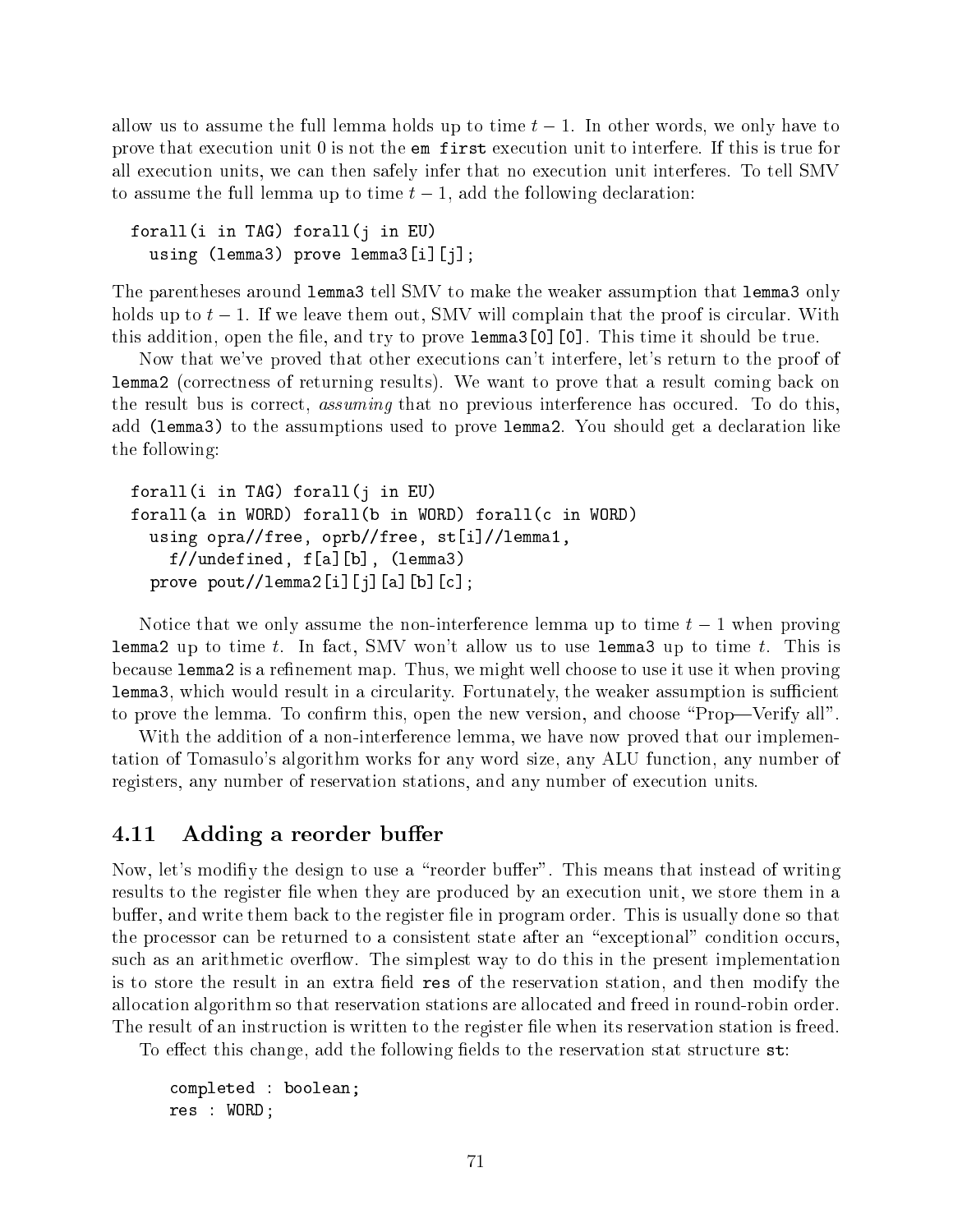Also add a variable complete st to indicate which reservation station should be deallocated:

complete\_st : TAG;

} in ...

Now, change the instruction completion logic, so that, when a result appears on the the bus pout, instead of storing it in the register file, we store it in the res field of the reservation station and set the completed bit. If the reservation station indicated by complete st has its completed bit set, we store its result from the res field into the register file. Thus, we replace the instruction completeion logic with the following:

```
default {
\ddot{\phantom{a}} and \ddot{\phantom{a}} and \ddot{\phantom{a}}/* result writeback logic */
  if(st[complete_st].valid & st[complete_st].completed){
    forall(i in REG)
       if (ir[i].result \& if [i].tag = complete_st){
         next(ir[i].resvd) := 0;next(ir[i].val) := st[complete_st].res;J.
       }
    next(st[complete_st].valid) := 0;
  \mathbf{r}}
} in default {
  /* instruction completion logic */
  if(pout.valid){
    forall(i in TAG){
       if("st[i].opra.valid & st[i].opra.tag = pout.tag){
         next(st[i].opra.valid) := 1;next(st[i].opra.val) := pour.val;λ
       }
       if("st[i].oprb.valid & st[i].oprb.tag = pout.tag){
         next(st[i].oprb.valid) := 1;next(st[i].oprb.val) := pour.val;J.
       }
       if(st[i].is sued \& pour.tag = i){
         next(st[i].completed) := 1;next(st[i].res) := \text{pout.val};<sup>}</sup>
       }
    }
  }
\} in ...
```
Finally, we have to make sure that a result sitting in the res field of a completed instruction, but not yet written back to the register file, gets forwarded to any new instructions that might need it. Thus, for example, we change the operand fetch logic for the opra operand to the following: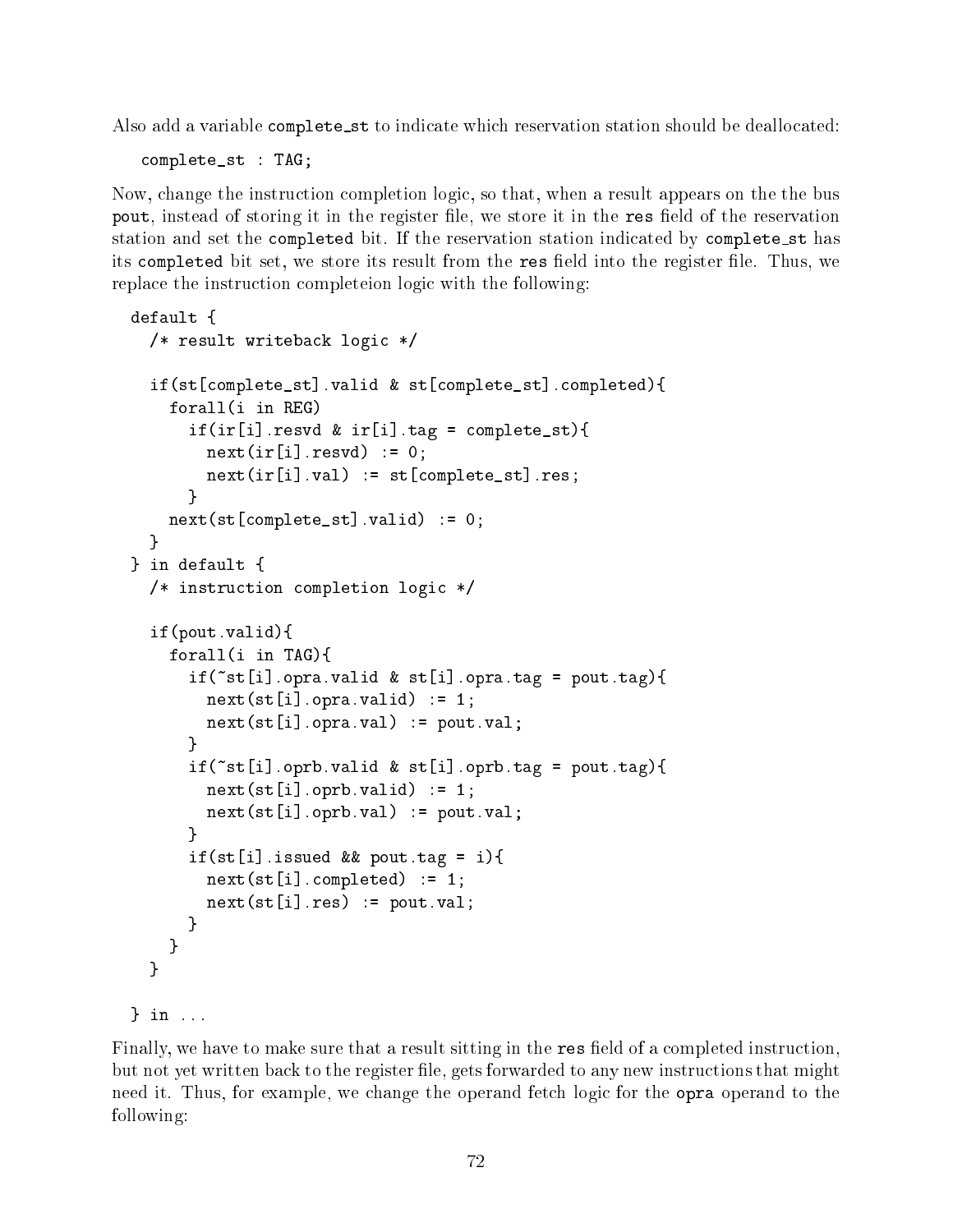```
/* fetch the a operand (with bypass) */if(pout.valid & ir[srca].resvd & pout.tag = ir[srca].tag){
  next(st[st{\_}choice] .opra.valid) := 1;next(st[st{\_}choice] .opra.tag) := ir[srca] .tag;next(st[st_choice].opra.val) := pout.val;
} else if(ir[srca].resvd & st[ir[srca].tag].completed){
  next(st[st{\_}choice] .opra.valid) := 1;next(st[st{\_}choice] .opra.tag) := ir[srca].tag;next(st[st_choice].opra.val) := st[ir[srca].tag].res;
} else {
  next(st[st\_choice] .opra.valaid) := \tilde{r}[srca].resvd;next(st[st{\_}choice] .opra.tag) := ir[srca] .tag;next(st[st_choice].opra.val) := ir[srca].val;
ł
}
```
Here, we have inserted a clause so that, if register srca is holding a tag, pointing to a completed reservation station, then we forward the res field of that reservation station as opra operand. Change the oprb logic correspondingly.

Finally, we introduce logic for choosing the reservation station to allocate (st\_choice) and free (complete\_st), so that reservation stations are used in round-robin order:

```
#define NUM_RS 32
  breaking(TAG){
    init(st{\_}choice) := 0;init(complete_st) := 0;
    if('stallout & opin = ALU)next(st{\_}choice) := st{\_}choice + 1 mod NUM\_RS;if(st[complete_st].valid & st[complete_st].completed)
      next(complete_st) := complete_st + 1 mod NUM\_RS;
```
Note, we chose here, arbitrarily, to use reservations stations numbered from 0 to 31 in the round-robin. Also note that since this logic breaks the symmetry of the type TAG, we have to put it in a breaking clause. If a new instruction is stored in a reservation station, we increment  $st\_choice$  modulo 32. Similarly, if a reservation station is freed (*i.e.*, the station chosen to be freed is marked completed), then we increment complete\_st module 32. This is done so that results of instructions are written to the register le in the same order that the instructions are received.

Now, open the new version and choose "Prop—Verify all". You should find that all of the properties are still true. That is, after this design change, the processor can be veried without modifying one line of the proof! This is because our three lemmas (for operands, results and noninterference) are not affected by the design change. Now, select an instance of lemma1, and look in the cone pane. You will notice that the signals st choice and complete\_st are free. This is because the assignments to these signals break the symmetry of type TAG, and thus cannot be used to verify this property, as we are using a symmetry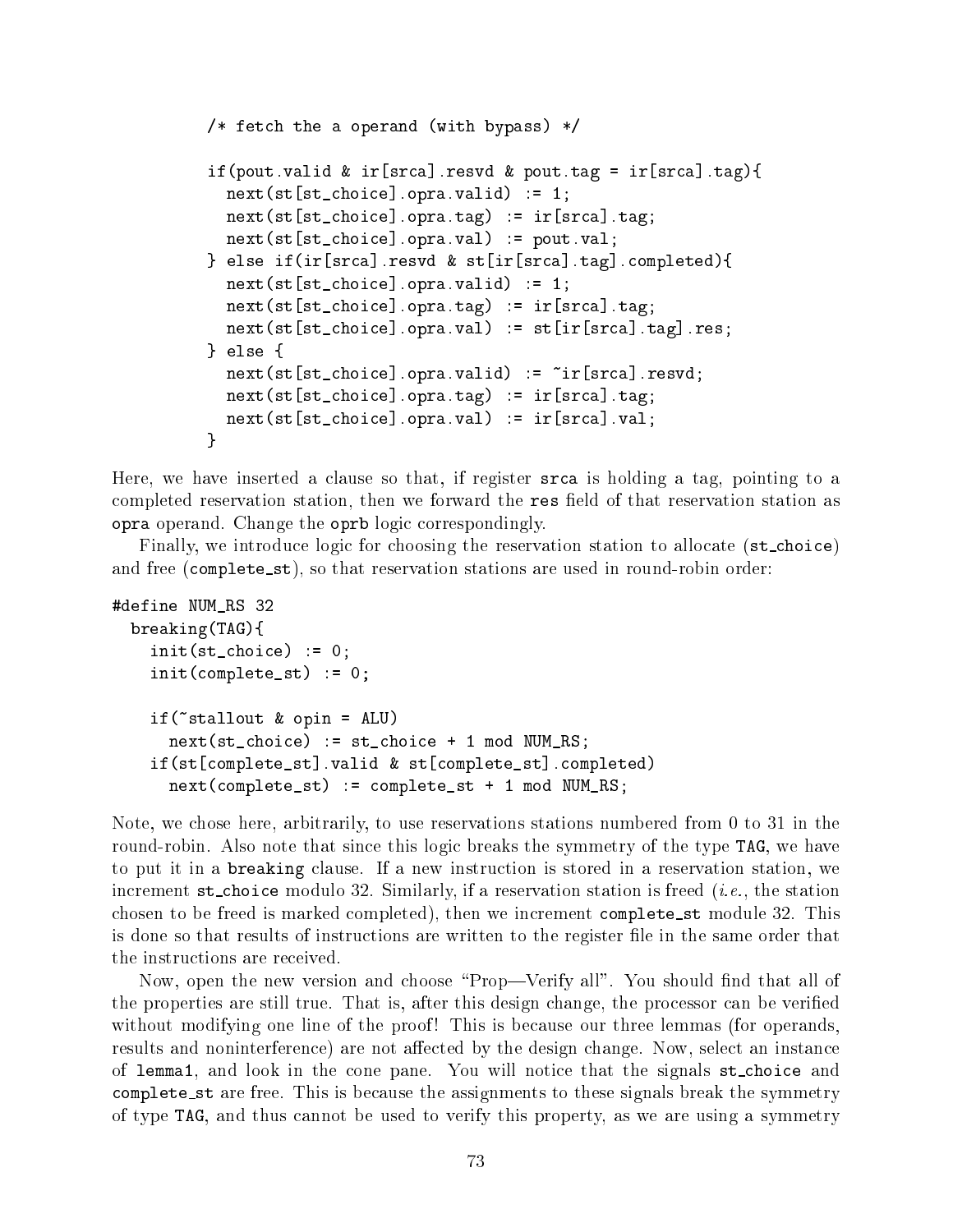reduction on type TAG. Thus, we have in fact verified the correctness of our design's data output independent of the definition of these signals, and have not used in any way the fact that these signals obey a round-robin policy. This should not be too surprising, as in the previous version of the design, no particular ordering was used. If we were to introduce some form of "exception", however, that interrupts the instruction stream, we would presumably need to use the round-robin policy to show that a consistent state is obtained after an exception.

Nonetheless, the fact that our proof was unaffected by the design change illustrates an important general point about compositional proofs. That is, our proof has the virtue that it only species the values of three key signals: the source operands in the reservation stations (lemma1), the value on the result bus (lemma2) and the tag on the result bus (lemma3). Since the function of these signals was not changed in adding the reorder buffer, our proof remained valid. In general, when designing a proof decomposition, it is best to do it in such a way that as few signals as possible are referenced. In this way, the proof will be less likely to be invalidated by localized design changes.

### 4.12 Proving liveness

Up to now, we've proved that our implementation of Tomasulo's algorithm is a refinement of an abstract model (in this case a sequential implementation of the same instruction set). However, we should note that a circuit that simply asserted the stall signal at every time unit would also satisfy this specication. Thus, we have shown that every behavior of the implementation is correct, in the sense that no bad outputs are produced, but we haven't shown that the circuit necessarily does any actual work. To do this, we also need to prove a liveness property.

The most obvious specification for liveness of the implementation is that it always eventually does not stall. We will begin, however, by proving something stronger: that every instruction eventually completes. Notice that this is a sufficient but not necessary condition for liveness. That is, if an instruction's result is never used as the source operand of a later instruction, then that instruction's failure to terminate would not cause any future stalls of the machine. However, we would also like to make sure that no reservation station is permanently lost as a resource, even if its result is never needed. Thus, we will prove that whenever a reservation station is full, it eventually becomes empty.

The proof of liveness follows the same basic lines as the refinement proof. That is, we break the liveness problem into two lemmas: one for operands, and one for results. The first lemma states that the operands of any given valid reservation station are always eventually valid. The second lemma states that a result for a given valid reservation station always eventually returns. As before, we construct a circular compositional proof, using operand liveness to prove result liveness, and vice versa. We will also use the same path splitting approach and data type reductions as in the refinement proof.

The main difference from the refinement proof is that we will need to fill in more detail about the resource allocation policies in order for the implemention liveness to be guaranteed. Up to now, we have left a number of choices completely nondeterministic, for example, the choice of which reservation station issue to an execution unit. However, in order to ensure that every instruction eventually executes, we will require that this choice be made in a fair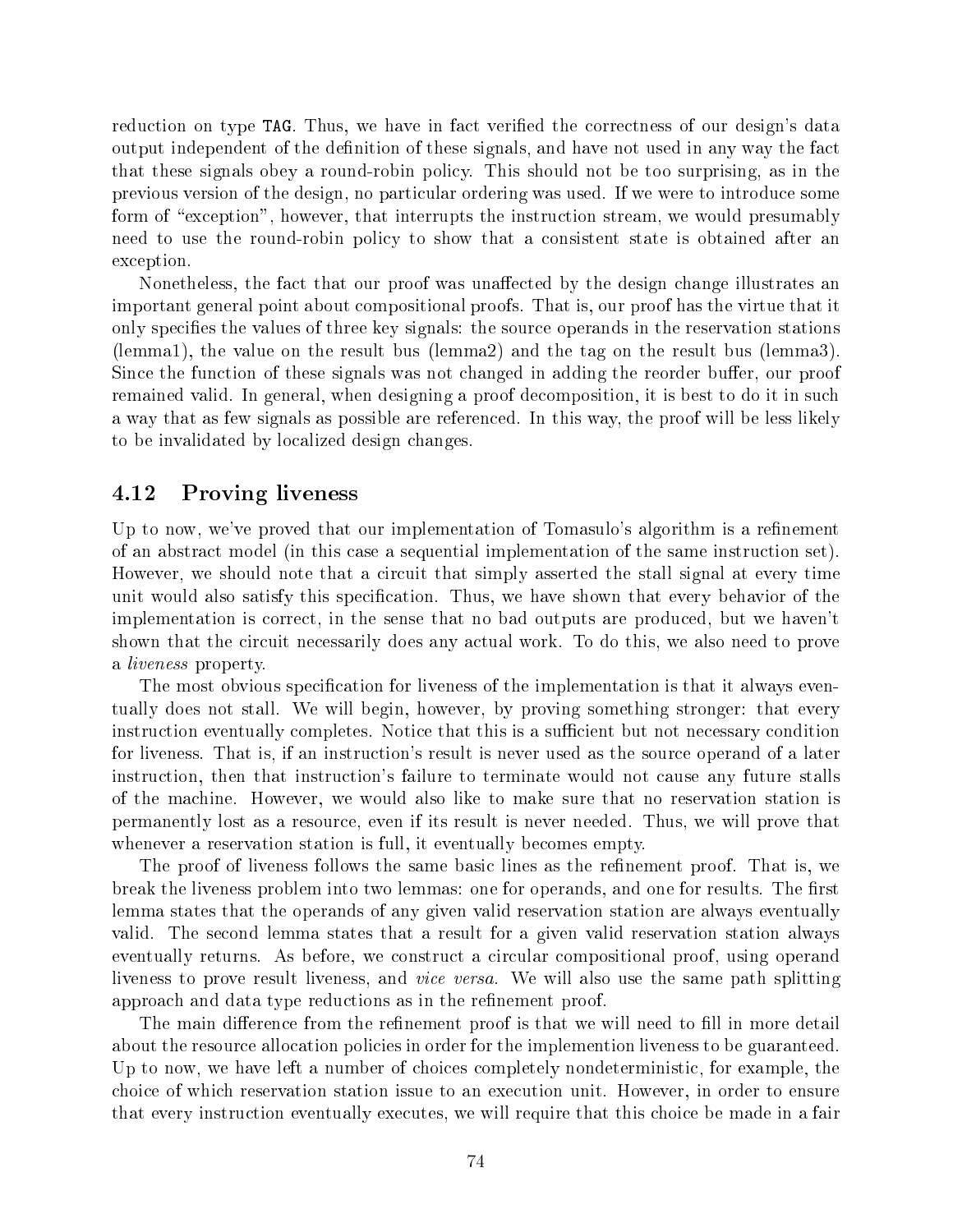way. Also, we will have to gauranteee that execution units always eventually finish. On the other hand, liveness does not depend in this case on data values, thus we will find that the data path logic does not enter into the proof.

#### 4.13 Liveness lemmas

To begin with, let's take our implementation from the previous section and add two liveness lemmas. The first states (in temporal logic) that if a given reservation station holds a valid instruction, then its operands (opra or oprb) are eventually valid. Here is the lemma for opra:

```
forall (i in TAG)
  live1a[i] : assert G (st[i].valid \rightarrow F st[i].opra.valid);
```
In other words, at all times, if  $rs[i]$  is valid, then eventually the opra operand of  $rs[i]$  is valid. Write a similar lemma for the oprb operand.

Now, for the result liveness, lemma, we have:

```
forall (i in TAG)
  live2[i] : assert G (st[i].valid \rightarrow F \tilde{ }st[i].valid);
```
That is, if rs[i] has a vaild instruction, then eventually the instruction completes, resulting in rs[i] being invalid. Note, we could have stated that eventually the result bus has a valid result with tag pout. tag = i. The two are equivalent, since the reservation station goes to the invalid state if and only if a corresponding result returns on the bus.

#### 4.14 Path splitting

Now we consider the problem of proving the operand liveness lemma. As in the refinement proof, we observe that every operand consumed by a given reservation station i was produced by some reservation station jand stored in some source register k. If we split cases on the producer reservation station and the source register, we can show that the operand eventually arrives in any one case, using just two reservation stations and one register in the proof. Thus, add the following case splitting declaration for the opra operand:

```
forall(i in TAG) forall(j in TAG) forall(k in REG)
  subcase live1a[i][j][k] of live1a[i]
    for st[i].opra.tag = j & aux[i].srca = k;
```
Recall that  $st[i]$ . opra. tag is the producer reservation station for the opra operand of reservation station i, and  $aux[i]$ . srca is the source register of the opra operand, which we previously recorded in an auxiliary variable. Thus, the subcase  $livela[i][i][k]$  states that (at all times), if reservation station rs[i] is holding an instruction, whose opra operand is to be produced by  $\text{rs}[j]$ , and stored in source register  $\text{ir}[k]$ , then eventually the opra operand will become valid.

Note that in the refinement proof, we also had to split cases on the data value. This is unnecessary in the livenes proof, however, since liveness does not depend on data. Note,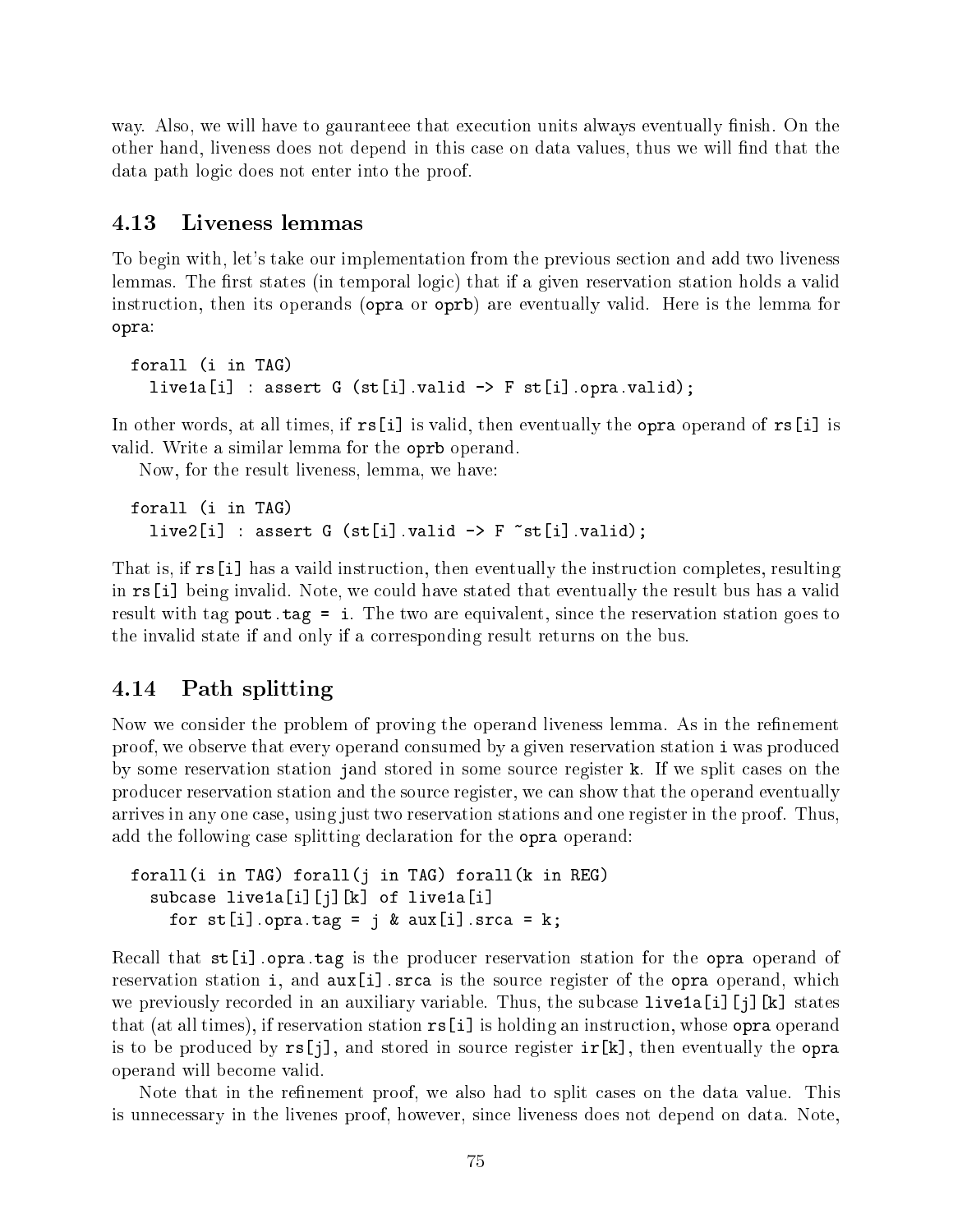also that we will have to assume that the producer reservation station eventually produces a valid result. However, this is allowed by the circular compositional rule, as we will see in the next section.

Now, for the results liveness lemma, we would like to prove that if a reservation station holds an instruction, it will eventually terminate. As before, we would like to split cases on the execution unit that produces the result, so that we can deal with an arbitrary number of execution units. This presents a slight problem, however, since at the time the reservation station becomes valid, the execution unit has not yet been chosen. In order to split cases, we therefore need to refer to a future value of a variable, in particular, the value of the execution unit choice at the time the instruction is issued. Fortunately, we can do this using a temporal logic operator.

The temporal logic formula  $p \text{ when } q$  is true at a given time if p holds at the first occasion when q holds (and is taken to be true if q never holds). It is simply an abbreviation for (q U (q  $\&$  p)). SMV recognizes that at any given time, for any given variable v,

 $(v = i)$  when q

must be true for some value of i in the range of v. This allows us to split cases on a future value of a variable instead of the current. In this case, we can split the results lemma into cases based on the the future choice of execution unit in the following way:

```
forall(i in TAG) forall(j in EU)
  subcase live2[i][j] of live2[i]
    for (aux[i].eu = j) when st[i].is sued;
```
That is, we split cases on the value of the variable aux[i].eu (the auxiliary variable that records execution unit choice) when the instruction is issued.

#### 4.15 The circular compositional proof

Now, in order to prove that an operand eventually arrives at a consumer reservation station, we have to assume that the producer reservation station eventually yields a result. Similarly, to prove the result of a reservation station is eventually produced, we must assume that its operands eventually arrive.

While this argument is circular on its face, we can eliminate the circularity by introducing a time delay. Thus, to prove that operands are live at time  $t$ , we assume that results are live up to time  $t - 1$ . This is sufficient, since if the consumer reservation station is valid at time t, the producer reservation must have been valid at some time  $t-1$  or earlier (that is, the producer instruction must have arrived at an eariler time than the consumer instruction). In essence, we show that an operand of an instruction must eventually arrive assuming that all instructions arriving at earlier times eventually terminate.

To implement this argument, use the following declarations:

```
forall (i in TAG) forall(j in TAG) forall(k in REG)
  using pout//free, (live2[j]) prove live1a[i][j][k], live1b[i][j][k];
forall (i in TAG) forall(j in EU)
  using opra//free, oprb//free, live1a[i], live1b[i], prove live2[i][j];
```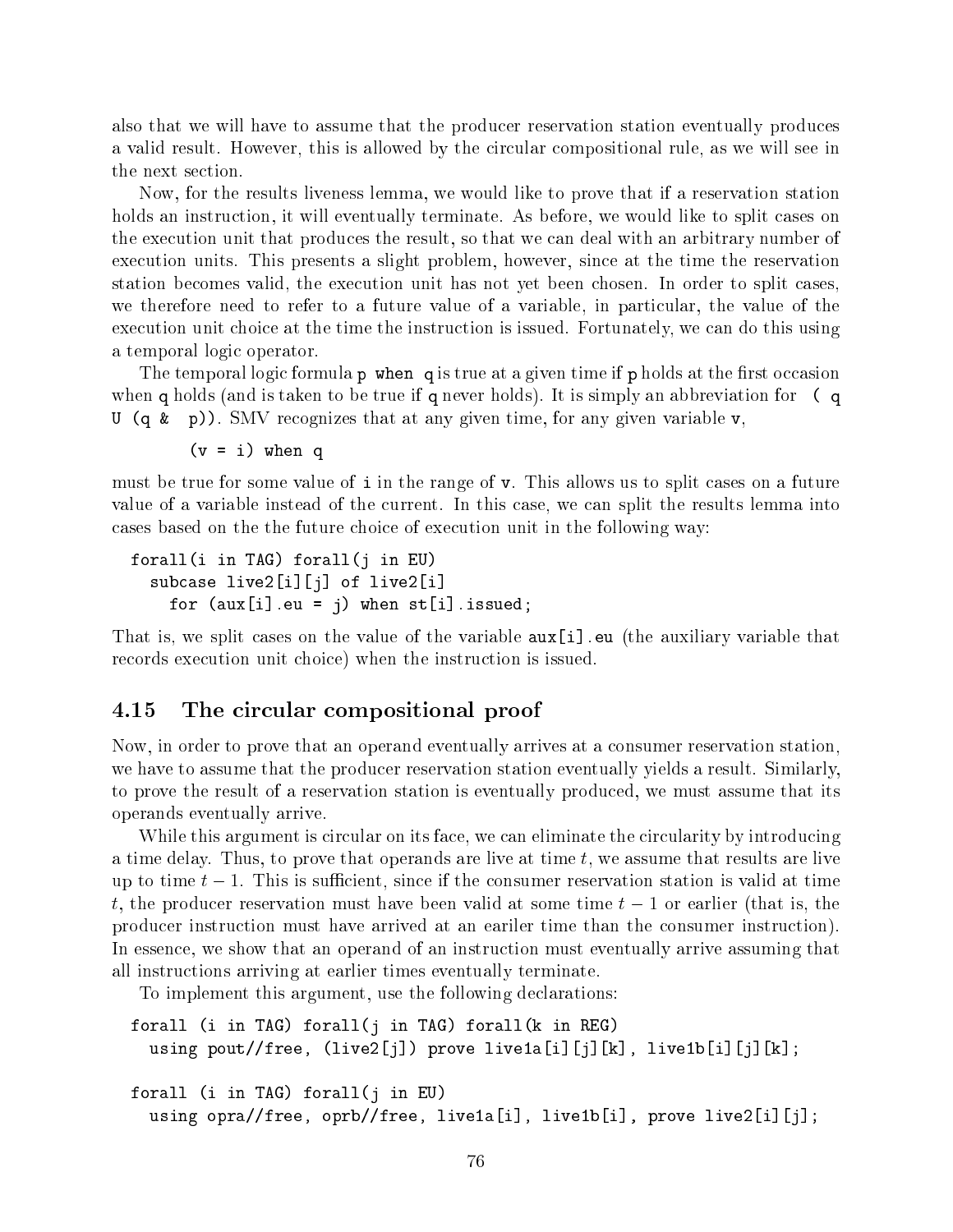That is, we assume that the producer reservation station j is live up to  $t-1$  when proving the operands eventually arrive at the consumer. The time delay is indicated by putting the assumption live2[j] in parentheses. Then we can assume that operands are live up to time t when proving results are live up to t. SMV will detect the cirularity, but notice that it is broken by the time delay.

Note that, as in the refinement proof, we free the result bus when verifying the operands and free the operands when verifying the results. This breaks the system into two separate parts for verification.

#### 4.16 Fairness

Now, open the new version. You should see several new properties in the properties pane: instances of live1a, live1b and live2. Select, for example, live1a[1][0][0]. This says that operands are always eventually forwarded from producer 0, via source register 0, to consumer 1. It should verify correctly.

On the other hand, try to verify live2[0][0], which states that results for reservation station 0 always eventually arrive when using execution unit 0. For this property you should get a counterexample, where the reservation station is loaded with an instruction, obtains both its operands, and then waits forever to be issued to an execution unit. Note that many reasons are possible for this. For example, we have not specified issue-choice, which indicates the reservation station chosen for issue to an execution unit. Thus it is possible that reservation 0 is never chosen (a failure of fairness of the arbiter). Or, it is possible that reservation station 0 is chosen, but never at a moment that there is an available execution unit. Or, it is possible that issue eu, which chooses an execution unit never choses an available, or that there is never an available unit because no execution unit ever terminates. Or, because we are using an abstraction where all execution units except for eu[0] are abstracted away (because of the default data type reduction), it is possible that issue eu always choose a unit other than zero, and this unit, being abstracted away, always claims to be busy (in fact, this is the counterexample that I got).

For the moment, let's rule out all these possibilities by simply assuming that an instruction does not remain unissued forever with its operands ready. Later, when we actually implement a policy for issue\_choice and issue\_eu, we'll discharge this assumption. Here is one way to state this assumption:

```
forall (i in TAG) {
  issue_fair[i] : assert G F (st_ready[i] -> st_issue[i]);
  assume issue_fair[i];
}
```
That is, it is not possible that a reservation station remains ready and not issued. We define these terms as follows:

```
forall(i in TAG) {
  st_ready[i], st_issue[i] : boolean;
  st_ready[i] := st[i].valid & st[i].opra.valid & st[i].oprb.valid & ~st[i].issued;
  st_issue[i] := issue_choice = i & exe_rdy;
```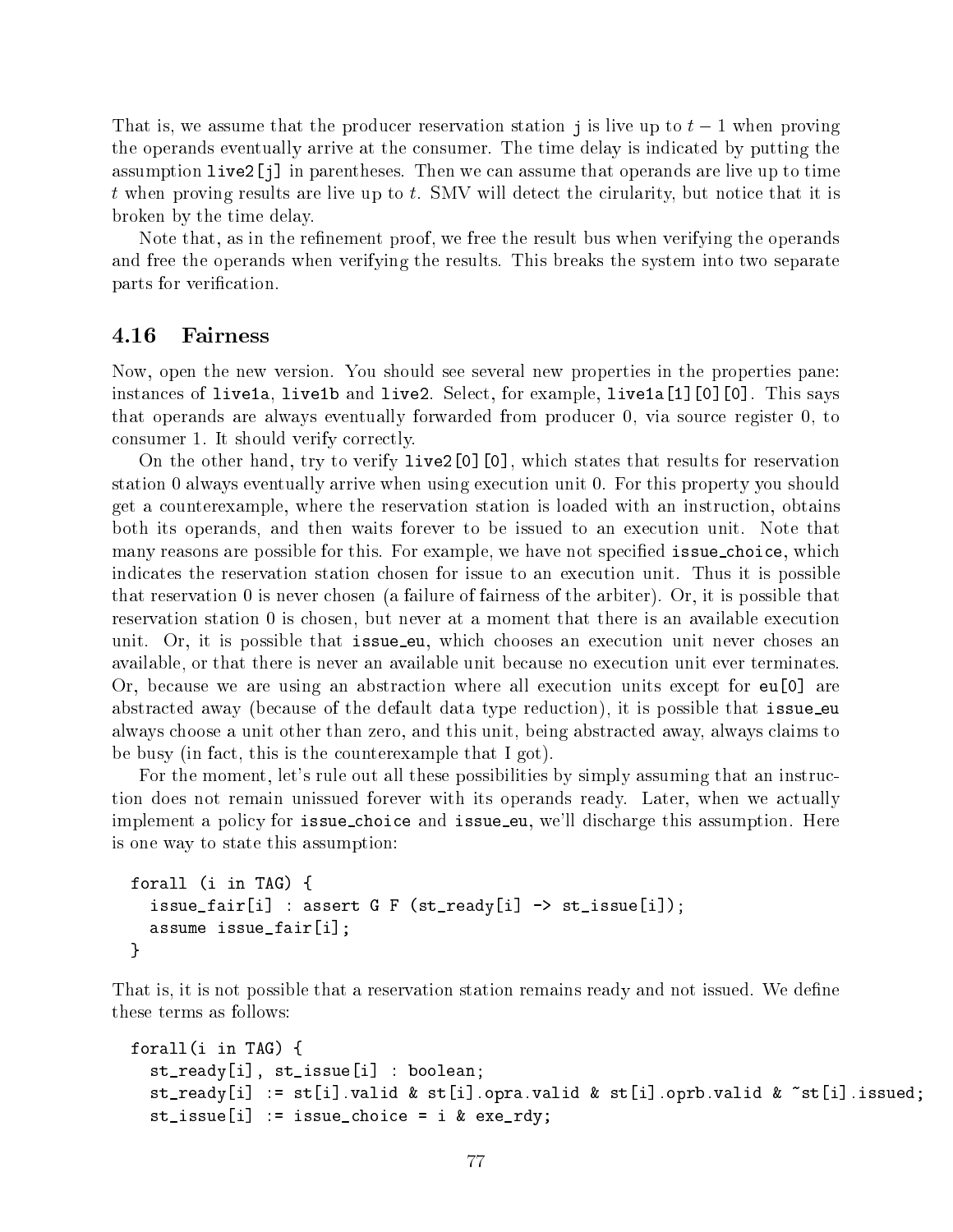}

Now, add issue fair[i] to the assumptions used to prove live2[i][j]. With this addition, try again to verify live2[0][0]. You should get another counterexample, this time where an instruction does get issued to execution unit 0, but the execution unit never completes. To correct this problem, let's add the assumption that execution units always eventually complete:

```
forall(i in EU){
  eu_fair[i] : assert G (eu[i].valid \rightarrow F \tilde{G} eu[i].valid);
  assume eu_fair[i];
}
```
That is, we assume that if an execution unit becomes valid (contains an instruction), it eventually becomes invalid (completes). We'll have to discharge this assumption later when we fill in the details of the execution units and the completion arbitration. Add the assumption eu fair[j] to those used to prove live2[i][j]. Now, try again to verify live2[0][0]. You should find the property true. Now try "Prop—Verify all". All the properties should be true, although the system will warn that there are unproved assumptions (the properties issue fair and eu fair).

# 4.17 Implementing the issue arbiter

Now we come to the problem of implementing an issue arbiter that guarantees the property issue fair. That is, we want to choose issue choice in such a way that every ready instruction is eventually issued. One way to do this is by using a *rotating priority* scheme. In this scheme, one requester (reservation station) is assigned highest priority. If this requester is rejected (*i.e.*, requests but is not acknowledged), it retains the highest priority. Otherwise, priority rotates to the next requester. In this way, we can guarantee that, if a resource (execution unit) always eventually becomes available, then all requesters will eventually be served (or withdraw their request). Here is an implementation of the issue arbiter (we leave the choice nondeterministic in the case where the high priority requester is not requesting):

```
issue_prio : TAG;
if(st_ready[issue_prio])
  issue_choice := issue_prio;
else issue_choice := \{i : i \in \texttt{Ind}\};
breaking(TAG)
   if(~(st_ready[issue_prio] & ~exe_rdy))
     next(issue_prio) := issue_prio + 1 mod TAGS;
```
Note that by incrementing issue prio, we break the symmetry of the type TAG. This means we have to enclose the assignment within a **breaking(TAG)** declaration, so disable type checking of type TAG. Further, we now have to explicitly declare the number TAGS of reservation stations. So let's change the declaration of type TAG to the following: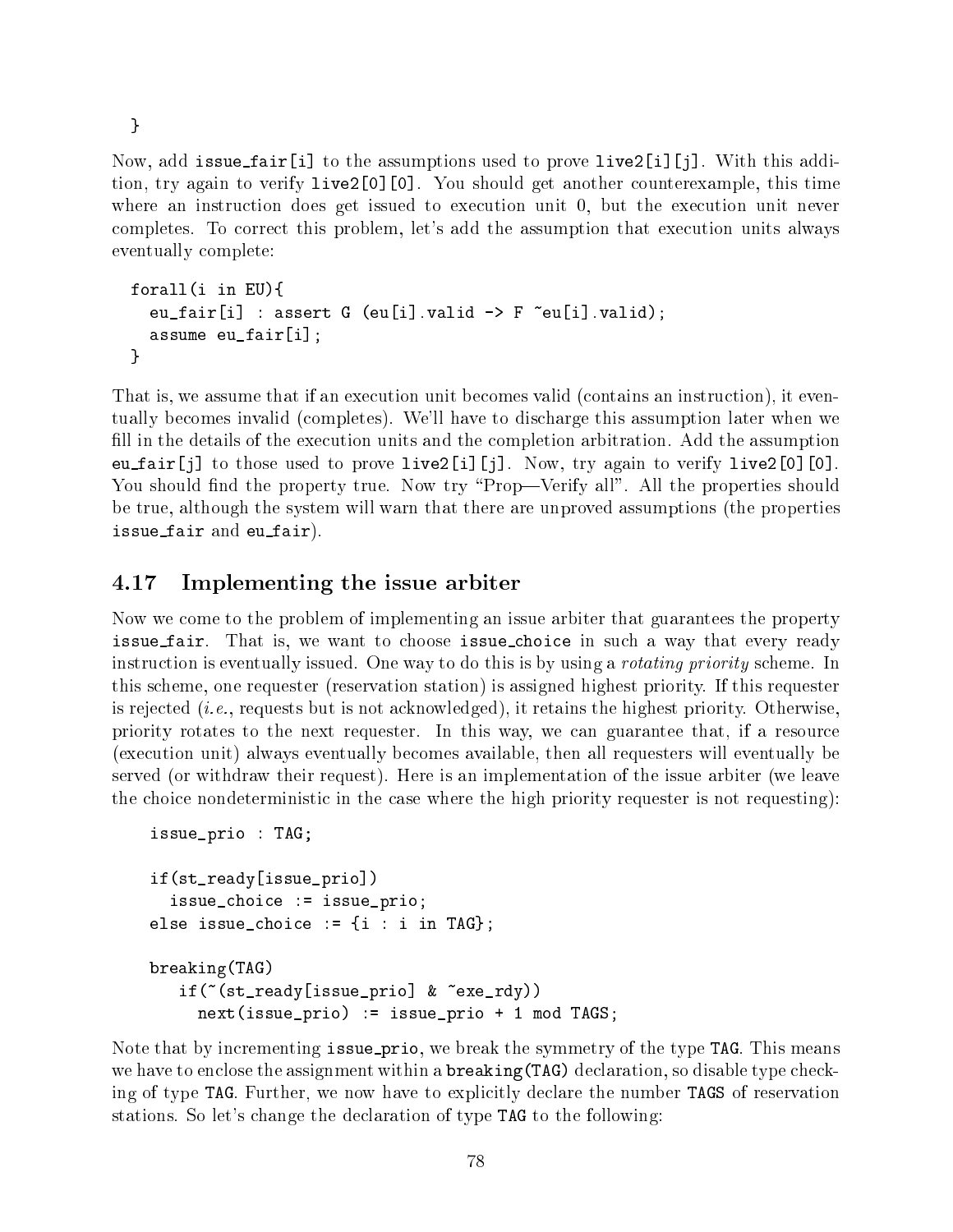scalarset TAG 0.. (TAGS-1);

Define TAGS to be some reasonable value (say 32). Similarly, set some reasonable number of execution units (say 4). Now, we need also to define a policy for choosing an available execution unit for issue. The simplest way to do this is to specify a nondeterministic choice among all the available (non-valid) execution units:

issue\_eu :=  $\{i$  ??  $\tilde{e}$  =  $[i]$ . valid : i in EU};

Now, remove the statement

assume issue\_fair[i];

and add instead:

```
breaking(TAG) breaking(EU) forall(i in TAG)
  using
    st_ready//free, exe_rdy//free, eu//free
  prove issue_fair[i];
```
Note, the breaking statements are used so that we can use assignments in the proof that break they symmetry of these types. Note also that we free the input signals of the arbiter; the arbiter should satisfy the fairness property for all possible inputs.

# Synchronous Verilog

Those familiar with the Verilog modeling language may find it easier to write models for SMV in Synchronous Verilog (SV). This language is syntactically only a slight variation of the Verilog language. However its semantics is not based on an event queue model, as in Verilog. Rather, SV is a synchronous language, in the same family as Esterel, Lustre, and SMV. Because SV provides a functional description of a design rather than an operational description of how to simulate it, SV is better suited than Verilog to such applications as hardware synthesis, cycle-based (functional) simulation and model checking. Nonetheless, the meaning of most SV programs should be readily apparent to one familiar with modeling in Verilog.

## 5.1 Basic concepts

#### 5.1.1 Synchrony

SV is a synchronous language. This means that all statements in SV (except the wait statement) execute in exactly zero time. For example, consider the following simple program:

module main();

wire x,y,z;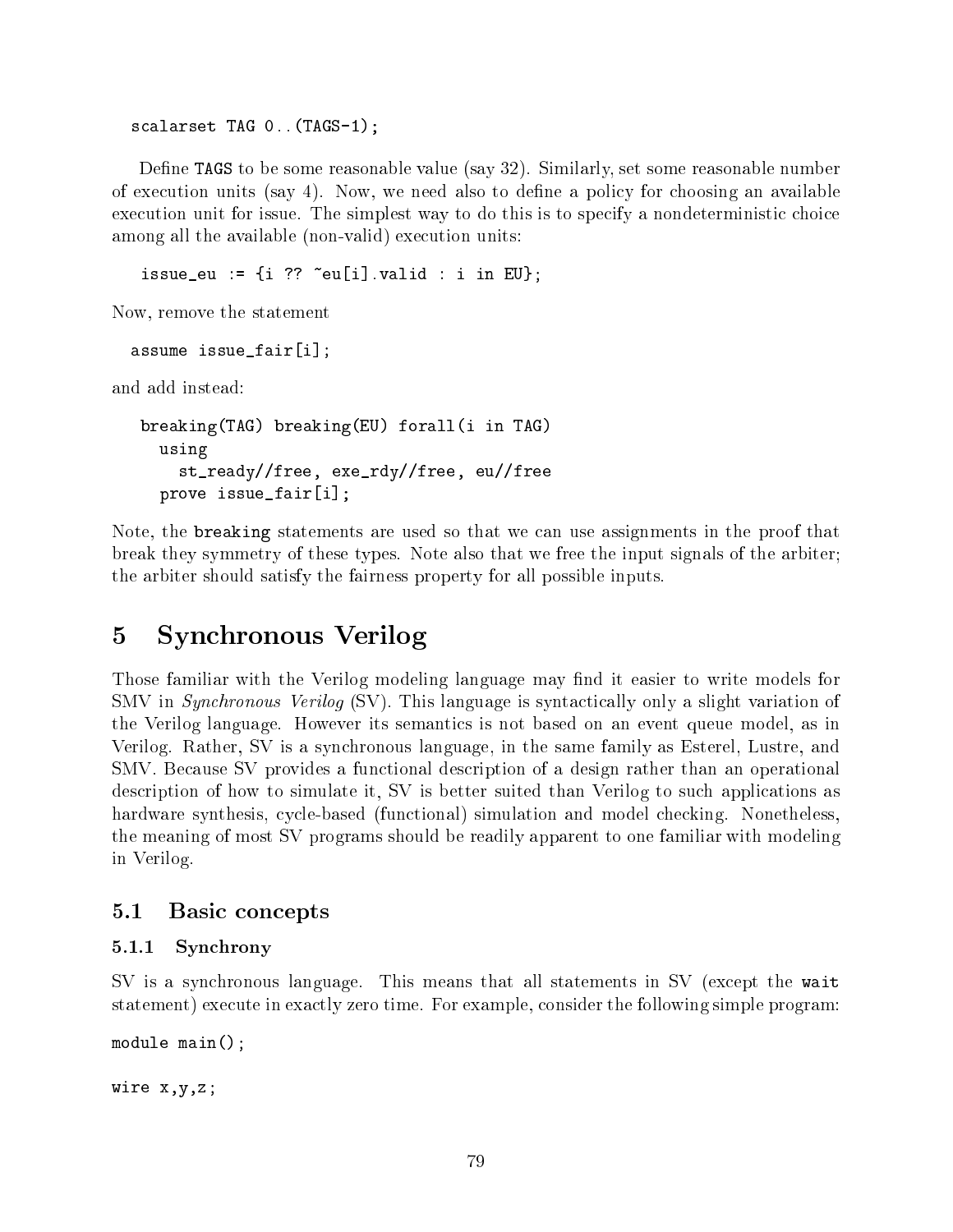```
always
  begin
    x = y;end
always
  begin
    y = z;end
```
endmodule

In SV, the two always blocks execute exactly simultaneously, in zero time. As a result, the assignments  $x = y$  and  $y = z$  can be viewed as simultaneous equations. Therefore, it is true at all times that  $x = z$ . Because values on wires propagate in exactly zero time, there is no need for a notion of a triggering "event". That is, we need not (and may not) write

```
always @(y)
  begin
    x = y;end
```
In SV, any change in y is always reflected instantaneously in x.

As in other synchronous languages, the instantaneous propagation of signals can lead to "paradoxes". For example, if we write

```
wire x,y;
always
  begin
    x = y;end
always
  begin
    y = \pm x;end
```
then we have two simultaneous equations with no solution. On the other hand, in this case:

```
wire x,y;
always
  begin
    x = y;end
```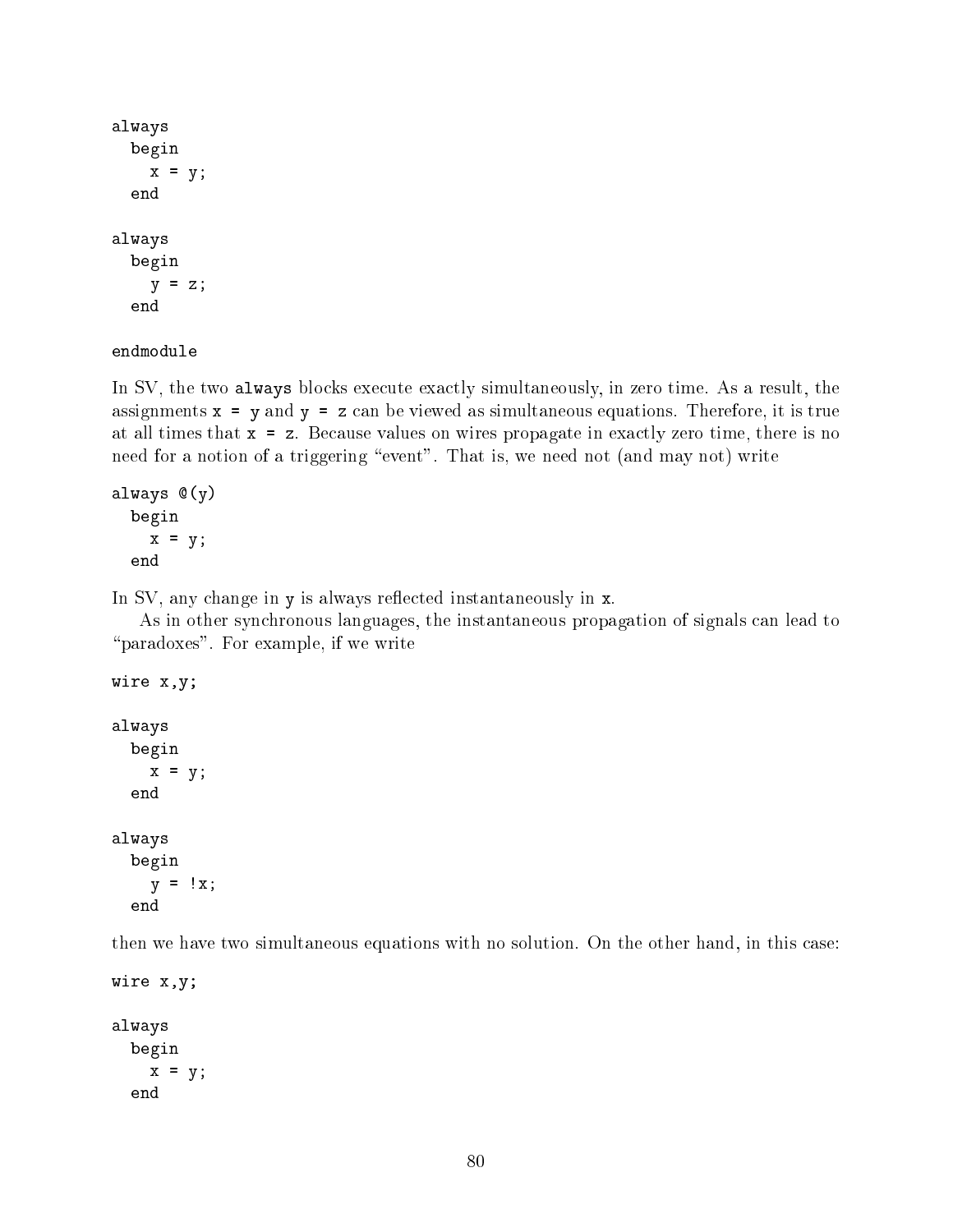```
always
  begin
    y = x;
```
we have simultaneous equations with two solutions:  $x = 0$ ,  $y = 0$  and  $x = 1$ ,  $y = 1$ . In a hardware implementation, these cases would correspond to combinational cycles in the logic. There are a number of ways of dealing with such cycles. However, we will leave the behavior in such cases undefined. The SMV system simply disallows combinational cycles.

## 5.1.2 Wires and registers

There are two distinct classes of signals in SV: wires and signals. These differ in two respects. First, a wire has no memory. It does not maintain its previous state in the case it is not assigned. Rather, the value of an unassigned wire is undefined. A register on the other hand will maintain its previous state when unassigned. Second, a value assigned to a wire propagates in exactly zero time. On the other hand, a register entails exactly one unit of delay: a value assigned to a register becomes visible exactly one time unit later.

For example, suppose we have:

```
wire x;
reg y;
always
  begin
    x = y;end
always
  begin
    y = z;end
```
The net result of this code is that the value of x lags the value of z by exactly one time unit. Note that although the result of an assignment to a register becomes visible one time unit later, the assignment statement itself executes in zero time. For example, consider the following block of code:

```
wire x,z;
reg y;
always
  begin
    y = z;x = y;end
```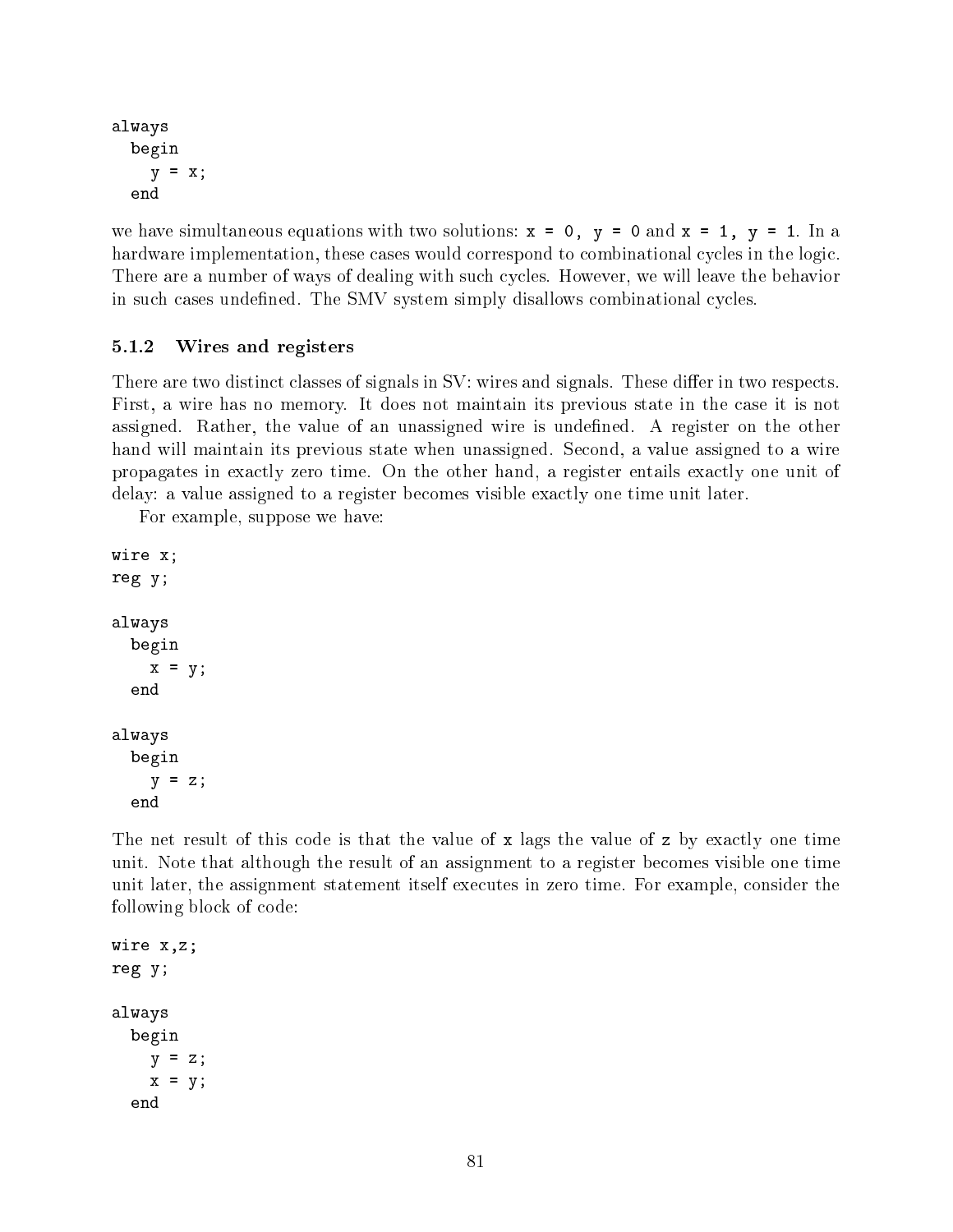The effect of this code is that at all times  $x = z$ , whereas the register y lags x and z by one time unit. That is, within the always block, all statements except wait statements appear to execute in zero time. Thus, the assignment  $y = z$  executes in zero time, setting the value of y and then this value is assigned to x, again in zero time. However, an observer outside the always block sees the value of y with one time unit of delay. Another example:

```
reg [31:0] y;
initial y = 0;
always
  begin
    y = y + 1;y = y + 1;
  end
```
In this case, the observed sequence of values of y is  $0,2,4,6,\ldots$ . That is, the always block executes both assignment statements in exactly zero time, in effect adding 2 to y. This effect is seen outside the block one time unit later.

#### 5.1.3 Wait statements

The only statement that takes time in SV is the wait statement. A statement of the form

wait(cond)

causes a delay until the condition cond is true, but always delays at least one time unit. Thus, wait(1) always waits exactly one time unit. For example,

```
wire x;
always
  begin
    x = 0;
    wait(1);
    x = 1;end
```
results in the observed sequence of values  $0,1,0,1,\ldots$  for x. Note that a new iteration of an always block begins exactly one time unit after the previous iteration terminates.

#### 5.1.4 Loops

A loop of the form

```
while(cond)
  block
```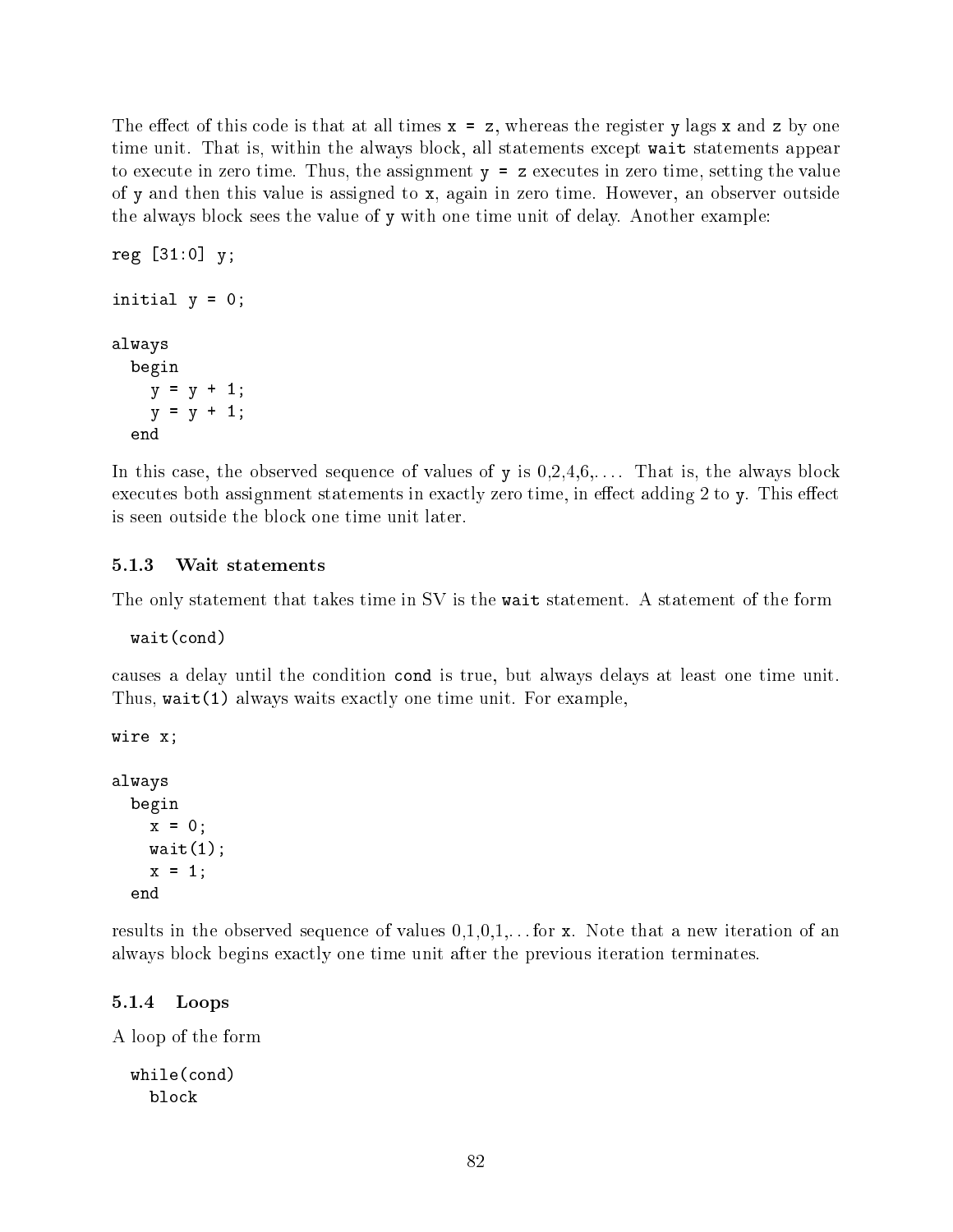executes block as long as the condition cond is true. If cond is false, it falls through to the next statement in exactly zero time. The last statement of block must be a wait statement. As an example,

```
reg [1:0] x;
initial x = 0;
always
  begin
    while(x < 3)
      begin
        x = x + 1;wait(1);end
    x = 0;end
```
results in the sequence  $0,1,2,3,0,1,...$  for x.

A for loop, on the other hand, must have static upper and lower bounds, and is unrolled at compile time. Thus, for example,

for( $i = 0$ ;  $i < 4$ ;  $i = i + 1$ ) block(i)

is exactly equivalent to

 $block(0);$  $block(1);$  $block(2);$  $block(3);$ 

The block in this case need not contain a wait statement.

#### 5.1.5 Conditionals

The conditional statement of the form

```
if(cond)
  block1
else
  block2
```
executes block1 if cond is true, and block2 if cond is false. The evaluation of the condition takes exactly zero time.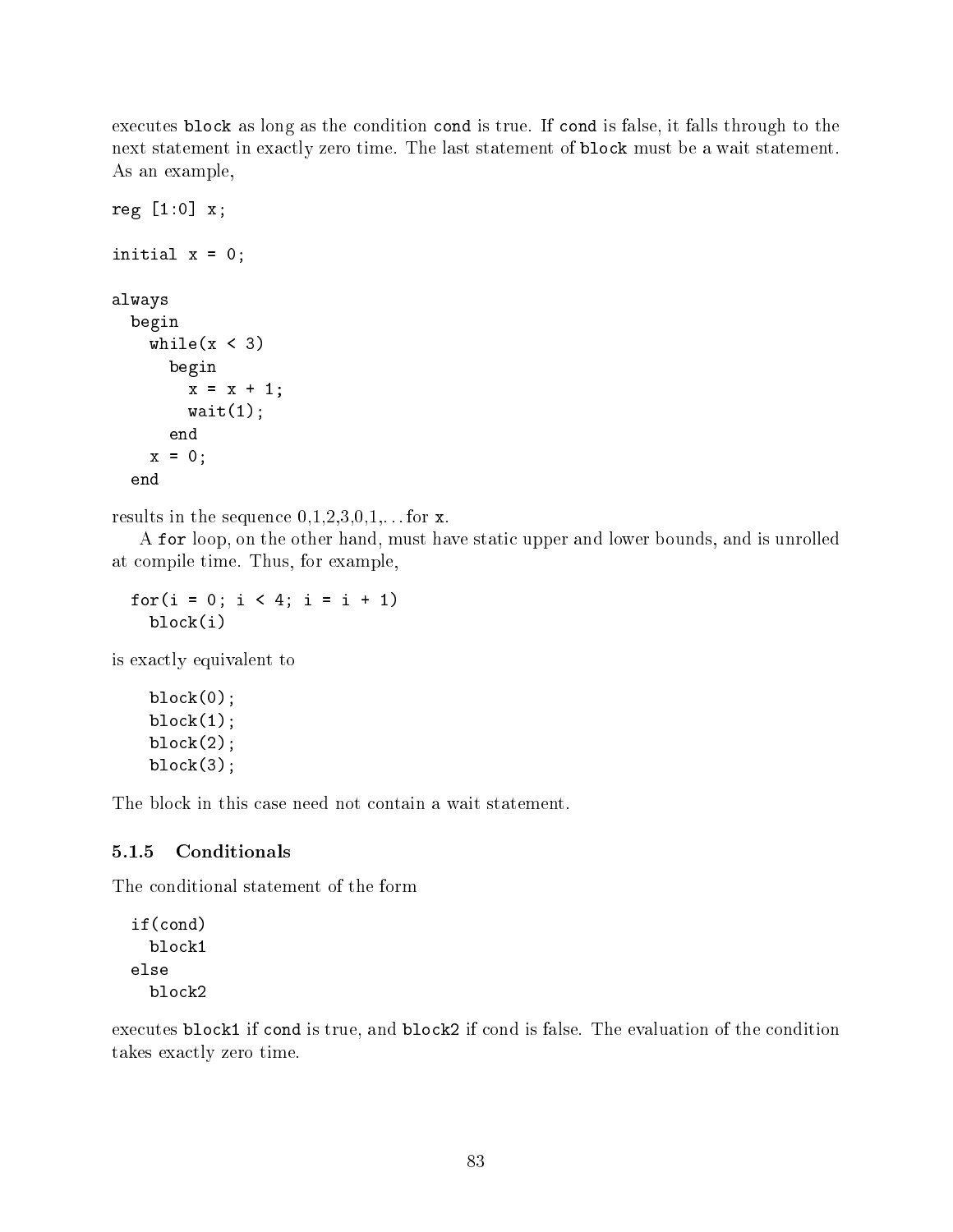#### 5.1.6 Resolution

In a case where more than one value is assigned to a signal at exactly the same time, then the following resolution rule applies:

- If all assigned values are equal, then the signal is assigned the common value.
- If any assigned values are unequal, then the signal is assigned X (the undened value).

This rule can be used, for example, to model a tristate bus. For example:

```
always
  begin
    if(enable1) bus = data1;
always
  begin
    if(enable2) bus = data2;
  end
```
In this case, when only one of the two enable signals is true, then the bus is equal to the corresponding data signal. If both enables are true and the data values are the same, then bus = data1 = data2. Else bus =  $X$ .

An assertion of the form

assert label: cond;

will evaluate cond whenever it executes (in zero time). If cond is ever false, the property named label is reported to be false. These assertions can be veried formally by SMV.

#### $5.2$  Example – traffic light controller

This example is a controller that operates the traffic lights at an intersection where two-way street running north and south intersects a one-way street running east. The goal is to design the controller so that collisions are avoided, and no traffic waits at a red light forever.

The controller has three traffic sensor inputs, N\_Sense, S\_Sense and E\_Sense, indicating when a car is present at the intersection traveling in the north, south and east directions respectively. There are three outputs, N<sub>-Go</sub>, S<sub>-Go</sub> and E<sub>-Go</sub>, indicating that a green light should be given to traffic in each of the three directions.

```
module main(N_SENSE,S_SENSE,E_SENSE,N_GO,S_GO,E_GO);
 input N_SENSE, S_SENSE, E_SENSE;
  output N_GO, S_GO, E_GO;
```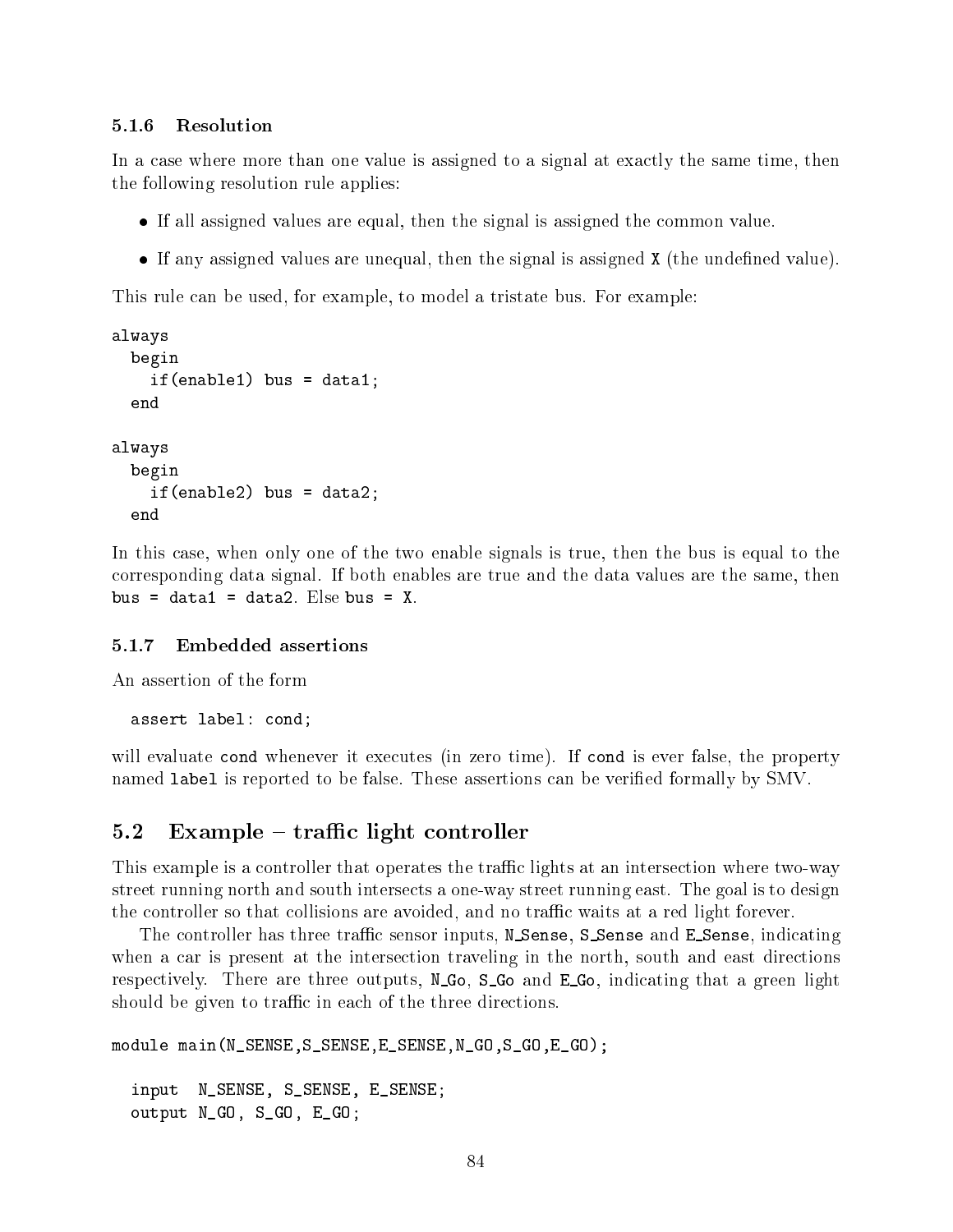wire N\_SENSE, S\_SENSE, E\_SENSE; reg N\_GO, S\_GO, E\_GO;

In addition, there are five internal registers. The register  $NSLock$  is set when traffic is enabled in the north or south directions, and prevents east-going traffic from being enabled. Similarly EW\_LOCK is set when traffic is enabled in the east direction, and prevents north or south-going traffic from being enabled. The three bits N Req, S Req, E Req are used to latch the traffic sensor inputs.

reg NS\_LOCK, EW\_LOCK, N\_REQ, S\_REQ, E\_REQ;

The registers are initialized as follows:

```
initial begin
  N_{R}ERQ = 0; S_{R}ERQ = 0; E_{R}ERQ = 0;
  N_GO = 0; S_GO = 0; E_GO = 0;
  NS\_LOCK = 0; EW\_LOCK = 0;
end
```
Always, if any of the sense bits are true, we set the corresponding request bit:

```
always begin if (!N_REQ & N_SENSE) N_REQ = 1; end
always begin if (!S_REQ & S_SENSE) S_REQ = 1; end
always begin if (!E_REQ & E_SENSE) E_REQ = 1; end
```
The code to operate the north-going light is then as follows:

```
always begin
  if (N_REQ)
    begin
      wait (!EW_LOCK);
      NS\_LOCK = 1;
      N_GO = 1;wait (!N_SENSE);
      if (!S_GO) NS_LOCK = 0;
      N_GO = 0;N_REQ = 0;
    end
end
```
That is, when a north request is detected, we wait for the EW lock to be cleared, then set the NS lock, and switch on the north light. Note, these last two assignments occur simultaneously, since they execute in zero time. Then we wait for the north sensor to be off. indicating there is no more traffic in the north direction. We then clear the NS lock, but only if the south light is currently off. Otherwise, we might cause a collision of south and east traffic. Finally, we switch off the north light and clear the north request flag. Note, the last two actions occur simultaneously with switching off the lock, so there is no danger of having the lock off but the light on.

The code for the south light is similar.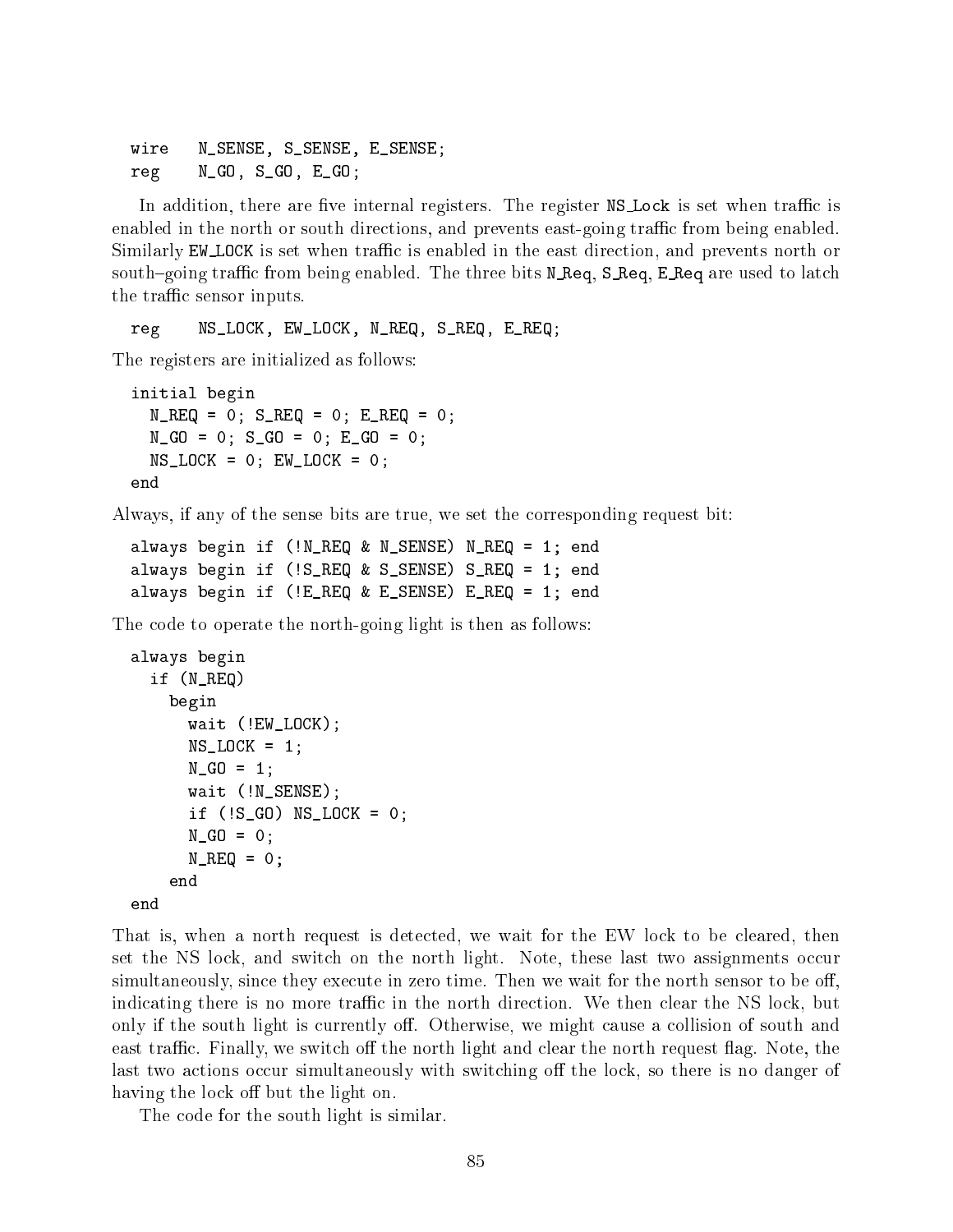```
always begin
  if (S_REQ)
    begin
      wait (!EW_LOCK);
      NS\_LOCK = 1; S_GO = 1;
      wait (!S_SENSE);
      if (\text{N_GO}) NS_LOCK = 0;
      S_GO = 0; S_REQ = 0;
    end
end
```
Finally, here is the code for the east light:

```
always begin
  if (E_REQ)
    begin
      EW\_LOCK = 1;
      wait (!NS_LOCK);
      E_GO = 1;wait (!E_SENSE);
      EW\_LOCK = 0; E_GO = 0; E_REQ = 0;
    end
end
```
This differs slightly from the north and south cases. When an east request is detected, we set the EW lock, and then wait for the NS lock to be cleared, turn on the light, wait for the traffic sensor to clear, and finally, clear lock, light and request.

There are two kinds of specification we would like to make about the traffic light controller. The first is called "mutex", and states that lights in cross directions are never on at the same time:

```
always begin
  assert mutex: !(E_G0 \& (S_G0 \mid N_G0));end
```
This assert statement executes at every time unit, and fails if the east light is on at the same time as either the north or the south lights.

Second, we have "liveness" specifications. For each direction, we specify that if the traffic sensor is on for a given direction, then the corresponding light is eventually on, thus no traffic waits forever at a red light:

```
always begin
  if (E_SENSE) assert E_live: eventually E_GO;
  if (S_SENSE) assert S_live: eventually S_GO;
  if (N_SENSE) assert N_live: eventually N_GO;
end
```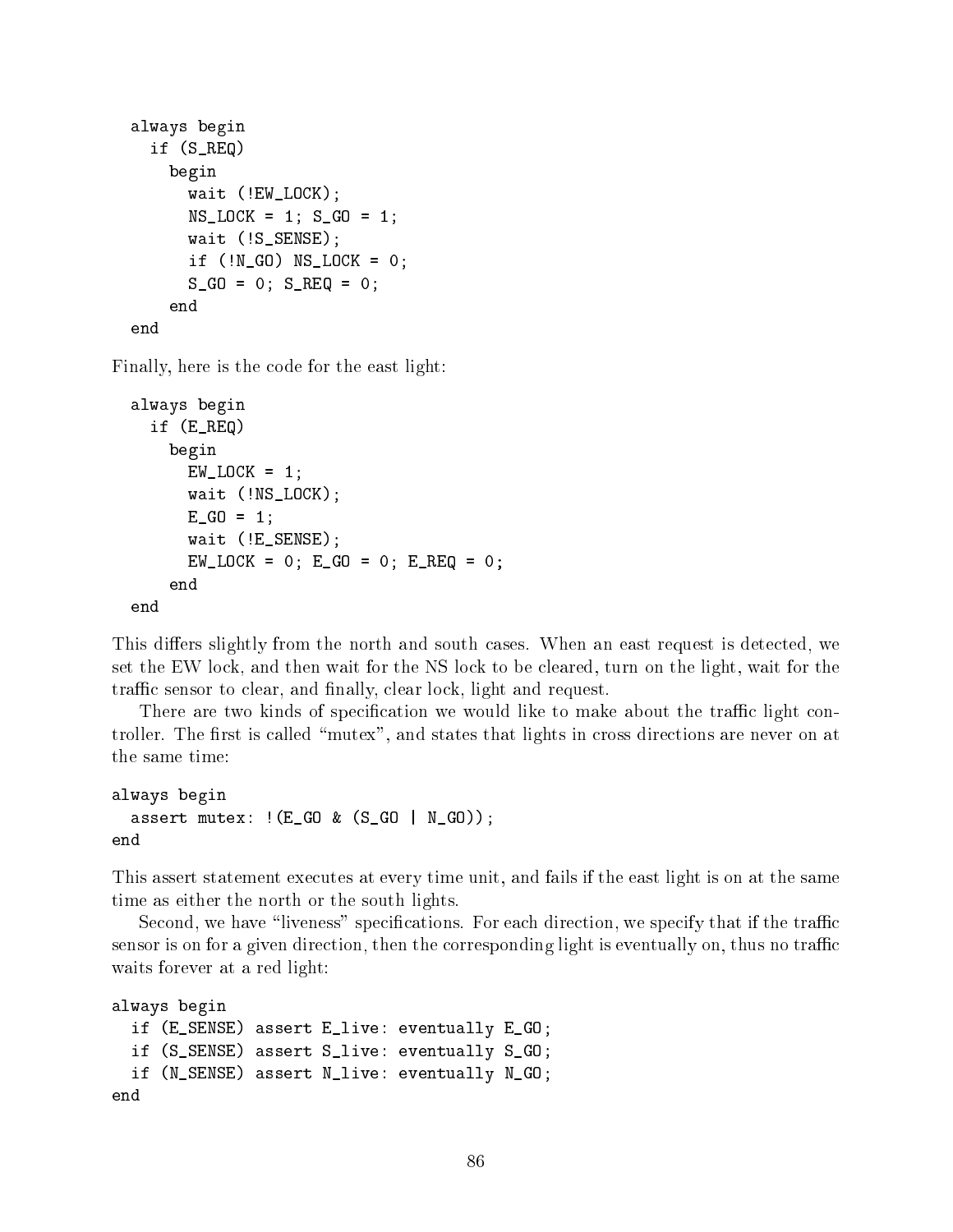Notice that since assert statements execute in zero time, each of these statements executes once every time unit. Further, this shows the use if the "eventually" operator in an assertion. This is equivalent to the temporal logic operator F. For example, if at any time the assertion E live executes, then <sup>E</sup> GO must eventually be true.

Our traffic light controller is designed so that it depends on drivers not waiting forever at a green light. We want to verify the above properties given that this assumption holds. To do this, we write some "fairness constraints", as follows:

```
always begin
  assert E_fair: eventually !(E_GO & E_SENSE);
  assert S_fair: eventually !(S_GO & S_SENSE);
  assert N_fair: eventually !(N_GO & N_SENSE);
end
```
Each of these assertions states that, always eventually, it is not the case that a car is at a green light. To tell SMV to assume these "fairness" properties when proving the "liveness" properties, we say:

```
using N_fair, S_fair, E_fair prove N_live, S_live, E_live;
assume E_fair, S_fair, N_fair;
```
#### endmodule

In effect, we are telling SMV to ignore any execution traces where one of these assumptions is false. The fairness constraints themselves will simply be left unproved. Now, open this file and try to verify the property mutex. The result should be "false", and in the "Trace" panel, you should see a counterexample trace in which the north light goes off exactly at the time when the south light goes on. In this case, the north light controller is trying to set the NS lock bit at exactly the same time that the south light is trying to clear it. The result of this is undefined, hence SMV attempts to verify both cases. It reports the case where the NS lock bit is cleared, which allows the east light to go on, violating the mutex property.

To fix this problem, let's insure that this situation doesn't arise by making the south light wait to go on if the north light is currently going off. Change the code for the north light controller to the following (and make the corresponding change in the south light controller):

```
always begin
  if (N_REQ)
    begin
      wait (!EW_LOCK & !(S_GO & !S_SENSE));
      NS\_LOCK = 1;
      N_GO = 1;wait (!N_SENSE);
      if (1S_G0) NS_LDCK = 0;
      N_GO = 0;N_REG = 0;
    end
end
```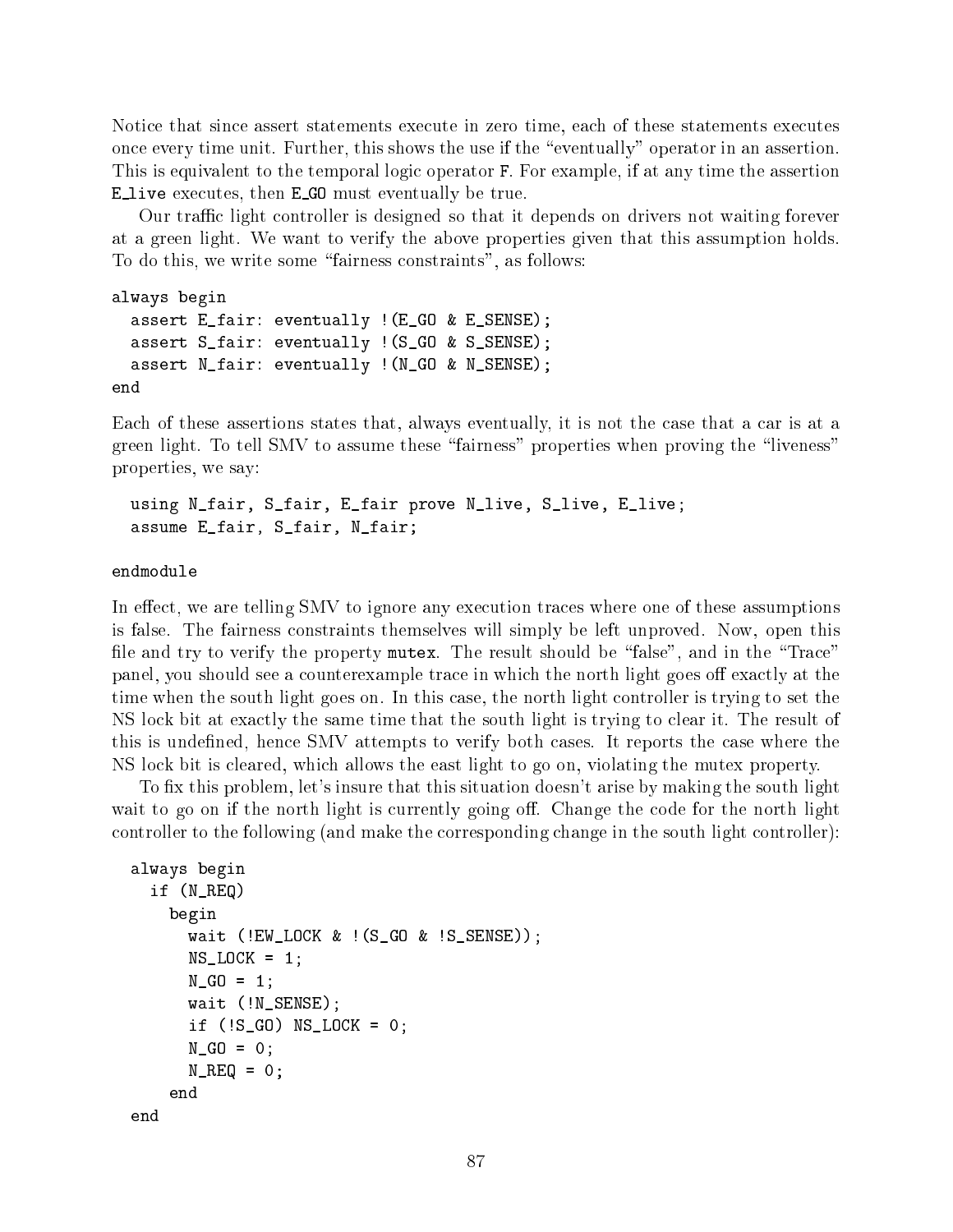Open this new version and verify the property mutex. It should be true. Now try to verify N live. It should come up false, with <sup>a</sup> counterexample showing <sup>a</sup> case where both the north and south lights are going off at exactly the same time. In this case neither the north code nor the south code clears the lock, because each thinks that the other light is still on. As a result, the lock remains on, which prevents an east request from being served. This leaves the EW lock set forever, hence the controller is deadlocked, and remains in the same state indefinitely (note the "repeat signs" on the last state).

To fix this problem, we'll have the north controller switch off the lock when the south light is either off, or going off (and make the corresponding change to the south light controller). Here is the new code for the north controller:

```
always begin
  if (N_REQ)
    begin
      wait (!EW_LOCK \& ! (S_GO \& !S_SENSE));
      NS\_LOCK = 1; N_GO = 1;
      wait (!N_SENSE);
      if (!S_GO | !S_SENSE) NS_LOCK = 0;
      N_GO = 0; N_REQ = 0;
    end
end
```
Open this new version and verify the properties mutex, N<sub>live</sub>, S<sub>live</sub> and E<sub>live</sub>. They should all be true. Note that if you try to verify the fairness constraints N\_fair, S\_fair and **E** fair, they will come up false. These are unprovable assumptions that we made in designing the controller. However, if we used the controller module in a larger circuit, we could (and should) verify that the environment we put the controller into actually satises these properties. In general, it's best to avoid unproved assumptions if possible, since if any of these assumptions is actually false, all the properties we \proved" are invalid.

## $5.3$  Example – buffer allocation controller

This example is designed to control the allocation and freeing of buffers in, for example, a packet router. It will demonstrate how to embed assertions within Synchronous Verilog control constructs, such as if and while in order to specify temporal properties, without using temporal logic.

The controller keeps an array of "busy" bits, one for each available data buffer. The busy bit is true when the buffer is in use, and false otherwise. An input alloc indicates a request to allocate a new buffer for use. If there is a buffer available, the controller outputs the index of this buffer on a signal alloc\_addr. If there is no buffer available, it asserts an output nack. To make the circuit a little more interesting, we'll add a counter that keeps track of the number of busy bits that are set. Thus nack is asserted when the count is equal to the total number of buffers. To begin with, we'll define the number of buffers to be 16, using a macro definition. We also need to define the log of this number, to indicate the number of bits in the buffer addresses.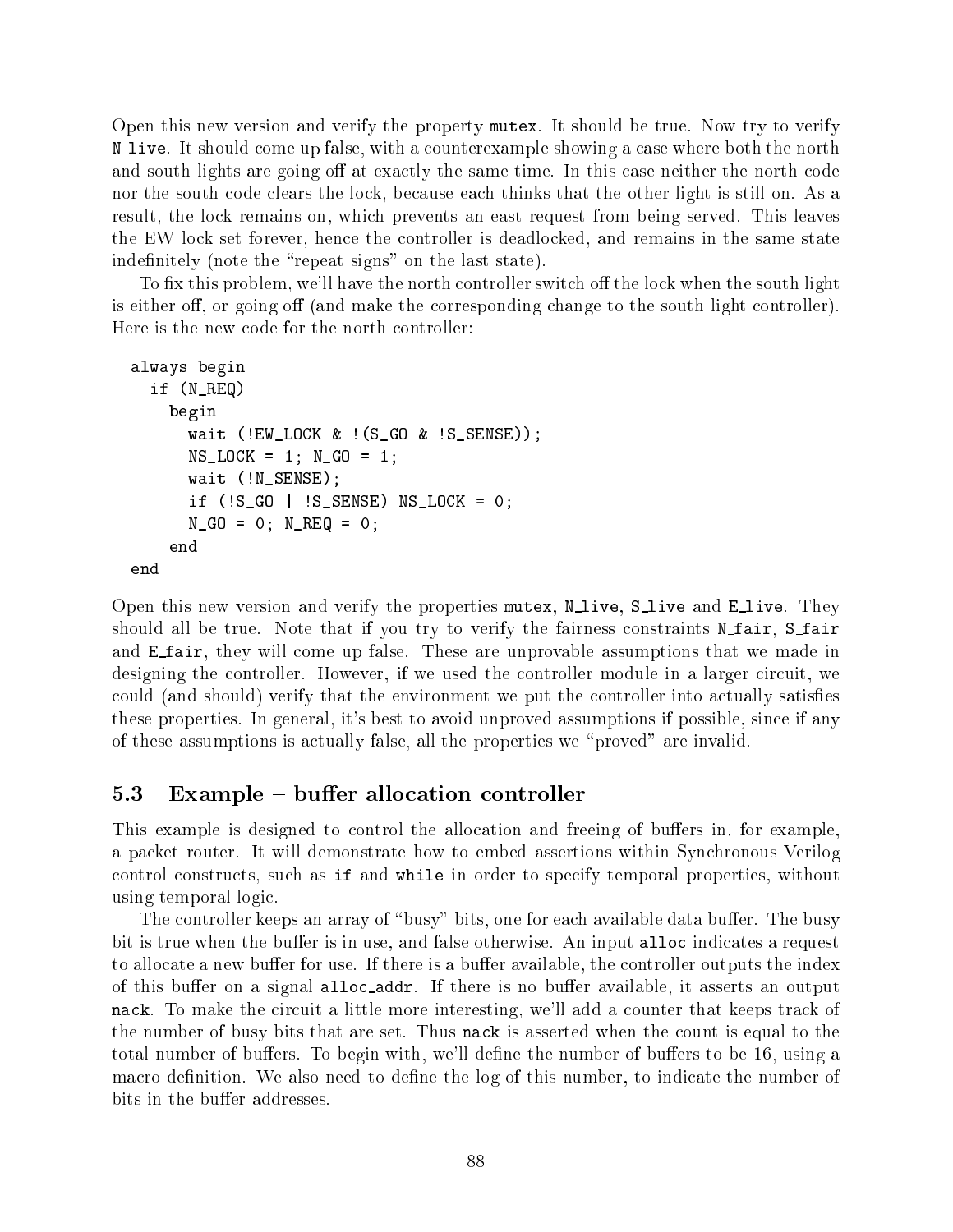```
'define SIZE 16
'define LOG SIZE 4
`define LOG_SIZE 4
module main(alloc,nack,alloc_addr,free,free_addr);
  input alloc;
  output nack;
  output [(`LOG_SIZE-1):0] alloc_addr;
  input free;
  input [(`LOG_SIZE-1):0] free_addr;
  reg busy[0:('SIZE - 1)];
  reg count[`LOG_SIZE:0];
  initial begin
    busy = 0;
    count = 0;end
```
Here is the logic for the counter and the nack signal. Notice, we add one to the counter when there is an allocation request and nack is not asserted. We subtract one from the counter when there is a free request, and the buffer being freed is actually busy. Note, if we didn't check to see that the freed buffer is actually busy, the counter could get out of sync with the busy bits.

```
always begin
  nack = alloc \& (count == 'SIZE);count = count + (alloc \& \infty mack) - (free \& busy[free_addr]);
end
```
Next we handle the setting and clearing of the busy bits:

```
always begin
  if(free) busy[free_addr] = 0;
  if(alloc & "nack) busy[alloc_addr] = 1;
```
Note, that if a buffer is both freed and allocated at the same time, the net result is that its busy bit is set. Finally, we choose a buffer to allocate using a priority encoder. Our priority encoder is implemented as follows:

```
always begin
  for(i = ('SIZE - 1); i >= 0; i = i - 1)if ('busy[i]) alloc_addr = i;
```
Note, the entire for loop executes in zero time. Also, in the case when all buffers are busy, alloc addr is not assigned, and thus remains undened (since it is a wire, not a register).

Now, we consider the problem of specifying the buffer allocator. We will write a separate specification for each buffer, stating that the given buffer is never allocated twice without